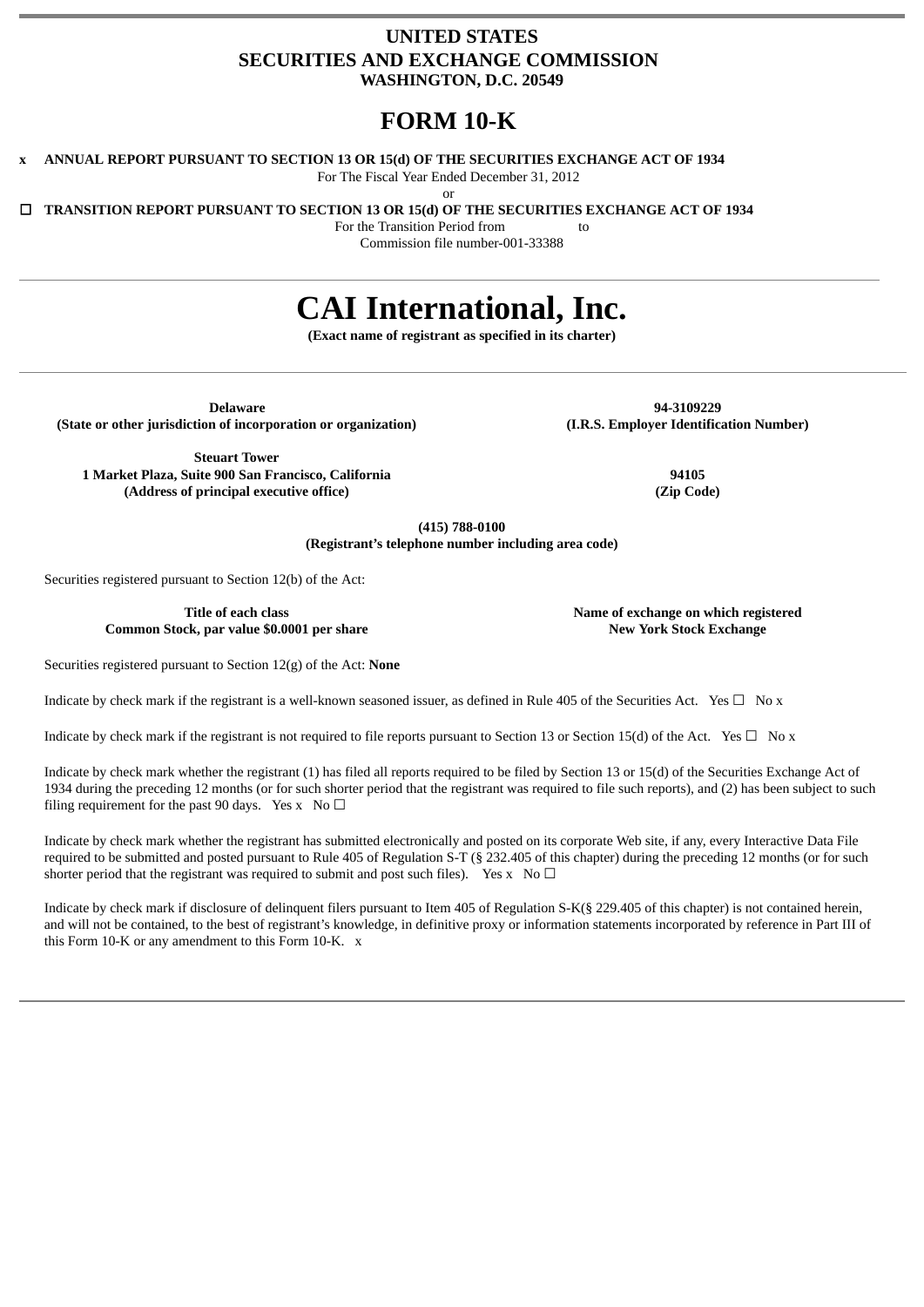Indicate by check mark whether the registrant is a large accelerated filer, an accelerated filer, a non-accelerated filer, or a smaller reporting company. See the definitions of "large accelerated filer," "accelerated filer," and "smaller reporting company" in Rule 12b-2 of the Exchange Act

Large accelerated filer  $\Box$ <br>
Non-accelerated filer  $\Box$ (Do not check if smaller reporting company)

Smaller reporting company  $\Box$ 

Indicate by check mark whether the registrant is a shell company (as defined in the Exchange Act Rule 12b-2). Yes  $\Box$  No x

As of June 29, 2012, the last business day of the registrant's most recently completed second fiscal quarter, the aggregate market value of common stock held by non-affiliates of the registrant (based upon the closing sale price of such shares on the New York Stock Exchange on June 29, 2012) was approximately \$255.0 million. Shares of registrant's common stock held by each executive officer and director have been excluded in that such persons may be deemed to be affiliates of the registrant. This determination of affiliate status is not necessarily a conclusive determination for other purposes.

As of February 15, 2013, there were 22,055,029 shares of the registrant's common stock outstanding.

## **DOCUMENTS INCORPORATED BY REFERENCE**

Portions of the registrant's Proxy Statement relating to the registrant's 2013 Annual Meeting of Stockholders, which will be filed no later than 120 days after the close of the registrant's fiscal year ended December 31, 2012, are incorporated by reference into Part III hereof.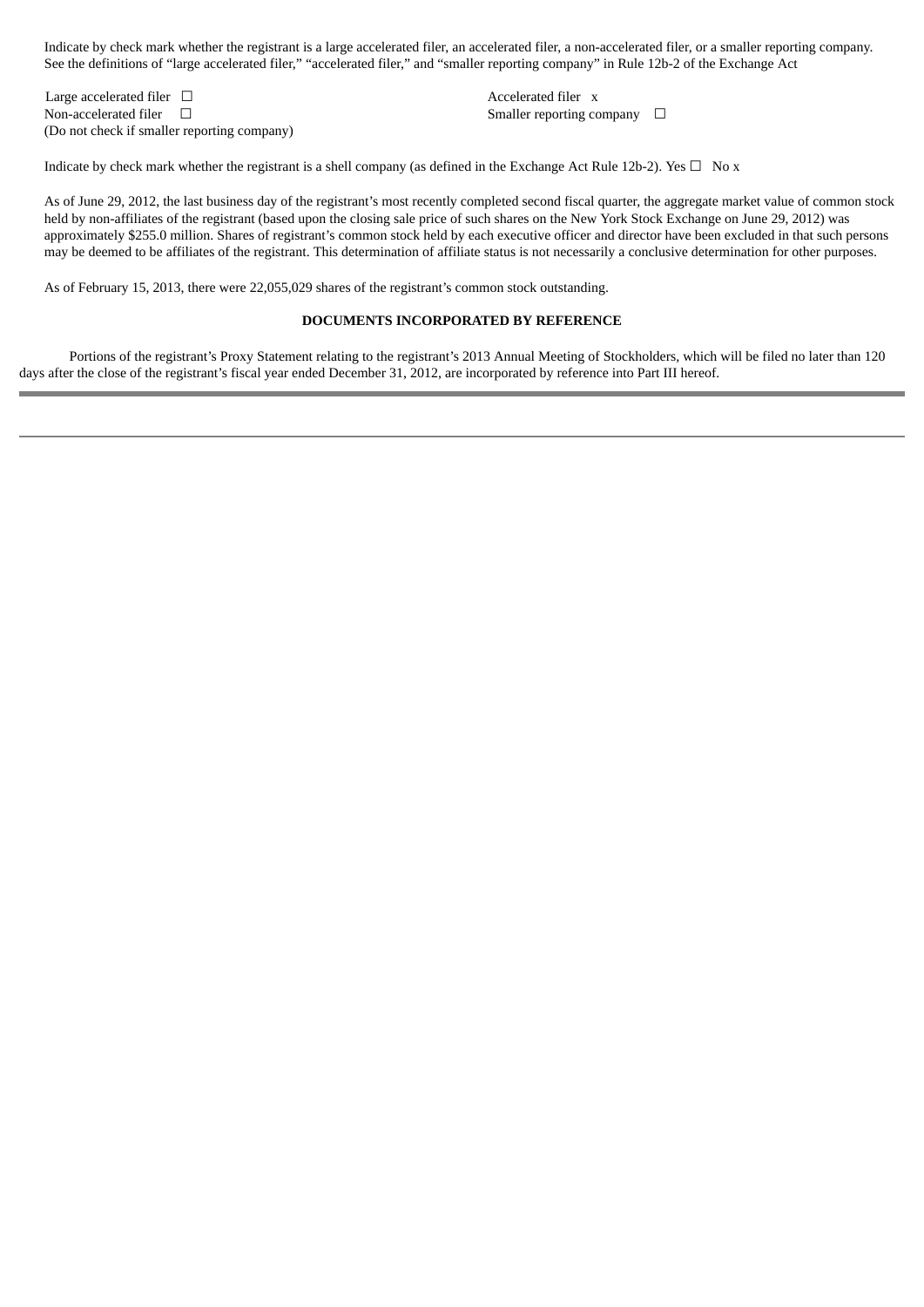## <span id="page-2-0"></span>**PART I**

| Item 1.           | <b>Business</b>                                                                                              | 5  |
|-------------------|--------------------------------------------------------------------------------------------------------------|----|
| Item 1A.          | <b>Risk Factors</b>                                                                                          | 11 |
| Item 1B.          | <b>Unresolved Staff Comments</b>                                                                             | 25 |
| Item 2.           | <b>Properties</b>                                                                                            | 25 |
| Item 3.           | <b>Legal Proceedings</b>                                                                                     | 25 |
| Item 4.           | <b>Mine Safety Disclosures</b>                                                                               | 25 |
|                   |                                                                                                              |    |
| <b>PART II</b>    |                                                                                                              |    |
| Item 5.           | Market for Registrant's Common Equity, Related Stockholder Matters and Issuer Purchases of Equity Securities | 26 |
| Item 6.           | <b>Selected Financial Data</b>                                                                               | 28 |
| Item 7.           | <b>Management's Discussion and Analysis of Financial Condition and Results of Operations</b>                 | 30 |
| Item 7A.          | <b>Quantitative and Qualitative Disclosures About Market Risk</b>                                            | 44 |
| Item 8.           | <b>Financial Statements and Supplementary Data</b>                                                           | 44 |
| Item 9.           | Changes In and Disagreements With Accountants on Accounting and Financial Disclosure                         | 44 |
| Item 9A.          | <b>Controls and Procedures</b>                                                                               | 44 |
| Item 9B.          | <b>Other Information</b>                                                                                     | 47 |
|                   |                                                                                                              |    |
| <b>PART III</b>   |                                                                                                              |    |
| Item 10.          | Directors, Executive Officers and Corporate Governance                                                       | 47 |
| Item 11.          | <b>Executive Compensation</b>                                                                                | 47 |
| Item 12.          | <b>Security Ownership of Certain Beneficial Owners and Management and Related Stockholder Matters</b>        | 47 |
| Item 13.          | Certain Relationships and Related Transactions, and Director Independence                                    | 47 |
| Item 14.          | <b>Principal Accounting Fees and Services</b>                                                                | 47 |
|                   |                                                                                                              |    |
| <b>PART IV</b>    |                                                                                                              |    |
| Item 15.          | <b>Exhibits, Financial Statement Schedules</b>                                                               | 48 |
|                   |                                                                                                              |    |
| <b>SIGNATURES</b> |                                                                                                              | 80 |
|                   |                                                                                                              |    |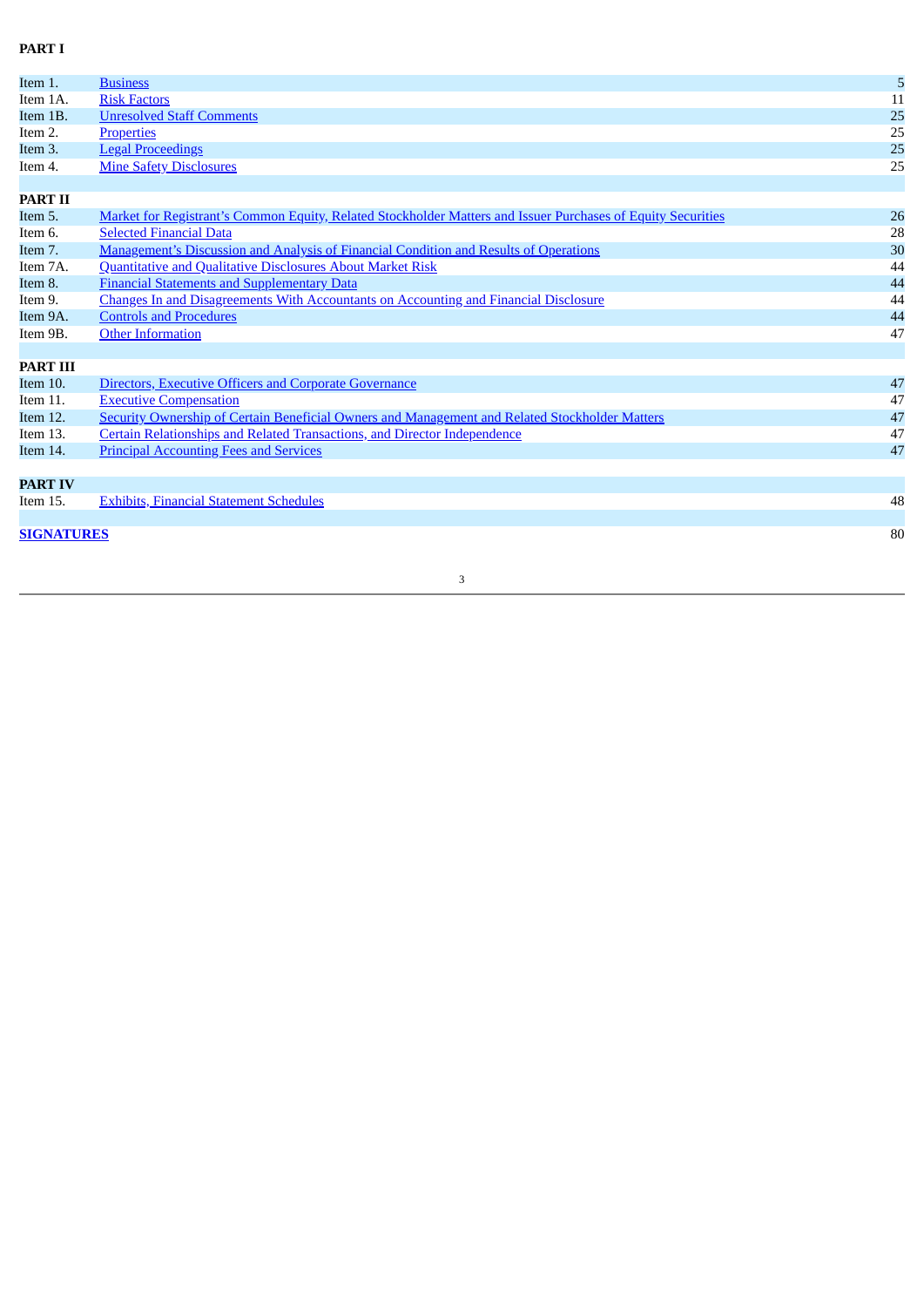#### **SPECIAL NOTE REGARDING FORWARD LOOKING STATEMENTS**

This Annual Report on Form 10-K contains certain forward-looking statements, including, without limitation, statements concerning the conditions in our industry, our operations, our economic performance and financial condition, including, in particular, statements relating to our business and growth strategy and service development efforts. The Private Securities Litigation Reform Act of 1995 provides a "safe harbor" for certain forward-looking statements so long as such information is identified as forward-looking and is accompanied by meaningful cautionary statements identifying important factors that could cause actual results to differ materially from those projected in the information. When used in this Annual Report on Form 10-K, the words "may," "might," "should," "estimate," "project," "plan," "anticipate," "expect," "intend," "outlook," "believe" and other similar expressions are intended to identify forward-looking statements and information. You are cautioned not to place undue reliance on these forward-looking statements, which speak only as of their dates. These forward-looking statements are based on estimates and assumptions by our management that, although we believe to be reasonable, are inherently uncertain and subject to a number of risks and uncertainties. These risks and uncertainties include, without limitation, those identified under the caption Item 1A. "Risk Factors" in this Annual Report on Form 10-K and in all our other filings filed with the Securities and Exchange Commission (SEC). We undertake no obligation to publicly update or revise any forward-looking statement as a result of new information, future events or otherwise, except as otherwise required by law. Reference is also made to such risks and uncertainties detailed from time to time in our filings with the SEC.

#### **WEBSITE ACCESS TO COMPANY'S REPORTS AND CODE OF ETHICS**

Our Internet website address is http://www.capps.com. Our Annual Reports on Form 10-K, Quarterly Reports on Form 10-Q, current reports on Form 8-K, and amendments to those reports filed or furnished pursuant to Section 13(a) or 15(d) of the Securities Exchange Act of 1934, as amended (Exchange Act) are available free of charge through our website as soon as reasonably practicable after they are electronically filed with, or furnished to, the Securities and Exchange Commission. Our Code of Business Conduct and Ethics is also available on our website. Also, copies of our filings with the SEC and Code of Business Conduct and Ethics will be made available, free of charge, upon written request to the Company.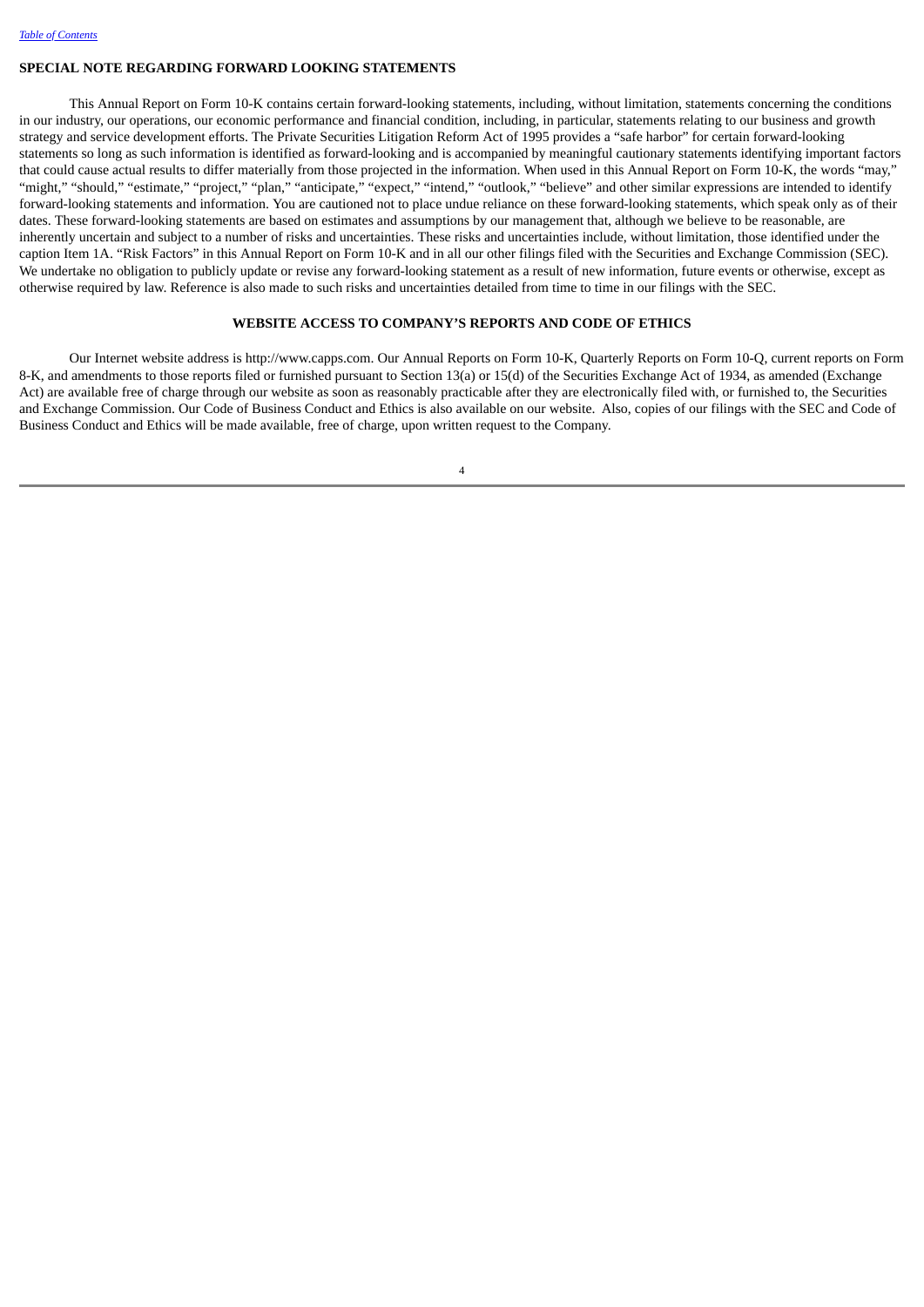#### <span id="page-4-0"></span>**ITEM 1. BUSINESS**

#### **Our Company**

We are one of the world's leading container leasing and management companies. We operate our business through two segments: equipment leasing and container management. We purchase new and used equipment, which we lease primarily to container shipping lines, freight forwarders and other transportation companies and either retain as part of our owned fleet or sell to container investors for whom we then provide management services. In operating our fleet, we lease, re-lease and dispose of equipment and contract for the repair, repositioning and storage of equipment. As of December 31, 2012, our container fleet comprised 1,063,550 20-foot equivalent units or TEUs, the industry's standard measurement unit, 66.2% of which represented our owned fleet and 33.8% of which represented our managed fleet. We also own a fleet of 1,456 railcars, which we lease in North America.

We lease our containers to lessees under long-term leases, short-term leases and finance leases. Long-term leases cover a specified number of containers that will be on lease for one year or more. Short-term leases provide lessees with the ability to lease containers either for a fixed term of less than one year or without a fixed term on an as-needed basis, with flexible pick-up and drop-off of containers at depots worldwide, subject to certain restrictions. Finance leases are long-term lease contracts that generally grant the lessee the right to purchase the container at the end of the term for a nominal amount. As of December 31, 2012, the utilization of our container fleet was 92.5%, as measured in TEUs, with 70.5% of these containers on long-term leases, 23.4% on short-term leases and 6.1% on finance leases. The utilization of our railcar fleet was 89.0%; all of our on-lease railcars are under long-term leases.

We manage containers for container investors under management agreements that cover portfolios of containers. Our management agreements have multiple year terms and provide that we receive a management fee based upon the actual rental revenue for each container less the actual operating expenses directly attributable to that container. We also receive fees for selling used containers on behalf of container investors.

Our equipment leasing segment revenue comprises rental revenue and finance lease income from our owned fleet, and our container management segment revenue comprises gain on sale of container portfolios and management fee revenue for managing containers for container investors. The operating results of each segment and details of our revenues for the years ended December 31, 2012, 2011 and 2010 and information regarding the geographic areas in which we do business are summarized in Note 15 to our consolidated financial statements included in this filing. For the year ended December 31, 2012, we recorded total revenue of \$173.9 million, net income of \$63.5 million and adjusted EBITDA of \$160.6 million. A comparison of our 2012 financial results with those of the prior years and a definition of adjusted EBITDA, as well as a reconciliation to the nearest GAAP measure, can be found in Item 6, Selected Financial Data of this Annual Report on Form 10-K.

Our container lessees use containers for their global trade utilizing many worldwide trade routes. We earn our revenue from international carriers when the containers are in use and carrying cargo around the world. Most of our leasing related revenue is denominated in U.S. dollars. All of our containers are used internationally and no one container is domiciled in one particular place for a prolonged period of time. As such, all of our containers are considered to be international with no single country of use.

We commenced our railcar leasing business in January 2012. Our railcars are used by lessees on railroads in North America. For the year ended December 31, 2012, the revenue derived from our railcar leasing business is included in our equipment leasing segment.

#### **History**

We were founded in 1989 by our Chairman, Hiromitsu Ogawa, as a traditional container leasing company that leased containers owned by us to container shipping lines. We were originally incorporated under the name Container Applications International, Inc. in the state of Nevada on August 3, 1989. On February 2, 2007, we were reincorporated under our present name in the state of Delaware.

On May 16, 2007, we completed an initial public offering of our common stock and listed our common stock on the New York Stock Exchange under the symbol "CAP". On April 30, 2008, we acquired CAI Consent Sweden AB (Consent), formerly named Consent Equipment AB, a European container and intermodal equipment leasing company, for \$14.6 million in cash (net of \$1.3 million cash acquired) and the assumption of approximately \$25.7 million in debt. Consent was headquartered in Gothenburg, Sweden at the time of its acquisition. In February 2010, Consent's headquarters were transferred to the United Kingdom. Consent also has an office in Delmenhorst, Germany, which has remained open.

On December 20, 2011, we formed CAI Rail Inc. (CAI Rail), as a wholly owned subsidiary of CAI International, Inc. CAI Rail was formed to purchase and lease-out a fleet of railcars in North America.

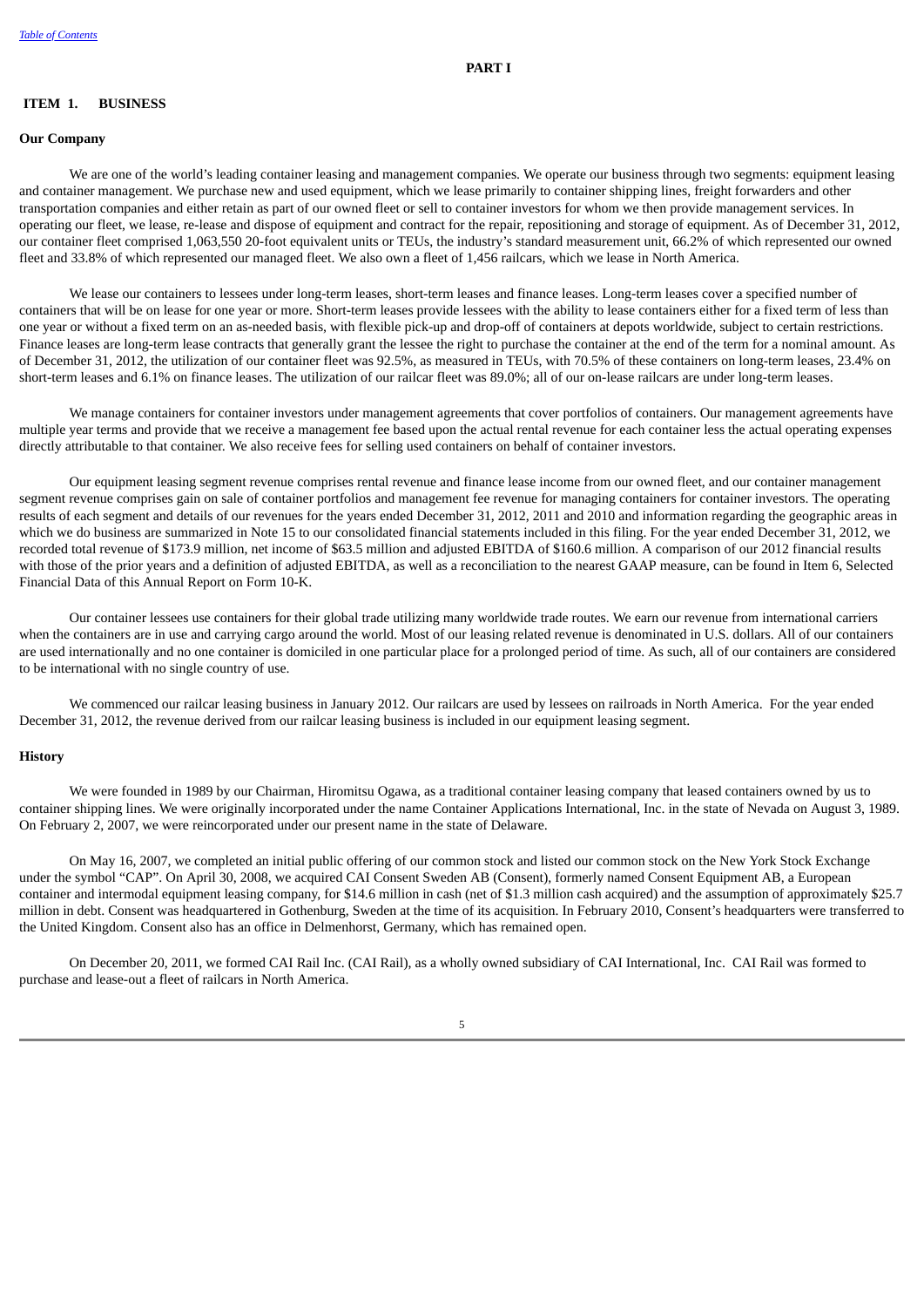## **Corporate Information**

Our corporate headquarters and principal executive offices are located at Steuart Tower, 1 Market Plaza, Suite 900, San Francisco, California 94105. Our telephone number is (415) 788-0100 and our Web Site is located at http://www.capps.com. We have a branch office located in Charleston, South Carolina. We operate our business in 16 offices in 12 countries including the United States, and have agents in Asia, Europe, South Africa, Australia and South America. Our wholly owned international subsidiaries are located in the United Kingdom, Japan, Malaysia, Sweden, Germany, Singapore, Luxembourg, Barbados and Bermuda. We also own 80% of CAIJ, Inc., which is an investment manager for container investors in Japan.

#### **Industry Overview**

We operate in the worldwide intermodal freight container leasing industry. Intermodal freight containers, or containers, are large, standardized steel boxes used to transport cargo by a number of means, including ship, truck and rail. Container shipping lines use containers as the primary means for packaging and transporting freight internationally, principally from export-oriented economies in Asia to other Asian countries, North America and Western Europe.

Containers are built in accordance with standard dimensions and weight specifications established by the International Standards Organization (ISO). The industry-standard measurement unit is the 20-foot equivalent unit, or TEU, which compares the size of a container to a standard 20-foot container. For example, a 20-foot container is equivalent to one TEU and a 40-foot container is equivalent to two TEUs. Standard dry van containers are eight feet wide, either 20 or 40 feet long and are either 8 feet 6 inches or 9 feet 6 inches tall. The two principal types of containers are described as follows:

- *• Dry van containers.* A dry van container is constructed of steel sides, roof and end panel with a set of doors on the other end, a wooden floor and a steel undercarriage. Dry van containers are the least expensive and most commonly used type of container. According to *Container Census, 2012- Survey and Forecast of Global Container Units*, published by Drewry Maritime Research*,* dry van containers comprised approximately 89.2% of the worldwide container fleet, as measured in TEUs, as of the end of 2011. They are used to carry general cargo, such as manufactured component parts, consumer staples, electronics and apparel.
- *Specialized equipment.* Specialized equipment consists of open-top, flat-racks, palletwide containers, swapbodies, roll trailers, refrigerated containers and generator sets. An open-top container is similar in construction to a dry van container except that the roof is replaced with a tarpaulin supported by removable roof bows. A flat-rack container is a heavily reinforced steel platform with a wood deck and steel end panels. Open-top and flat-rack containers are generally used to move heavy or oversized cargo, such as marble slabs, building products or machinery. Palletwide containers are a type of dry-van container externally similar to ISO standard containers, but internally about two inches wider so as to accommodate two European-sized pallets side-by-side. Swapbodies are a type of dry van container designed to be easily transferred between rail, truck, and barge and are equipped with legs under their frames. Roll trailers are a type of flat-bed trailer equipped with rubber wheels underneath for terminal haulage and stowage on board roll-on/roll-off vessels. A refrigerated container has an integrated refrigeration unit on one end which plugs into a generator set or other outside power source and is used to transport perishable goods. According to *Container Census, 2012- Survey and Forecast of Global Container Units,* published by Drewry Maritime Research, specialized containers comprised approximately 10.8% of the worldwide container fleet, as measured in TEUs, as of the end of 2011.

Containers provide a secure and cost-effective method of transportation because they can be used in multiple modes of transportation, making it possible to move cargo from a point of origin to a final destination without repeated unpacking and repacking. As a result, containers reduce transit time and freight and labor costs as they permit faster loading and unloading of shipping vessels and more efficient utilization of transportation containers than traditional bulk shipping methods. The protection provided by containers also reduces damage, loss and theft of cargo during shipment. While the useful economic life of containers varies based upon the damage and normal wear and tear suffered by the container, we estimate that the useful economic life of a dry van container used in intermodal transportation is 13.0 years.

Container shipping lines own and lease containers for their use. The *Container Census, 2012- Survey and Forecast of Global Container Units,* published by Drewry Maritime Research, estimates that as of the end of 2011, transportation companies (including container shipping lines and freight forwarders), owned approximately 57.3% of the total worldwide container fleet and container leasing companies owned approximately 42.7% of the total worldwide container fleet based on TEUs. Given the uncertainty and variability of export volumes and the fact that container shipping lines have difficulty in accurately forecasting their container requirements at different ports, the availability of containers for lease significantly reduces a container shipping line's need to purchase and maintain excess container inventory. In addition, container leases allow the container shipping lines to adjust their container fleets both seasonally and over time and help to balance trade flows. The flexibility offered by container leasing helps container shipping lines improve their overall fleet management and provides the container shipping lines with an alternative source of financing.

We also operate a fleet of railcars consisting of boxcars, covered hoppers, coal cars and tank cars that are used to transport industrial goods, materials and other products on railroad tracks throughout North America.

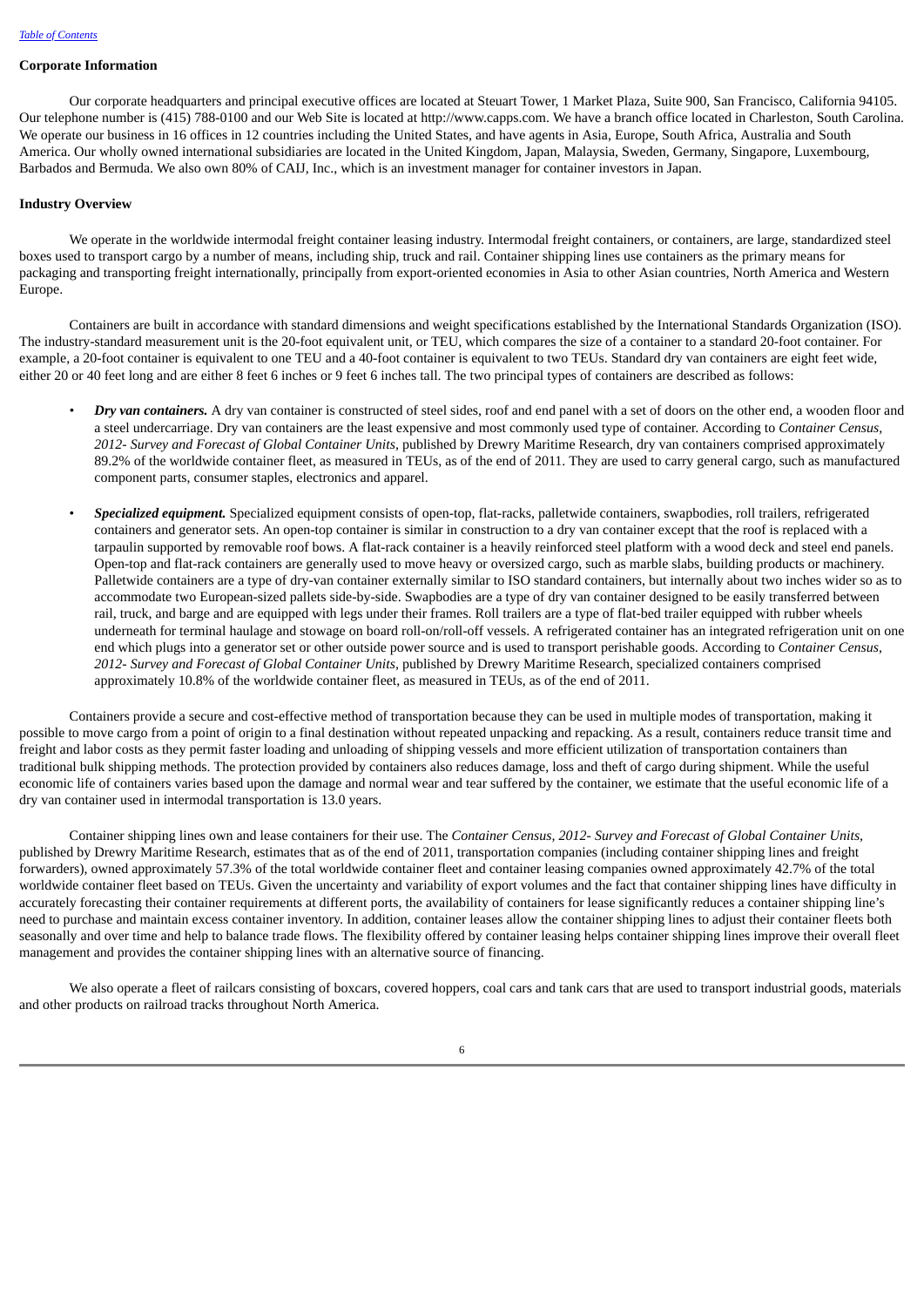#### **Our Operations**

*Container Fleet Overview.* The table below summarizes the composition of our fleet as of December 31, 2012 by type of container:

|                      | Dry Van<br>Containers | Percent of<br><b>Total Fleet</b> | <b>Specialized</b><br>Equipment | Percent of<br><b>Total Fleet</b> | Total    | Percent of<br><b>Total Fleet</b> |
|----------------------|-----------------------|----------------------------------|---------------------------------|----------------------------------|----------|----------------------------------|
| Owned fleet in TEU   | 650,192               | 61.1%                            | 54,225                          | 5.1%                             | 704.417  | 66.2%                            |
| Managed fleet in TEU | 351.501               | 33.1%                            | 7.632                           | 0.7%                             | 359.133  | 33.8%                            |
| <b>Total</b>         | 1,001,693             | 94.2%                            | 61,857                          | 5.8%                             | .063,550 | 100.0%                           |

*Overview of Management Services.* We lease, re-lease and dispose of containers and contract for the repair, repositioning and storage of our managed fleet. Our management agreements have multiple year terms and provide that we receive a management fee based upon the actual net operating income for each container, which is equal to the actual rental revenue for a container less the actual operating expenses directly attributable to that container. Management fees are collected monthly or quarterly, depending upon the agreement, and generally are not paid if net operating revenue is zero or less for a particular period. If operating expenses exceed revenue, container investors are required to pay the excess or we may deduct the excess, including our management fee, from future net operating revenue. Under these agreements, we typically receive a commission for selling or otherwise disposing of containers for the container investor. Our management agreements generally require us to indemnify the container investor for liabilities or losses arising out of our breach of our obligations. In return, the container investor typically indemnifies us in our capacity as the manager of the container against breach by the container investor, sales taxes on commencement of the arrangement, withholding taxes on payments to the container investor under the management agreement and any other taxes, other than our income taxes, incurred with respect to the containers that are not otherwise included as operating expenses deductible from revenue.

*Marketing and Operations.* Our marketing and operations personnel are responsible for developing and maintaining relationships with our lessees, facilitating lease contracts and maintaining day-to-day coordination of operational issues. This coordination allows us to negotiate lease contracts that satisfy both our financial return requirements and our lessees' operating needs. It also facilitates our awareness of lessees' potential container shortages and their awareness of our available container inventories. We have marketing and operations employees in eight countries, supported by independent agents in a further nine countries.

*Overview of Our Leases.* To meet the needs of our lessees and achieve a favorable utilization rate, we lease containers under three main types of leases:

- *Long-Term Leases*. Our long-term leases specify the number of containers to be leased, the pick-up and drop-off locations, the applicable per diem rate and the contractual term. We typically enter into long-term leases for a fixed term ranging from three to eight years, with five-year term leases being most common. Our long-term leases generally require our lessees to maintain all units on lease for the duration of the lease, which provides us with scheduled lease payments. Some of our long-term leases contain an early termination option and afford the lessee continuing supply and total interchangeability of containers, with the ability to redeliver containers if the lessee's fleet requirements change. As of December 31, 2012, approximately 70.5% of our on-lease container fleet, as measured in TEUs, and all of our leased railcars, were under long-term leases.
- *Short-Term Leases*. Short-term leases include both master interchange leases and customized short-term leases. Master interchange leases provide a master framework pursuant to which lessees can lease containers on an as-needed basis, and thus command a higher per diem rate than long-term leases. The terms of master interchange leases are typically negotiated on an annual basis. Under our master interchange leases, lessees know in advance their per diem rates and drop-off locations, subject to monthly port limits. We also enter into other short-term leases that typically have a term of less than one year and are generally used for one-way leasing, typically for small quantities of containers. The terms of short-term leases are customized for the specific requirements of the lessee. Short-term leases are sometimes used to reposition containers to high-demand locations and accordingly may contain terms that provide incentives to lessees. As of December 31, 2012, approximately 23.4% of our on-lease fleet, as measured in TEUs, was under short-term leases.
- *Finance Leases.* Finance leases provide our lessees with an alternative method to finance their container acquisitions. Finance leases are longterm in nature and require relatively little customer service attention. They ordinarily require fixed payments over a defined period and generally provide lessees with a right to purchase the leased containers for a nominal amount at the end of the lease term. Per diem rates under finance leases include an element of repayment of capital and, therefore, typically are higher than per diem rates charged under long-term leases. Finance leases require the container lessee to keep the containers on lease for the entire term of the lease. As of December 31, 2012, approximately 6.1% of our on-lease fleet, as measured in TEUs, was under finance leases.

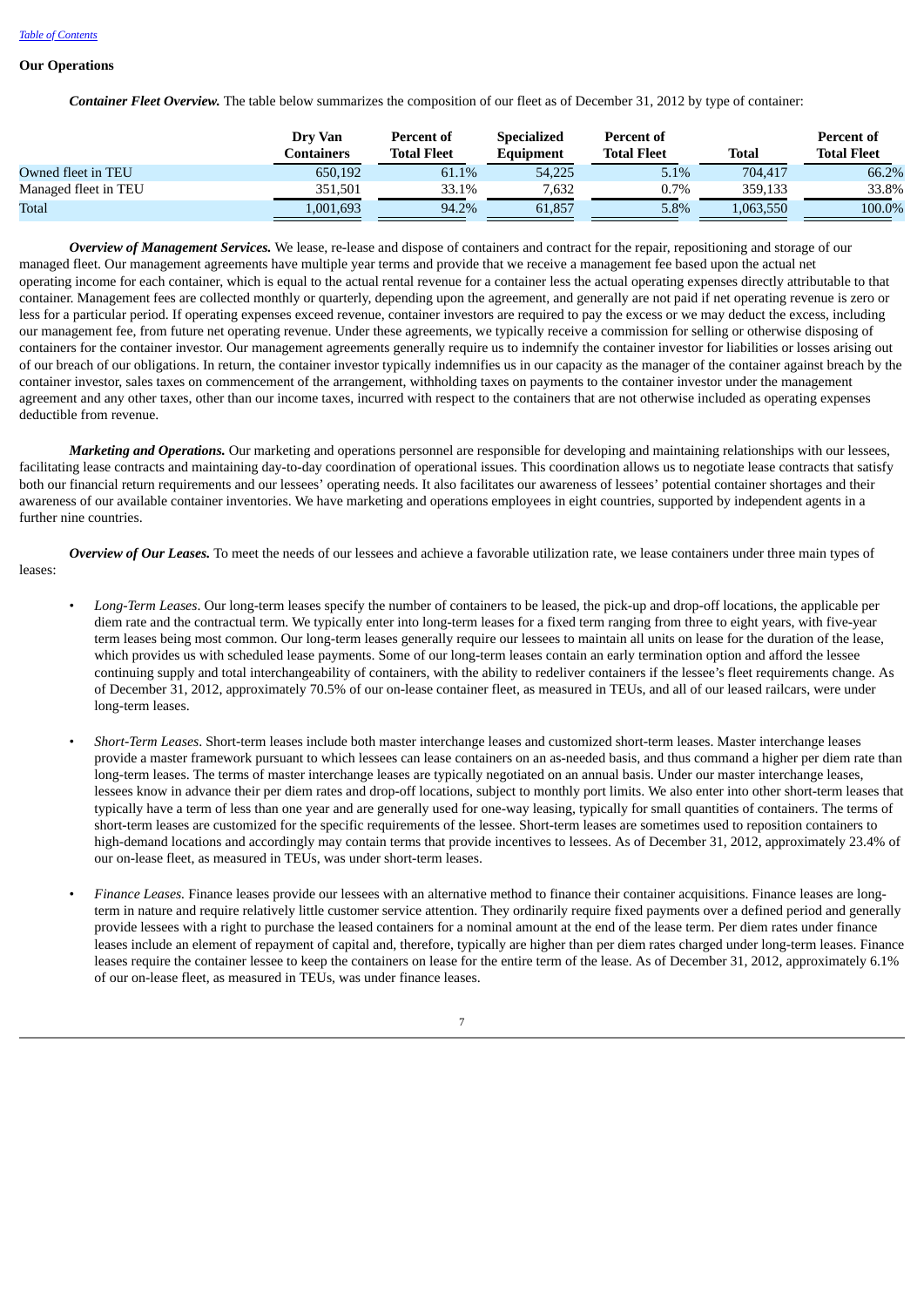Our lease agreements contain general terms and conditions detailing standard rights and obligations, including requirements that lessees pay a per diem rate, depot charges, taxes and other charges when due, maintain containers in good condition, return containers in good condition in accordance with return conditions set forth in the lease agreement, use containers in compliance with all applicable laws, and pay us for the value of the container as determined by the lease agreement if the container is lost or destroyed. A default clause in our lease agreements gives us certain legal remedies in the event that a container lessee is in breach of lease terms.

Our lease agreements contain an exclusion of warranties clause and require lessees to defend and indemnify us in most instances from third-party claims arising out of the lessee's use, operation, possession or lease of the containers. Lessees are required to maintain physical damage and comprehensive general liability insurance and to indemnify us against loss with respect to the containers. We also maintain our own contingent physical damage and thirdparty liability insurance that covers our containers during both on-lease and off-lease periods. All of our insurance coverage is subject to annual deductible provisions and per occurrence and aggregate limits.

*Credit Control.* We lease to container shipping lines, freight forwarders and other transportation companies that meet our credit criteria. Our credit policy sets different maximum exposure limits depending on our relationship and previous experience with each container lessee. Credit criteria may include, but are not limited to, trade route, country, social and political climate, assessments of net worth, asset ownership, bank and trade credit references, credit bureau reports, including those from Dynamar, operational history and financial strength. We monitor our lessees' performance and our lease exposures on an ongoing basis. Our credit control processes are aided by the long payment experience we have with most of our lessees, our broad network of relationships in the shipping industry that provide current information about our lessees' market reputations and our focus on collections.

*Re-leasing, Logistics Management and Depot Management.* We believe that managing the period after lease termination, in particular of our containers' first lease, is one of the most important aspects of our business. Successful management of this period requires disciplined re-leasing capabilities, logistics management and depot management.

- *Re-leasing.* Since our leases allow our lessees to return their containers, we typically lease a container several times during the time we manage it as part of our fleet. New containers can usually be leased with a limited sales and customer service infrastructure because initial leases for new containers typically cover large volumes of units and are fairly standardized transactions. Used containers, on the other hand, are typically leased in smaller transactions that are structured to accommodate pick-ups and returns in a variety of locations. Our utilization rates depend on our releasing abilities. Factors that affect our ability to re-lease used containers include the size of our lessee base, ability to anticipate lessee needs, our presence in relevant geographic locations and the level of service we provide our lessees. We believe that our global presence and longstanding relationships with approximately 300 container lessees as of December 31, 2012 provide us an advantage over our smaller competitors in re-leasing our containers.
- *Logistics Management.* The shipping industry is characterized by large regional trade imbalances, with loaded containers generally flowing from export-oriented economies in Asia to other Asian countries, North America and Western Europe. Because of these trade imbalances, container shipping lines have an incentive to return leased containers in relatively low export areas to reduce the cost of shipping empty containers. We have managed this structural imbalance of inventories with the following approach:
	- *Limiting or prohibiting container returns to low-demand areas.* In order to minimize our repositioning costs, our leases typically include a list of the specific locations to which containers may be returned, limitations on the number of containers that may be returned to lowdemand locations, high drop-off charges for returning containers to low-demand locations or a combination of these provisions;
	- *Taking advantage of the secondary resale market.* In order to maintain a younger fleet age profile, we have aggressively sold older containers when they are returned to low demand areas;
	- Developing country-specific leasing markets to utilize older containers in the portable storage market. In North America and Western Europe, we lease on a limited basis older containers for use as portable storage;
	- Seeking one-way lease opportunities to move containers from lower demand locations to higher demand locations. One-way leases may include incentives, such as free days, credits and damage waivers. The cost of offering these incentives is considerably less than the cost we would incur if we paid to reposition the containers; and
	- *Paying to reposition our containers to higher demand locations*. At locations where our inventories remain high, despite the efforts described above, we will selectively choose to ship excess containers to locations with higher demand.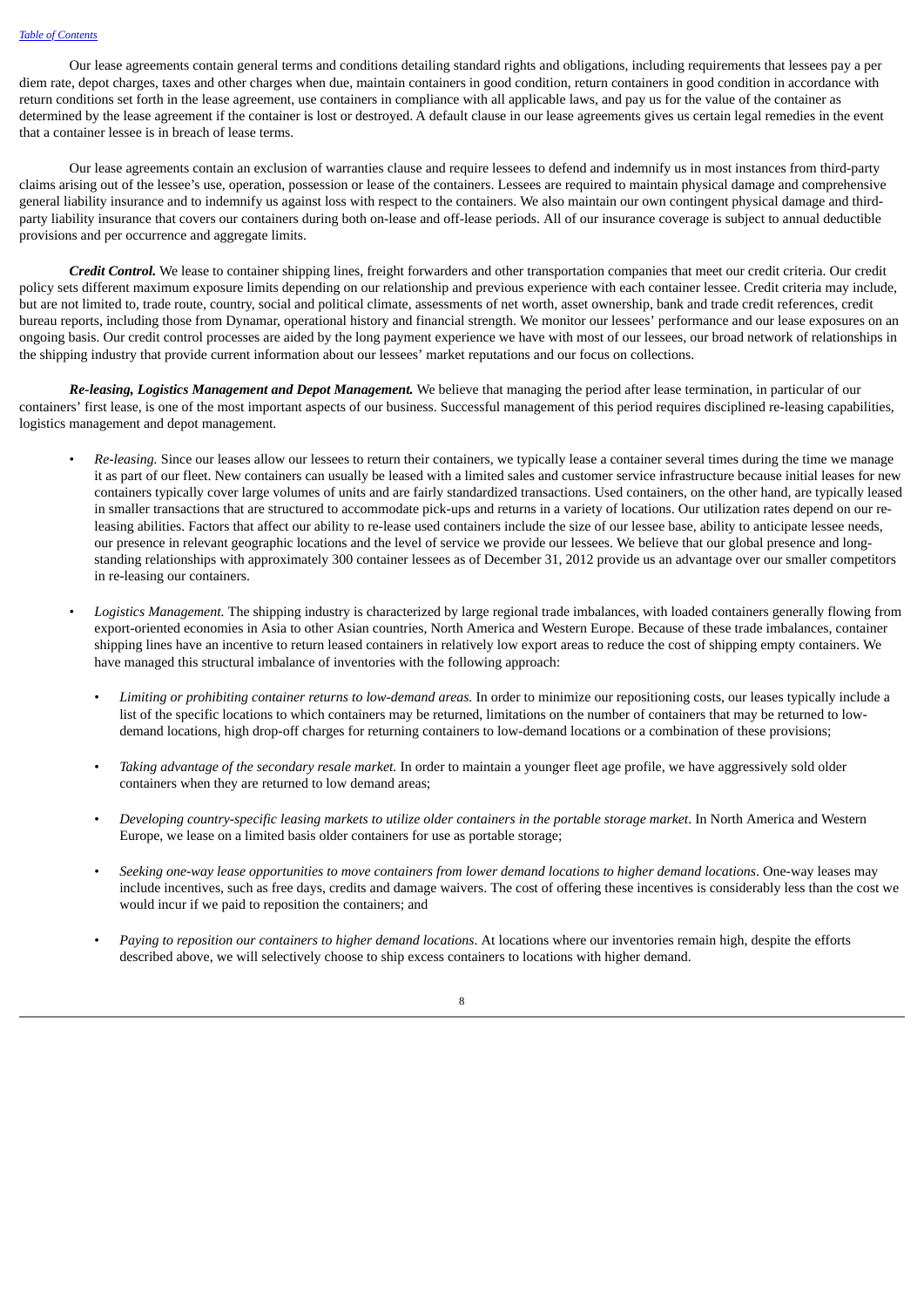• *Depot Management.* As of December 31, 2012, we managed our container fleet through 236 independent container depot facilities located in 49 countries. Depot facilities are generally responsible for repairing containers when they are returned by lessees and for storing the containers while they are off-hire. Our operations group is responsible for managing our depot contracts and periodically visiting depot facilities to conduct inventory and repair audits. We also supplement our internal operations group with the use of independent inspection agents. As of December 31, 2012 a large majority of our off-lease inventory was located at depots that are able to report notice of container activity and damage detail via electronic data interchange, or EDI.

Most of the depot agency agreements follow a standard form and generally provide that the depot will be liable for loss or damage of containers and, in the event of loss or damage, will pay us the previously agreed loss value of the applicable containers. The agreements require the depots to maintain insurance against container loss or damage and we carry insurance to cover the risk when a depot's insurance proves insufficient.

Our container repair standards and processes are generally managed in accordance with standards and procedures specified by the Institute of International Container Lessors, or the IICL. The IICL establishes and documents the acceptable interchange condition for containers and the repair procedures required to return damaged containers in acceptable interchange condition. When containers are returned by lessees, the depot arranges an inspection of the containers to assess the repairs required to return the containers to acceptable IICL condition. As part of the inspection process, damages are categorized either as lessee damage or normal wear and tear. Items typically designated as lessee damage include dents in the container, while items such as rust are typically designated as normal wear and tear. In general, lessees are responsible for the lessee damage portion of repair costs and we are responsible for normal wear and tear.

*Investors.* We have historically sold portfolios of leased containers to investment entities located in Germany, Switzerland, Austria and Japan. The investment entities that typically have purchased containers from us are funds with many underlying investors. In Germany, these funds are frequently referred to as "KG Funds," although similar types of funds exist in other countries. These funds are formed by investment arrangers who act as financial intermediaries between investors and lessors of containers and other shipping assets. We are contacted on a regular basis by independent investment arrangers who are interested in assisting us with arranging sales of container portfolios. These independent investment arrangers will either seek out investments in leased assets on behalf of an investment fund or a group of investors or will work with us to identify an investor or group of investors to invest in a pool of leased assets. Our 80%-owned subsidiary, CAIJ, Inc., acts as investment arranger for sales of containers by us in Japan and manages container leases for investors in Japan.

*Customer Concentration.* Our customers include container lessees and container investors to whom we have sold container portfolios and for whom we manage containers.

- *Equipment Leasing Segment Concentration.* Revenue from our ten largest lessees represented 58.5% of the revenue from our equipment leasing segment for the year ended December 31, 2012, with revenue from our single largest lessee, CMA CGM, accounting for 12.6%, or \$20.3 million. This \$20.3 million of revenue represented 11.7% of our total revenue for this period. The largest lessees of our owned fleet are often among the largest lessees of our managed fleet. The largest lessees of our managed fleet are responsible for a significant portion of the billings that generate our management fee revenue.
- *Container Management Segment Concentration.* A substantial majority of our container management segment revenue is derived from container investors associated with five different investment arrangers located in Germany, Switzerland, Austria and Japan. These arrangers are typically in the business of identifying and organizing investors for a variety of investment vehicles and compete with other institutions in these and other countries that perform similar functions. Container investors associated with the five investment arrangers represented 62.6% of our container management segment revenue for the year ended December 31, 2012. Revenue of \$5.1 million from the two largest container investors represented 38.3% of revenue from our container management segment, or 3.0% of our total revenue for the year ended December 31, 2012.

*Proprietary Real-time Information Technology System.* Our proprietary real-time information technology system tracks all of our containers individually by container number, provides design specifications for the containers, tracks on-lease and off-lease transactions, matches each on-lease container to a lease contract and each off-lease container to a depot contract, maintains the major terms for each lease contract, tracks accumulated depreciation, calculates the monthly bill for each container lessee and tracks and bills for container repairs. Most of our depot activity is reported electronically, which enables us to prepare container lessee bills and calculate financial reporting information more efficiently.

In addition, our system allows our lessees to conduct business with us through the Internet. This allows our lessees to review our container inventories, monitor their on-lease information, view design specifications and receive information on maintenance and repair. Many of our lessees receive billing and on- and off- lease information from us electronically.

 $\alpha$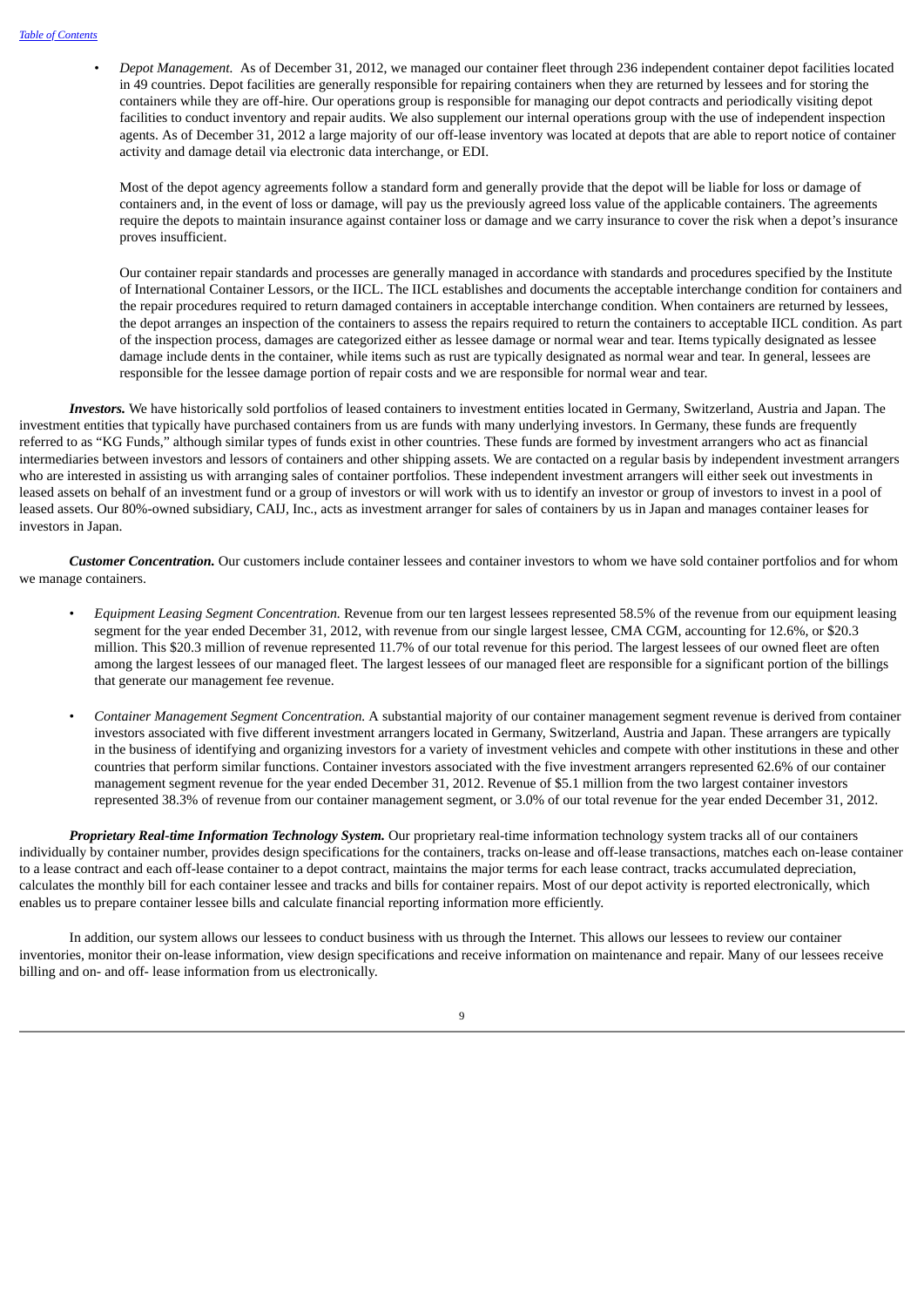*Our Suppliers.* We purchase most of our containers in China from manufacturers that have met our qualification requirements. We are currently not dependent on any single manufacturer. We have long-standing relationships with all of our major container suppliers. Our technical services personnel review the designs for our containers and periodically audit the production facilities of our suppliers. In addition, we contract with independent third-party inspectors to monitor production at factories while our containers are being produced. This provides an additional layer of quality control and helps ensure that our containers are produced in accordance with our specifications.

#### **Our Competition**

We compete primarily with other container leasing companies, including both larger and smaller lessors. We also compete with bank leasing companies offering long-term operating leases and finance leases, and container shipping lines, which sometimes lease their excess container inventory. Other participants in the shipping industry, such as container manufacturers, may also decide to enter the container leasing business. It is common for container shipping lines to utilize several leasing companies to meet their container needs and to minimize reliance on individual leasing companies.

Our competitors compete with us in many ways, including pricing, lease flexibility, supply reliability, customer service and the quality and condition of containers. Some of our competitors have greater financial resources than we do, or are affiliates of larger companies. We emphasize the quality of our fleet, supply reliability and high level of customer service to our container lessees. We focus on ensuring adequate container availability in high-demand locations, dedicate large portions of our organization to building relationships with lessees, maintain close day-to-day coordination with lessees and have developed a proprietary information technology system that allows our lessees to access real-time information about their containers.

#### **Seasonality**

We experience seasonal increased demand for containers in the several months leading up to the holiday season in the United States and Europe, and higher demand for purchasing containers by container investors toward the end of the calendar year. By comparison, our container rental revenue and management fee revenue have historically fluctuated much less than our sales of container portfolios, although container rental revenue and management revenue may also fluctuate significantly in future periods based upon the level of demand by container shipping lines for leased containers, our ability to maintain a high utilization rate of containers in our total fleet, changes in per diem rates for leases and fluctuations in operating expenses.

#### **Environmental Matters**

We are subject to federal, state, local and foreign laws and regulations relating to the protection of the environment, including those governing the discharge of pollutants to air and water, the management and disposal of hazardous substances and wastes and the cleanup of contaminated sites. We could incur substantial costs, including cleanup costs, fines and third-party claims for property or natural resource damage and personal injury, as a result of violations of environmental laws and regulations in connection with our or our lessees' current or historical operations. Under some environmental laws in the United States and certain other countries, the owner or operator of a container may be liable for environmental damage, cleanup or other costs in the event of a spill or discharge of material from the container without regard to the fault of the owner or operator. While we typically maintain liability insurance coverage and typically require our lessees to provide us with indemnity against certain losses, the insurance coverage is subject to large deductibles, limits on maximum coverage and significant exclusions and may not be sufficient or available to protect against any or all liabilities and such indemnities may not cover or be sufficient to protect us against losses arising from environmental damage.

#### **Regulation**

We are subject to regulations promulgated in various countries, including the United States, seeking to protect the integrity of international commerce and prevent the use of containers for international terrorism or other illicit activities. For example, the Container Security Initiative, the Customs-Trade Partnership Against Terrorism and Operation Safe Commerce are among the programs administered by the U.S. Department of Homeland Security that are designed to enhance security for cargo moving throughout the international transportation system by identifying existing vulnerabilities in the supply chain and developing improved methods for ensuring the security of containerized cargo entering and leaving the United States. Moreover, the International Convention for Safe Containers, 1972, as amended, adopted by the International Maritime Organization, applies to new and existing containers and seeks to maintain a high level of safety of human life in the transport and handling of containers by providing uniform international safety regulations. As these regulations develop and change, we may incur increased compliance costs due to the acquisition of new, compliant containers and/or the adaptation of existing containers to meet new requirements imposed by such regulations.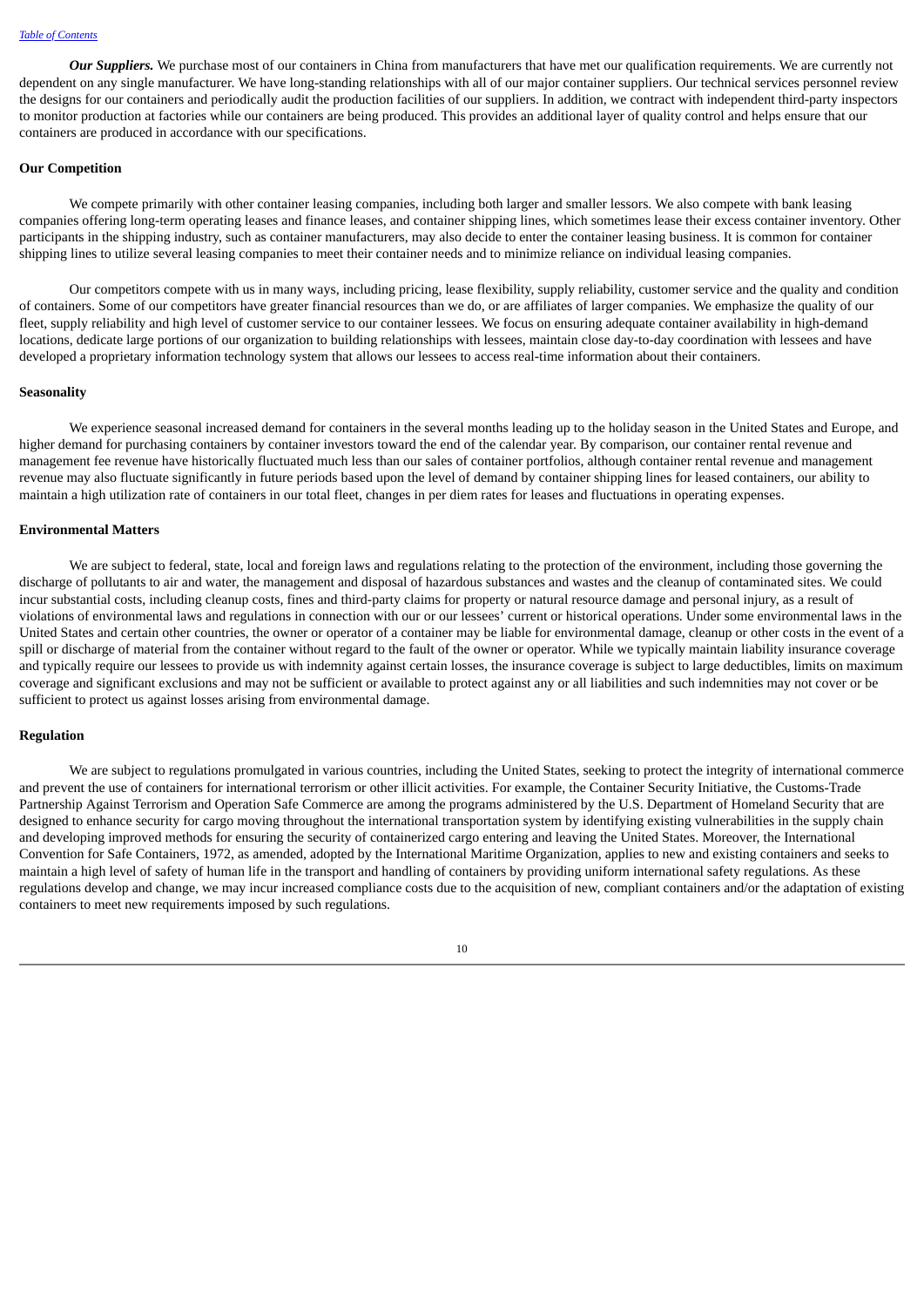#### **Employees**

As of December 31, 2012, we had 91 employees worldwide. We are not a party to any collective bargaining agreements. We believe that relations with our employees are good.

## <span id="page-10-0"></span>**ITEM 1A. RISK FACTORS**

In addition to the other information contained in this Annual Report on Form 10-K, we have identified the following risks and uncertainties that may have a material adverse effect on our business, financial condition or results of operations. Investors should carefully consider the risks described below before making an investment decision. The risks described below are not the only ones we face. Additional risks not presently known to us or that we currently believe are immaterial may also impair our business operations. Our business could be harmed by any of these risks. The trading price of our common stock could decline due to any of these risks and investors may lose all or part of their investment. This section should be read in conjunction with our audited consolidated financial statements and related notes thereto, and Management's Discussion and Analysis of Financial Condition and Results of Operations *contained in this Annual Report on Form 10-K.*

The risks and uncertainties described below are not the only ones that we face. If any of the following risks actually occurs, our business, financial condition or operating results could be harmed. In such case, the trading price of our common stock could decline, and you could lose all or part of your *investment.*

#### **Risks Related to Our Business and the Container Leasing Industry**

## **The demand for leased containers depends on many political, economic and other factors beyond our control.**

Substantially all of our revenue comes from activities related to the leasing of containers. Our ability to continue successfully leasing containers to container shipping lines, earning management fees on leased containers and attracting container investors to purchase container portfolios from us depends in part upon the continued demand for leased containers. The demand for containers is affected by numerous factors.

Demand for containers depends largely on the rate of world trade and economic growth, with consumer demand being one of the most critical factors affecting this growth. Economic downturns in one or more countries or regions, particularly in the United States, China, Europe and other consumer-oriented economies, could result in a reduction in world containerized trade growth or in demand by container shipping lines for leased containers. Most of the container investor programs into which we sell container portfolios employ a certain amount of debt in order to increase investor equity returns. Tighter credit markets make it more difficult for container investors to access debt for future investment programs, which increases the potential that we may not be able to sell containers to investor programs in the future. In such case, our revenue, net income and cash flow will be lower, which will limit the level of growth in our operating fleet that we might otherwise be able to attain.

In Europe, the ongoing sovereign debt crisis, the loss of value by the Euro and related effects on the European banking system have contributed to growing instability in the European currency and credit markets. Further deterioration of European economic conditions, the dissolution of the European Union or the Euro, or a significant loss of value by the Euro could reduce demand for the Company's equipment globally and impact the ability of our container investors to access debt for future investments.

Economic recessions may result in a decline in the future demand for shipping containers by our customers and could lead to an increase in the number of containers returned to us, reduce our container rental revenue, reduce utilization of our fleet, increase our operating expenses (such as storage, bad debt and repositioning costs) and have an adverse effect on our future financial performance. Much of our leasing business involves shipments of goods exported from Asia. From time to time, there have been economic disruptions, health scares, financial turmoil, natural disasters and political instability in Asia and in the Middle East. If these events were to occur in the future, they could adversely affect our container lessees and the general demand for shipping and lead to reduced demand for leased containers or otherwise adversely affect us. Other general factors affecting demand for leased containers, utilization and per diem rates include the following:

- available supply and prices of new and used containers;
- economic conditions and competitive pressures in the shipping industry;
- shifting trends and patterns of cargo traffic;
- the availability and terms of container financing;
- fluctuations in interest rates and foreign currency values;
- overcapacity or undercapacity of the container manufacturers;
- the lead times required to purchase containers;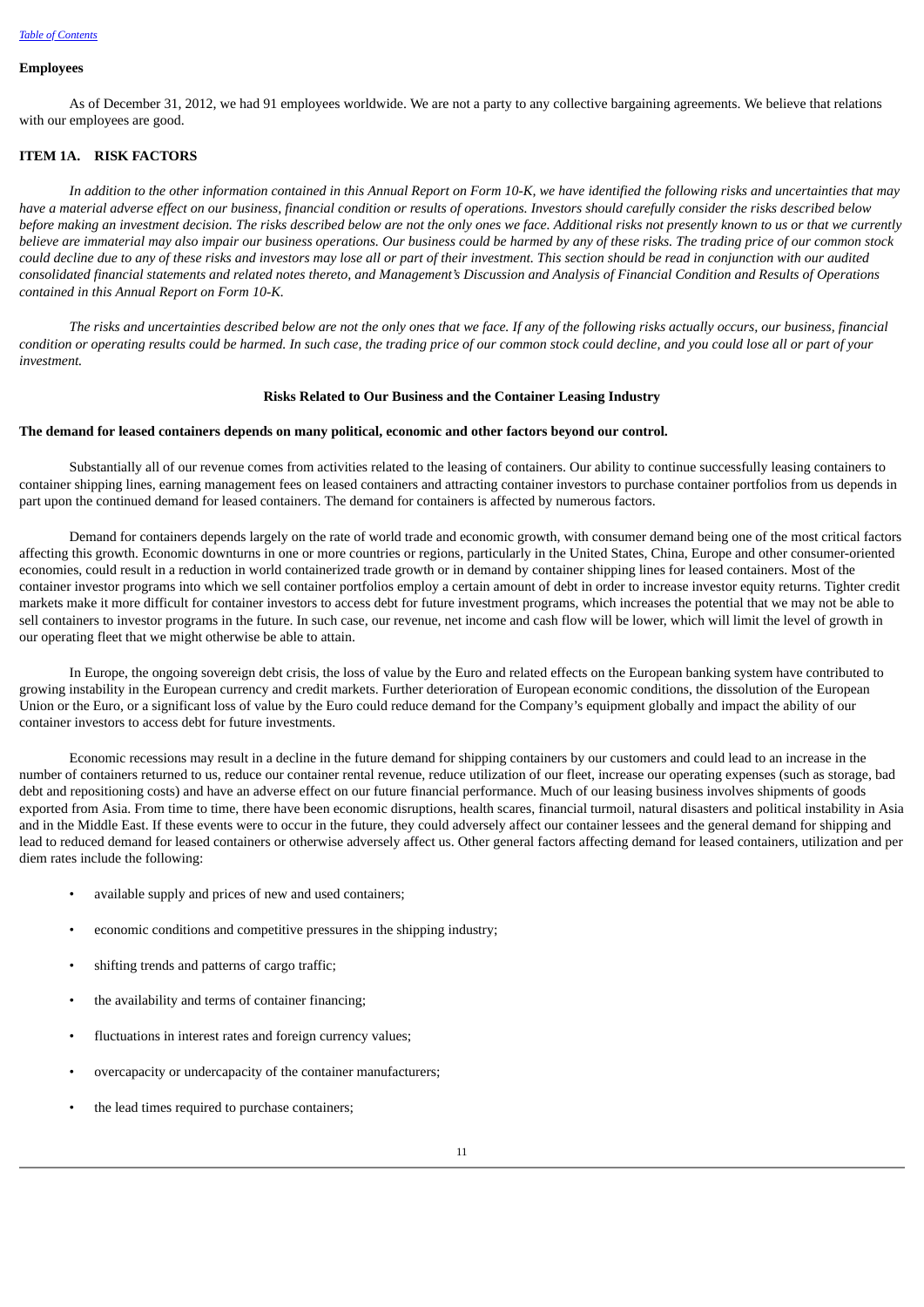- the number of containers purchased by competitors and container lessees;
- container ship fleet overcapacity or undercapacity;
- increased repositioning by container shipping lines of their own empty containers to higher-demand locations in lieu of leasing containers from us;
- consolidation or withdrawal of individual container lessees in the container shipping industry;
- import/export tariffs and restrictions;
- customs procedures, foreign exchange controls and other governmental regulations;
- natural disasters that are severe enough to affect local and global economies;
- political and economic factors;
- currency exchange rates; and
- future regulations which could restrict our current business practices and increase our cost of doing business.

All of these factors are inherently unpredictable and beyond our control. These factors will vary over time, often quickly and unpredictably, and any change in one or more of these factors may have a material adverse effect on our business and results of operations. Many of these factors also influence the decision by our customers to lease or buy containers. Should one or more of these factors influence our customers to buy a larger percentage of the containers they operate, our utilization rate would decrease, resulting in decreased revenue and increased storage and repositioning costs.

## Continuing turmoil in the Middle East and North Africa could cause increases in oil prices or disruptions in oil supplies which could substantially **affect global trade and our business.**

Recent protests, violence and political instability in certain Middle East and North African countries have increased the risk of political turmoil spreading through the region. Such events could cause the price of oil to increase or disrupt world oil supplies. Our business is dependent on the volume of global trade. Such events could cause substantial volatility in the U.S. and world financial markets and global trade, which could harm our business.

#### Our results of operations could be affected by natural events in the locations in which we or our customers or suppliers operate.

We have operations in locations subject to natural disasters such as severe weather and geological events that could disrupt our operations. In addition, our suppliers and customers also have operations in such locations. For example, on March 11, 2011, the northern region of Japan experienced a severe earthquake followed by a series of tsunamis resulting in negative direct economic effects to the Japanese economy and potentially a regional or global downturn in economic activity. Although the earthquake in Japan did not cause a disruption in our operations in the region, any future natural disasters in Japan or elsewhere in the world where we have business operations could lead to disruption of the regional and global economies, which could result in a decrease in demand for leased containers, adversely impacting our financial condition and operations.

## **Our operating results have fluctuated significantly in the past and may fluctuate significantly in the future.**

Our revenue comes primarily from the leasing of containers owned by us, management fees earned on containers owned by container investors and gain on sale of container portfolios to container investors. Historically, our annual and quarterly total revenues, net income and cash flows have fluctuated significantly as a result of fluctuations in our gain on sale of container portfolios. Selling containers to container investors has very little associated incremental expense, which means that our quarterly results may fluctuate significantly depending upon the amount of gain or loss on sale of container portfolios, if any, we realize in a quarter.

Due to increased demand for containers in the several months leading up to the holiday season in the United States and Europe and higher demand for purchasing containers by container investors toward the end of the calendar year, a higher proportion of our container sales to investors has historically occurred in the second half of each calendar year. Although by comparison our container rental revenue and management fee revenue have historically fluctuated much less than our gain or loss on sale of container portfolios, container rental revenue and management revenue may also fluctuate significantly in future periods based upon the level of demand by container shipping lines for leased containers, our ability to maintain a high utilization rate of containers in our total fleet, changes in per diem rates for leases and fluctuations in operating expenses.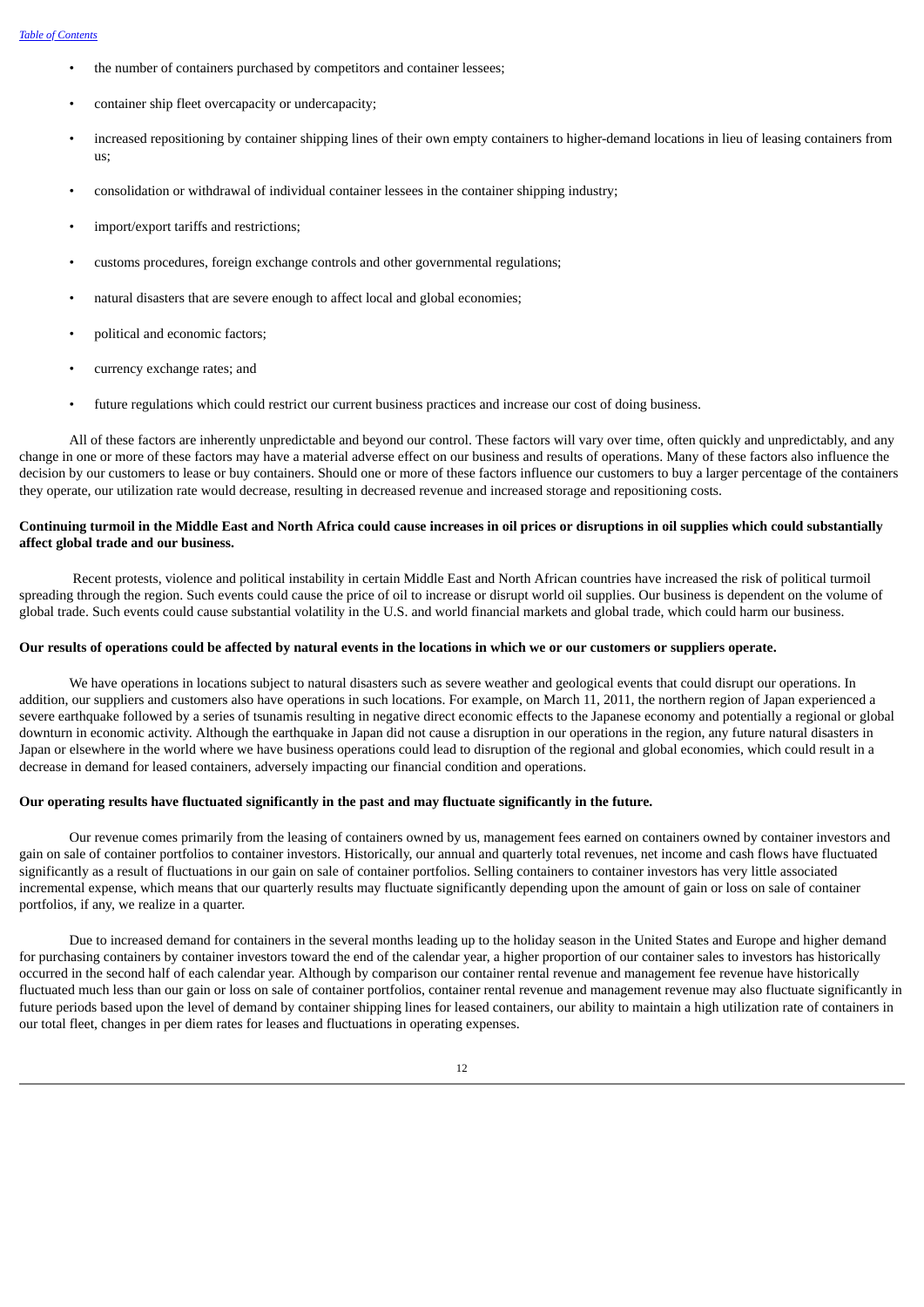#### Our container portfolio sale activities may result in lower gains or losses on sales of containers to investors.

Our revenue from gain on sale of container portfolios depends on our ability to make a profit on containers that we purchase and then resell to container investors. We typically enter into firm purchase orders for containers before we begin finding lessees for the containers, and the time necessary to lease these containers may be much longer than we anticipate. The price that a container investor is willing to pay for a portfolio of containers depends on a number of factors, including the historical and future expected cash flows from the portfolio to the container investor, the credit ratings of the lessees, the mix of short-term and long-term leases, the number of TEUs in the portfolio, the timing of the sale and alternative investment opportunities available to the container investor. If any of these factors changes unexpectedly during the period between the date of our purchase order to the date a container investor purchases the container from us, we may recognize a lower gain on sale of the containers to investors, sell them to container investors at a loss or retain them as part of our owned fleet.

#### Per diem rates for our leased containers may decrease, which would have a negative effect on our business and results of operations.

Per diem rates for our leased containers depend on a large number of factors, including the following:

- the type and length of the lease;
- embedded residual assumptions;
- the type and age of the container;
- the number of new containers available for lease by our competitors;
- the location of the container being leased;
- the price of new containers; and
- interest rates.

Because steel is the major component used in the construction of new containers, the price of new containers and per diem rates on new containers are highly correlated with the price of raw steel. For example, steel prices decreased during 2008 and 2009 and there was a reduced demand for newly manufactured containers by our customers. In 2010 and the first three quarters of 2011 container prices increased due to limited production by container manufacturers and an increase in the price of steel. Container prices continued to increase in the first half of 2012, however, customer demand has softened in the second half of 2012 leading to a decrease in container prices and lease rates. We cannot predict container prices in the future. If newly manufactured container prices decline, we may need to lease the containers at low return rates or at a loss.

Per diem rates may be negatively impacted by the entrance of new leasing companies, overproduction of new containers by manufacturers and overbuying of containers by container shipping lines and leasing competitors. In the event that the container shipping industry were to be characterized by overcapacity in the future, or if available supply of containers were to increase significantly as a result of, among other factors, new companies entering the business of leasing and selling containers, both utilization and per diem rates may decrease, adversely affecting our revenue and operating results.

### Gains and losses associated with the disposition of used equipment may fluctuate and adversely affect our results of operations.

We regularly sell used, older containers upon lease expiration. The residual values of these containers therefore affect our profitability. The volatility of the residual values of such containers may be significant. These values depend upon, among other factors, raw steel prices, applicable maintenance standards, refurbishment needs, comparable new container costs, used container availability, used container demand, inflation rates, market conditions, materials and labor costs and equipment obsolescence. Most of these factors are outside of our control.

Containers are typically sold if it is in the best interest of the owner to do so after taking into consideration earnings prospects, book value, remaining useful life, repair condition, suitability for leasing or other uses and the prevailing local sales price for containers. Gains or losses on the disposition of used container equipment and the sales fees earned on the disposition of managed containers will also fluctuate and may be significant if we sell large quantities of used containers.

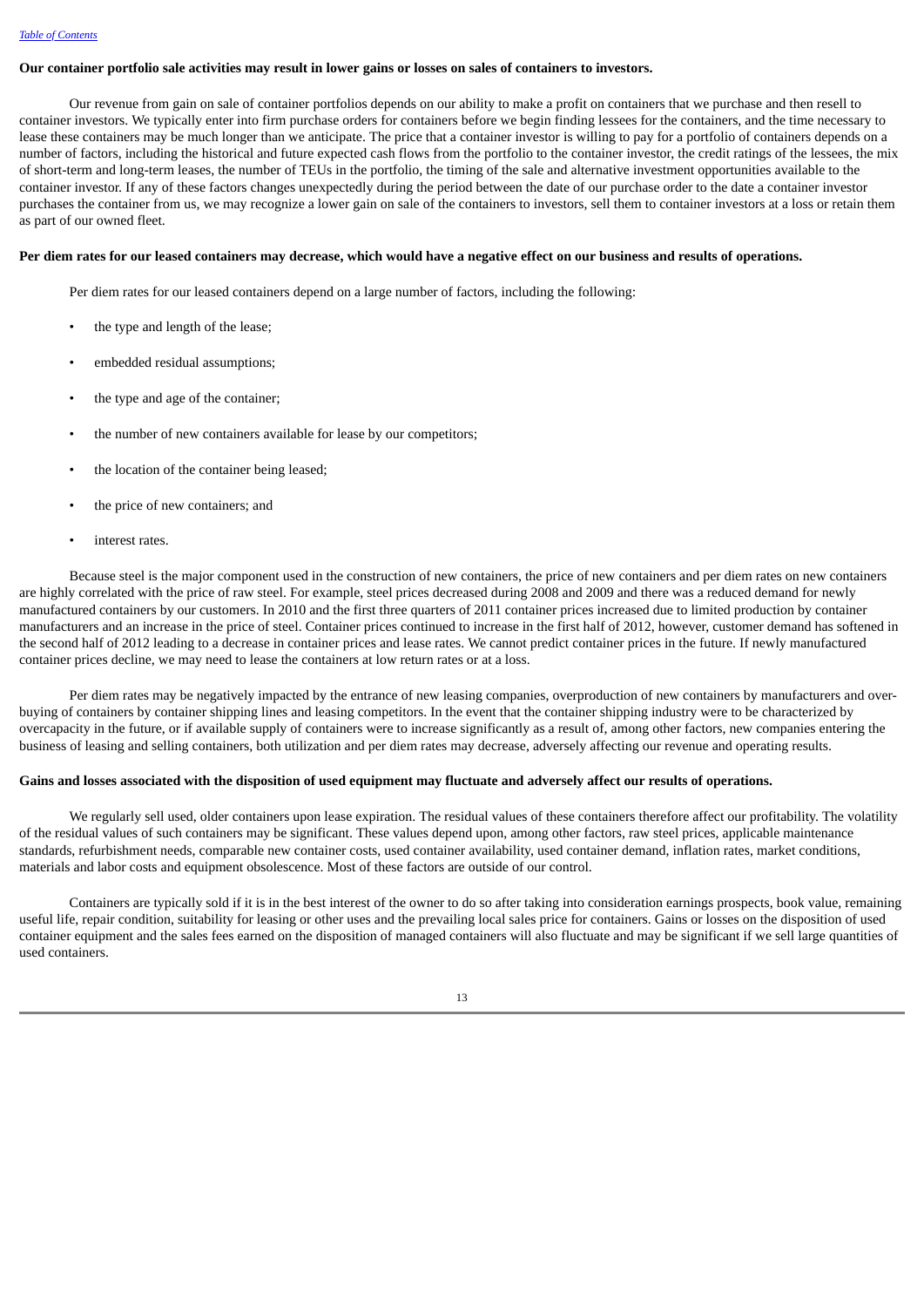#### **We may incur significant costs to reposition containers.**

When lessees return containers to locations where supply exceeds demand, we routinely reposition containers to higher demand areas. Repositioning expenses vary depending on geographic location, distance, freight rates and other factors, and may not be fully covered by drop-off charges collected from the last lessee of the containers or pick-up charges paid by the new lessee. We seek to limit the number of containers that can be returned and impose surcharges on containers returned to areas where demand for such containers is not expected to be strong. However, market conditions may not enable us to continue such practices. In addition, we may not accurately anticipate which port locations will be characterized by high or low demand in the future, and our current contracts will not protect us from repositioning costs if ports that we expect to be high-demand ports turn out to be low-demand ports at the time leases expire.

## Lessee defaults may adversely affect our business, results of operations and financial condition by decreasing revenue and increasing storage, **repositioning, collection and recovery expenses.**

Our containers are leased to numerous container lessees. Lessees are required to pay rent and indemnify us for damage to or loss of containers. Lessees may default in paying rent and performing other obligations under their leases. A delay or diminution in amounts received under the leases (including leases on our managed containers), or a default in the performance of maintenance or other lessee obligations under the leases could adversely affect our business, results of operations and financial condition and our ability to make payments on our debt.

Our cash flows from containers, principally container rental revenue, management fee revenue, gain on sale of container portfolios, gain on disposition of used equipment and commissions earned on the sale of containers on behalf of container investors, are affected significantly by the ability to collect payments under leases and the ability to replace cash flows from terminating leases by re-leasing or selling containers on favorable terms. All of these factors are subject to external economic conditions and the performance by lessees and service providers that are not within our control.

When lessees default, we may fail to recover all of our containers and the containers we do recover may be returned to locations where we will not be able to quickly re-lease or sell them on commercially acceptable terms. We may have to reposition these containers to other places where we can re-lease or sell them, which could be expensive depending on the locations and distances involved. Following repositioning, we may need to repair the containers and pay container depots for storage until the containers are re-leased. For our owned containers these costs will directly reduce our income before taxes and for our managed containers, lessee defaults will increase operating expenses, and thus reduce our management fee revenue. We maintain insurance to reimburse the Company and container investors for such customer defaults. The insurance agreements are subject to deductibles of up to \$3.0 million per occurrence and have significant exclusions and, therefore, may not be sufficient to prevent us from suffering material losses. Additionally, the increase in claims made by the Company under such insurance agreements may result in such insurance not being available to us in the future on commercially reasonable terms, or at all.

#### **Our level of indebtedness reduces our financial flexibility and could impede our ability to operate.**

We have a significant amount of indebtedness and we intend to borrow additional amounts under our credit facilities to purchase containers and make acquisitions and other investments. We expect that we will maintain a significant amount of indebtedness on an ongoing basis. Our borrowings of \$160.0 million as of December 31, 2012 under our senior secured revolving credit facility are due and payable on September 25, 2014. On October 31, 2012, we increased the commitments under our senior secured revolving credit facility by \$80.0 million to a total maximum commitment of \$575.0 million. Our ability to borrow amounts under this facility is restricted by certain borrowing conditions, including collateral and leverage ratio requirements. We have also borrowed a total of \$402.2 million under three term loan agreements that we entered into with a number of banks. In September 2011, our wholly-owned indirect subsidiary, CAL Funding I Limited, entered into a credit facility with a term of 15 years for \$100.0 million of asset-backed warehouse notes. On June 7, 2012, we and our wholly-owned subsidiary, CAI Rail Inc., entered into a revolving credit agreement with a consortium of banks to finance the acquisition of railcars. As of December 31, 2012, the outstanding balance under this revolving credit facility was \$41.5 million and the maximum credit commitment was \$85.0 million. On September 13, 2012, we issued \$103.0 million of 4.90% senior secured notes due September 13, 2022 to certain institutional investors, the proceeds of which were used to repay the asset-backed warehouse notes of \$100.0 million issued by CAL Funding I Limited.

On October 18, 2012, CAL Funding II Limited, our wholly-owned indirect subsidiary, issued \$171.0 million of 3.47% fixed rate asset-backed notes that mature in October 2027. The proceeds from the notes were used to pay down part of the borrowings under our senior secured revolving credit facility.

As of December 31, 2012, our total outstanding debt (including capital lease obligations and collateralized financing obligations) was approximately \$957.4 million. Interest expense on such debt will be approximately \$7.1 million per quarter for 2013, assuming floating interest rates remain consistent with those as of December 31, 2012, including amortized closing fees and unused commitment fees. There is no assurance that we will be able to refinance our outstanding indebtedness when it becomes due, or, if refinancing is available, that it can be obtained on terms that we can afford.

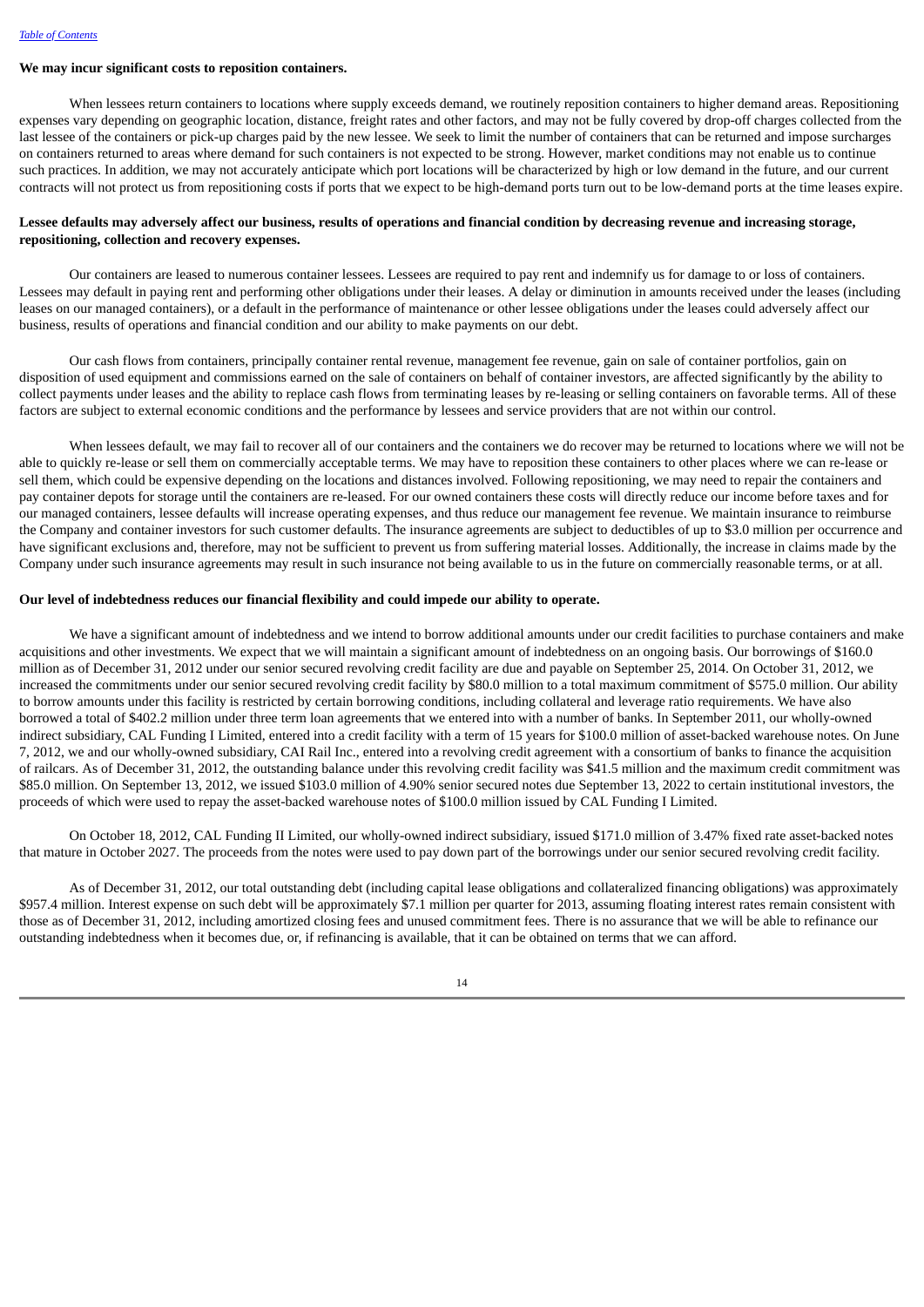Our credit facilities require us to pay a variable rate of interest, which will increase or decrease based on variations in certain financial indexes, and fluctuations in interest rates can significantly decrease our profits. We do not have any hedge or similar contracts that would protect us against changes in interest rates.

The amount of our indebtedness could have important consequences for you, including the following:

- requiring us to dedicate a substantial portion of our cash flow from operations to make payments on our debt, thereby reducing funds available for operations, future business opportunities and other purposes;
- limiting our flexibility in planning for, or reacting to, changes in our business and the industry in which we operate;
- making it more difficult for us to satisfy our debt obligations, and any failure to comply with such obligations, including financial and other restrictive covenants, could result in an event of default under the agreements governing such indebtedness, which could lead to, among other things, an acceleration of our indebtedness or foreclosure on the assets securing our indebtedness, which could have a material adverse effect on our business or financial condition;
- limiting our ability to borrow additional funds, or to sell assets to raise funds, if needed, for working capital, capital expenditures, acquisitions or other purposes; and
- increasing our vulnerability to general adverse economic and industry conditions, including changes in interest rates.

We may not generate sufficient cash flow from operations to service and repay our debt and related obligations and have sufficient funds left over to achieve or sustain profitability in our operations, meet our working capital and capital expenditure needs or compete successfully in our industry.

## We will require a significant amount of cash to service and repay our outstanding indebtedness and our ability to generate cash depends on many **factors beyond our control.**

Our ability to make payments on and repay our indebtedness and to fund planned capital expenditures will depend on our ability to generate cash in the future. As of December 31, 2012, our total outstanding debt (including capital lease obligations and collateralized financing obligations) was approximately \$957.4 million. Interest expense on such debt will be approximately \$7.1 million per quarter, assuming floating interest rates remain consistent with those at December 31, 2012, including amortized closing fees and unused commitment fees. These amounts will increase to the extent we borrow additional funds. It is possible that:

- our business will not generate sufficient cash flow from operations to service and repay our debt and to fund working capital requirements and planned capital expenditures;
- future borrowings will not be available under our current or future credit facilities in an amount sufficient to enable us to refinance our debt; or
- we will not be able to refinance any of our debt on commercially reasonable terms or at all.

## Our credit facilities impose, and the terms of any future indebtedness may impose, significant operating, financial and other restrictions on us and **our subsidiaries.**

Restrictions imposed by our credit facilities or other indebtedness will limit or prohibit, among other things, our ability to:

- incur additional indebtedness:
- pay dividends on or redeem or repurchase our stock;
- enter into new lines of business;
- issue capital stock of our subsidiaries;
- make loans and certain types of investments;
- create liens;
- sell certain assets or merge with or into other companies;
- enter into certain transactions with stockholders and affiliates; and
- restrict dividends, distributions or other payments from our subsidiaries.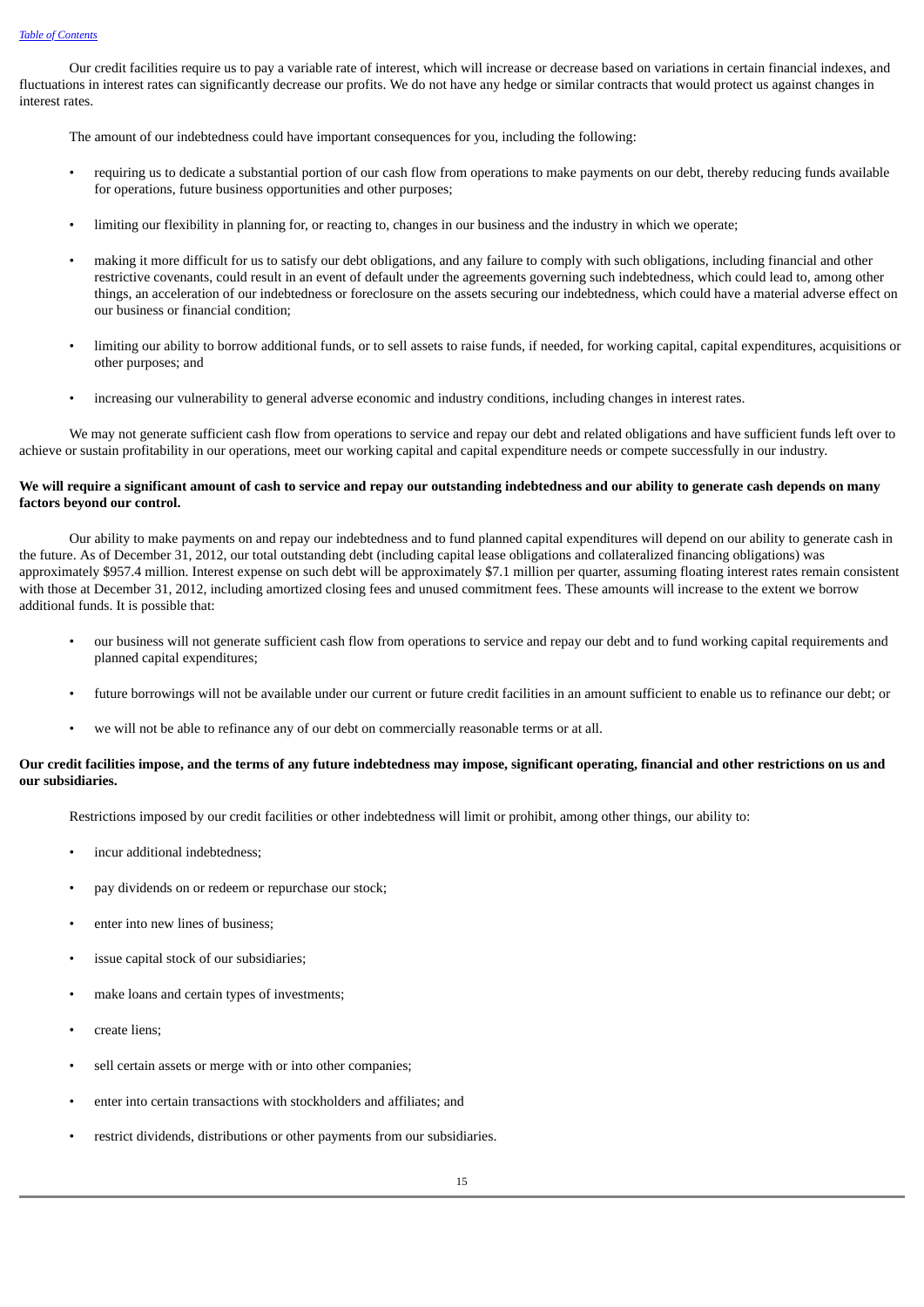These restrictions could adversely affect our ability to finance our future operations or capital needs and pursue available business opportunities. A breach of any of these restrictions, including breach of financial covenants, could result in a default in respect of the related indebtedness. If a default occurs, the relevant lenders could elect to declare the indebtedness, together with accrued interest and fees, to be immediately due and payable and proceed against any collateral securing that indebtedness, which will constitute substantially all of our container assets.

## **We may incur future asset impairment charges.**

An asset impairment charge may result from the occurrence of unexpected adverse events or management decisions that impact our estimates of expected cash flows generated from our long-lived assets. We review our long-lived assets for impairment when events or changes in circumstances indicate the carrying value of an asset may not be recoverable. We may be required to recognize asset impairment charges in the future as a result of reductions in demand for specific container types, a weak economic environment, challenging market conditions, events related to particular customers or asset type, or as a result of asset or portfolio sale decisions by management.

## We derive a substantial portion of our revenue for each of our equipment leasing and container management segments from a limited number of equipment lessees and container investors, respectively. The loss of, or reduction in business by, any of these equipment lessees or container investors **could result in a significant loss of revenue and cash flow.**

We have derived, and believe that we will continue to derive, a significant portion of our revenue and cash flow from a limited number of equipment lessees and container investors. Our business comprises two reportable segments for financial statement reporting purposes: equipment leasing and container management. The operating results of each segment and details of our revenues for the years ended December 31, 2012, 2011 and 2010 are summarized in Note 15 to this Annual Report on Form 10-K for the year ended December 31, 2012. Revenue for our equipment leasing segment comes primarily from container lessees that lease containers from our owned fleet. Revenue for our container management segment comes primarily from container investors that purchase portfolios of containers and then pay us to manage the containers for them.

Revenue from our ten largest lessees represented 58.5% of the revenue from our equipment leasing segment for the year ended December 31, 2012, with revenue from our single largest lessee accounting for 12.6%, or \$20.3 million. This \$20.3 million of revenue represented 11.7% of our total revenue for this period. As our business grows, we expect the proportion of revenue generated by our larger customers to continue to increase. The loss of such a customer would have a material adverse impact on our business.

We do not distinguish between our owned fleet and our managed fleet when we enter into leases with container shipping lines. Accordingly, the largest lessees of our owned fleet are typically among the largest lessees of our managed fleet, and our management fee revenue is based in part on the number of managed containers on lease to container lessees. As a result, the loss of, or default by, any of our largest lessees could have a material adverse effect on the revenue for both our equipment leasing and container management segments. In addition, many of the management agreements with our container investors contain performance criteria, such as minimum per diem net income per container or minimum utilization rates for the pool of containers owned by the container investors. In the event we fail to meet one or more of these criteria in a management agreement, the independent investment arrangers who typically act on behalf of container investors may have the right to terminate the management agreement.

## **Consolidation and concentration in the container shipping industry could decrease the demand for leased containers.**

We primarily lease containers to container shipping lines. We estimate that container shipping lines require approximately two TEUs of available containers for every TEU of capacity on their container ships. The container shipping lines have historically relied on a large number of leased containers to satisfy their needs. Consolidation of major container shipping lines could create efficiencies and decrease the demand that container shipping lines have for leased containers because they may be able to fulfill a larger portion of their needs through their owned container fleets. It could also create concentration of credit risk if the number of our container lessees decreases due to consolidation. Additionally, large container shipping lines with significant resources could choose to manufacture their own containers, which would decrease their demand for leased containers and could have an adverse impact on our business.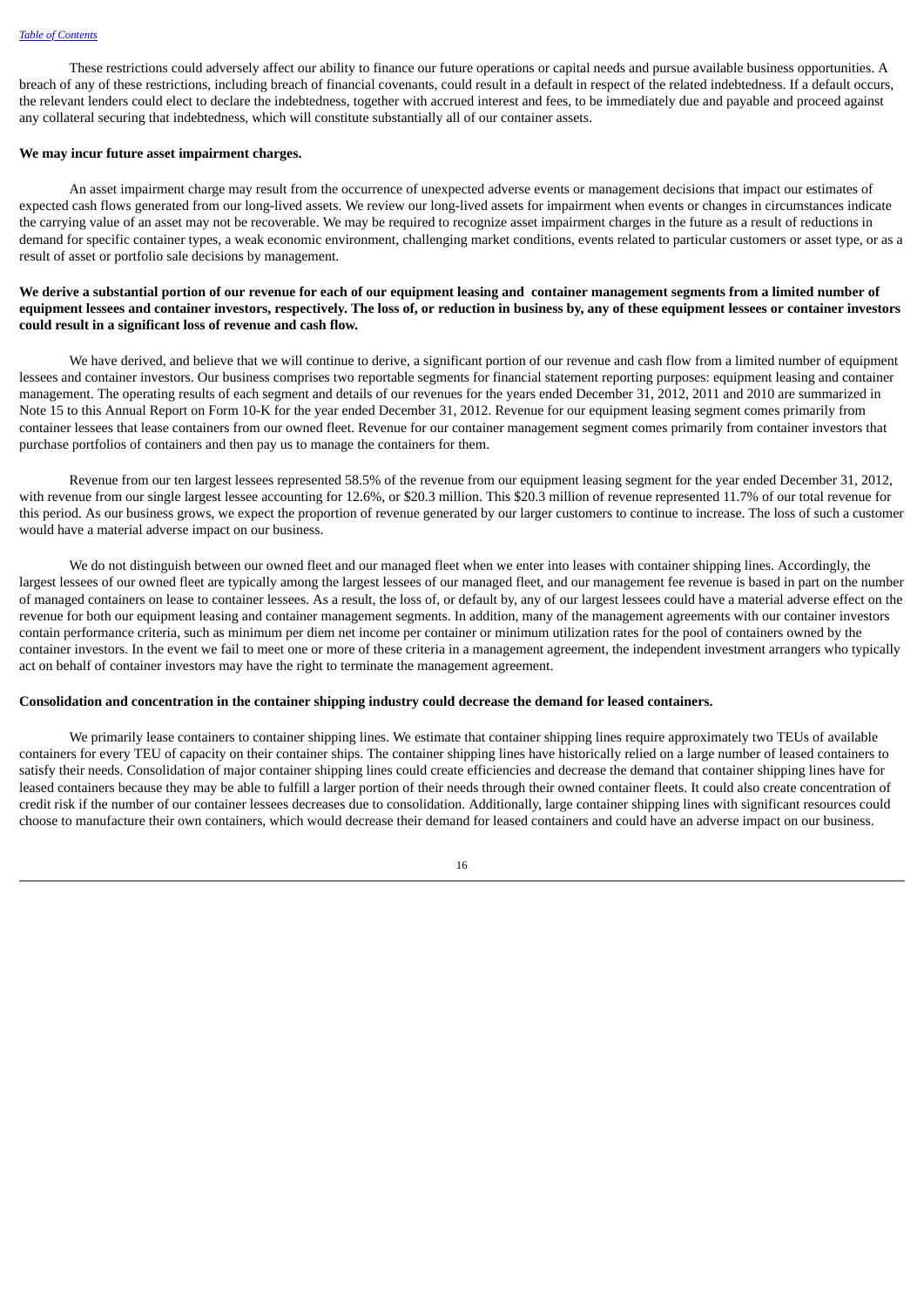#### Changes in market price, availability or transportation costs of containers could adversely affect our ability to maintain our supply of containers.

We currently purchase almost all of our containers from manufacturers based in China. If it became more expensive for us to procure containers in China or to transport these containers at a low cost from China to the locations where they are needed by our container lessees because of changes in exchange rates between the U.S. Dollar and Chinese Yuan, further consolidation among container suppliers, increased tariffs imposed by the United States or other governments or for any other reason, we may have to seek alternative sources of supply. While we are not currently dependent on any single current manufacturer of our containers, we may not be able to make alternative arrangements quickly enough to meet our container needs, and the alternative arrangements may increase our costs. The availability of containers depends significantly on the availability and cost of steel in China. If a shortage of steel develops either in China or worldwide, container manufacturers may not be able to meet our demand for new containers which would limit our ability to add new containers to our fleet.

## Terrorist attacks, the threat of such attacks, piracy or the outbreak of war and hostilities could negatively impact our operations and profitability **and may expose us to liability.**

Terrorist attacks and the threat of such attacks have contributed to economic instability in the United States and elsewhere, and further acts or threats of terrorism, violence, war or hostilities could similarly affect world trade and the industries in which we and our container lessees operate. For example, worldwide containerized trade dramatically decreased in the immediate aftermath of the September 11, 2001 terrorist attacks in the United States, which affected demand for leased containers. In addition, terrorist attacks, threats of terrorism, piracy or threats thereof, violence, war or hostilities may directly impact ports, depots, our facilities or those of our suppliers or container lessees and could impact our sales and our supply chain. A severe disruption to the worldwide ports system and flow of goods could result in a reduction in the level of international trade and lower demand for our containers. We maintain liability insurance which in the aggregate provides coverage of up to \$50.0 million that we believe would apply to claims arising from a terrorist attack, and our lease agreements require our lessees to indemnify us for all costs, liabilities and expenses arising out of the use of our containers, including property damage to the containers, damage to third-party property and personal injury. However, our lessees may not have adequate resources to honor their indemnity obligations and our insurance coverage is subject to large deductibles and significant exclusions. Accordingly, we may not be protected in all cases from liability (and expenses in defending against claims of liability) arising from a terrorist attack.

#### Our senior executives are critical to the success of our business and our inability to retain them or recruit new personnel could adversely affect our **business.**

Most of our senior executives and other management-level employees have over ten years of industry experience. We rely on this knowledge and experience in our strategic planning and in our day-to-day business operations. Our success depends in large part upon our ability to retain our senior management, the loss of one or more of whom could have a material adverse effect on our business. Our success also depends on our ability to retain our experienced sales force and technical personnel as well as recruiting new skilled sales, marketing and technical personnel. Competition for these individuals in our industry is intense and we may not be able to successfully recruit, train or retain qualified personnel. If we fail to retain and recruit the necessary personnel, our business and our ability to obtain new container lessees and provide acceptable levels of customer service could suffer.

## We rely on our proprietary information technology system to conduct our business. If this system fails to adequately perform its functions, or if we experience an interruption in its operation, our business, results of operations and financial prospects could be adversely affected.

The efficient operation of our business is highly dependent on our proprietary information technology system. We rely on our system to track transactions, such as repair and depot charges and changes to book value, and movements associated with each of our owned or managed containers. We use the information provided by this system in our day-to-day business decisions in order to effectively manage our lease portfolio and improve customer service. We also rely on it for the accurate tracking of the performance of our managed fleet for each container investor. The failure of our system to perform as we expect could disrupt our business, adversely affect our results of operations and cause our relationships with lessees and container investors to suffer. In addition, our information technology system is vulnerable to damage or interruption from circumstances beyond our control, including fire, natural disasters, power loss and computer systems failures, unauthorized breach and viruses. Any such interruption could have a material adverse effect on our business, reputation, results of operations and financial prospects.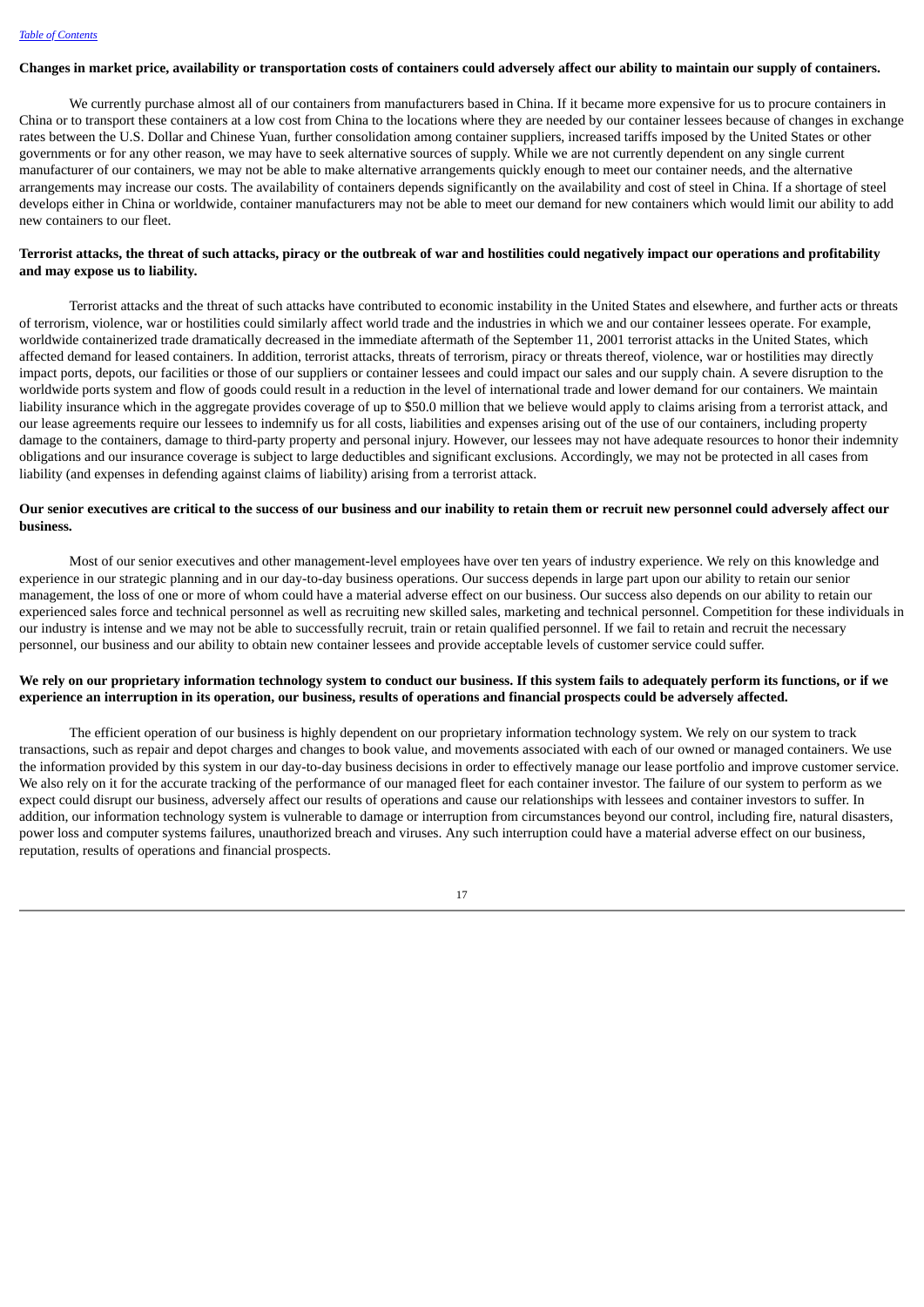#### **We face extensive competition in the container leasing industry.**

We may be unable to compete favorably in the highly competitive equipment leasing and container management businesses. We compete with a number of major leasing companies, many smaller lessors, manufacturers of container equipment, companies and financial institutions offering finance leases, promoters of container ownership and leasing as a tax-efficient investment, container shipping lines, which sometimes lease their excess container stocks, and suppliers of alternative types of containers for freight transport. Some of these competitors have greater financial resources and access to capital than we do. Additionally, some of these competitors may have large, underutilized inventories of containers, which could lead to significant downward pressure on per diem rates, margins and prices of containers.

Our business requires large amounts of working capital to fund our operations. We are aware that some of our competitors have recently had ownership changes. As a consequence, these competitors may have greater resources available to aggressively seek to expand their market share. This could include offering lease rates with which we cannot effectively compete. We cannot assure you that we will be able to compete successfully against these competitors.

Competition among container leasing companies depends upon many factors, including, among others, per diem rates; lease terms, including lease duration, drop-off restrictions and repair provisions; customer service; and the location, availability, quality and individual characteristics of containers. New entrants into the leasing business have been attracted by the high rate of containerized trade growth in recent years. New entrants may be willing to offer pricing or other terms that we are unwilling or unable to match. As a result, we may not be able to maintain a high utilization rate or achieve our growth plans.

#### Our entry into the railcar leasing business could have an adverse effect on our overall profitability if we do not succeed in this new line of business.

As of December 31, 2012, we have invested \$52.8 million in railcar assets. The railcar leasing business involves different customers, equipment, storage and handling facilities and other operating issues that are different from our traditional container leasing business. This business is competitive and dominated by well capitalized industry players. We cannot assure you that this new business will be successful and profitable.

#### **The international nature of our business exposes us to numerous risks.**

Our ability to enforce lessees' obligations will be subject to applicable law in the jurisdiction in which enforcement is sought. As containers are predominantly located on international waterways, it is not possible to predict, with any degree of certainty, the jurisdictions in which enforcement proceedings may be commenced. For example, repossession from defaulting lessees may be difficult and more expensive in jurisdictions in which laws do not confer the same security interests and rights to creditors and lessors as those in the United States and in jurisdictions where recovery of containers from defaulting lessees is more cumbersome. As a result, the relative success and expedience of enforcement proceedings with respect to containers in various jurisdictions cannot be predicted.

We are also subject to risks inherent in conducting business across national boundaries, any one of which could adversely impact our business. These risks include:

- regional or local economic downturns;
- changes in governmental policy or regulation;
- restrictions on the transfer of funds into or out of the country;
- import and export duties and quotas;
- value-added tax and other sales-type taxes which could result in additional costs to us if they are not properly collected or paid;
- domestic and foreign customs and tariffs;
- international incidents;
- war, hostilities, terrorist attacks, piracy, or the threat of any of these events;
- government instability;
- nationalization of foreign assets;
- government protectionism;
- compliance with export controls, including those of the U.S. Department of Commerce;
- compliance with import procedures and controls, including those of the U.S. Department of Homeland Security;
- consequences from changes in tax laws, including tax laws pertaining to the container investors;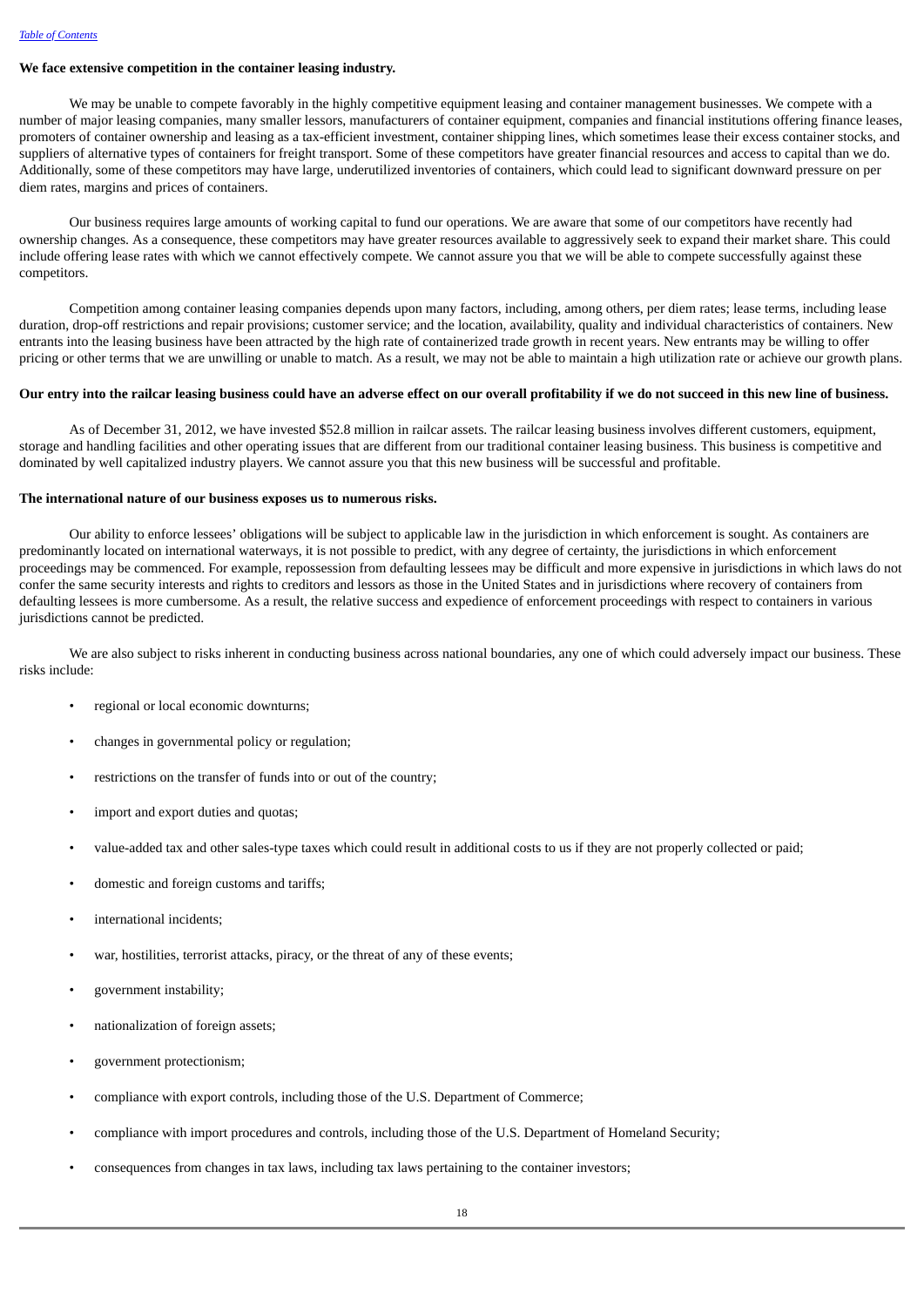- potential liabilities relating to foreign withholding taxes;
- labor or other disruptions at key ports;
- difficulty in staffing and managing widespread operations; and
- restrictions on our ability to own or operate subsidiaries, make investments or acquire new businesses in these jurisdictions.

One or more of these factors could impair our current or future international operations and, as a result, harm our overall business.

#### We may incur costs associated with new security regulations, which may adversely affect our business, financial condition and results of operations.

We may be subject to regulations promulgated in various countries, including the United States, seeking to protect the integrity of international commerce and prevent the use of containers for international terrorism or other illicit activities. For example, the Container Security Initiative, the Customs-Trade Partnership Against Terrorism and Operation Safe Commerce are among the programs administered by the U.S. Department of Homeland Security that are designed to enhance security for cargo moving throughout the international transportation system by identifying existing vulnerabilities in the supply chain and developing improved methods for ensuring the security of containerized cargo entering and leaving the United States. Moreover, the International Convention for Safe Containers, 1972 (CSC), as amended, adopted by the International Maritime Organization, applies to new and existing containers and seeks to maintain a high level of safety of human life in the transport and handling of containers by providing uniform international safety regulations. As these regulations develop and change, we may incur compliance costs due to the acquisition of new, compliant containers and/or the adaptation of existing containers to meet new requirements imposed by such regulations. Additionally, certain companies are currently developing or may in the future develop products designed to enhance the security of containers transported in international commerce. Regardless of the existence of current or future government regulations mandating the safety standards of intermodal shipping containers, our competitors may adopt such products or our container lessees may require that we adopt such products. In responding to such market pressures, we may incur increased costs, which could have a material adverse effect on our business, financial condition and results of operations.

## We operate in numerous tax jurisdictions. A taxing authority within any of these jurisdictions may challenge our operating structure which could result in additional taxes, interest and penalties that could materially impact our financial conditions and our future financial results.

We have implemented a number of structural changes with respect to our Company and its domestic and international subsidiaries in an effort to reduce our income tax obligations in countries in which we operate. There can be no assurance that our tax structure and the amount of taxes we pay in any of these countries will not be challenged by the taxing authorities in the countries in which we operate. If the tax authorities challenge our tax positions or the amount of taxes paid for the purchase, lease or sale of equipment in each jurisdiction in which we operate, we could incur substantial expenses associated with defending our tax position as well as expenses associated with the payment of any additional taxes, penalties and interest that may be imposed on us. The payment of these amounts could have an adverse material effect on our business and results of operations.

#### **Environmental liability may adversely affect our business and financial condition.**

We are subject to federal, state, local and foreign laws and regulations relating to the protection of the environment, including those governing the discharge of pollutants to air, ground and water, the management and disposal of hazardous substances and wastes and the cleanup of contaminated sites. We could incur substantial costs, including cleanup costs, fines and costs arising out of third-party claims for property or natural resource damage and personal injury, as a result of violations of or liabilities under environmental laws and regulations in connection with our or our lessees' current or historical operations. Under some environmental laws in the United States and certain other countries, the owner or operator of a container may be liable for environmental damage, cleanup or other costs in the event of a spill or discharge of material from the container without regard to the fault of the owner or operator. While we typically maintain liability insurance and typically require lessees to provide us with indemnity against certain losses, the insurance coverage may not be sufficient, or available, to protect against any or all liabilities and such indemnities may not be sufficient to protect us against losses arising from environmental damage. Moreover, our lessees may not have adequate resources, or may refuse to honor their indemnity obligations and our insurance coverage is subject to large deductibles, coverage limits and significant exclusions. Additionally, many countries, including the United States, restrict, prohibit or otherwise regulate the use of chemical refrigerants due to their ozone depleting and global warming effects. Over 99% of our refrigerated containers currently use R134A or 404A refrigerant. While R134A and 404A do not contain CFCs (which have been restricted since 1995), the European Union has instituted regulations to phase out the use of R134A in automobile air conditioning systems beginning in 2011 due to concern that the release of R134A into the atmosphere may contribute to global warming. While the European Union regulations do not currently restrict the use of R134A in refrigerated containers or trailers, it is possible that the phase out of R134A in automobile air conditioning systems will be extended to intermodal containers in the future. Further, certain manufacturers of refrigerated containers, including the largest manufacturer of cooling machines for refrigerated containers, have begun testing units that utilize alternative refrigerants, such as carbon dioxide, that may have less global warming potential than R134A and 404A. If future regulations prohibit the use or servicing of containers using R134A or 404A refrigerants, we could be forced to incur large retrofitting expenses. In addition, refrigerated containers that are not retrofitted may become difficult to lease and command lower rental rates and disposal prices.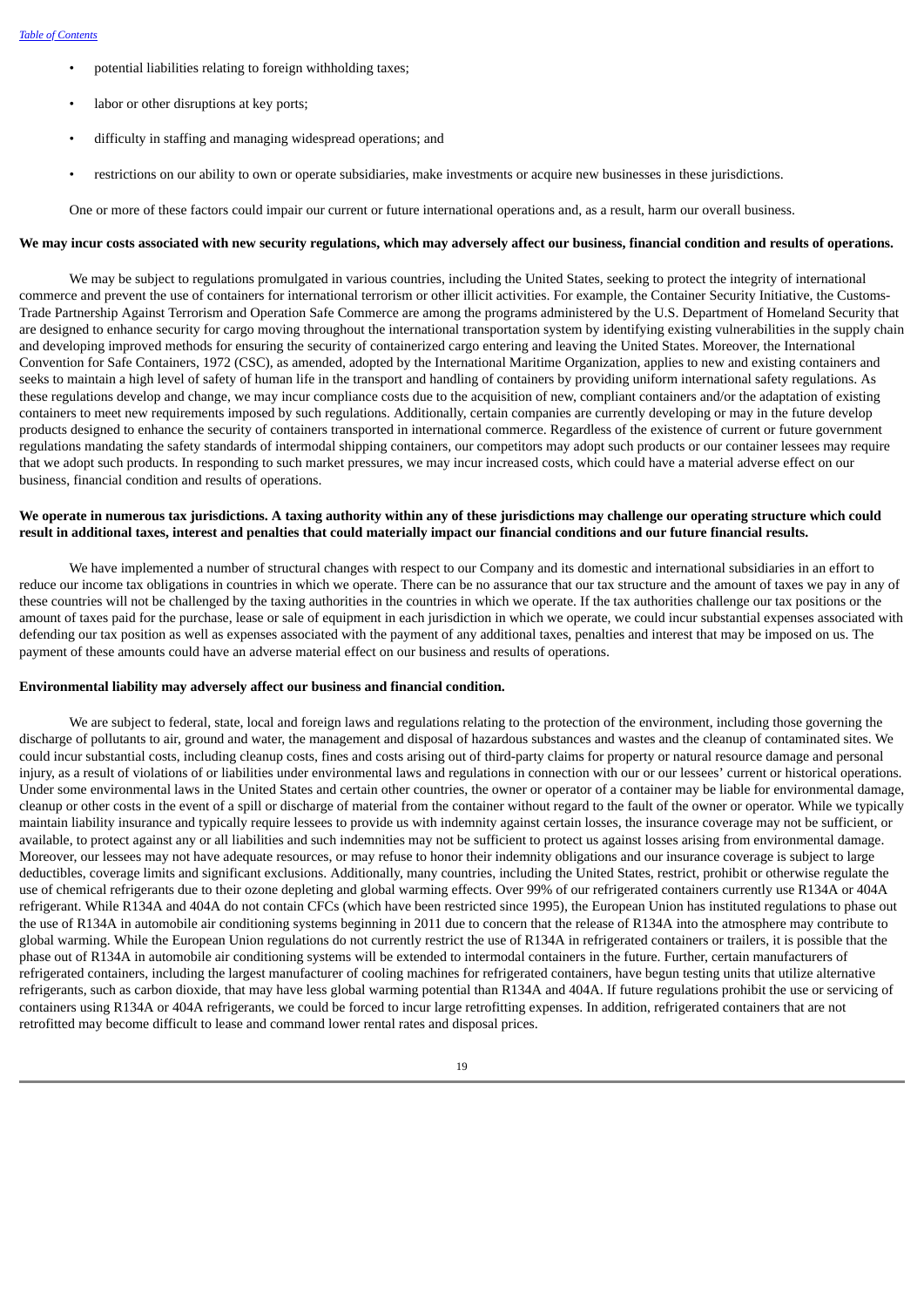Furthermore, installation of the insulation foam in the walls of refrigerated containers involves the use of a blowing agent that contains CFCs. Manufacturers are in various stages of phasing out the use of this blowing agent in the manufacturing process, however, if future regulations prohibit the use or servicing of containers with insulation manufactured with this blowing agent we could be forced to incur large retrofitting expenses and those that are not retrofitted may become more difficult to lease and command lower rental rates and disposal prices.

## Use of counterfeit and improper refrigerant in refrigeration machines for refrigerated containers could result in irreparable damage to the refrigeration machines, death or personal injury, and materially impair the value of our refrigerated container fleet.

There are reports of counterfeit and improper refrigerant gas being used to service refrigeration machines. The use of this counterfeit gas has led to the explosion of several refrigeration machines within the industry. A small number of these incidents have resulted in personal injury or death, and in all cases, the counterfeit gas has led to irreparable damage to the refrigeration machines.

A testing procedure has been developed and approved by the International Institute of Container Lessors to determine whether counterfeit gas has been used to service a refrigeration machine. These tests are carried out on our refrigeration machines when they are off-hired and returned to a depot. If such tests are not proven safe and effective or if the use of such counterfeit and improper refrigerant is more widespread than currently believed, the value of our refrigerated container fleet and our ability to lease refrigerated containers could be materially impaired and could therefore have a material adverse effect on our financial condition, results of operations and cash flows.

#### **We may face litigation involving our management of containers for container investors.**

We manage containers for container investors under management agreements that are negotiated with each container investor. We make no assurances to container investors that they will make any amount of profit on their investment or that our management activities will result in any particular level of income or return of their initial capital. We believe that as the number of containers that we manage for container investors increases, there is a possibility that we may be drawn into litigation relating to the investments. Although our management agreements contain contractual protections and indemnities that are designed to limit our exposure to such litigation, such provisions may not be effective and we may be subject to a significant loss in a successful litigation by a container investor.

#### Our 80 percent ownership in CAIJ, Inc., a container investment arranger and advisor focused on arranging container investments with Japanese investors, may subject us to material litigation risks and damage to our professional reputation as a result of litigation allegations and negative **publicity.**

CAIJ, Inc. (CAIJ) was formed and began operation in 2007 for the purpose of arranging investments in our containers with Japanese investors. CAIJ has arranged a significant amount of investments and we expect that CAIJ will arrange more container investments in the future. Because we are the seller and manager of the containers that will be sold to investors on whose behalf CAIJ acts as an arranger and advisor, there is an inherent conflict of interest between us, CAIJ and the investors. We disclose this inherent conflict of interest to container investors prior to any sale to them, but we do not provide them with any assurances that they will realize a specific or any investment return on the containers purchased from, and managed by, us. In the event that these container investors realize losses on their investments or believe that the returns on their investments are lower than expected, they may make claims, including bringing lawsuits, against CAIJ or us for our alleged failure to act in their best interests. Any such claims could result in the payment of legal expenses and damages and also damage our reputation with container investors and potential container investors and materially and adversely affect our business, financial condition or results of operations.

#### **Certain liens may arise on our containers.**

Depot operators, repairmen and transporters may come into possession of our containers from time to time and have sums due to them from the lessees or sub-lessees of the containers. In the event of nonpayment of those charges by the lessees or sub-lessees, we may be delayed in, or entirely barred from, repossessing the containers, or be required to make payments or incur expenses to discharge liens on our containers.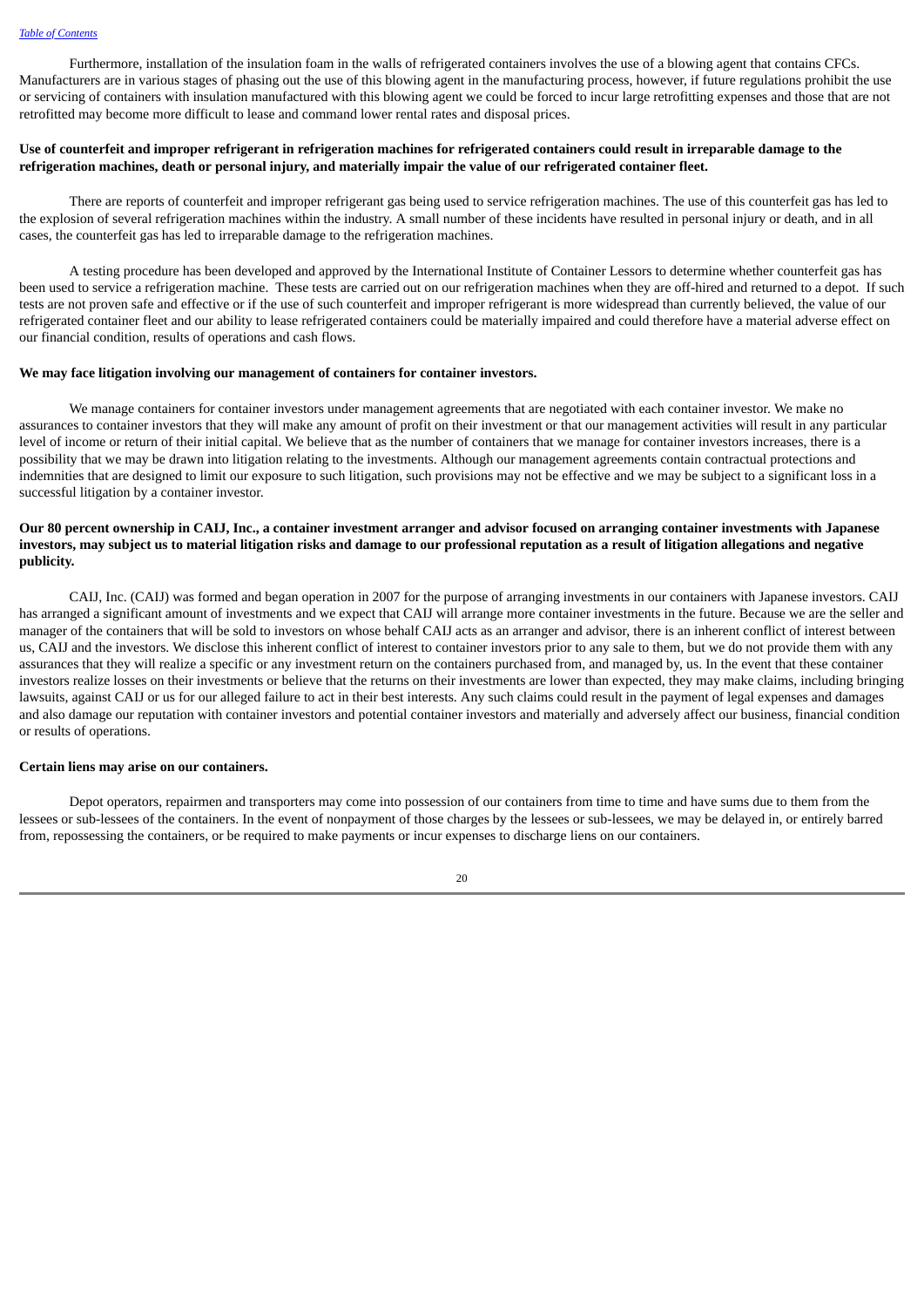#### **The lack of an international title registry for containers increases the risk of ownership disputes.**

There is no internationally recognized system of recordation or filing to evidence our title to containers nor is there an internationally recognized system for filing security interests in containers. Although we have not incurred material problems with respect to this lack of internationally recognized system, the lack of an international title recordation system with respect to containers could result in disputes with lessees, end-users, or third parties who may improperly claim ownership of the containers.

## As a U.S. corporation, we are subject to U.S. Executive Orders and U.S. Treasury Sanctions Regulations regarding doing business in or with certain **nations and specially designated nationals.**

As a U.S. corporation, we are subject to U.S. Executive Orders and U.S. Treasury Sanctions Regulations restricting or prohibiting business dealings in or with certain nations and with certain specially designated nationals (individuals and legal entities). Any determination that we have violated such Executive Orders and U.S. Treasury Sanctions Regulations could have a material adverse effect on our business, financial condition, results of operations and cash flows.

#### As a U.S. corporation, we are subject to the Foreign Corrupt Practices Act, and a determination that we violated this act may affect our business and **operations adversely.**

As a U.S. corporation, we are subject to the regulations imposed by the Foreign Corrupt Practices Act (FCPA), which generally prohibits U.S. companies and their intermediaries from making improper payments to foreign officials for the purpose of obtaining or keeping business. Any determination that we have violated the FCPA could have a material adverse effect on our business, financial condition, results of operations and cash flows.

#### We may pursue acquisitions or joint ventures in the future that could present unforeseen integration obstacles or costs.

We may pursue acquisitions and joint ventures in the future. Acquisitions involve a number of risks and present financial, managerial and operational challenges, including:

- potential disruption of our ongoing business and distraction of management;
- difficulty integrating personnel and financial and other systems;
- hiring additional management and other critical personnel; and
- increasing the scope, geographic diversity and complexity of our operations.

In addition, we may encounter unforeseen obstacles or costs in the integration of acquired businesses. Also, the presence of one or more material liabilities of an acquired company that are unknown to us at the time of acquisition may have a material adverse effect on our business. Acquisitions or joint ventures may not be successful, and we may not realize any anticipated benefits from acquisitions or joint ventures.

## A new standard for lease accounting under GAAP has been proposed which could have a financial impact on our business and may negatively **impact the market behavior of our customers.**

Our consolidated financial statements are prepared in accordance with GAAP. In 2010, the Financial Accounting Standards Board (FASB) and International Accounting Standards Board (IASB) issued a jointly developed proposal on lease accounting that could significantly change the accounting and reporting for lease arrangements. The main objective of the proposed standard is to create a new accounting model for both lessees and lessors, replacing the existing concepts of operating and capital leases with models based on "right-of-use" concepts. The new models would result in the elimination of most offbalance sheet lease financing for lessees. The FASB's document is in the form of an exposure draft of a proposed Accounting Standards Update, *Leases* (Topic 840) (ED), issued in August 2010, and would apply to the accounting for all leases, with some exceptions. The ED also includes expanded disclosures including quantitative and qualitative information to enable users to understand the amount and timing of expected cash flows, for both lessors and lessees. After considering constituents' comments, the FASB and IASB agreed in January 2011 that more work was needed to address the shortfalls of the lessor accounting proposals but tentatively decided to initially limit lessor accounting discussions to only those issues that are critical to both lessees and lessors. In July 2011, the FASB and IASB announced they would re-expose their revised proposals for a common leasing standard as the decisions taken to that date were sufficiently different from those published in the ED issued in August 2010 to warrant re-exposure of the revised proposals. The FASB and IASB met in October 2011 and reached tentative decisions on (1) an expansion of lessor's investment property scope exception, (2) revisions to the "receivable and residual" approach, (3) lessor presentation issues, and (4) lessee and lessor transition. The FASB and IASB have met a number of times in 2012, and at their September meeting they discussed questions that have been raised about their tentative decisions regarding sale and leaseback transactions, issues on how a lessee would account for leases under the single lease expense approach, and issues on determining which lease approach should be applied.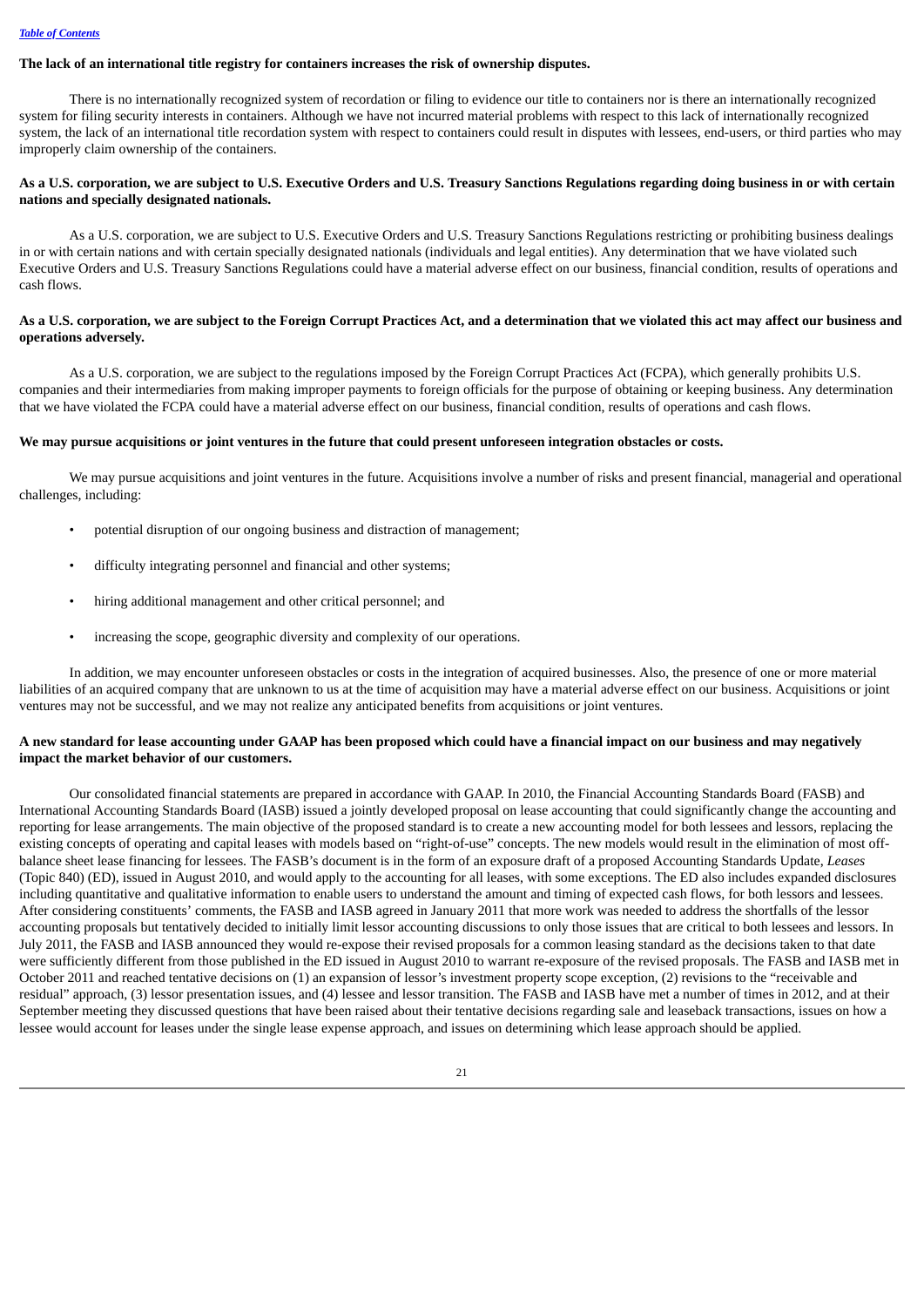The boards' decisions are tentative and subject to change. Once the boards complete their redeliberations an exposure draft will be issued for public comment. A revised exposure draft is targeted for the first half of 2013. The effective date has not yet been determined; however, it will likely not be before 2016. If there are future changes in GAAP with regard to how we and our customers must account for leases, it could change the way we and our customers conduct our businesses. As a result, we are unable to determine how the proposed changes could affect our business, but they could have an adverse effect on our financial condition.

## In the future, we may be required to pay personal holding company taxes, which would have an adverse effect on our cash flows, results of **operations and financial condition.**

The Internal Revenue Code requires any company that qualifies as a "personal holding company" to pay personal holding company taxes in addition to regular income taxes. A company qualifies as a personal holding company if (1) more than 50.0% of the value of the company's stock is held by five or fewer individuals and (2) at least 60.0% of the company's adjusted ordinary gross income constitutes personal holding company income, which, in our case, includes adjusted income from the lease of our containers. If we or any of our subsidiaries are a personal holding company, our undistributed personal holding company income, which is generally taxable income with certain adjustments, including a deduction for federal income taxes and dividends paid, will be taxed at a rate of 15.0%. Based upon our operating results, we were not classified as a personal holding company for the year ended December 31, 2012. Whether or not we or any of our subsidiaries are classified as personal holding companies in future years will depend upon the amount of our personal holding company income and the percentage of our outstanding common stock that will be beneficially owned by Mr. Hiromitsu Ogawa, who beneficially owned 24.3% of our common stock as of December 31, 2012. At some point in the future we could become liable for personal holding company taxes. The payment of personal holding company taxes in the future would have an adverse effect on our cash flows, results of operations and financial condition.

#### **Fluctuations in foreign exchange rates could reduce our profitability.**

Most of our revenues and costs are billed in U.S. dollars. Our operations and used container sales in locations outside of the U.S. have some exposure to foreign currency fluctuations, and trade growth and the direction of trade flows can be influenced by large changes in relative currency values. In addition, most of our equipment fleet is manufactured in China. Although the purchase price is in U.S. dollars, our manufacturers pay labor and other costs in the local currency, the Chinese yuan. To the extent that our manufacturers' costs increase due to changes in the valuation of the Chinese yuan, the dollar price we pay for equipment could be affected. Adverse or large exchange rate fluctuations may negatively affect our results of operations and financial condition.

#### **Risks Related to our Stock**

#### **Our stock price has been volatile and may remain volatile.**

The trading price of our common stock may be subject to wide fluctuations in response to quarter-to-quarter variations in operating results, new products or services by us or our competitors, general conditions in the shipping industry and the intermodal container sales and leasing markets, changes in earnings estimates by analysts, or other events or factors which may or may not be under our control. Broad market fluctuations may adversely affect the market price of our common stock. Since the initial public offering of our stock at \$15.00 per share on May 16, 2007, the market price of our stock has fluctuated significantly from a high of \$28.57 per share to a low of \$2.12 per share through February 22, 2013. Since the trading volume on our stock is modest on a daily basis, shareholders may experience difficulties in liquidating our stock. Factors affecting the trading price of our common stock may include:

- variations in our financial results;
- changes in financial estimates or investment recommendations by any securities analysts following our business;
- the public's response to our press releases, our other public announcements and our filings with the SEC;
- our ability to successfully execute our business plan;
- changes in accounting standards, policies, guidance, interpretations or principles;
- future sales of common stock by us or our directors, officers or significant stockholders or the perception such sales may occur;
- our ability to achieve operating results consistent with securities analysts' projections;
- the operating and stock price performance of other companies that investors may deem comparable to us;
- recruitment or departure of key personnel;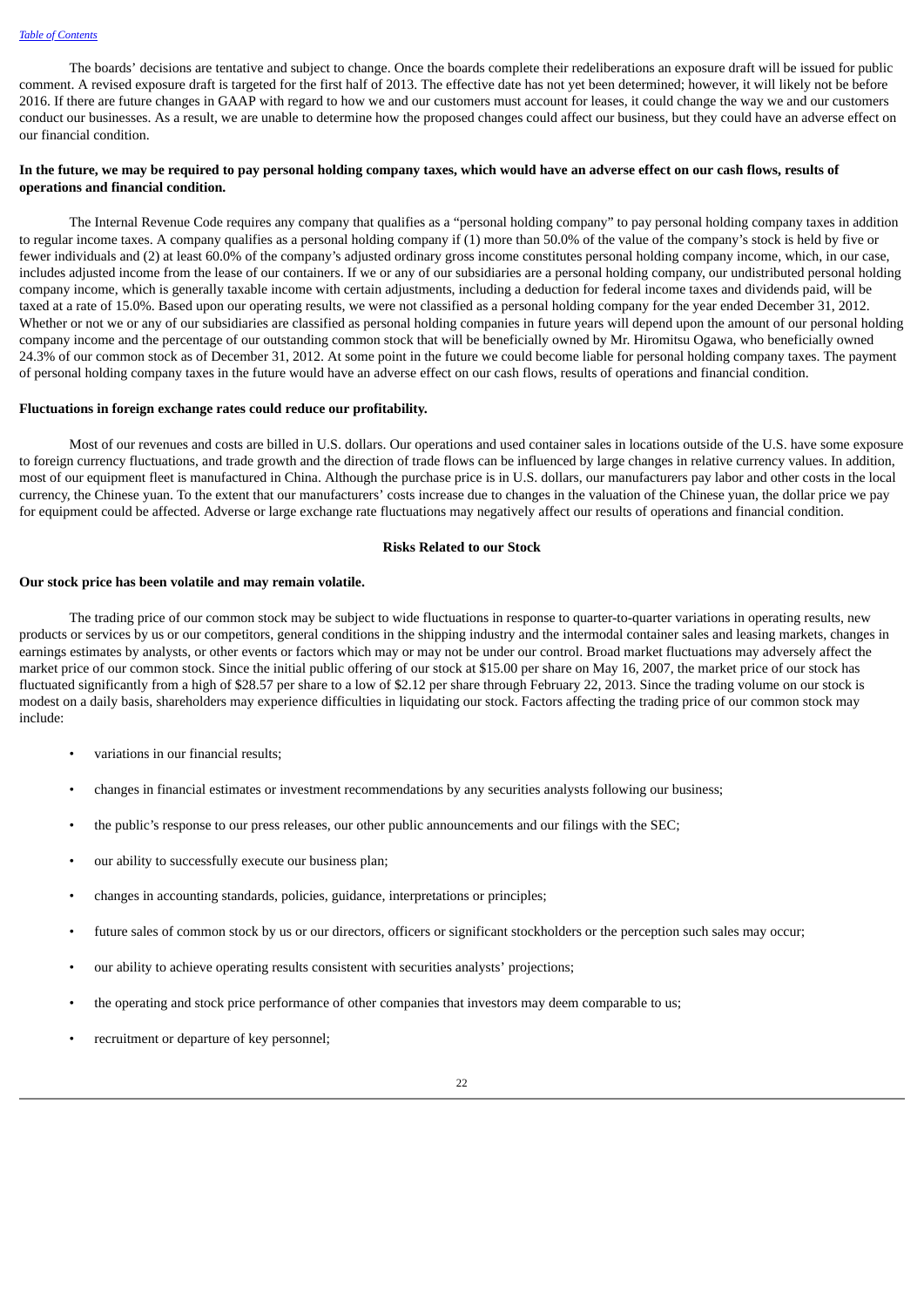- our ability to timely address changing container lessee and container investor preferences;
- container market and industry factors;
- general stock market conditions; and
- other events or factors, including those resulting from war, incidents of terrorism or responses to such events.

In addition, if the market for companies deemed similar to us or the stock market in general experiences loss of investor confidence, the trading price of our common stock could decline for reasons unrelated to our business or financial results. The trading price of our common stock might also decline in reaction to events that affect other companies in our industry even if these events do not directly affect us.

## Future new sales of our common stock by us or outstanding shares by existing stockholders, or the perception that there will be future sales of new shares from the company or existing stockholders, may cause our stock price to decline and impair our ability to obtain capital through future stock **offerings.**

A substantial number of shares of our common stock held by our current stockholders could be sold into the public market at any time. In addition, the perception of, or actual sale of, new shares may materially and adversely affect our stock price and could impair our ability to obtain future capital through an offering of equity securities.

#### We do not currently pay dividends to holders of our common stock, and we cannot assure you that we will pay dividends to holders of our common **stock in the future.**

Although our board of directors may consider a dividend policy under which we would pay cash dividends on our common stock, any determinations by us to pay cash dividends on our common stock in the future will be based primarily upon our financial condition, results of operations, business requirements, tax considerations and our board of directors' continuing determination that the declaration of dividends under the dividend policy are in the best interests of our stockholders and are in compliance with all laws and agreements applicable to the dividend program. Consequently, investors may be required to rely on sales of their common stock as the only way to realize any future gains on their investment. The terms of our credit agreements contain provisions restricting the payment of cash dividends subject to certain exceptions.

## If securities analysts do not publish research or reports about our business or if they change their financial estimates or investment recommendation, **the price of our stock could decline.**

The trading market for our common shares may rely in part on the research and reports that industry or financial analysts publish about us or our business. We do not control or influence the decisions or opinions of these analysts and analysts may not cover us.

If any analyst who covers us changes his or her financial estimates or investment recommendation, the price of our stock could decline. If any analyst ceases coverage of our company, we could lose visibility in the market, which in turn could cause our stock price to decline.

## Our founder, Mr. Hiromitsu Ogawa, will continue to have substantial control over us and could act in a manner with which other stockholders may **disagree or that is not necessarily in the interests of other stockholders.**

Based upon beneficial ownership as of December 31, 2012, Mr. Ogawa beneficially owns 24.3% of our outstanding common stock. As a result, he may have the ability to determine the outcome of matters submitted to our stockholders for approval, including the election of directors and any merger, consolidation or sale of all or substantially all of our assets. In addition, he may have the ability to control the management and affairs of our company. Mr. Ogawa may have interests that are different from yours. For example, he may support proposals and actions with which you may disagree or which are not in your interests. The concentration of ownership could delay or prevent a change in control of us or otherwise discourage a potential acquirer from attempting to obtain control of us, which in turn could reduce the price of our common stock. In addition, as Chairman of our Board of Directors, Mr. Ogawa may influence decisions to maintain our existing management and directors in office, delay or prevent changes of control of our company, or support or reject other management and board proposals that are subject to stockholder approval, such as amendments to our employee stock plans and approvals of significant financing transactions.

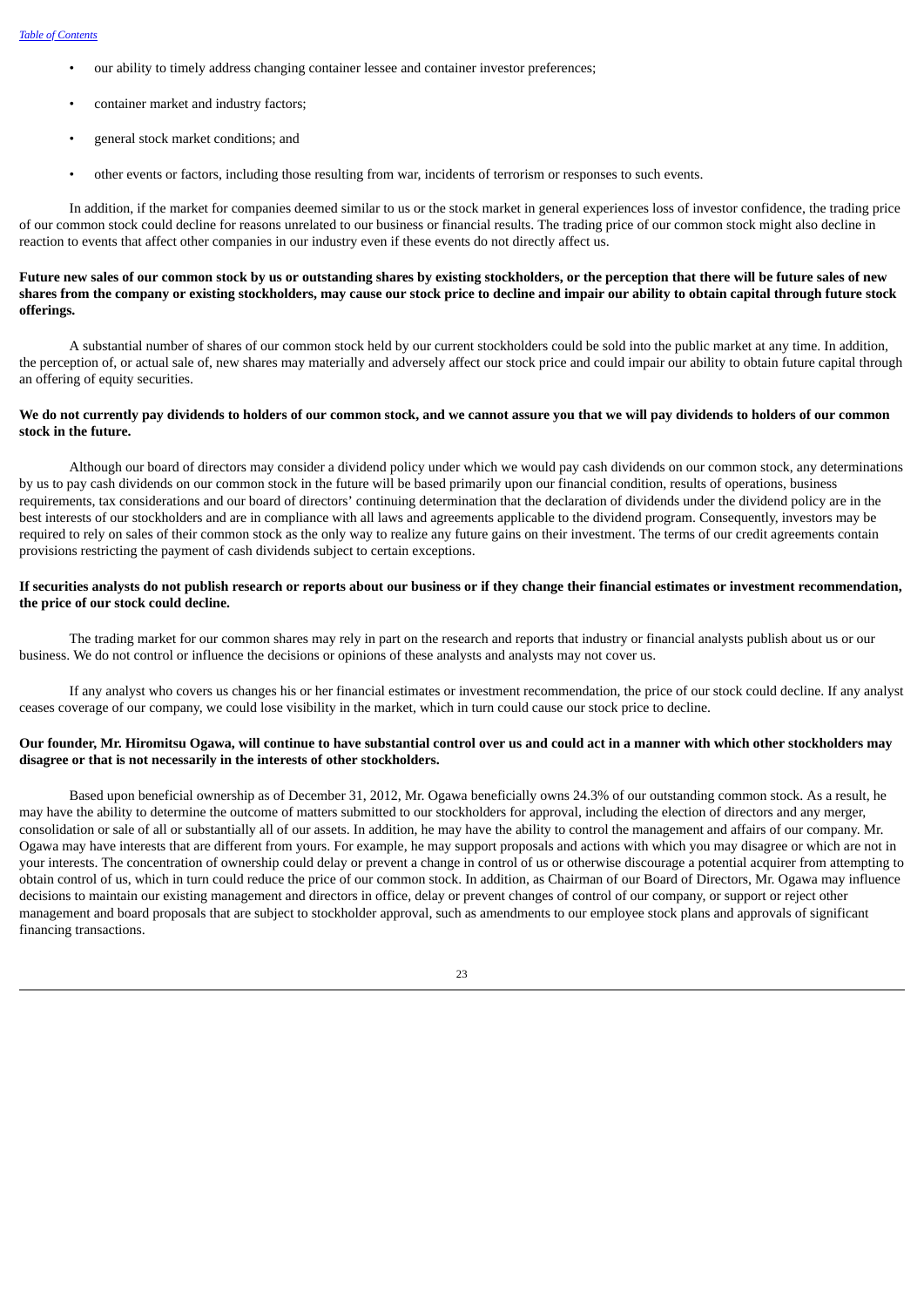## Our certificate of incorporation and bylaws and Delaware law contain provisions that could discourage a third party from acquiring us and **consequently decrease the market value of an investment in our common stock.**

Our certificate of incorporation and bylaws and Delaware corporate law each contain provisions that could delay, defer or prevent a change in control of our company or changes in our management. Among other things, these provisions:

- authorize us to issue preferred stock that can be created and issued by the board of directors without prior stockholder approval, with rights senior to those of our common stock;
- permit removal of directors only for cause by the holders of a majority of the shares entitled to vote at the election of directors and allow only the directors to fill a vacancy on the board of directors;
- prohibit stockholders from calling special meetings of stockholders;
- prohibit stockholder action by written consent, thereby requiring all stockholder actions to be taken at a meeting of our stockholders;
- require the affirmative vote of 66 2/3% of the shares entitled to vote to amend our bylaws and certain articles of our certificate of incorporation, including articles relating to the classified board, the size of the board, removal of directors, stockholder meetings and actions by written consent;
- allow the authorized number of directors to be changed only by resolution of the board of directors;
- establish advance notice requirements for submitting nominations for election to the board of directors and for proposing matters that can be acted upon by stockholders at a meeting;
- classify our board of directors into three classes so that only a portion of our directors are elected each year; and
- allow our directors to amend our bylaws.

These provisions could discourage proxy contests and make it more difficult for our stockholders to elect directors and take other corporate actions, which may prevent a change of control or changes in our management that a stockholder might consider favorable. In addition, Section 203 of the Delaware General Corporation Law may discourage, delay or prevent a change in control of us. Any delay or prevention of a change in control or change in management that stockholders might otherwise consider to be favorable could cause the market price of our common stock to decline.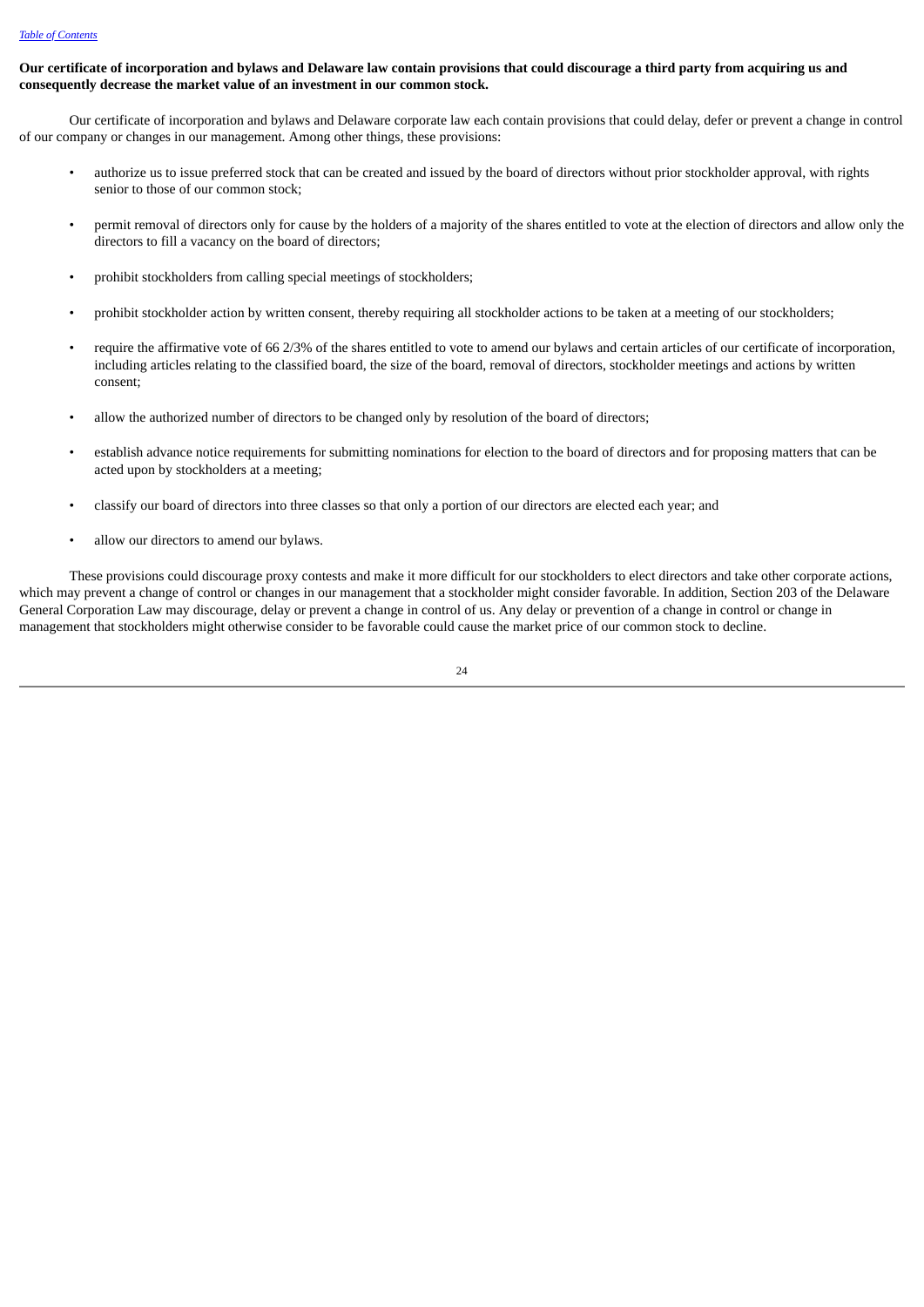## **ITEM 1B. UNRESOLVED STAFF COMMENTS**

<span id="page-24-1"></span><span id="page-24-0"></span>None.

#### **ITEM 2. PROPERTIES**

*Office Locations.* As of December 31, 2012, we operated our business in 16 offices in 12 different countries including the U.S. We have three offices in the U.S. including our headquarters in San Francisco, California. We have 13 offices outside the U.S., including offices operated by third party corporate service providers in Bermuda and Luxembourg. In addition, we have agents in Asia, Europe, South Africa, Australia and South America. Each of our offices is used for both our equipment leasing and container management segments, except for our office in Delmenhorst, Germany which is used only for equipment leasing operations. All of our offices, except those operated by third party corporate service providers, are leased.

The following table summarizes our office locations as of December 31, 2012:

## **Office Locations – U.S.**

San Francisco, CA (Headquarters)

Charleston, SC

Florham Park, NJ

#### **Office Locations – International**

Brentwood, United Kingdom

St. Michael, Barbados

Antwerp, Belgium

Hong Kong

Singapore

Delmenhorst, Germany

Hamburg, Germany

Tokyo, Japan (two offices)

Kuala Lumpur, Malaysia

Taipei, Taiwan

Luxembourg

<span id="page-24-2"></span>Hamilton, Bermuda

## **ITEM 3. LEGAL PROCEEDINGS**

From time to time we may become a party to litigation matters arising in connection with the normal course of our business. While we cannot predict the outcome of these matters, in the opinion of our management, any liability arising from these matters will not have a material adverse effect on our business. Nevertheless, unexpected adverse future events, such as an unforeseen development in our existing proceedings, a significant increase in the number of new cases or changes in our current insurance arrangements could result in liabilities that have a material adverse impact on our business. We are currently not party to any material legal proceedings.

## <span id="page-24-3"></span>**ITEM 4. MINE SAFETY DISCLOSURES**

Not applicable.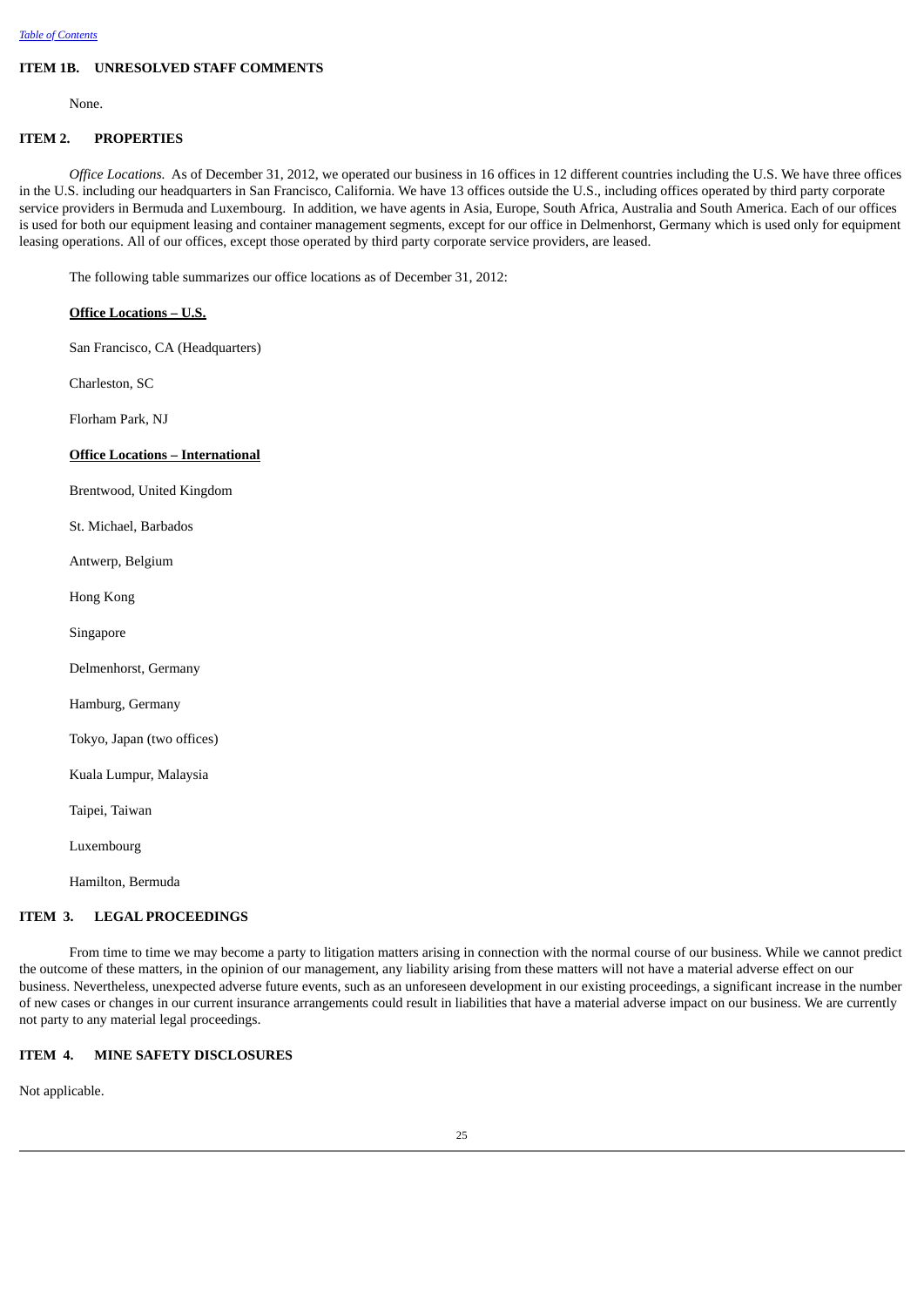## **PART II**

## <span id="page-25-0"></span>**ITEM 5. MARKET FOR REGISTRANT'S COMMON EQUITY, RELATED STOCKHOLDER MATTERS AND ISSUER PURCHASES OF EQUITY SECURITIES**

Our common stock has been traded on the New York Stock Exchange (NYSE) under the symbol "CAP" since May 16, 2007. The following table reflects the range of high and low sales prices of our common stock, as reported on the NYSE in each quarter of the years ended December 31, 2012 and 2011:

|                       | <b>High</b> |               | Low   |
|-----------------------|-------------|---------------|-------|
| 2012:                 |             |               |       |
| <b>Fourth Quarter</b> | \$<br>23.55 | - \$          | 18.90 |
| Third Quarter         | \$<br>21.99 | -S            | 18.96 |
| <b>Second Quarter</b> | \$<br>21.90 | <sup>\$</sup> | 17.01 |
| <b>First Quarter</b>  | \$<br>20.65 | \$            | 15.17 |
|                       |             |               |       |
| 2011:                 |             |               |       |
| <b>Fourth Quarter</b> | \$<br>16.81 | -S            | 10.64 |
| Third Quarter         | \$<br>21.11 | -\$           | 10.94 |
| <b>Second Quarter</b> | \$<br>28.57 | -S            | 19.44 |
| <b>First Quarter</b>  | \$<br>26.99 | -S            | 18.43 |

As of February 15, 2013, there were 26 registered holders of record of the common stock and 2,886 beneficial holders, based on information obtained from our transfer agent.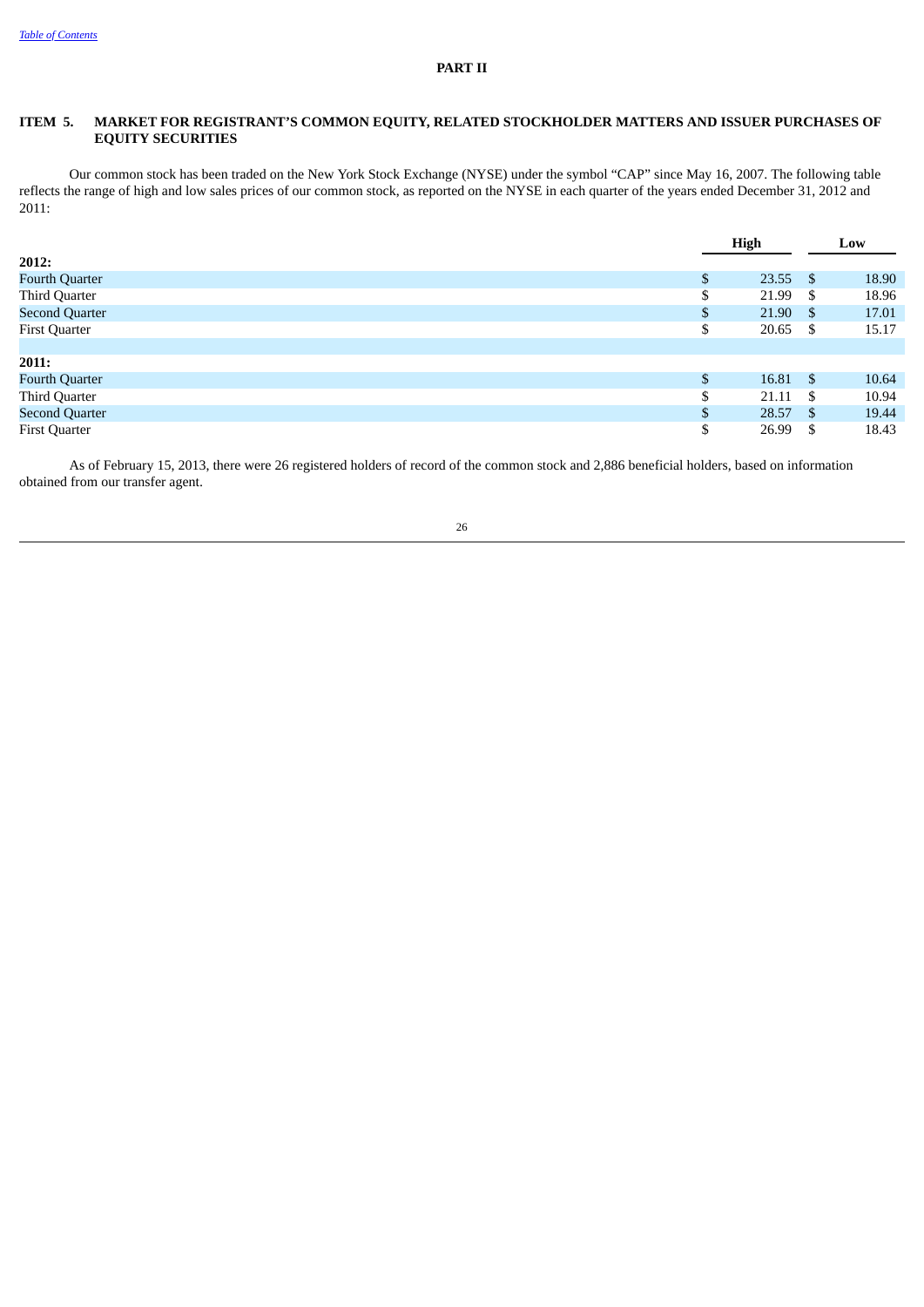## **Dividends**

We have never declared or paid dividends on our capital stock. Our board of directors may consider adopting a dividend policy in the future. Any determinations by us to pay cash dividends on our common stock in the future will be based primarily upon our financial condition, results of operations, business requirements, tax considerations and our board of directors' continuing determination that the declaration of dividends under the dividend policy are in the best interests of our stockholders and are in compliance with all laws and agreements applicable to the dividend program. In the absence of such a policy, we intend to retain future earnings to finance the operation and expansion of our business. Our financing arrangements also contain restrictions on our ability to pay cash dividends.

## **Performance Graph**

The graph below compares cumulative shareholder returns on our common stock as compared with the Russell 2000 Stock Index and the Dow Jones Transportation Stock Index for the period from December 31, 2007 to December 31, 2012. The graph assumes an investment of \$100 as of December 31, 2007. The stock performance shown on the performance graph below is not necessarily indicative of future performance.



|                                | <b>Returns as of December 31.</b> |  |       |  |       |  |        |  |        |  |        |  |
|--------------------------------|-----------------------------------|--|-------|--|-------|--|--------|--|--------|--|--------|--|
| Company/Index                  | Dec. 31, 2007                     |  | 2008  |  | 2009  |  | 2010   |  | 2011   |  | 2012   |  |
| CAI International, Inc.        | 100                               |  | 30.13 |  | 85.84 |  | 186.31 |  | 146.96 |  | 208.65 |  |
| Russell 2000 Index             | 100                               |  | 65.20 |  | 81.64 |  | 102.30 |  | 96.72  |  | 110.88 |  |
| Dow Jones Transportation Index | 100                               |  | 77.39 |  | 89.70 |  | 111.73 |  | 109.83 |  | 116.11 |  |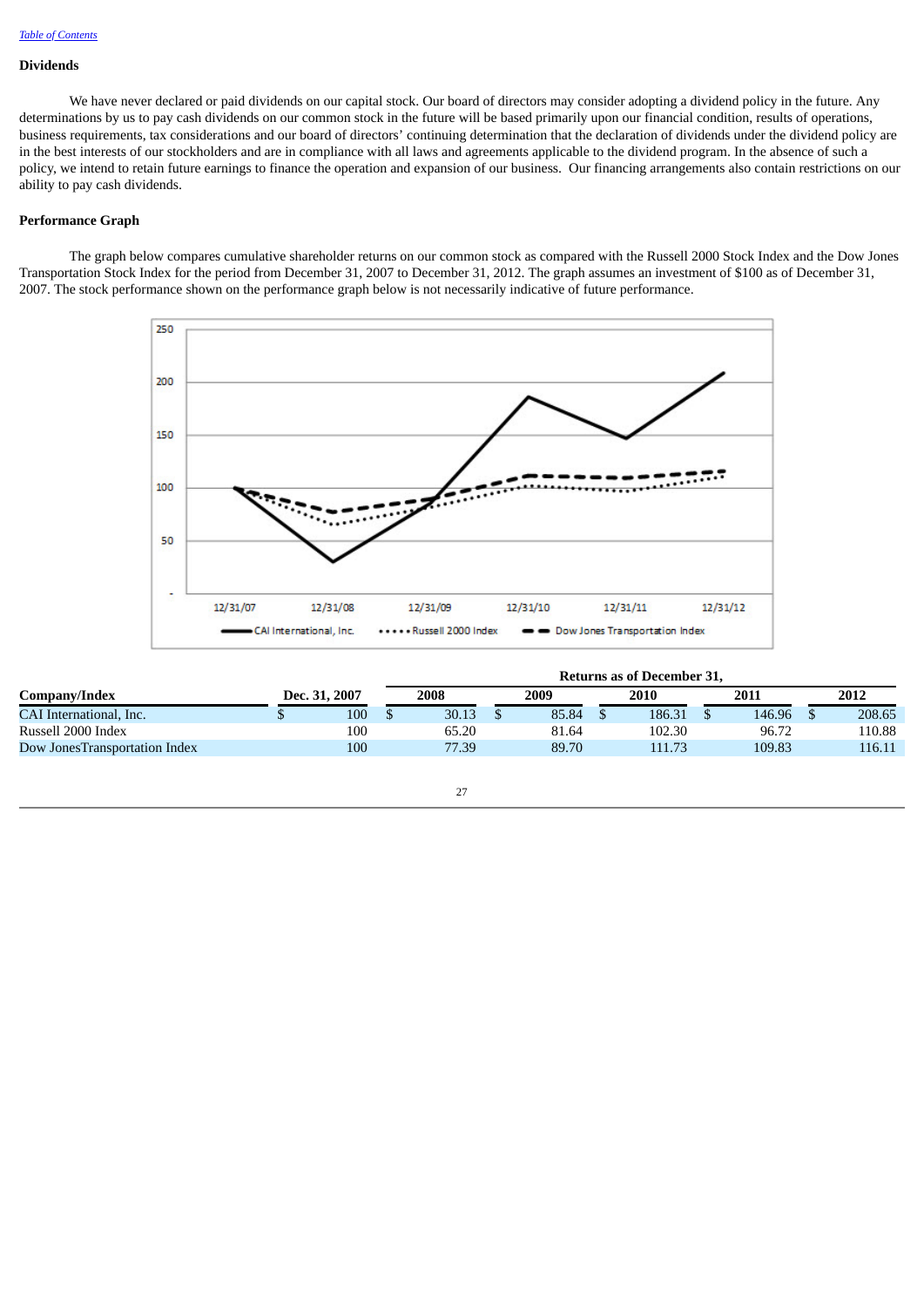## <span id="page-27-0"></span>**ITEM 6. SELECTED FINANCIAL DATA**

The selected financial data presented below have been derived from our audited consolidated financial statements. Historical results are not necessarily indicative of the results of operations to be expected in future periods. You should read the selected consolidated financial data and operating data presented below in conjunction with "Management's Discussion and Analysis of Financial Condition and Results of Operations" and with our consolidated financial statements and related notes included elsewhere in this Annual Report on Form 10-K.

## **Consolidated Statement of Operations Data**

|                                                                    | <b>Year Ended December 31,</b> |           |            |           |                           |          |                           |         |                |           |
|--------------------------------------------------------------------|--------------------------------|-----------|------------|-----------|---------------------------|----------|---------------------------|---------|----------------|-----------|
|                                                                    |                                | 2012      |            | 2011      |                           | 2010     |                           | 2009    |                | 2008      |
| (Dollars in thousands, except per share data)                      |                                |           |            |           |                           |          |                           |         |                |           |
| <b>Revenue</b>                                                     |                                |           |            |           |                           |          |                           |         |                |           |
| Rental revenue                                                     | $\mathbb{S}$                   | 152.982   | \$         | 106,694   | \$                        | 64,892   | $\mathfrak{S}$            | 53,747  | $\mathfrak{S}$ | 56,436    |
| Management fee revenue                                             |                                | 12,094    |            | 12,957    |                           | 10,348   |                           | 8,546   |                | 11,969    |
| Gain on sale of container portfolios                               |                                | 1,256     |            | 2,345     |                           | 614      |                           | 753     |                | 12,443    |
| Finance lease income                                               |                                | 7,593     |            | 3,710     |                           | 2,045    |                           | 2,218   |                | 2,297     |
| <b>Total revenue</b>                                               |                                | 173,925   |            | 125,706   |                           | 77,899   |                           | 65,264  |                | 83,145    |
| <b>Operating expenses</b>                                          |                                |           |            |           |                           |          |                           |         |                |           |
| Depreciation of rental equipment                                   |                                | 48,352    |            | 33,633    |                           | 20,807   |                           | 17,226  |                | 16,155    |
| Amortization of intangible assets                                  |                                | 902       |            | 1,254     |                           | 1,377    |                           | 1,566   |                | 1,534     |
| Gain on disposition of used rental equipment                       |                                | (12, 445) |            | (13, 374) |                           | (9, 112) |                           | (3,626) |                | (4, 155)  |
| Storage, handling and other expenses                               |                                | 9,402     |            | 5,513     |                           | 6,170    |                           | 8,717   |                | 4,874     |
| Marketing, general and administrative expenses                     |                                | 24,658    |            | 21,009    |                           | 21,218   |                           | 18,848  |                | 20,215    |
| Impairment of goodwill                                             |                                |           |            |           |                           |          |                           |         |                | 50,247    |
| Restructuring charges                                              |                                |           |            |           |                           |          |                           | 972     |                |           |
| Loss (gain) on foreign exchange                                    |                                | 170       |            | (354)     |                           | 513      |                           | (215)   |                | 564       |
| <b>Total operating expenses</b>                                    |                                | 71,039    |            | 47,681    |                           | 40,973   |                           | 43,488  |                | 89,434    |
| <b>Operating income (loss)</b>                                     |                                | 102,886   |            | 78,025    |                           | 36,926   |                           | 21,776  |                | (6, 289)  |
| Net interest expense                                               |                                | 28,787    |            | 16,127    |                           | 5,169    |                           | 4,301   |                | 9,117     |
| Net income (loss) before income taxes and non-controlling interest |                                | 74,099    |            | 61,898    |                           | 31,757   |                           | 17,475  |                | (15, 406) |
| Income tax expense                                                 |                                | 9,818     |            | 11,084    |                           | 3,555    |                           | 3,919   |                | 11,547    |
| <b>Net income (loss)</b>                                           |                                | 64,281    |            | 50,814    |                           | 28,202   |                           | 13,556  |                | (26,953)  |
| Net (income) loss attributable to non-controlling interest         |                                | (816)     |            | (625)     |                           | 181      |                           |         |                |           |
| Net income (loss) attributable to CAI common stockholders          | \$                             | 63,465    | \$         | 50,189    | \$                        | 28,383   | \$                        | 13,556  | \$             | (26, 953) |
| Net income (loss) per share attributable to CAI                    |                                |           |            |           |                           |          |                           |         |                |           |
| common stockholders                                                |                                |           |            |           |                           |          |                           |         |                |           |
| <b>Basic</b>                                                       | \$                             | 3.26      | \$         | 2.60      | $\boldsymbol{\mathsf{S}}$ | 1.58     | $\boldsymbol{\mathsf{S}}$ | 0.76    | \$             | (1.55)    |
| Diluted                                                            | \$                             | 3.18      | \$         | 2.55      | \$                        | 1.56     | \$                        | 0.76    | \$             | (1.55)    |
| Weighted average shares outstanding                                |                                |           |            |           |                           |          |                           |         |                |           |
| Basic                                                              |                                | 19,495    |            | 19,295    |                           | 17,974   |                           | 17,902  |                | 17,406    |
| Diluted                                                            |                                | 19,945    |            | 19,693    |                           | 18,203   |                           | 17,902  |                | 17,406    |
| <b>Other Financial Data</b>                                        |                                |           |            |           |                           |          |                           |         |                |           |
| EBITDA (unaudited)(1)                                              | \$                             | 151,821   | $\sqrt{3}$ | 112,732   | $\mathcal{S}$             | 59,548   | $\sqrt{5}$                | 40,794  | $\mathfrak{s}$ | 61,824    |
| Adjusted EBITDA (unaudited)(1)                                     |                                | 160,579   |            | 118,812   |                           | 64,881   |                           | 46,326  |                | 68,387    |
| Purchase of containers                                             |                                | 524,354   |            | 491,780   |                           | 204,565  |                           | 31,284  |                | 189,600   |
| Net proceeds from sale of container portfolios                     |                                | 10,320    |            | 24,886    |                           | 12,367   |                           | 5,840   |                | 99,773    |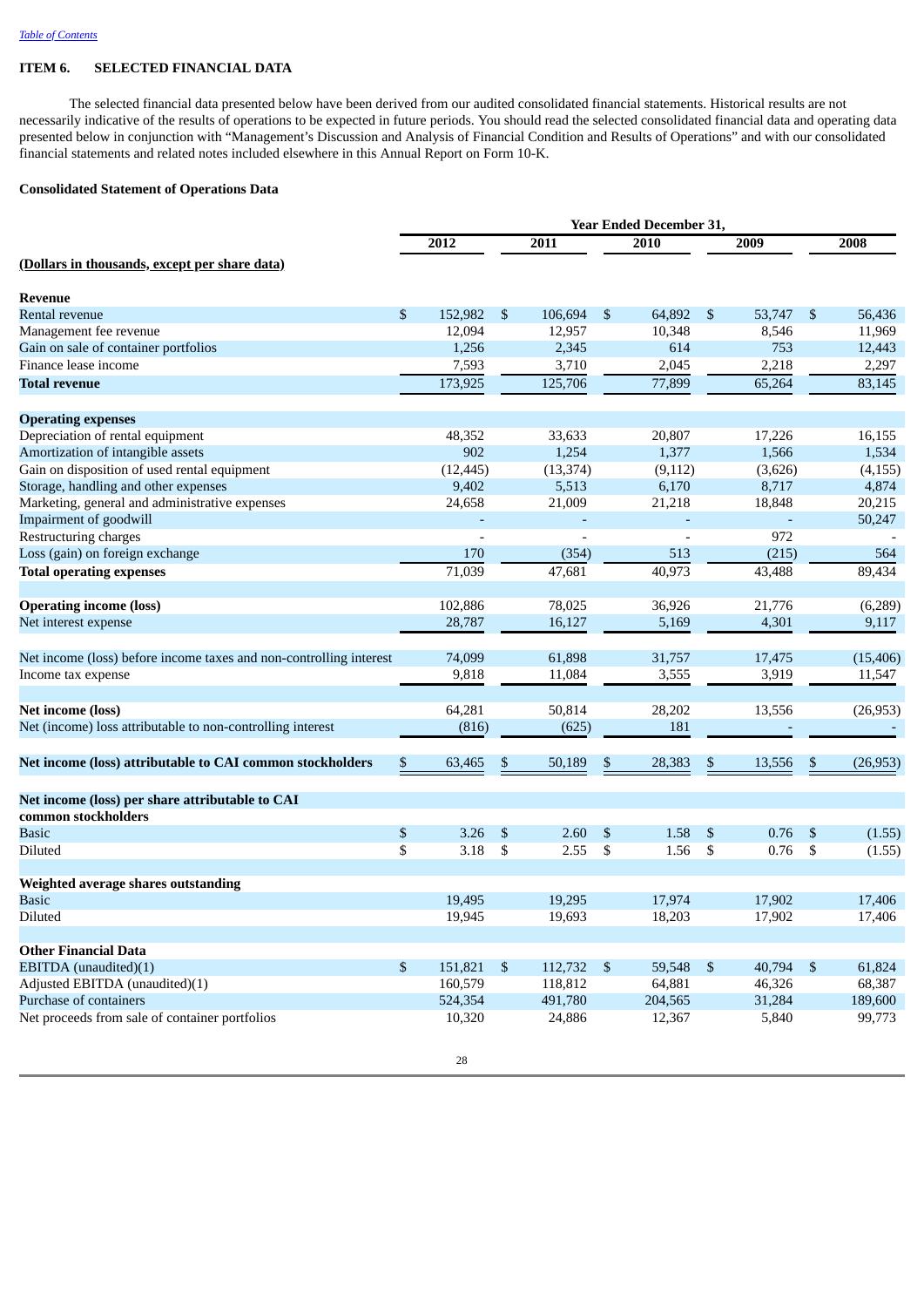## **Consolidated Balance Sheet Data**

|                                                                                             |                              |              | As of December 31, |              |                |
|---------------------------------------------------------------------------------------------|------------------------------|--------------|--------------------|--------------|----------------|
|                                                                                             | 2012                         | 2011         | 2010               | 2009         | 2008           |
| (Dollars in thousands)                                                                      |                              |              |                    |              |                |
| Cash                                                                                        | $\mathbb{S}$<br>$22,047*$ \$ | $14.677*$ \$ | 14.393             | \$<br>14,492 | - \$<br>28,535 |
| Rental equipment, net                                                                       | 1,210,234                    | 841,847      | 530,939            | 299,340      | 310,397        |
| Net investment in direct finance leases                                                     | 85,554                       | 37,749       | 11.834             | 12,620       | 20,111         |
| Total assets                                                                                | 1,387,941                    | 953,368      | 613,452            | 374,083      | 412,628        |
| Debt                                                                                        | 957,360                      | 621,050      | 260,547            | 182,395      | 230,784        |
| <b>Total liabilities</b>                                                                    | 1,041,096                    | 704,632      | 415,778            | 244,985      | 298,838        |
| Total CAI stockholders' equity                                                              | 346,845                      | 230,036      | 179,599            | 129,098      | 113,790        |
| *Includes restricted cash of \$4,376 and \$599 at December 31, 2012 and 2011, respectively. |                              |              |                    |              |                |
| <b>Selected Operating Data (unaudited):</b>                                                 |                              |              |                    |              |                |
| Owned container fleet in TEUs (2)                                                           | 704,417                      | 470.401      | 347,973            | 235,082      | 243,408        |
| Managed container fleet in TEUs (2)                                                         | 359,133                      | 458,254      | 478,608            | 507,681      | 534,553        |
|                                                                                             | 1,063,550                    | 928,655      | 826,581            | 742,763      | 777,961        |
| Owned railcar fleet in units (3)                                                            | 1,456                        |              |                    |              |                |
| Percentage of on-lease container fleet on long-term leases (4)                              | 70.5%                        | 78.7%        | 75.8%              | 75.7%        | 72.9%          |
| Percentage of on-lease container fleet on short-term leases (4)                             | 23.4%                        | 17.4%        | 21.7%              | 21.5%        | 23.8%          |
| Percentage of on-lease container fleet on finance leases                                    | 6.1%                         | 3.9%         | 2.5%               | 2.8%         | 3.3%           |
|                                                                                             | 100.0%                       | 100.0%       | 100.0%             | 100.0%       | 100.0%         |
| Average Utilization rate (5)                                                                | 94.2%                        | 97.6%        | 94.8%              | 82.2%        | 94.3%          |

(1) EBITDA is defined as net income before interest, income taxes, depreciation, amortization of intangible assets and impairment of goodwill. Adjusted EBITDA is EBITDA plus principal payments from direct finance leases (DFL). We believe adjusted EBITDA is helpful in understanding our past financial performance as a supplement to net income and other performance measures calculated in conformity with accounting principles generally accepted in the United States (GAAP). Our management believes that adjusted EBITDA is useful to investors in evaluating our operating performance because it provides a measure of operating results unaffected by differences in capital structures, capital investment cycles and ages of related assets among otherwise comparable companies in our industry. EBITDA and adjusted EBITDA have limitations as analytical tools, which you should not consider in isolation or as substitutes for any measure reported under GAAP. Adjusted EBITDA's usefulness as a performance measure as compared to net income is limited by the fact that EBITDA excludes the impact of interest expense, depreciation and amortization expense, goodwill impairment and taxes, and additionally excludes principal payments from DFL in the case of adjusted EBITDA. We borrow money in order to finance our operations; therefore, interest expense is a necessary element of our costs and ability to generate revenue. Similarly, our use of capital assets makes depreciation and amortization expense a necessary element of our costs and ability to generate income. In addition, since we are subject to state and federal income taxes, any measure that excludes tax expense has material limitations. Moreover, adjusted EBITDA is not calculated identically by all companies; therefore our presentation of adjusted EBITDA may not be comparable to similarly titled measures of other companies. Due to these limitations, we use adjusted EBITDA as a measure of performance only in conjunction with GAAP measures of performance, such as net income.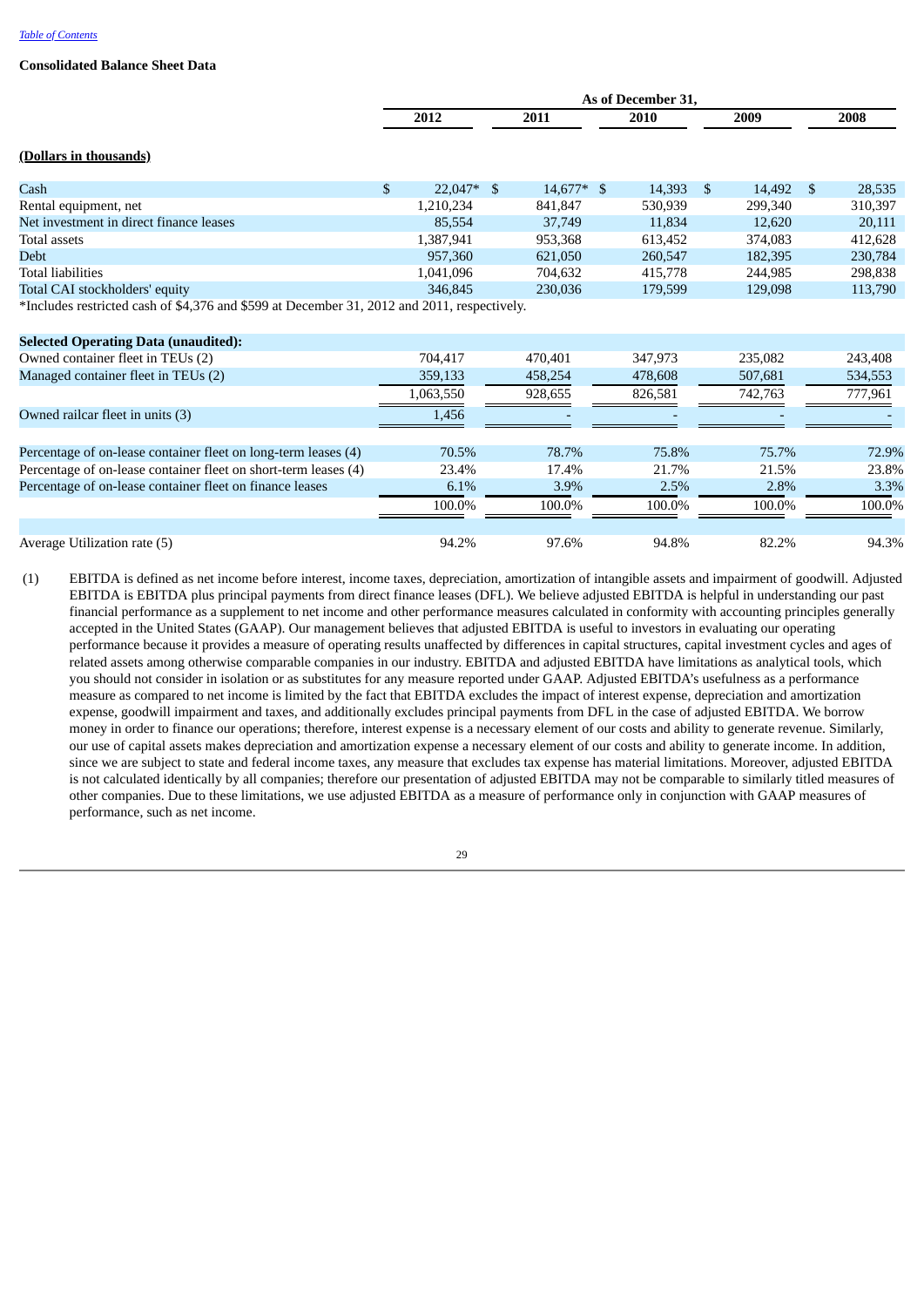The following table provides a reconciliation of adjusted EBITDA to net income, the most comparable performance measure under GAAP (in thousands):

|                                                              | <b>Year Ended December 31,</b> |                          |    |                          |   |                          |      |        |   |           |  |  |
|--------------------------------------------------------------|--------------------------------|--------------------------|----|--------------------------|---|--------------------------|------|--------|---|-----------|--|--|
|                                                              |                                | 2012                     |    | 2011                     |   | 2010                     | 2009 |        |   | 2008      |  |  |
| Net income (loss) attributable to CAI common stockholders \$ |                                | 63,465                   | \$ | 50,189                   | S | 28,383                   | \$   | 13,556 | S | (26, 953) |  |  |
| Net interest expense                                         |                                | 28.787                   |    | 16,127                   |   | 5,169                    |      | 4,301  |   | 9,117     |  |  |
| Depreciation                                                 |                                | 48,849                   |    | 34,078                   |   | 21,064                   |      | 17,452 |   | 16,332    |  |  |
| Amortization of intangible assets                            |                                | 902                      |    | 1,254                    |   | 1,377                    |      | 1,566  |   | 1,534     |  |  |
| Impairment of goodwill                                       |                                | $\overline{\phantom{0}}$ |    | $\overline{\phantom{0}}$ |   | $\overline{\phantom{a}}$ |      | ۰      |   | 50,247    |  |  |
| Income tax expense                                           |                                | 9,818                    |    | 11,084                   |   | 3,555                    |      | 3,919  |   | 11,547    |  |  |
| <b>EBITDA</b>                                                |                                | 151,821                  |    | 112,732                  |   | 59,548                   |      | 40,794 |   | 61,824    |  |  |
| Principal payments from direct finance leases                |                                | 8,758                    |    | 6,080                    |   | 5,333                    |      | 5,532  |   | 6,563     |  |  |
| <b>Adjusted EBITDA</b>                                       |                                | 160,579                  |    | 118,812                  |   | 64,881                   |      | 46,326 |   | 68,387    |  |  |

(2) Reflects the total number of TEUs in our managed or owned container fleet, as applicable, as of the end of the period indicated, including units held for sale and units we have purchased but held at the manufacturer.

(3) As of December 31, 2012, we had 1,296 railcars on long-term leases, a utilization rate of 89.0%.

- (4) Long-term leases comprise leases that had a contractual term in excess of twelve months at the time of inception of the leases, including leases that permit cancellation by the lessee within 12 months if penalties are paid, and leases that have exceeded their initial contractual term of 12 months or greater. Short-term leases comprise leases that had a contractual term of 12 months or less at the time of inception of the leases.
- (5) Reflects the average number of TEUs in our container fleet on lease as a percentage of total TEUs available for lease. In calculating TEUs available for lease, we exclude units for sale and units held at the manufacturer that we have purchased.

## <span id="page-29-0"></span>**ITEM 7. MANAGEMENT'S DISCUSSION AND ANALYSIS OF FINANCIAL CONDITION AND RESULTS OF OPERATIONS**

The following discussion and analysis of our financial condition and results of operations should be read in conjunction with our audited consolidated financial statements and related notes thereto included elsewhere in this Annual Report on Form 10-K. In addition to historical consolidated financial information, the following discussion contains forward-looking statements that reflect our plans, estimates and beliefs. Our actual results may differ materially from those contained in or implied by any forward-looking statements. See "Special Note Regarding Forward-Looking Statements." Factors that could cause or contribute to these differences include those discussed below and elsewhere in this Annual Report on Form 10-K, particularly in Item 1A. *"Risk Factors."*

#### **Overview**

We are one of the world's leading container and railcar leasing and management companies. We purchase equipment, which we lease primarily to container shipping lines, freight forwarders and others and either retain as part of our owned fleet or sell to container investors for whom we then provide management services. In operating our fleet, we lease, re-lease and dispose of equipment and contract for the repair, repositioning and storage of equipment. As of December 31, 2012, our container fleet comprised 1,063,550 TEUs, 66.2% of which represented our owned fleet and 33.8% of which represented our managed fleet. In addition, we also own 1,456 railcars, which we lease in North America primarily to railroad transport companies.

Our business comprises two reportable segments for financial statement reporting purposes – equipment leasing and container management. Our equipment leasing segment revenue comprises rental revenue and finance lease income from our owned fleet, and our container management segment revenue comprises gain on sale of container portfolios and management fee revenue for managing containers for container investors.

Our equipment rental revenue depends primarily upon a combination of: (1) the number of containers and railcars in our owned fleet; (2) the utilization level of equipment in our owned fleet; and (3) the per diem rates charged under each equipment lease. The same factors in our managed fleet affect the amount of our management fee revenue. The number of TEUs in our fleet varies over time as we purchase new containers based on prevailing market conditions during the year, sell portfolios of containers to container investors and sell used containers to parties in the secondary resale market.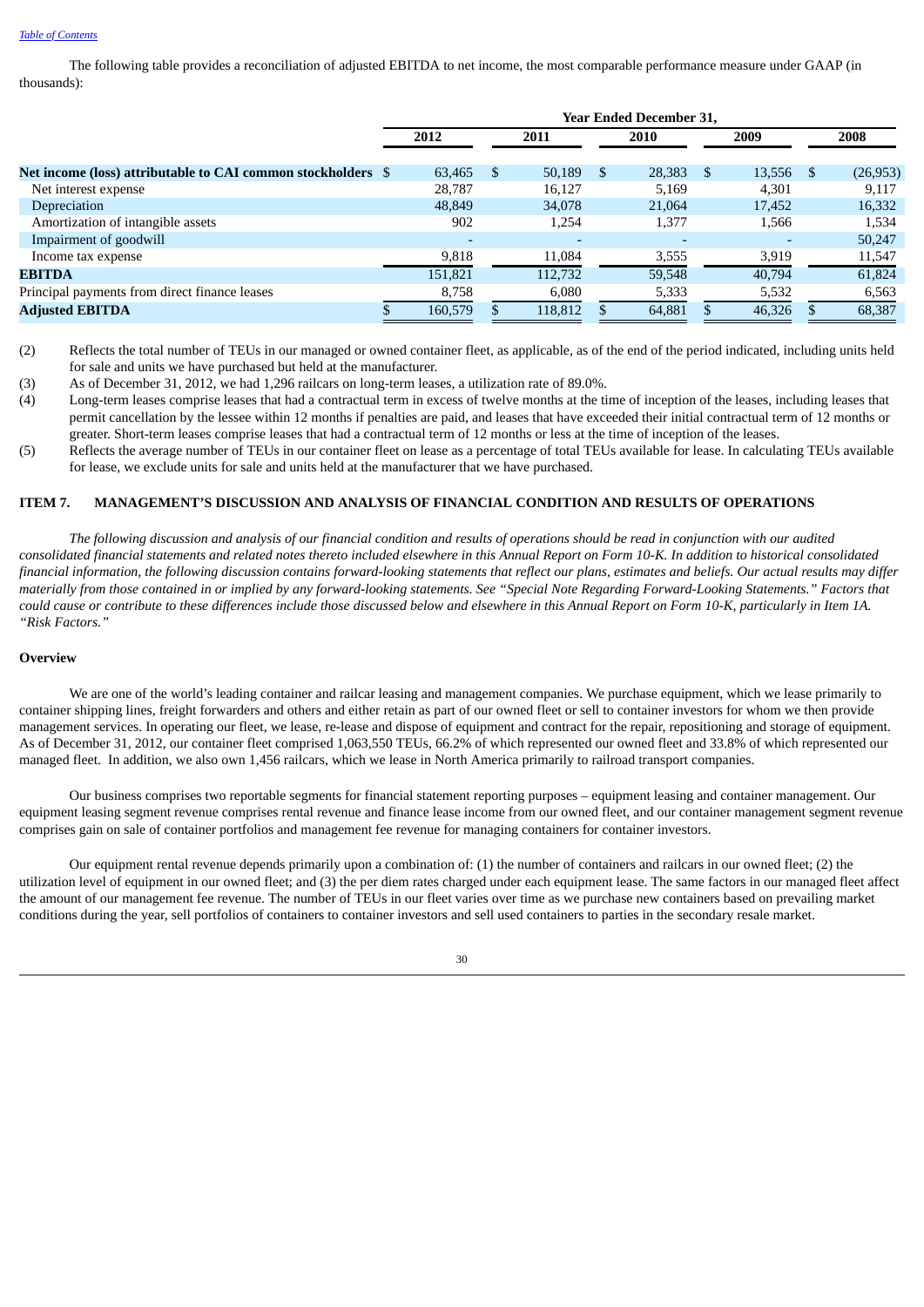Our net income will fluctuate based, in part, upon changes in the proportion of our revenue from our two segments. We incur significantly lower operating expenses in connection with the revenues from our container management segment as compared to the operating expenses associated with revenues from our equipment leasing segment. In particular, we recognize an insignificant amount of operating expense in connection with our gain on sale of container portfolios in our container management segment. As a result, a change in the amount of revenue in our container management segment derived from the gain on sale of container portfolios will typically have a disproportionately larger impact on our net income than an equal change in the amount of revenue from our equipment leasing segment.

#### **Key Metrics**

*Utilization.* We measure container utilization on the basis of the average number of TEUs on lease expressed as a percentage of our total container fleet available for lease. We calculate TEUs available for lease by excluding containers that have been manufactured for us but have not been delivered and containers designated as held-for-sale units. Our utilization is primarily driven by the overall level of container demand, the location of our available containers and the quality of our relationships with container lessees. The location of available containers is critical because containers available in highdemand locations are more readily leased and are typically leased on more favorable terms than containers available in low-demand locations.

The container leasing market is highly competitive. As such, our relationships with our container lessees are important to ensure that container shipping lines continue to select us as one of their providers of leased containers. Our annual average fleet utilization rate for the year ended December 31, 2012 was 94.2% compared to 97.6% and 94.8% for the years ended December 31, 2011 and 2010, respectively. The decrease in our average fleet utilization from 2011 was primarily attributable to slower growth in world trade and an increase in the supply of containers. Our utilization rate may increase or decrease depending on future global economic conditions and the additional supply of new containers.

*Per Diem Rates.* The per diem rate for a lease is set at the time we enter into a lease agreement. Our long-term per diem rate has historically been strongly influenced by new container pricing, interest rates, the balance of supply and demand for containers at a particular time and location, our estimate of the residual value of the container at the end of the lease, the type and age of the container being leased, purchasing activities of containers by container shipping lines and efficiencies in container utilization by container shipping lines. The overall average per diem rates for containers in our owned fleet and in the portfolios of containers comprising our managed fleet do not change significantly in response to changes in new container prices because existing lease agreements can only be re-priced upon the expiration of the lease.

#### **Revenue**

Our revenue comprises rental revenue, management fee revenue, gain on sale of container portfolios and finance lease income.

*Rental Revenue.* We generate rental revenue by leasing our owned containers and railcars to container shipping lines and railroad companies, respectively. Approximately 98% of our rental revenue is derived from rental of containers. Container rental revenue comprises monthly lease payments due under the lease agreements together with payments for other charges set forth in the leases, such as handling fees, drop-off charges and repair charges.

*Management Fee Revenue.* Management fee revenue is generated by our management services, which include the leasing, re-leasing, repair, repositioning, storage and disposition of containers. We provide these management services pursuant to management agreements with container investors that purchase portfolios of containers from us. Under these agreements, which have multiple year terms, we earn fees for the management of the containers and a commission, or a managed units' sales fee, upon disposition of containers under management. Our management fees are calculated as a percentage of net operating income for each managed container, which is calculated as the lease payment and any other revenue attributable to a specific container owned by the container investor under a lease, minus operating expenses related to the container, excluding the container investor's depreciation and financing expense. The management fee percentage varies based upon the type of lease and the terms of the management agreement. Management fee percentages for long-term leases are generally lower than management fee percentages for short-term leases because less management time is required to manage long-term leases. Managed units' sales fees are equal to a fixed dollar amount or based upon a percentage of the sales price.

*Gain on Sale of Container Portfolios.* Gain on sale of container portfolios is generated when we sell containers, most of which are on lease at the time of sale, to container investors. Historically, we have entered into management agreements with container investors to manage portfolios of containers that we have sold to them. The amount of revenue we recognize on these sales of containers is equal to the difference between the cash we receive from container investors and the net book value of the containers sold. We rely upon our borrowing capacity under our credit facilities for the flexibility to hold containers until we sell them to container investors. We have historically been able to sell leased containers to container investors at a gain, and we have typically recognized higher revenue from gain on sale of container portfolios in periods of rising container prices. Because we enter into firm purchase orders for containers before we find lessees for the containers, there is a risk that the time necessary to lease these containers may be longer than we anticipate or that the price that container investors are willing to pay for portfolios of containers may decline before we take delivery.

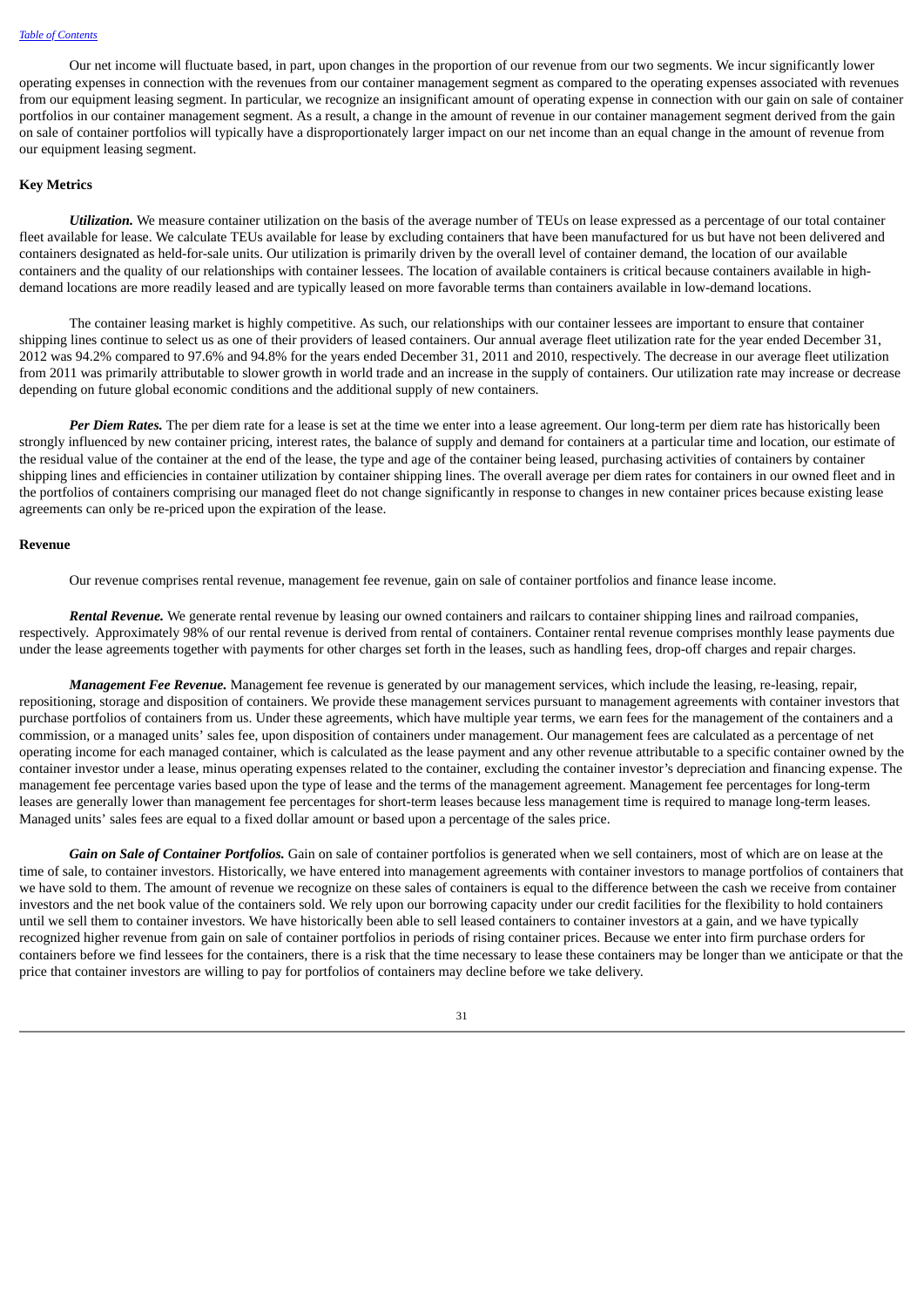*Finance Lease Income.* A small percentage of our total fleet is subject to finance leases. Under a finance lease, the lessee's payment consists of principal and interest components. The interest component is recognized as finance lease income. Lessees under our finance leases have the substantive risks and rewards of container ownership and may have the option to purchase the containers at the end of the lease term for a nominal amount.

## **Operating Expenses**

Our operating expenses are depreciation of rental equipment, amortization of intangible assets, storage, handling and other expenses applicable to our owned equipment, as well as marketing, general and administrative expenses for our total fleet.

We depreciate our containers on a straight line basis over a period ranging from 12 to 15 years to a fixed estimated residual value depending on the type of container (See Note 2(d) in our consolidated financial statements). We regularly assess both the estimated useful life of our containers and the expected residual values, and, when warranted, adjust our depreciation estimate accordingly. Railcar equipment is depreciated over its estimated useful life of between 40 and 43 years to its estimated residual value using the straight line method. Depreciation expense for rental equipment will vary over time based upon the number and the purchase price of our owned equipment.

Storage, handling and other expenses are operating costs of our owned fleet. Storage and handling expenses occur when container shipping lines drop off containers at depots around the world. Storage and handling expenses vary significantly by location. Other expenses include repair expenses, which are the result of normal wear and tear on the containers, and repositioning expenses, which are incurred when we contract to move containers from locations where our inventories exceed actual or expected demand to locations with higher demand. Storage, handling and other expenses are directly related to the number of containers in our owned fleet and inversely related to our utilization rate for those containers: as utilization increases, we typically have lower storage, handling and repositioning expenses.

Our marketing, general and administrative expenses are primarily employee-related costs such as salary, bonus and commission expenses, employee benefits, rent, allowance for doubtful accounts and travel and entertainment costs, as well as expenses incurred for outside services such as legal, consulting and audit-related fees.

Our operating expenses are offset by the gain on disposition of used rental equipment. This gain is the result of our sale of older used equipment in the secondary resale market and is the difference between: (1) the cash we receive for these units, less selling expenses; and (2) the net book value of the units.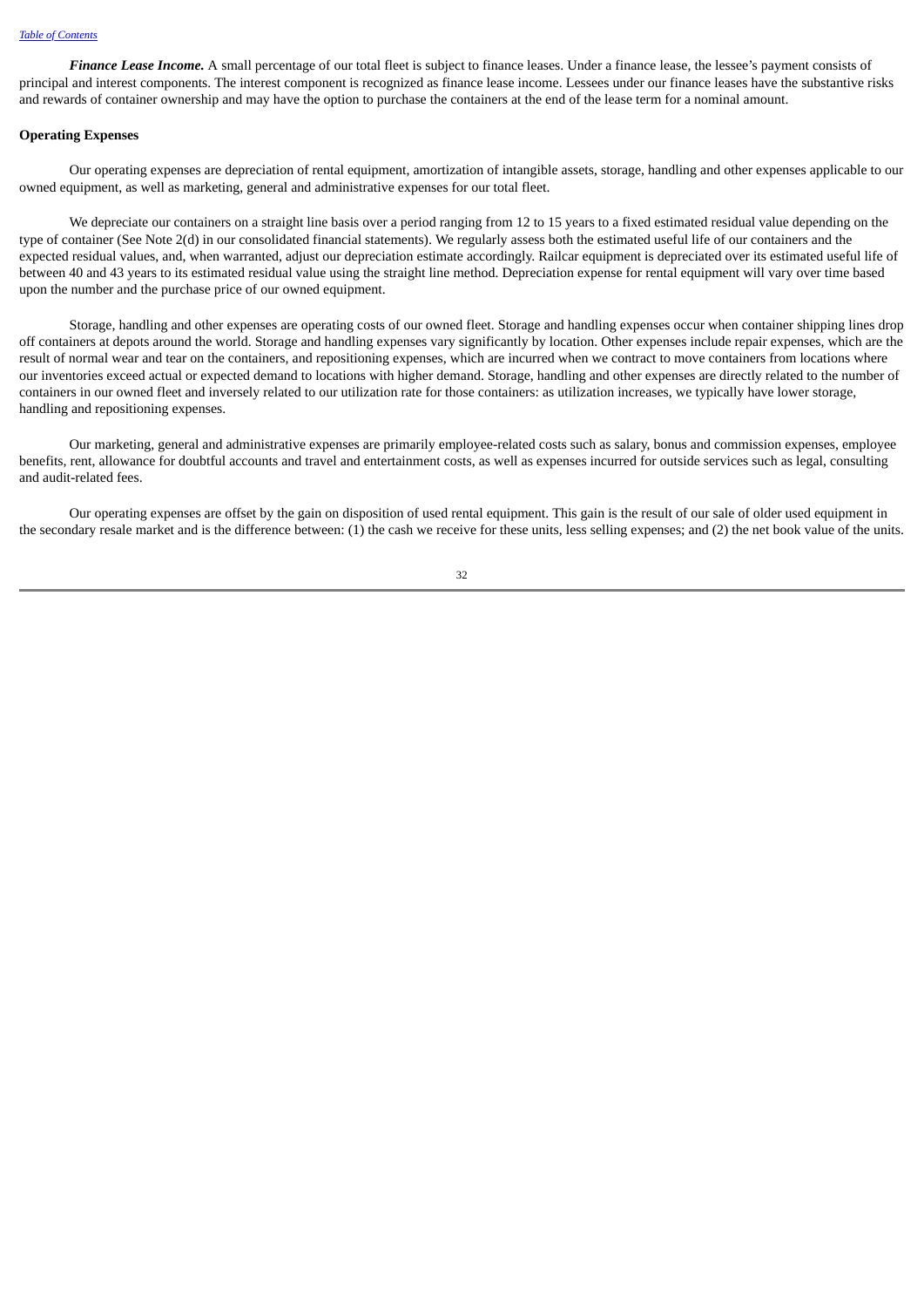## **Results of Operations**

The following table summarizes our results of operations for the three years ended December 31, 2012, 2011 and 2010 (in thousands):

|                                                             |               | <b>Year Ended December 31,</b> |                         |    |                        |  |  |  |
|-------------------------------------------------------------|---------------|--------------------------------|-------------------------|----|------------------------|--|--|--|
|                                                             | 2012          |                                | 2011                    |    | 2010                   |  |  |  |
| <b>Revenue</b>                                              |               |                                |                         |    |                        |  |  |  |
| Rental revenue                                              | \$<br>152,982 |                                | $\mathbb{S}$<br>106.694 |    | $\mathbb{S}$<br>64,892 |  |  |  |
| Management fee revenue                                      | 12,094        |                                | 12,957                  |    | 10,348                 |  |  |  |
| Gain on sale of container portfolios                        | 1,256         |                                | 2,345                   |    | 614                    |  |  |  |
| Finance lease income                                        | 7,593         |                                | 3,710                   |    | 2,045                  |  |  |  |
| <b>Total revenue</b>                                        | 173,925       |                                | 125,706                 |    | 77,899                 |  |  |  |
| <b>Operating expenses</b>                                   |               |                                |                         |    |                        |  |  |  |
| Depreciation of rental equipment                            | 48,352        |                                | 33,633                  |    | 20,807                 |  |  |  |
| Amortization of intangible assets                           | 902           |                                | 1,254                   |    | 1,377                  |  |  |  |
| Gain on disposition of used rental equipment                | (12, 445)     |                                | (13, 374)               |    | (9, 112)               |  |  |  |
| Storage, handling and other expenses                        | 9,402         |                                | 5,513                   |    | 6,170                  |  |  |  |
| Marketing, general and administrative expenses              | 24,658        |                                | 21,009                  |    | 21,218                 |  |  |  |
| Loss (gain) on foreign exchange                             | 170           |                                | (354)                   |    | 513                    |  |  |  |
| <b>Total operating expenses</b>                             | 71,039        |                                | 47.681                  |    | 40,973                 |  |  |  |
| <b>Operating income</b>                                     | 102,886       |                                | 78,025                  |    | 36,926                 |  |  |  |
| Net interest expense                                        | 28,787        |                                | 16,127                  |    | 5,169                  |  |  |  |
| Net income before income taxes and non-controlling interest | 74,099        |                                | 61,898                  |    | 31,757                 |  |  |  |
|                                                             | 9,818         |                                | 11,084                  |    |                        |  |  |  |
| Income tax expense                                          |               |                                |                         |    | 3,555                  |  |  |  |
| <b>Net income</b>                                           | 64,281        |                                | 50,814                  |    | 28,202                 |  |  |  |
| Net (income) loss attributable to non-controlling interest  | (816)         |                                | (625)                   |    | 181                    |  |  |  |
| Net income attributable to CAI common stockholders          | \$<br>63,465  |                                | 50,189<br>\$            | \$ | 28,383                 |  |  |  |

#### *Year Ended December 31, 2012 Compared to Year Ended December 31, 2011*

*Revenue.* The above table shows the composition of our revenue. The following discussion explains the significant changes in the composition of our total revenue for the year ended December 31, 2012 compared to the year ended December 31, 2011:

*Rental Revenue.* Rental revenue increased \$46.3 million, or 43%, to \$153.0 million for the year ended December 31, 2012, from \$106.7 million for the year ended December 31, 2011. This was primarily due to a \$46.9 million increase in rental revenue attributable to a 44% increase in the average number of TEUs of owned containers on lease and \$3.0 million of revenue from the lease of railcars by CAI Rail. The increase in rental revenue was partially offset by a \$6.1 million decrease in rental revenue which resulted from a 6% decrease in average per diem rental rates during 2012.

*Management Fee Revenue.* Management fee revenue for the year ended December 31, 2012 was \$12.1 million, a decrease of \$0.9 million, or 7%, from \$13.0 million for the year ended December 31, 2011. The decrease was primarily due to a 14% reduction in the size of the average on-lease managed container fleet, partially offset by an increase in arrangement fees earned by CAIJ, Inc. (CAIJ).

*Gain on Sale of Container Portfolios*. Gain on sale of container portfolios decreased \$1.1 million to \$1.3 million for the year ended December 31, 2012, a 46% decrease from a gain of \$2.3 million for the year ended December 31, 2011. The decrease was due primarily to fewer containers sold to investors during the year ended December 31, 2012 compared to the year ended December 31, 2011.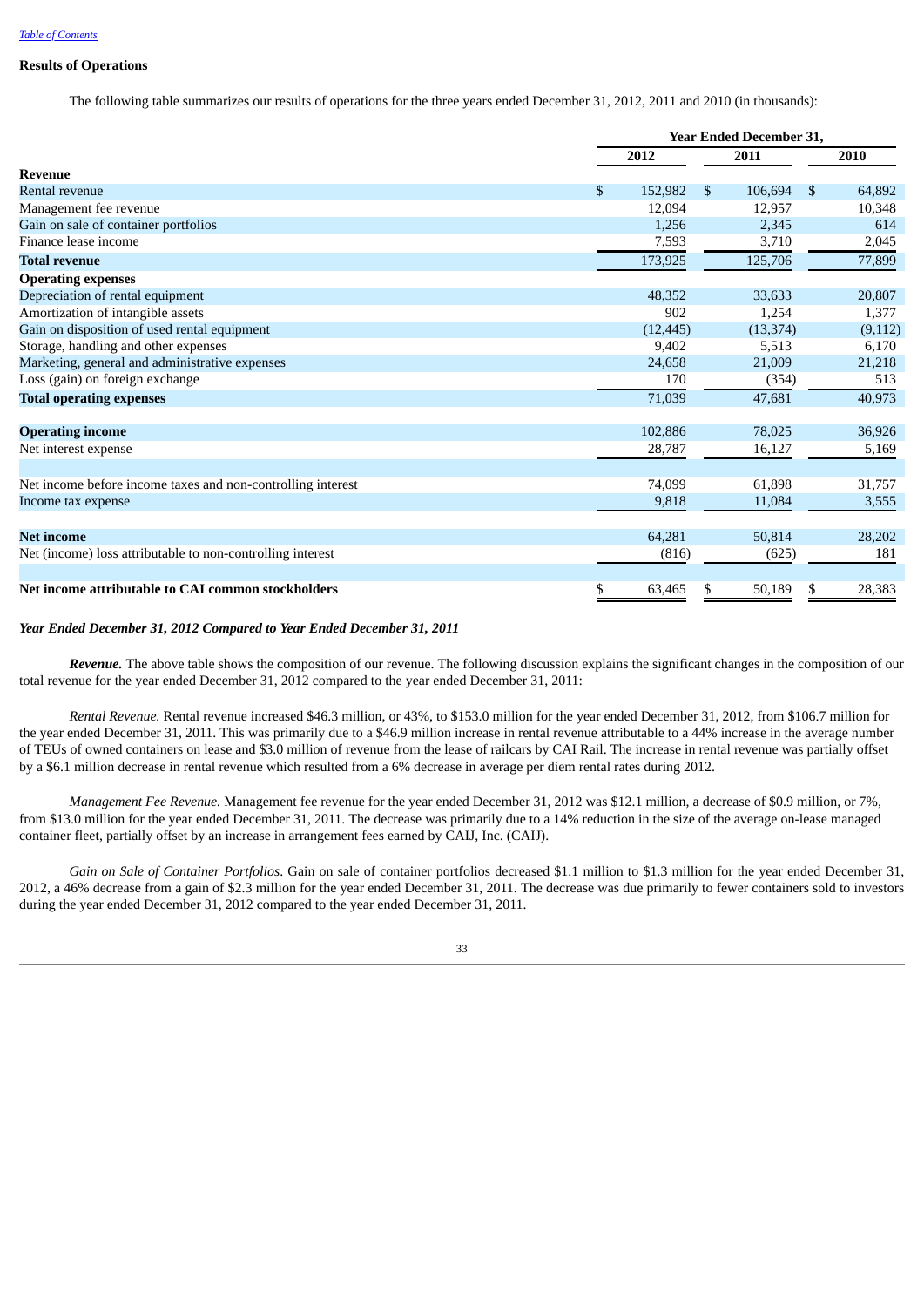*Finance Lease Income.* Finance lease income increased by \$3.9 million, or 105%, to \$7.6 million during the year ended December 31, 2012, from \$3.7 million during the year ended December 31, 2011. The increase was primarily attributable to new finance lease contracts entered into during 2012.

*Expenses.* The following discussion explains the significant changes in expenses for the year ended December 31, 2012 compared to the year ended December 31, 2011:

*Depreciation of Rental Equipment.* Depreciation of rental equipment increased by \$14.7 million, or 44%, to \$48.4 million for the year ended December 31, 2012, from \$33.6 million for the year ended December 31, 2011. This increase was primarily attributable to a 42% increase in average TEUs of owned containers and the addition of railcar equipment, partially offset by a reduction in depreciation expense resulting from the increase in residual values and useful life of our containers effective January 1, 2012. We do not expect that the change in estimated residual values will have a material effect on the reported gain on disposition of equipment over the next several years since the equipment estimated to be sold during the coming years has already been substantially depreciated. See Note 2(d) to our consolidated financial statements included in this Annual Report on Form 10-K.

*Amortization of Intangible Assets.* Amortization of intangible assets decreased \$0.4 million, or 28%, to \$0.9 million for the year ended December 31, 2012, from \$1.3 million for the year ended December 31, 2011. The decrease was due to certain intangible assets that became fully amortized during the third quarter of 2011.

*Gain on Disposition of Used Rental Equipment*. Gain on sale of used rental equipment decreased \$0.9 million to \$12.4 million for the year ended December 31, 2012, a 7% decrease from a gain of \$13.4 million for the year ended December 31, 2011. The decrease was due primarily to a 9% reduction in the volume of used containers sold in the year ended December 31, 2012 compared to the year ended December 31, 2011, partially offset by higher margins on sales made in the year ended December 31, 2012.

*Storage, Handling and Other Expenses.* Storage, handling and other expenses increased by \$3.9 million, or 71%, to \$9.4 million for the year ended December 31, 2012, from \$5.5 million for the year ended December 31, 2011. The decrease in utilization of our owned containers has resulted in more containers in storage during the year ended December 31, 2012 resulting in higher storage, handling, and other related charges. Additionally, we incurred increased repairs and maintenance costs relating to our railcars during the year ended December 31, 2012.

*Marketing, General and Administrative Expense.* MG&A expense increased by \$3.7 million, or 17%, to \$24.7 million for the year ended December 31, 2012, from \$21.0 million for the year ended December 31, 2011. The increase was primarily due to a \$1.7 million increase in personnel related costs, release of a \$0.9 million bad debt reserve during the year ended December 31, 2011, and a \$0.8 million increase in professional fees that were primarily associated with CAIJ's investor transactions in the year ended December 31, 2012 and the formation of CAI Rail.

*Loss (Gain) on Foreign Exchange.* We recorded a loss of \$0.2 million on foreign exchange transactions for the year ended December 31, 2012 compared to a gain of \$0.4 million during the year ended December 31, 2011. Gains and losses on foreign currency primarily occur when foreign denominated financial assets and liabilities are either settled or remeasured in U.S. dollars. The loss on foreign exchange for the year ended December 31, 2012 was primarily the result of the weakening of the U.S. dollar against foreign currencies, primarily the Euro.

*Net Interest Expense*. Net interest expense of \$28.8 million for the year ended December 31, 2012 increased \$12.7 million, or 79%, from \$16.1million for the year ended December 31, 2011. The increase in net interest expense was due primarily to an increase in the average principal balance of our debt.

*Income Tax Expense.* Income tax expense of \$9.8 million for the year ended December 31, 2012 decreased \$1.3 million from \$11.1 million for the year ended December 31, 2011. The effective tax rate for the year ended December 31, 2012 was 13.2% compared to an effective tax rate of 17.9% for the year ended December 31, 2011. The lower effective tax rate for the year ended December 31, 2012 was due primarily to a higher proportion of pretax income being generated by our foreign operations where income tax rates are lower than in the U.S.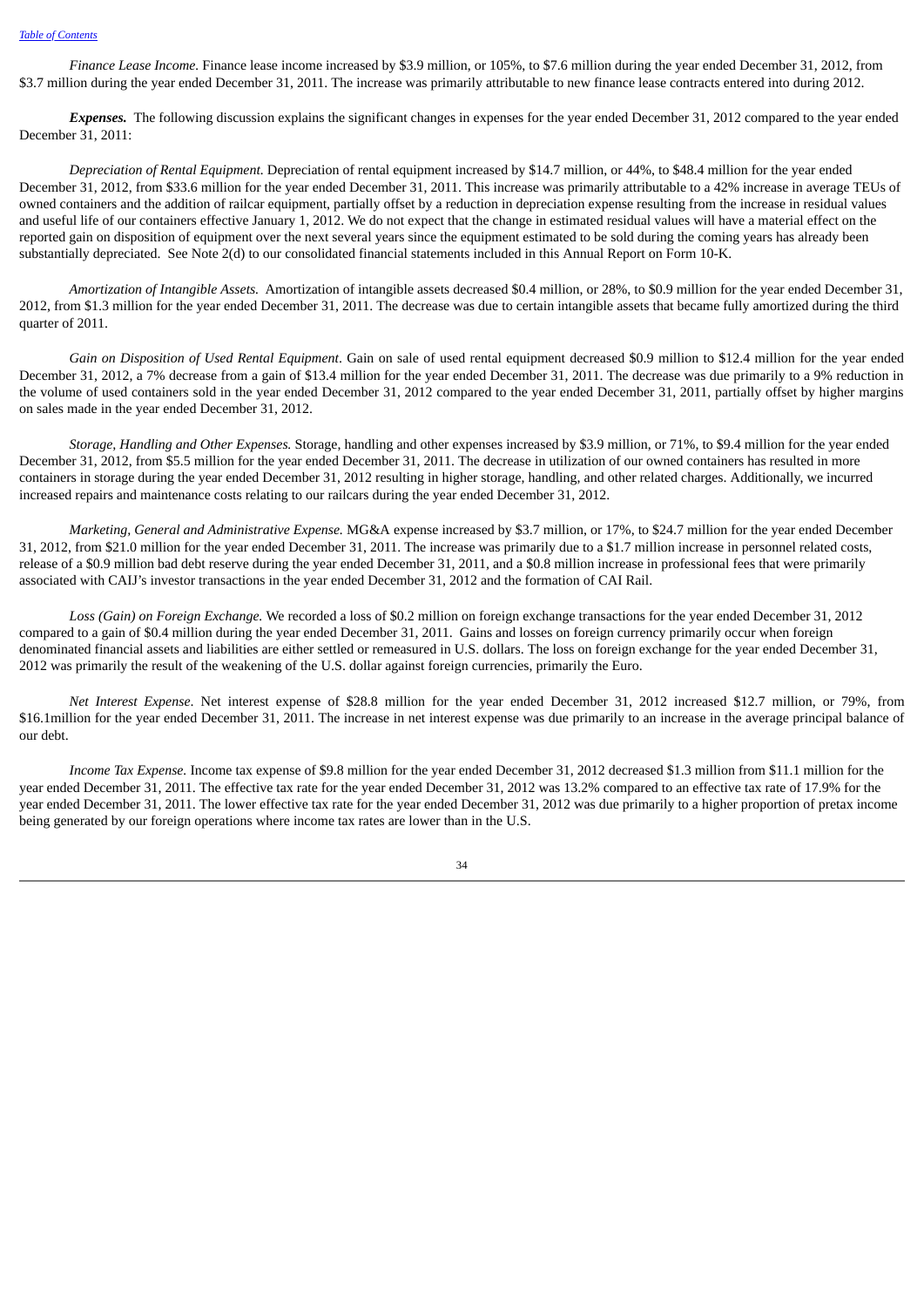## *Segment Information*

The following table summarizes our results of operations for each of our business segments for the years ended December 31, 2012 and 2011 (dollars in thousands):

|                                                                                        | <b>Year Ended December 31</b> |         |  |         | <b>Change</b> |          |         |
|----------------------------------------------------------------------------------------|-------------------------------|---------|--|---------|---------------|----------|---------|
|                                                                                        |                               | 2012    |  | 2011    |               | Amount   | Percent |
| <b>Equipment Leasing</b>                                                               |                               |         |  |         |               |          |         |
| Total revenue<br>\$                                                                    |                               | 160,575 |  | 110,404 | -S            | 50.171   | 45%     |
| Operating expenses                                                                     |                               | 64,286  |  | 40,455  |               | 23,831   | 59      |
| Interest expense                                                                       |                               | 28,796  |  | 16,139  |               | 12,657   | 78      |
| Net income before income taxes and non-controlling interest attributable to segment \$ |                               | 67,493  |  | 53,810  |               | 13,683   | 25      |
| <b>Container Management</b>                                                            |                               |         |  |         |               |          |         |
| \$<br>Total revenue                                                                    |                               | 13,350  |  | 15,302  | -S            | (1,952)  | (13) %  |
| Operating expenses                                                                     |                               | 6,753   |  | 7,226   |               | (473)    | (7)     |
| Net income before income taxes and non-controlling interest attributable to segment \$ |                               | 6,597   |  | 8,076   |               | (1, 479) | (18)    |

*Equipment Leasing.* Total revenue from our equipment leasing segment increased \$50.2 million, or 45%, to \$160.6 million for the year ended December 31, 2012 from \$110.4 million for the year ended December 31, 2011. The increase was primarily due to a \$46.3 million increase in rental revenue resulting primarily from the increase in the average number of owned containers on lease and revenues from CAI Rail, and a \$3.9 million increase in finance lease income.

Total operating expenses for the equipment leasing segment for December 31, 2012 increased \$23.8 million, or 59%, to \$64.3 million, from \$40.5 million for the year ended December 31, 2011. The increase was primarily attributable to higher depreciation expense resulting from the increase in the number of owned containers, increase in storage, handling and other container related expenses as a result of a decrease in utilization, decrease in gain on sale of used rental equipment and an increase in MG&A expense.

Interest expense for the year ended December 31, 2012 increased \$12.7 million, or 78%, to \$28.8 million compared to \$16.1 million for the year ended December 31, 2011. The increase in interest expense was primarily due to the increase in our average debt balance as we continued to increase our borrowings to finance our acquisition of additional rental equipment.

*Container Management.* Total revenue of \$13.4 million from our container management segment for the year ended December 31, 2012 decreased \$1.9 million, or 13%, from \$15.3 million for the year ended December 31, 2011, mainly as a result of decreases in management fee revenue and gain on sale of container portfolios.

Total operating expenses for the container management segment decreased \$0.5 million, or 7%, to \$6.7 million for the year ended December 31, 2012, from \$7.2 million for the year ended December 31, 2011 as a result of the reduction of MG&A expense allocated to the segment due to a decrease in the proportion of managed TEUs in the total fleet during 2012.

#### *Year Ended December 31, 2011 Compared to Year Ended December 31, 2010*

*Revenue.* The following discussion explains the significant changes in the composition of our total revenue for the year ended December 31, 2011 compared to the year ended December 31, 2010:

*Rental Revenue.* Rental revenue increased \$41.8 million, or 64%, to \$106.7 million for the year ended December 31, 2011 from \$64.9 million for the year ended December 31, 2010. This was primarily caused by an increase in revenue of \$25.0 million attributable to a 39% increase in the average number of TEUs of owned containers on lease, and a \$13.2 million increase due to a 20% increase in average per diem rental rates.

*Management Fee Revenue.* Management fee revenue for the year ended December 31, 2011 was \$13.0 million, an increase of \$2.7 million, or 25%, from \$10.3 million for the year ended December 31, 2010. The increase in managed container utilization and average per diem rates, partially offset by a reduction in the size of the managed container fleet, resulted in higher profitability in most of our investors' portfolios. In addition, we earned higher commissions on the sale of managed containers as a result of higher average selling prices during the year ended December 31, 2011.

*Gain on Sale of Container Portfolios.* Gain on sale of container portfolios of \$2.3 million for the year ended December 31, 2011 was \$1.7 million, or 282%, higher than the gain of \$0.6 million recognized for the year ended December 31, 2010. The increase was due primarily to higher margins on containers sold to investors, partly offset by lower volumes of containers sold compared to the year ended December 31, 2010.

*Finance Lease Income.* Finance lease income increased \$1.7 million, or 81%, to \$3.7 million for the year ended December 31, 2011, from \$2.0 million for the year ended December 31, 2010, due primarily to higher interest income resulting from an increase in new finance lease contracts.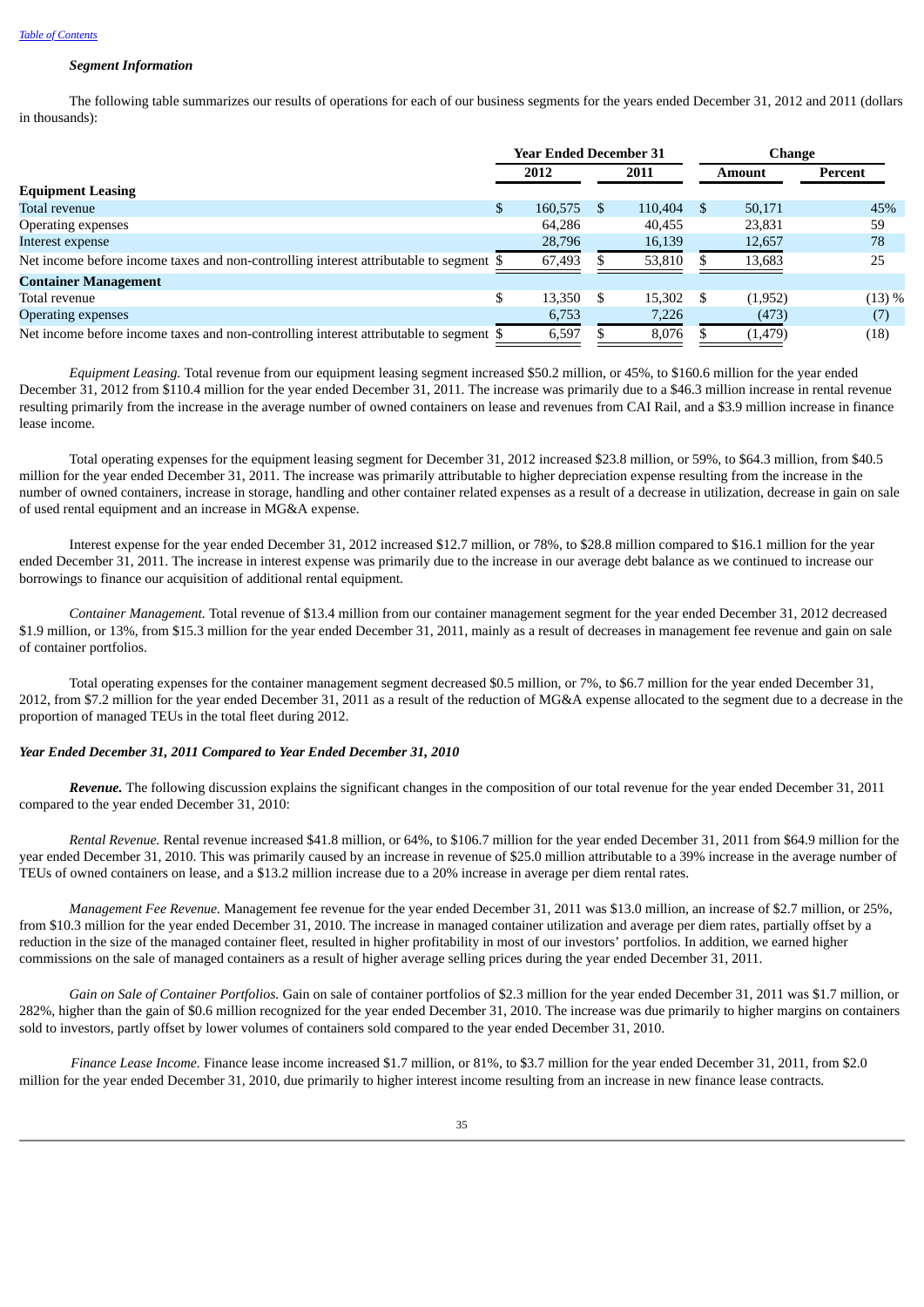*Operating Expenses.* The following discussion explains the significant changes in expenses for the year ended December 31, 2011 compared to the year ended December 31, 2010:

*Depreciation of Rental Equipment.* Depreciation of rental equipment increased by \$12.8 million, or 62%, to \$33.6 million for the year ended December 31, 2011, from \$20.8 million for the year ended December 31, 2010. This increase was primarily attributable to a 39% increase in average TEUs of owned containers, partly offset by the net impact of implementing higher estimated residual values in 2011. This change in estimated residual values reduced depreciation expense and increased our pre-tax income by approximately \$3.5 million for the year ended December 31, 2011.

*Amortization of Intangible Assets*. Amortization expense relating to intangible assets for the year ended December 31, 2011 decreased \$0.1 million, or 9%, to \$1.3 million from \$1.4 million for the year ended December 31, 2010. The decrease resulted primarily from certain contracts and customer relationships that have been fully amortized.

*Gain on Disposition of Used Rental Equipment.* Gain on disposition of used container equipment increased by \$4.3 million, or 47 %, to \$13.4 million for the year ended December 31, 2011, from \$9.1 million for the year ended December 31, 2010. Although we sold 31% fewer containers during the year ended December 31, 2011 compared to the year ended December 31, 2010, the sales price and associated profit margin in 2011 were significantly higher.

*Storage, Handling and Other Expenses.* Storage, handling and other expenses declined by \$0.7 million, or 11%, to \$5.5 million for the year ended December 31, 2011, from \$6.2 million for the year ended December 31, 2010. The increase in the average utilization rate of our owned containers resulted in lower storage and handling costs during the year ended December 31, 2011 compared to the year ended December 31, 2010.

*Marketing, General and Administrative Expense (MG&A).* MG&A expense for the year ended December 31, 2011 decreased \$0.2 million, or 1%, to \$21.0 million, compared to \$21.2 million for the year ended December 31, 2010. The decrease was due primarily to a \$0.9 million bad debt recovery, partly offset by an increase in travel related expense and personnel related costs.

*(Gain) Loss on Foreign Exchange.* We recorded a gain of \$0.4 million on foreign exchange transactions for the year ended December 31, 2011 compared to a loss of \$0.5 million during the year ended December 31, 2010. Gains and losses on foreign currency primarily occur when foreign denominated financial assets and liabilities are either settled or remeasured in U.S. dollars. The gain on foreign exchange for the year ended December 31, 2011 was primarily the result of the strengthening of the U.S. dollar against foreign currencies, primarily the Euro.

*Net Interest Expense*. Net interest expense of \$16.1 million for the year ended December 31, 2011 increased \$11.0 million, or 212%, from \$5.2 million during the year ended December 31, 2010. The increase in net interest expense resulted primarily from a higher average debt balance.

*Income Tax Expense.* Income tax expense for the year ended December 31, 2011 was \$11.1 million, a \$7.5 million, or 212%, increase from \$3.6 million for the year ended December 31, 2010. For the year ended December 31, 2010, we recorded a \$1.9 million benefit resulting from the release of an uncertain tax liability caused by the expiration of the statute of limitations for the period in which the liability was accrued. Without this reduction, income tax expense for the year ended December 31, 2010 would have been \$5.5 million and the effective tax rate would have been 17.2%, which is slightly lower than the effective rate of 17.9% for the year ended December 31, 2011. The slightly higher effective tax rate for the year ended December 31, 2011 compared to the year ended December 31, 2010 is primarily attributable to an increase in pretax income arising from our U.S. operations.

## *Segment Information*

The following table summarizes the results of operations for each of our business segments for the years ended December 31, 2011 and 2010 (in thousands):

|                                                                                        | <b>Year Ended December 31</b> |         |   |        |      | Change |         |
|----------------------------------------------------------------------------------------|-------------------------------|---------|---|--------|------|--------|---------|
|                                                                                        | 2011                          |         |   | 2010   |      | Amount | Percent |
| <b>Container Leasing</b>                                                               |                               |         |   |        |      |        |         |
| Total revenue                                                                          | \$                            | 110,404 | S | 66.937 | - \$ | 43,467 | 65%     |
| Operating expenses                                                                     |                               | 40,455  |   | 34,937 |      | 5,518  | 16      |
| Interest expense                                                                       |                               | 16,139  |   | 5,278  |      | 10,861 | 206     |
| Net income before income taxes and non-controlling interest attributable to segment \$ |                               | 53,810  |   | 26,722 |      | 27,088 | 101     |
| <b>Container Management</b>                                                            |                               |         |   |        |      |        |         |
| Total revenue                                                                          | \$                            | 15,302  |   | 10,962 | - \$ | 4,340  | 40%     |
| <b>Operating expenses</b>                                                              |                               | 7,226   |   | 6,036  |      | 1,190  | 20      |
| Net income before income taxes and non-controlling interest attributable to segment \$ |                               | 8,076   |   | 4,926  |      | 3,150  | 64      |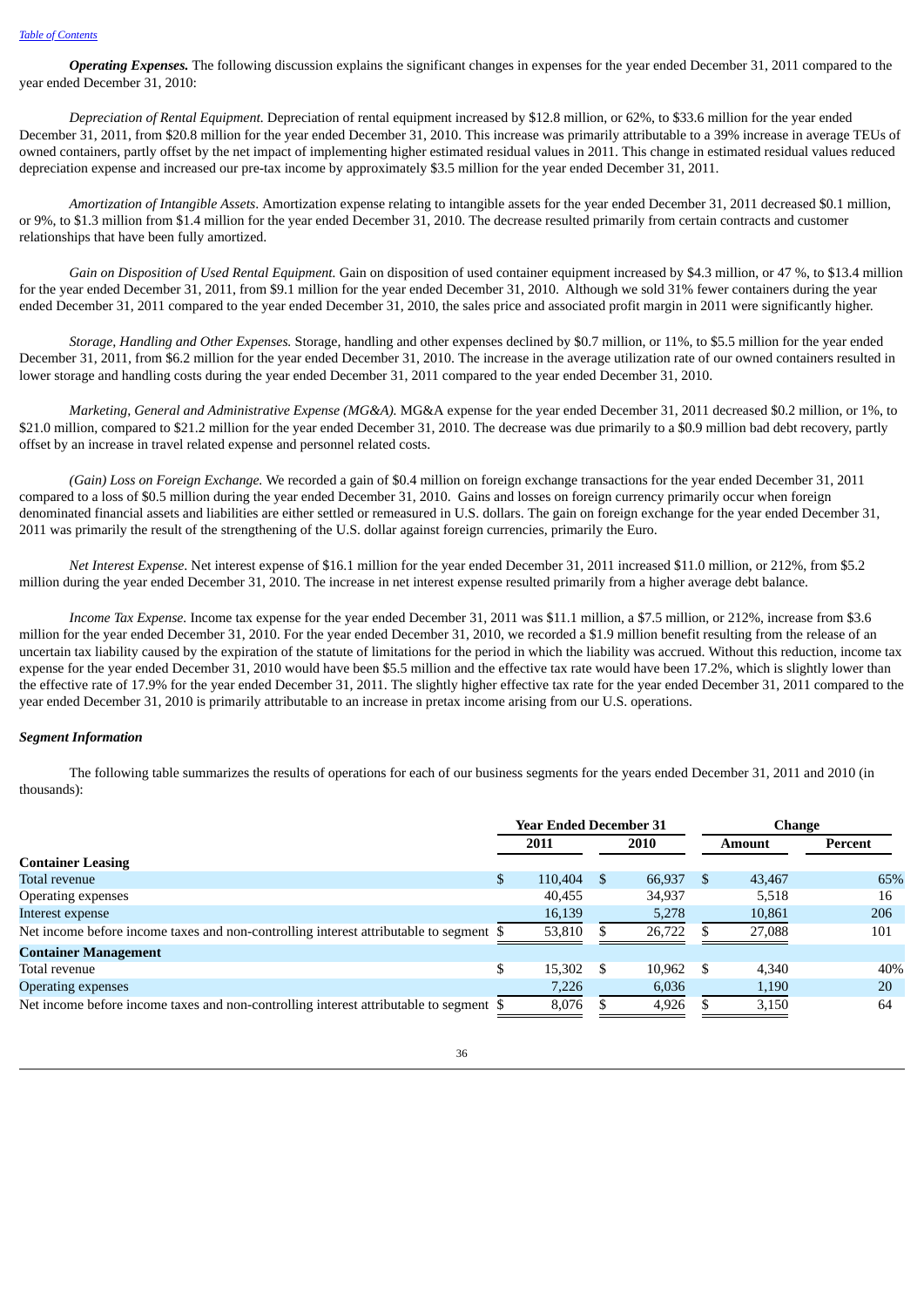*Equipment Leasing.* Total revenue from our equipment leasing segment increased \$43.5 million, or 65%, to \$110.4 million for the year ended December 31, 2011, from \$66.9 million during the year ended December 31, 2010. This was primarily due to a \$41.8 million, or 64 %, increase in rental revenue, and a \$1.7 million, or 81%, increase in finance lease income. The increase in rental revenue was primarily caused by an increase in revenue of \$25.0 million attributable to a 39% increase in the average number of TEUs of owned containers on lease, and a \$13.2 million increase due to a 20.3% increase in average per diem rental rates. Revenue from direct finance leases increased due primarily to the higher interest income resulting from the increase in new finance lease contracts.

Operating expenses for the equipment leasing segment increased \$5.5 million, or 16%, to \$40.5 million for the year ended December 31, 2011 from \$34.9 million for the year ended December 31, 2010. The increase was primarily due to higher depreciation expense, partly offset by higher gain on disposition of used container equipment, decrease in MG&A expense and lower expenses that were directly allocated to the equipment leasing segment including storage, handling and repairs expenses and amortization of intangible assets.

Interest expense of \$16.1 million for the year ended December 31, 2011 increased \$10.9 million, or 206%, from \$5.3 million during the year ended December 31, 2010. The increase in net interest expense resulted primarily from higher average debt balances.

*Container Management.* Total revenue of \$15.3 million from our container management segment for the year ended December 31, 2011 was \$4.3 million, or 40%, higher than the \$11.0 million revenue we reported for this segment for the year ended December 31, 2010. Higher utilization and per diem rates for our managed containers resulted in increased profitability for our managed portfolios, generating higher management fee income. In addition, we recorded a gain on sale of container portfolios of \$2.3 million for the year ended December 31, 2011, compared to \$0.6 million for the year ended December 31, 2010.

Total operating expenses of \$7.2 million for the container management segment for the year ended December 31, 2011 increased \$1.2 million, or 20% from the year ended December 31, 2010. The increase was due primarily to the higher percentage of MG&A expense allocated to this segment.

## **Liquidity and Capital Resources**

Our principal sources of liquidity have been cash flows from operations, sales of container portfolios, borrowings from financial institutions and sale of our stock. We believe that cash flow from operations, future sales of container portfolios and borrowing availability under our credit facilities are sufficient to meet our liquidity needs for at least the next 12 months.

We have typically funded a significant portion of the purchase price for new equipment through borrowings under our credit facilities. However, from time to time we have funded new equipment acquisitions through the use of working capital.

### *Revolving Credit Facilities*

(i) We have a revolving credit facility with a consortium of banks to finance the acquisition of container rental equipment and for general working capital purposes. As of December 31, 2012, the maximum commitment under our revolving credit facility was \$575.0 million, which may be increased to a maximum of \$675.0 million under certain conditions described in the agreement. As of December 31, 2012, we had an outstanding balance of \$160.0 million and availability of \$414.9 million under our revolving credit facility (net of \$0.1 million in letters of credit), subject to our ability to meet the collateral requirements under the agreement governing the facility. The entire amount of the facility drawn at any time plus accrued interest and fees is callable on demand in the event of certain specified events of default.

In addition, there is a commitment fee on the unused amount of the total commitment, payable quarterly in arrears. The agreement provides that swing line loans (short-term borrowings of up to \$10.0 million in the aggregate that are payable within 10 business days or at maturity date, whichever comes earlier) and standby letters of credit (up to \$15.0 million in the aggregate) will be available to us. These credit commitments are part of, and not in addition to, the maximum credit commitment. The interest rates vary depending upon whether the loans are characterized as Base Rate loans or Eurodollar Rate loans as defined in the revolving credit facility. As of December 31, 2012 the interest rate on our revolving credit facility was 3.0%. Our revolving credit facility will expire on September 25, 2014.

We intend to use our revolving credit facility primarily to fund the purchase of containers in the future. As of December 31, 2012, we had commitments to purchase \$24.8 million of rental equipment and had rental equipment payable of \$2.6 million. We have typically used our cash flow from operations and the proceeds from sales of container portfolios to container investors to repay our revolving credit facility. As we expand our owned fleet, our revolving credit facility balance will be higher and will result in higher interest expense. In addition to customary events of default, our revolving credit facility and term loans contain restrictive covenants, including limitations on certain liens, indebtedness and investments. In addition, all of our facilities contain certain restrictive financial covenants. The covenants require us to maintain (1) a maximum consolidated funded debt to consolidated tangible net worth ratio of 3.75:1.00; and (2) a minimum fixed charge coverage ratio of 1.20:1.00. We were in compliance with both covenants as of December 31, 2012.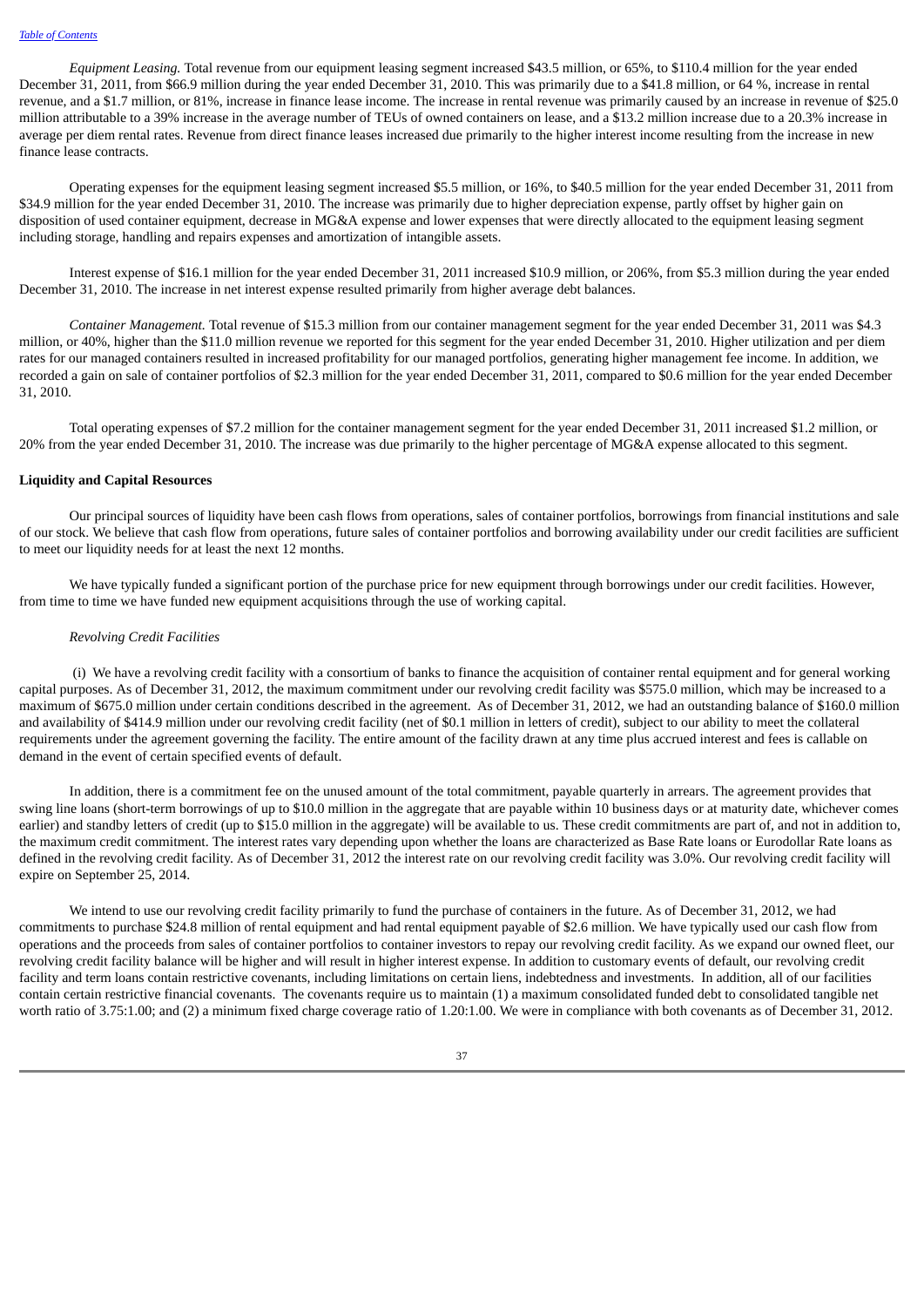(ii) On June 7, 2012, we entered into a revolving credit agreement for CAI Rail with a consortium of banks to finance the acquisition of railcars. As of December 31, 2012, the maximum credit commitment under the revolving line of credit was \$85.0 million. Borrowings under this credit facility bear interest at a variable rate. For domestic base rate loans, the interest rate is equal to the highest of (i) the daily federal funds open rate as published by the Federal Reserve Bank of New York and (ii) the administrative agent's published "Reference Rate", in each case plus a margin ranging from 0.5% to 1.25% based on certain conditions. For Eurodollar rate loans, the interest rate is equal to a LIBOR-based rate plus a margin ranging from 1.50% to 2.25% based on certain conditions. As of December 31, 2012, the average interest rate under the agreement was 2.5%.

As of December 31, 2012, the outstanding balance under CAI Rail's revolving credit facility was \$41.5 million. As of December 31, 2012, we had \$43.5 million in availability under the facility, subject to our ability to meet the collateral requirements under the agreement governing the facility. The entire amount of the facility drawn at any time plus accrued interest and fees is callable on demand in the event of certain specified events of default.

The agreement governing CAI Rail's revolving credit facility contains various financial and other covenants. As of December 31, 2012, we were in compliance with the terms of the revolving credit facility. The revolving credit facility for CAI Rail will terminate on June 7, 2015.

### *Term Loan Facilities*

(i) On August 20, 2009, we signed a \$10.0 million five-year loan agreement with the Development Bank of Japan (DBJ). The loan is payable in 19 quarterly installments of \$0.2 million starting October 31, 2009 and a final payment of \$6.2 million on July 31, 2014. The loan bears a variable interest rate based on BBA LIBOR and is secured by container rental equipment that we own. The loan had a balance of \$7.4 million and an interest rate of 2.7% as of December 31, 2012.

(ii) On December 20, 2010, we entered into a term loan agreement with a consortium of banks. Under this loan agreement, we were eligible to borrow up to \$300.0 million, subject to certain borrowing conditions, which amount is secured by certain assets of our wholly owned foreign subsidiaries. The loan agreement is an amortizing facility with a term of six years. Quarterly payments of principal for the \$185.0 million initially borrowed are \$3.7 million each (i.e. 2.0% of the drawn amount) for the first 23 quarterly payment dates with a final payment of \$99.9 million (54.0% of the drawn amount) due on December 20, 2016. The quarterly payments of principal on the additional draw downs (each determined separately) are an amount equal to the product of (x) the quotient obtained by dividing 46.0% by the number of remaining scheduled principal payment dates as of the drawdown date and (y) the initial principal balance of such term loan. The loan bears a variable interest rate based on LIBOR for Eurodollar loans, and Base Rate for Base Rate loans. The Base Rate is defined as the highest of (i) the federal funds rate plus 1/2 of 1.0%, (ii) the prime rate (as published in The Wall Street Journal), and (iii) the Eurodollar rate (for three-month loans) plus 1.0%. The proceeds from this borrowing were used to pay down part of our borrowings under the revolving credit facility. As of December 31, 2012, the loan had a balance of \$255.6 million, of which \$25.0 million is repayable within one year, and an average interest rate of 3.3%.

(iii) On April 11, 2012, we entered into a term loan agreement with a consortium of banks. The agreement initially provided for a five-year term loan of up to \$60.0 million, subject to certain borrowing conditions, which amount is secured by certain of our assets. The maximum commitment under the loan has been increased to \$142.0 million as of December 31, 2012. The commitment under the loan may be increased to a maximum of \$200.0 million, under certain conditions described in the agreement. We primarily used the proceeds from this loan to repay outstanding amounts under our revolving credit facility. The outstanding principal amounts under the term loan bear interest at the rate of LIBOR plus 2.25%, amortized quarterly, and require quarterly payments equal to 1.75% multiplied by the outstanding principal amount at such time. As of December 31, 2012, this term loan had a balance of \$139.2 million and an interest rate of 2.5%. All unpaid amounts outstanding are due and payable on April 11, 2017.

#### *Other Debt Obligations*

On September 9, 2011, our wholly-owned indirect subsidiary, CAL Funding I Limited, entered into a credit facility for \$100.0 million of assetbacked warehouse notes. The notes had a variable interest rate based on LIBOR during the initial two-year funding period. The proceeds from the facility were used to finance equipment purchases. We repaid our asset-backed warehouse credit facility of \$100.0 million on September 13, 2012 from the proceeds of our \$103.0 million senior secured notes discussed below. We cancelled this facility in January 2013.

On September 13, 2012, our wholly owned subsidiary, Container Applications Limited (CAL), entered into a Note Purchase Agreement with certain institutional investors, pursuant to which CAL issued \$103.0 million of 4.9% Senior Secured Notes due September 13, 2022 (the Notes) to the investors. The Notes are guaranteed by us and secured by certain of our assets and those of CAL.

Interest on the Notes is due and payable semiannually on March 13 and September 13 of each year, commencing on March 13, 2013. In addition, CAL is required to make certain principal payments on March 13 and September 13 of each year, commencing on March 13, 2013. Any unpaid principal and interest is due and payable on September 13, 2022. The Note Purchase Agreement provides that CAL may prepay at any time all or any part of the Notes in an amount not less than 10% of the aggregate principal amount of the Notes then outstanding.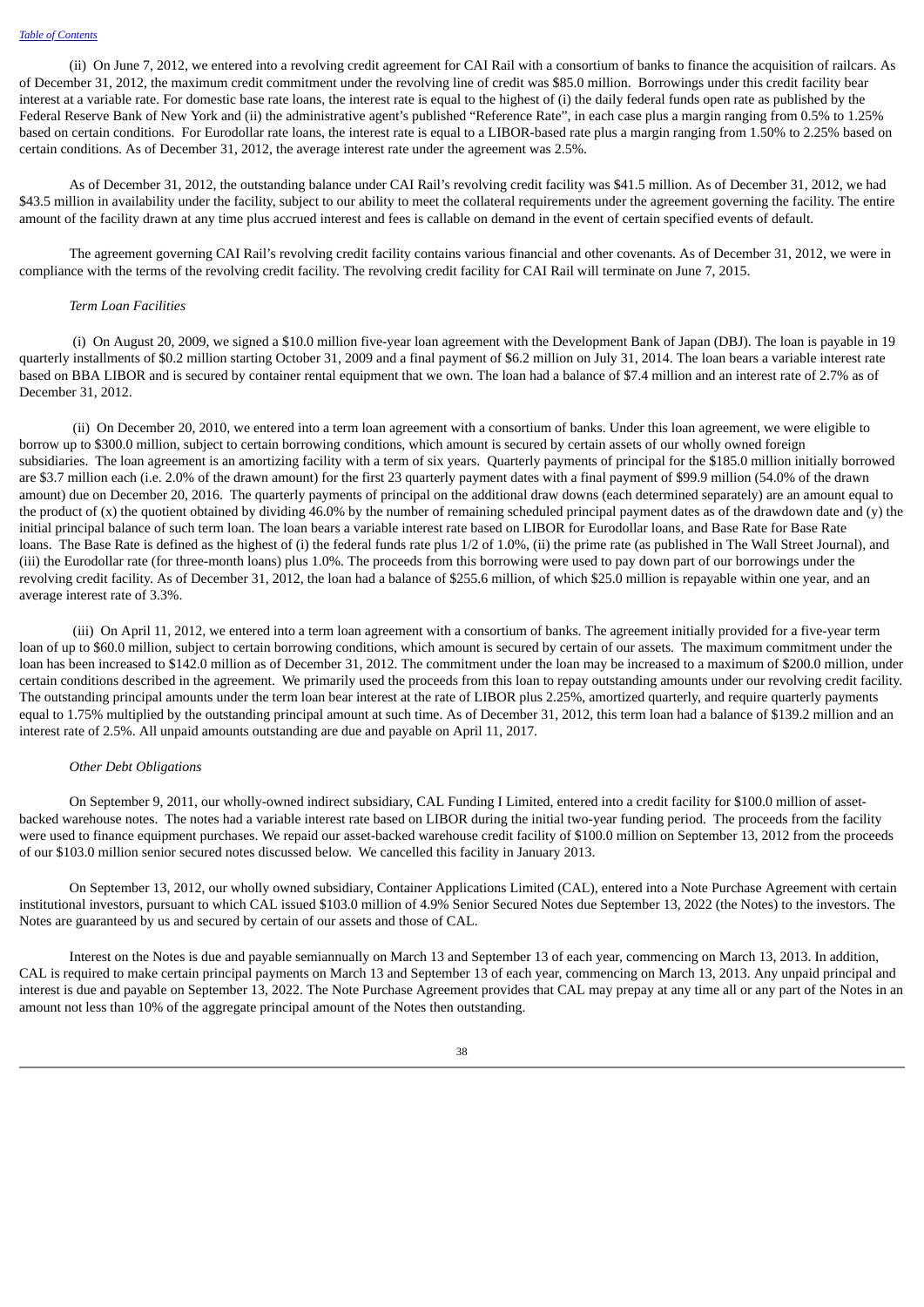On October 18, 2012, CAL Funding II Limited, a wholly owned indirect subsidiary of CAI, issued \$171.0 million of 3.47% fixed rate asset-backed notes (Asset-Backed Notes). Principal and interest on the Asset-Backed Notes is payable monthly commencing on November 26, 2012, and the Asset-Backed Notes mature in October 2027. We used the proceeds from the Asset-Backed Notes to repay part of our borrowings under our revolving credit facility. As of December 31, 2012, the Asset-Backed Notes had a balance of \$168.2 million.

As of December 31, 2012, we had collateralized financing obligations of \$75.2 million (see Note 3 to our consolidated financial statements). As of December 31, 2011, the debt related to our collateralized financing obligations was included in capital lease obligations in our consolidated balance sheet. The obligations had an average interest rate of 1.1% as of December 31, 2012 with maturity dates between June 2014 and November 2016. The debt is secured by a pool of containers covered under the financing arrangements.

Our capital leases are denominated in U.S. Dollars and Euros, are financed by various European banks and financial institutions and secured by their underlying assets. As of December 31, 2012, our capital lease obligations totaled \$7.3 million, with interest rates averaging 2.6%.

#### *Securities Registration*

On April 15, 2011, we filed a universal shelf registration statement on Form S-3 with the SEC which was declared effective by the SEC on May 31, 2011. Under this shelf registration statement, we may sell various debt and equity securities, or a combination thereof, to be offered from time-to-time up to an aggregate offering price of \$250.0 million for all securities, and the selling stockholders may sell up to 2,500,000 shares of common stock in one or more offerings. Pursuant to this registration, we sold 2,757,170 shares of our common stock in December 2012 at \$19.85 per share and raised approximately \$51.5 million (net of commissions and other expenses related to the offering). We used the proceeds from the sale of our common stock to repay part of our senior revolving credit facility.

#### **Cash Flow**

The following table sets forth certain cash flow information for the years ended December 31, 2012, 2011 and 2010 (in thousands):

|                                                | <b>Year Ended December 31, 2012</b> |           |    |            |     |            |  |  |
|------------------------------------------------|-------------------------------------|-----------|----|------------|-----|------------|--|--|
|                                                | 2012                                |           |    | 2011       |     | 2010       |  |  |
| Net income                                     |                                     | 64,281    | \$ | 50,814     | \$. | 28,202     |  |  |
| Adjustments to income                          |                                     | 42,549    |    | 21,291     |     | 14,222     |  |  |
| Net cash provided by operating activities      |                                     | 106,830   |    | 72,105     |     | 42,424     |  |  |
| Net cash used in investing activities          |                                     | (461,219) |    | (430, 137) |     | (157, 208) |  |  |
| Net cash provided by financing activities      |                                     | 358,083   |    | 358,048    |     | 115,020    |  |  |
| Effect on cash of foreign currency translation |                                     | (101)     |    | (331)      |     | (335)      |  |  |
| Net decrease in cash                           |                                     | 3,593     |    | (315)      |     | (99)       |  |  |
| Cash at beginning of year                      |                                     | 14,078    |    | 14,393     |     | 14,492     |  |  |
| Cash at end of year                            |                                     | 17,671    |    | 14,078     |     | 14,393     |  |  |

#### *Operating Activities Cash Flows*

Net cash provided by operating activities of \$106.8 million for the year ended December 31, 2012 increased \$34.7 million from \$72.1 million for the year ended December 31, 2011. The increase was primarily due to a \$34.9 million increase in net income as adjusted for non-cash items such as depreciation and amortization, partially offset by movements in net working capital. Net working capital increased by \$3.7 million in the year ended December 31, 2012, compared to \$3.6 million in the year ended December 31, 2011.

Net cash provided by operating activities of \$72.1 million for the year ended December 31, 2011 increased \$29.7 million from \$42.4 million for the year ended December 31, 2010. The increase was due to a \$30.2 million increase in net income as adjusted for non-cash items such as depreciation and amortization, partially offset by movements in net working capital.

#### *Investing Activities Cash Flows*

Net cash used in investing activities increased \$31.1 million to \$461.2 million for the year ended December 31, 2012 from \$430.1 million for the year ended December 31, 2011. The increase in cash usage was primarily attributable to a \$32.6 million increase in the purchase of containers and a \$14.6 million decrease in net proceeds from the sale of container portfolios to investors, partially offset by a \$13.5 million increase in net proceeds from the sale of used container equipment.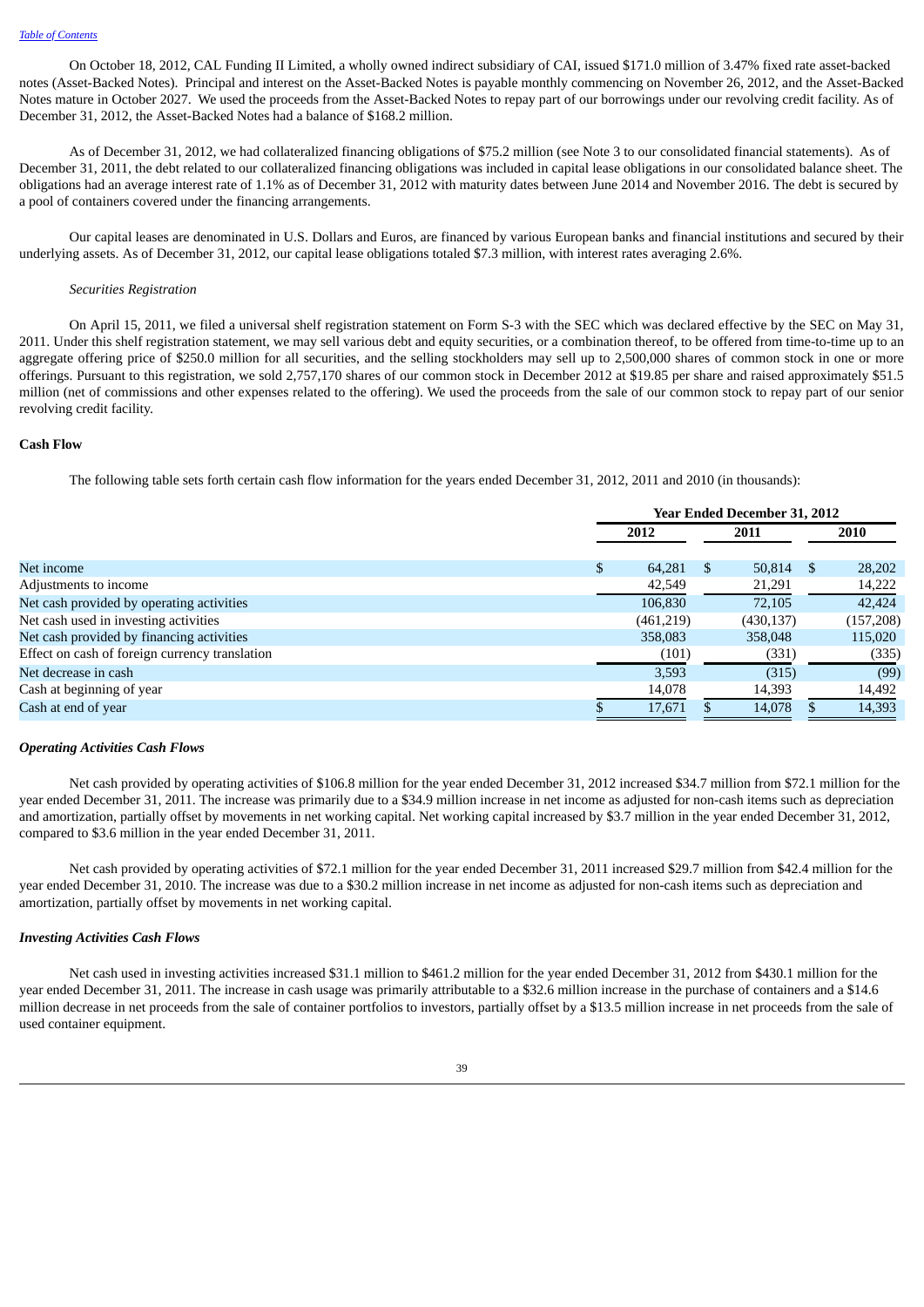Net cash used in investing activities increased \$272.9 million to \$430.1 million for the year ended December 31, 2011 from \$157.2 million for the year ended December 31, 2010. The increase in cash usage was primarily attributable to a \$287.2 million increase in the purchase of containers, partially offset by a \$12.5 million increase in net proceeds from the sale of container portfolios.

### *Financing Activities Cash Flows*

Net cash provided by financing activities of \$358.1 million for the year ended December 31, 2012 was essentially unchanged compared to the year ended December 31, 2011. For the year ended December 31, 2012, we received \$51.5 million from the sale and issuance of 2,757,170 shares of our common stock and used the proceeds to repay part of our revolving credit facility. We also increased borrowings under our credit facilities by approximately \$477.0 million and increased repayments of bank debt by \$501.3 million. We used the proceeds from bank borrowings to finance our acquisition of containers.

Net cash provided by financing activities for the year ended December 31, 2011 was \$358.0 million compared to \$115.0 million for the year ended December 31, 2010. For the year ended December 31, 2011, we increased our borrowings under our credit facilities by \$412.6 million while repayments of bank debt and capital lease obligations increased by \$141.5 million. The proceeds from bank borrowings were used to finance our acquisition of containers.

#### **Contractual Obligations and Commercial Commitments**

The following table sets forth our contractual obligations and commercial commitments by due date as of December 31, 2012 (in thousands):

|                                                |                                                   | Payments Due by Period |                          |    |                          |     |                          |    |         |   |                          |    |                          |
|------------------------------------------------|---------------------------------------------------|------------------------|--------------------------|----|--------------------------|-----|--------------------------|----|---------|---|--------------------------|----|--------------------------|
|                                                | Less than<br>$1 - 2$<br>$2 - 3$<br>$3 - 4$<br>4-5 |                        |                          |    |                          |     |                          |    |         |   |                          |    | More than                |
|                                                | Total                                             |                        | 1 year                   |    | years                    |     | years                    |    | years   |   | years                    |    | 5 years                  |
| Total debt obligations                         |                                                   |                        |                          |    |                          |     |                          |    |         |   |                          |    |                          |
| Revolving credit facilities                    | 201,469                                           | -S                     | $\sim$                   | \$ | 160,000                  | \$. | 41,469                   | \$ | ٠       | S | u,                       | \$ |                          |
| Term loans                                     | 402,215                                           |                        | 35,704 x                 |    | 41,504                   |     | 34,904                   |    | 190,663 |   | 99,440                   |    |                          |
| Senior secured notes                           | 103,000                                           |                        | $8.240 \times$           |    | 8,240                    |     | 8,240                    |    | 7,175   |   | 6,110                    |    | 64,995                   |
| Asset backed note                              | 168,150                                           |                        | $17,100 \text{ x}$       |    | 17,100                   |     | 17,100                   |    | 17,100  |   | 17,100                   |    | 82,650                   |
| Collateralized financing obligations           | 75,200                                            |                        | $\overline{\phantom{0}}$ |    | -                        |     | 64,850                   |    | 10,350  |   | $\overline{\phantom{0}}$ |    |                          |
| Capital lease obligations                      | 7,325                                             |                        | 2,242 x                  |    | 1,793                    |     | 1,391                    |    | 840     |   | 560                      |    | 499                      |
| Interest on debt and capital lease obligations | 117,589                                           |                        | 28,260 x                 |    | 24,803                   |     | 20,725                   |    | 16,345  |   | 7,840                    |    | 19,616                   |
| Rental equipment payable                       | 2,383                                             |                        | 2,383                    |    | $\overline{\phantom{0}}$ |     | $\overline{\phantom{a}}$ |    |         |   | -                        |    |                          |
| Rent, office facilities and equipment          | 5,736                                             |                        | 1,416                    |    | 1,285                    |     | 1,102                    |    | 1,063   |   | 866                      |    | $\overline{\mathcal{A}}$ |
| Equipment purchase commitments                 | 24,763                                            |                        | 24,763                   |    |                          |     |                          |    |         |   |                          |    |                          |
| Total contractual obligations                  | 1,107,830                                         |                        | 120,108                  |    | 254.725                  |     | 189,781                  |    | 243,536 |   | 131,916                  |    | 167,764                  |

(1) Our estimate of interest expense commitment includes \$10.7 million relating to our revolving credit facilities, \$41.6 million relating to our term loans, \$33.3 million relating to our senior secured notes, \$28.9 million relating to our asset backed notes, \$2.6 million relating to our collateralized financing obligations and \$0.4 million relating to our capital lease obligations. The calculation of interest commitment related to our debt assumes the following weighted average interest rates as of December 31, 2012: revolving credit facilities, 2.9%; term loans, 3.0%; senior secured notes, 4.9%; asset backed note, 3.5%; collateralized financing obligations, 1.1%; and capital lease obligations, 2.6%. These calculations assume that interest rates will remain at the same level over the next five years. We expect that interest rates will vary over time based upon fluctuations in the underlying indexes upon which these interest rates are based.

See Note 7 to our consolidated financial statements included in this filing for a description of the terms of our revolving credit facilities, term loans, asset based notes and capital lease obligations.

### **Off-Balance Sheet Arrangements**

As of December 31, 2012, we had no off-balance sheet arrangements or obligations other than noted below. An off-balance sheet arrangement includes any contractual obligation, agreement or transaction arrangement involving an unconsolidated entity under which we would have: (1) retained a contingent interest in transferred assets; (2) an obligation under derivative instruments classified as equity; (3) any obligation arising out of a material variable interest in an unconsolidated entity that provides financing, liquidity, market risk or credit risk support to us, or that engages in leasing, hedging or research and development services with us; or (4) made guarantees.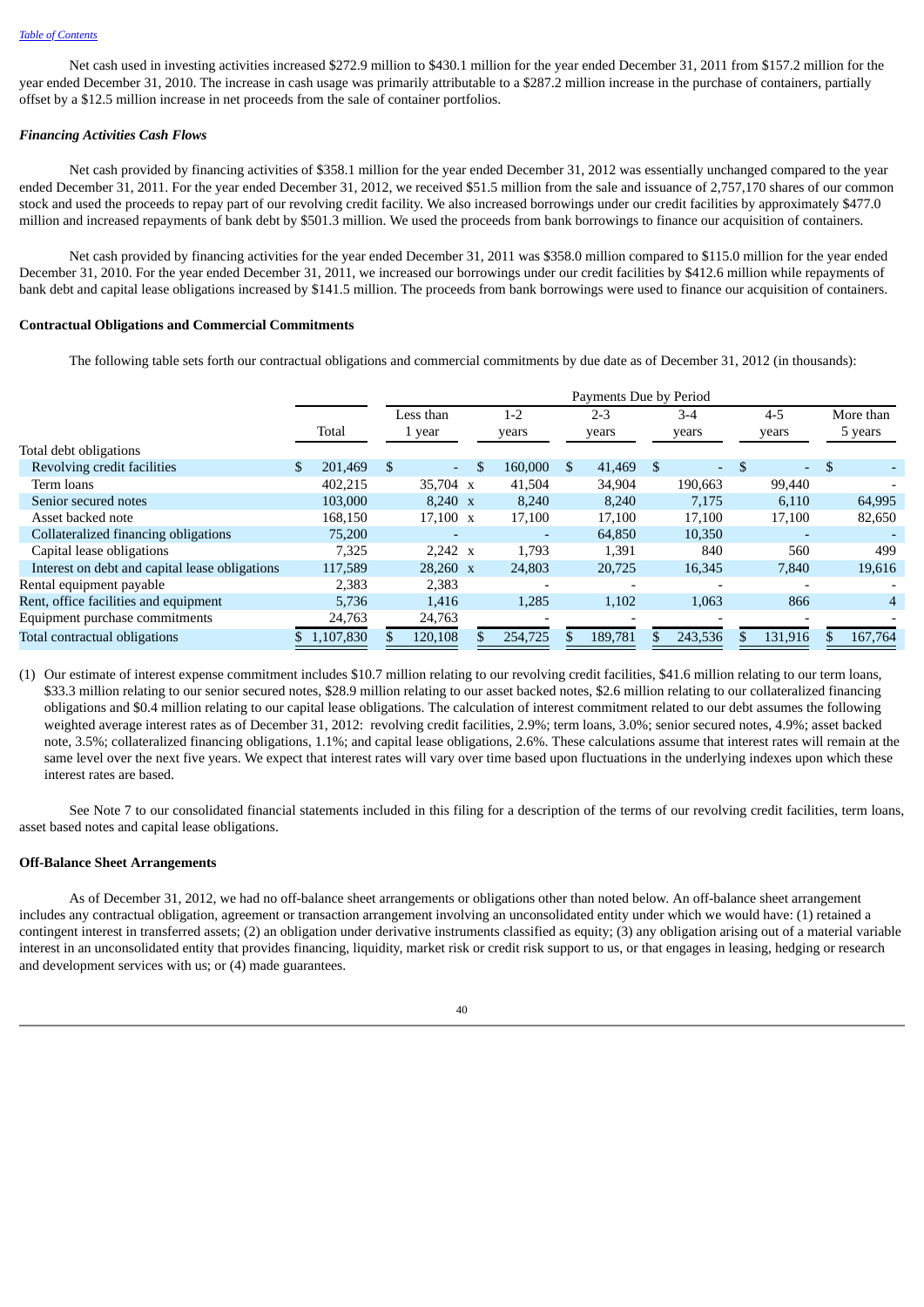We transferred ownership of dry van containers to Japanese container funds that were established by Japan Investment Adviser Co., Ltd. (JIA) and CAIJ, Inc. (CAIJ). CAIJ is an 80%-owned subsidiary of CAI with the remaining 20% owned by JIA. JIA is owned and controlled by a Managing Director of CAIJ. Prior to the purchase of containers from us, the purchasing entities had received contributions from unrelated Japanese investors, under separate Japanese investment agreements allowed under Japanese commercial laws. The contributions were used to purchase container equipment from us. Under the terms of the agreement, the CAI related Japanese entities will manage each of the investments but may outsource all or part of each operation to a third party. Pursuant to its services agreements with investors, the Japanese container funds have outsourced the general management of their operations to CAIJ. The Japanese container funds have also entered into container management service agreements and financing arrangements where the terms of the transactions provide us with an option to purchase the containers at a fixed price. If we decide to exercise our purchase options and resell the containers to a third party, then we would realize any profit from the sale. During the third quarter of 2012, we purchased all the container equipment legally owned by two consolidated Japanese VIEs. As we previously consolidated these two Japanese VIEs, the purchase of containers was considered a repurchase of the non-controlling interest for accounting purposes. See Notes 3 and 12 to our consolidated financial statements included in this Annual Report on Form 10-K.

### **Critical Accounting Policies and Estimates**

The preparation of financial statements in conformity with GAAP requires management to use judgment in making estimates and assumptions that affect reported amounts of assets and liabilities, the reported amounts of income and expense during the reporting period and the disclosure of contingent assets and liabilities as of the date of the financial statements. We have identified the policies and estimates below as critical to our business operations and the understanding of our results of operations. These policies and estimates are considered critical due to the existence of uncertainty at the time the estimate is made, the likelihood of changes in estimates from period to period and the potential impact that these estimates can have on our financial statements. Significant items subject to such estimates and assumptions include revenue recognition, valuation allowances for receivables, the carrying amount of rental equipment, the residual values and lives of rental equipment, the carrying amount and lives of intangible assets, share based payments and income taxes. The following accounting policies and estimates include inherent risks and uncertainties related to judgments and assumptions made by us. Our estimates are based on the relevant information available at the end of each period. Actual results could differ from those estimates.

#### *Revenue Recognition*

We provide a range of services to our customers incorporating rental, sale and management of container equipment. Revenue for all forms of service is recognized when earned following the guidelines under FASB ASC 605, *Revenue Recognition* and ASC 840, *Leases*. Revenue is reported net of any related sales tax.

*Rental Revenue.* We recognize revenue from operating leases of our owned equipment as earned over the term of the lease. Where minimum lease payments vary over the lease term, revenue is recognized on a straight-line basis over the term of the lease. We cease recognition of lease revenue if and when a lessee defaults in making timely lease payments or we otherwise determine that future lease payments are not likely to be collected from the lessee. Our determination of the collectability of future lease payments is made by management on the basis of available information, including the current creditworthiness of lessees, historical collection results and review of specific past due receivables. If we experience unexpected payment defaults from our lessees, we will cease revenue recognition for those leases, which will reduce rental revenue.

*Finance Lease Income.* Finance lease income is recognized using the effective interest method, which generates a constant rate of interest over the period of the lease. The same risks of collectability discussed above apply to our collection of finance lease income. If we experience unexpected payment defaults under our finance leases, we cease revenue recognition for those leases which will reduce finance lease income.

*Management Fee Revenue and Gain on Sale of Container Portfolios.* In addition to leasing owned equipment, we sell portfolios of containers to container investors. After the date of sale, we generally manage the containers sold to these container investors. As these arrangements contain multiple deliverables (the sale of an asset followed by the provision of management services), we evaluate if the sale of the container and the management services are separate units of accounting thereby requiring revenue to be recognized separately for each part of the arrangement. We determine if revenue arrangements with multiple deliverables should be considered separate units of accounting if the deliverables meet both of the following criteria:

- a. The delivered item(s) has value to the customer on a standalone basis, that is, it can be sold separately by any vendor or the customer could resell the delivered items on a standalone basis. In the context of the customer's ability to resell the delivered items, this criterion does not require the existence of an observable market for the deliverable.
- b. If the arrangement includes a right of return relative to the delivered item, delivery or performance of the undelivered item is considered probable and substantially in the control of the vendor.

In applying the guidance, separate contracts entered into at or near the same time with the same entity or related parties are presumed to have been negotiated as a package and should be evaluated as a single arrangement in considering whether there are one or more units of accounting.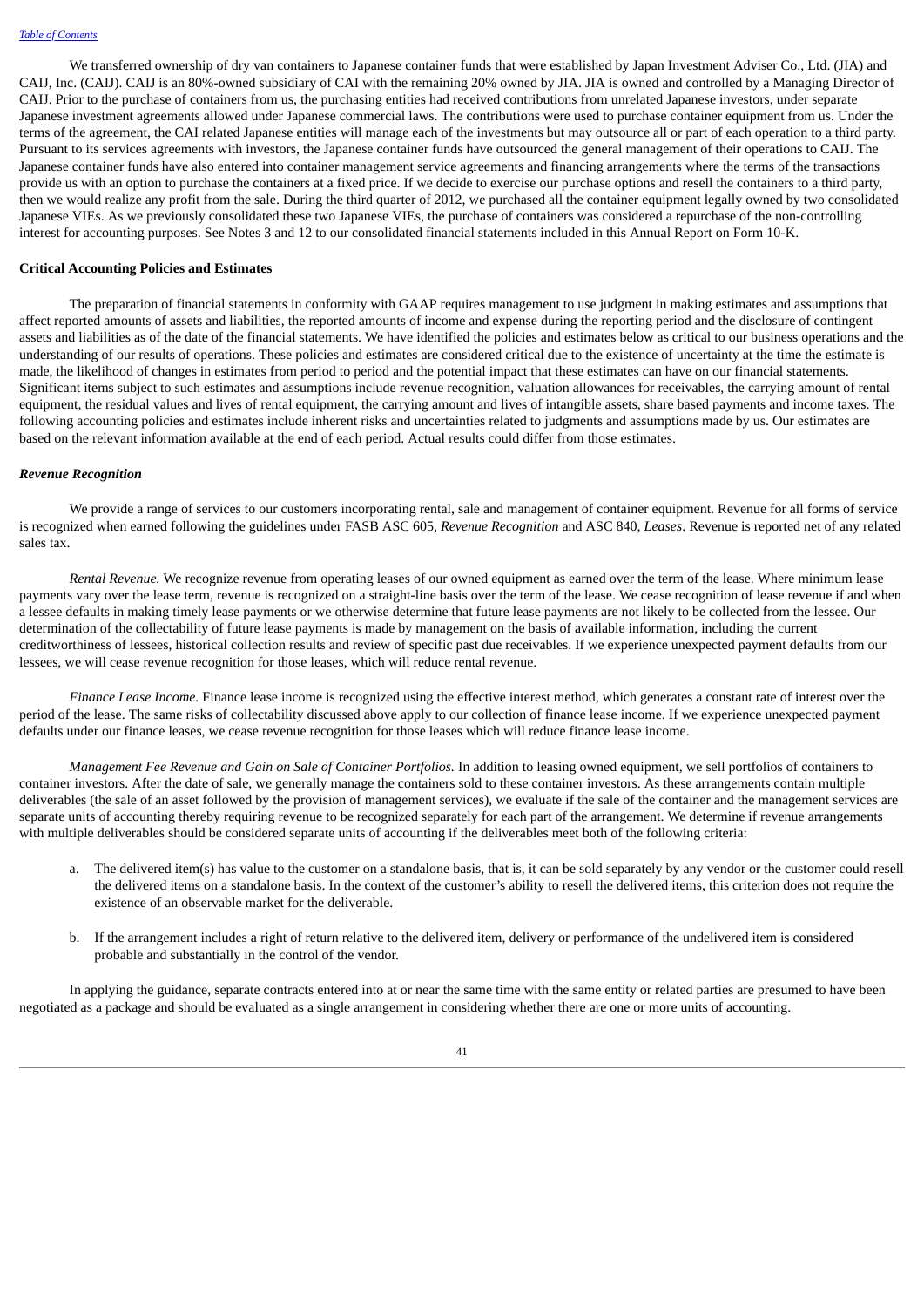We evaluate all deliverables in an arrangement at the inception of the arrangement and as each deliverable is delivered to determine whether they represent separate units of accounting. The criteria for dividing an arrangement into separate units of accounting are applied consistently to arrangements with similar characteristics and in similar circumstances. A delivered item that does not qualify as a separate unit of accounting within the arrangement is combined with other undelivered item(s) within the arrangement. The allocation of arrangement consideration and the recognition of revenue is determined for those combined deliverables as a single unit of accounting.

If we conclude that the sale of containers and the management services can be accounted for separately, we recognize gain on sale of container portfolios when the sale of the containers is completed. The gain is the difference between the sales price and the net book value of the containers sold.

We recognize revenue from management fees earned under management agreements on a monthly basis. Fees are calculated as a percentage of net operating income, which is revenue from the containers under management minus direct operating expense related to those containers. If a lessee of a managed container defaults in making timely lease payments or we otherwise determine that future lease payments are not likely to be collected from the lessee, then we will cease to record lease revenue for purposes of our internal record keeping in connection with determining the amount of management fees that we have earned, which in turn will result in reduced management fee revenue.

### *Consolidation of Container Funds*

We regularly perform a review of our container fund arrangements with our investors to determine whether a fund is a variable interest entity (VIE) and whether we have a variable interest that provides us with a controlling financial interest and are the primary beneficiary of the VIE in accordance with ASC 810, C*onsolidation.* If the fund is determined to be a VIE, our analysis identifies the primary beneficiary of the VIE as the entity that meets both of the following criteria under Paragraph 14A of ASC 810:

- The power to direct the activities of a VIE that most significantly impact the entity's economic performance; and
- The obligation to absorb losses of the entity that could be potentially significant to the VIE or the right to receive benefits from the entity that could potentially be significant to the VIE.

If in our judgment we meet both of the above criteria, we include the VIE's financial statements in our consolidated financial statements as required under ASC 810. The equity attributable to the VIE is shown as a non-controlling interest on our consolidated balance sheet and the after tax result attributable to its operations is shown as net income or loss attributable to non-controlling interest on our consolidated statement of income. (See Note 3 to our consolidated financial statements included with this filing).

### *Accounting for Rental Equipment*

Accounting for rental equipment includes depreciation and impairment testing.

*Depreciation.* When we acquire equipment, we record its cost on our balance sheet. We then depreciate the equipment over its estimated useful life (which represents the number of years we expect to be able to lease the equipment) to its estimated residual value (which represents the amount we estimate we will recover upon the sale or other disposition of the equipment at the end of its useful life) using the straight line method of depreciation. Our estimates of useful life are based on our actual experience with our owned fleet, and our estimates of residual value are based on a number of factors including disposal price history.

During the first quarter of 2012, we completed a review of historical disposal experience relating to our fleet of container equipment and concluded that the estimated residual values and depreciable lives used in depreciation calculations should be amended effective January 1, 2012. The following table shows the current and prior residual values and depreciable lives that we adopted for each type of equipment:

|                                         |                       |    |       | Depreciable Life in |       |
|-----------------------------------------|-----------------------|----|-------|---------------------|-------|
|                                         | <b>Residual Value</b> |    |       | <b>Years</b>        |       |
|                                         | Prior<br>Current      |    |       | Current             | Prior |
| 20-ft. standard dry van container       | \$<br>1,050           | -S | 950   | 13.0                | 12.5  |
| 40-ft. standard dry van container       | \$<br>1,300           | S  | 1,150 | 13.0                | 12.5  |
| 40-ft. high cube dry van container      | \$<br>1,650           | S. | 1,300 | 13.0                | 12.5  |
| 20-ft. refrigerated container           | \$<br>2.750           |    | 2,250 | 12.0                | 12.0  |
| 40-ft. high cube refrigerated container | \$<br>3,500           |    | 3,000 | 12.0                | 12.0  |

The residual values, which range from \$1,000 to \$3,500, and depreciable lives, of between 12.5 years and 15 years, for other specialized containers remain unchanged.

The above changes reduced our depreciation expense by approximately \$9.5 million for the year ended December 31, 2012, which included the impact of lower depreciation on equipment that we purchased during 2012.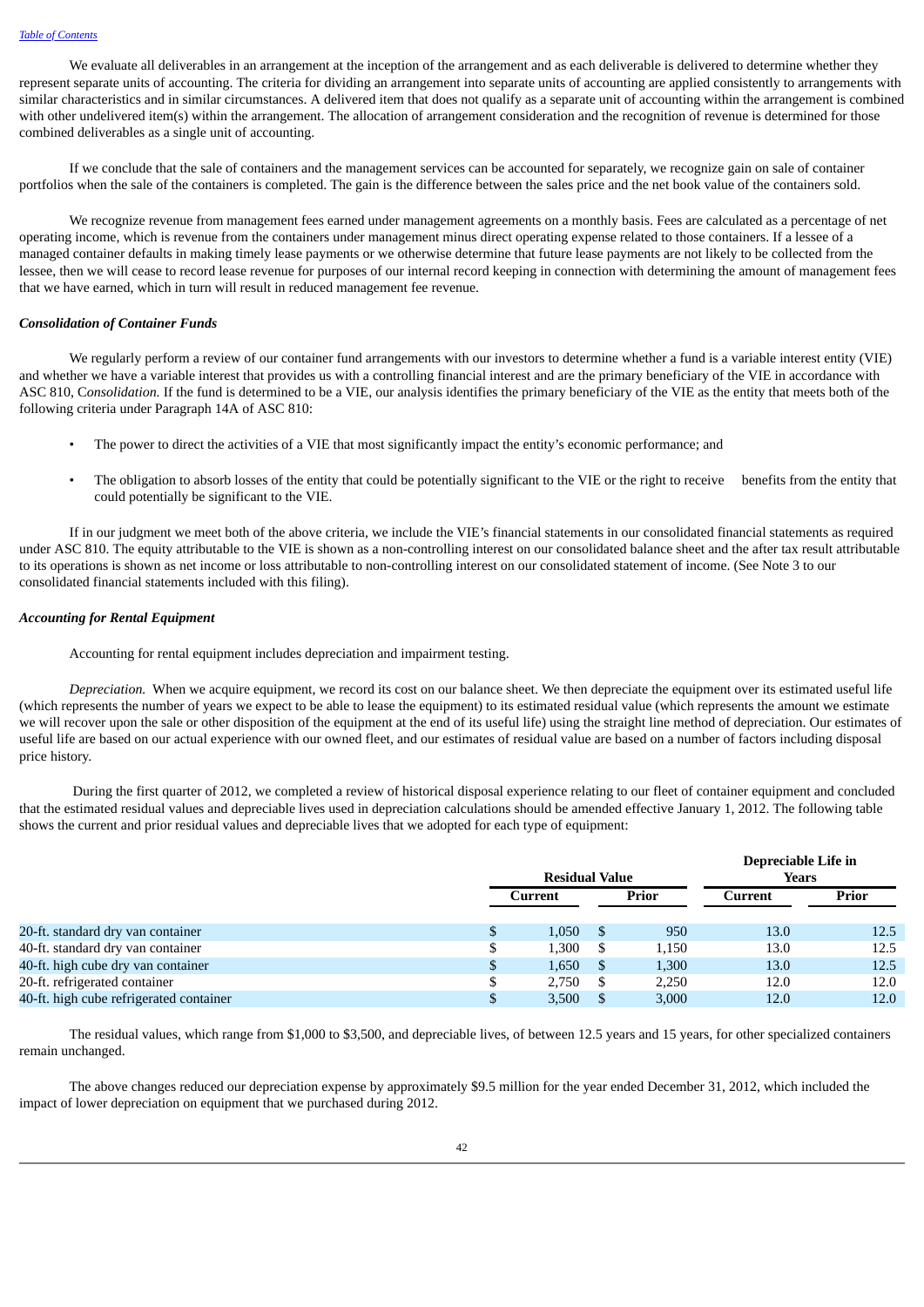Railcar equipment is depreciated over its estimated useful life of between 40 and 43 years to its estimated residual value using the straight-line method.

*Impairment*. We regularly evaluate our equipment to determine whether there has been any event that would cause its book value to be impaired. Any such impairment would be expensed in our results of operations. Impairment exists when the future undiscounted cash flows generated by an asset are less than the net book value of that asset. If impairment exists, the equipment is written down to its fair value.

### *Allowance for Doubtful Accounts*

Our allowance for doubtful accounts is developed based on two key components: (1) specific reserves for receivables which are impaired for which management believes full collection is doubtful; and (2) a general reserve for estimated losses inherent in the receivables. The general reserve is estimated by applying certain percentages to receivables that have not been specifically reserved, ranging from 1.0% on accounts that are one to thirty days overdue, to 100% on accounts that are one year overdue. Our allowance for doubtful accounts is reviewed regularly by our management and is based on the risk profile of the receivables, credit quality indicators such as the level of past due amounts and non-performing accounts and economic conditions. Changes in economic conditions or other events may necessitate additions or deductions to the allowance for doubtful accounts. The allowance is intended to provide for losses inherent in the owned fleet's accounts receivable, and requires the application of estimates and judgments as to the outcome of collection efforts and the realization of collateral, among other things

The credit risk on accounts receivable related to the containers we manage is the responsibility of the container investors. Under our management agreements, if we are unable to ultimately collect any amount due from a managed container lessee, the container investors are obligated to reimburse us for any amounts we have previously paid to them in anticipation of receiving the uncollectible amount from the container lessee.

#### *Stock-Based Compensation*

We calculate the value of stock options granted to employees and directors using the Black-Scholes-Merton option pricing model using certain assumptions of volatility, risk free interest rate, expected term and dividend yield. As we have limited historical data, the expected option term is calculated using the simplified method. The fair value of restricted shares of common stock granted to management employees was their market price on the date of grant. The resulting values for stock options and restricted shares of common stock are amortized on a straight-line basis over their vesting periods and recorded as compensation expense.

All of our stock options have a contractual term of 10 years and vest over four years for the employees and one year for the independent directors. As of December 31, 2012, there were 1,335,680 stock options outstanding for employees and outside directors.

In addition to stock options, in 2007 we granted certain employees restricted shares of common stock. The restricted shares of common stock granted to employees had a vesting period of three years from the date of grant. All shares of restricted common stock granted to employees were fully vested during the year ended December 31, 2010, except shares that were forfeited by employees who left the Company prior to the vesting period.

### *Income Taxes*

Deferred tax liabilities and assets are recognized for the expected future tax consequences of events that have been reflected in our consolidated financial statements. Deferred tax liabilities and assets are determined based on the differences between the book values and the tax basis of particular assets and liabilities, using tax rates in effect for the years in which the differences are expected to reverse. A valuation allowance is recorded to reduce our deferred tax assets to an amount we determine is more likely than not to be realized, based on our analyses of past operating results, future reversals of existing taxable temporary differences and projected taxable income. Our analyses of future taxable income are subject to a wide range of variables, many of which involve estimates. Uncertainty regarding future events and changes in tax regulation could materially alter our valuation of deferred tax liabilities and assets. If we determine that we would not be able to realize all or part of our deferred tax assets in the future, we would increase our valuation allowance and record a corresponding charge to our earnings in the period in which we make such determination. If we later determine that we are more likely than not to realize our deferred tax assets, we would reverse the applicable portion of the previously provided valuation allowance.

We recognize the effect of income tax positions only if those positions are more likely than not of being sustained. Recognized income tax positions are measured at the largest amount that is greater than 50% likely of being realized. Changes in recognition or measurement are reflected in the period in which the change in judgment occurs. We record penalties and interest related to unrecognized tax benefits within income tax expense.

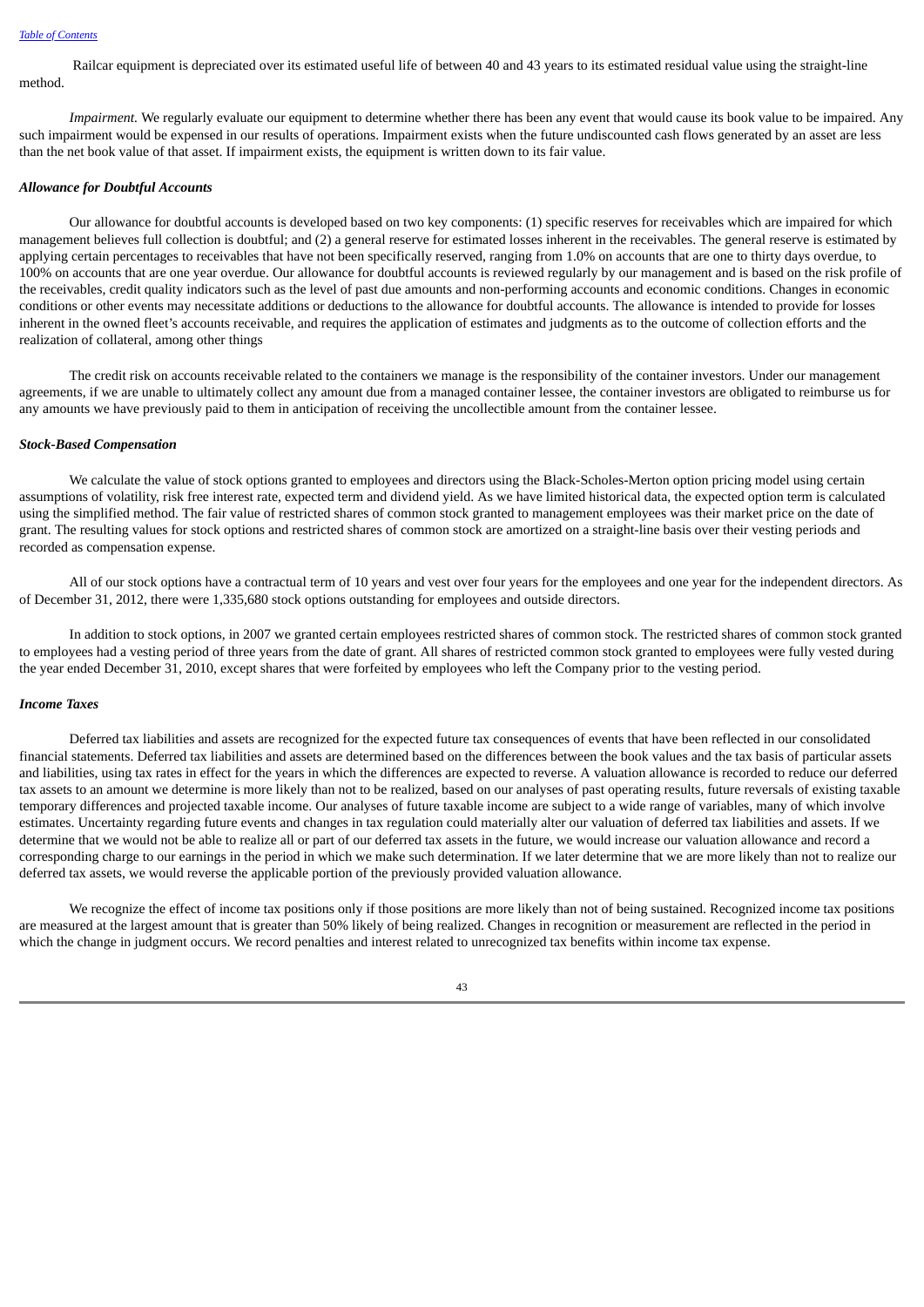#### **Recent Accounting Pronouncements.**

See Note 2(p) of our accompanying consolidated financial statements for a full description of recent accounting pronouncements and our expectation of their effect on our operations and financial condition.

### **ITEM 7A. QUANTITATIVE AND QUALITATIVE DISCLOSURES ABOUT MARKET RISK**

Market risk represents the risk of changes in value of a financial instrument, derivative or non-derivative, caused by fluctuations in foreign exchange rates and interest rates. Changes in these factors could cause fluctuations in our results of operations and cash flows. We are exposed to the market risks described below.

*Foreign Exchange Rate Risk*. Although we have significant foreign-based operations, the U.S. Dollar is our primary operating currency. Thus, most of our revenue and expenses are denominated in U.S. Dollars. We have equipment sales in British Pound Sterling, Euros and Japanese Yen and incurred overhead costs in foreign currencies, primarily in British Pound Sterling and Euros. CAI Consent Sweden AB, one of our wholly-owned subsidiaries, has significant amounts of revenue as well as expenses denominated in Euros and Swedish Krone. During the year ended December 31, 2012, the U.S. Dollar decreased in value in relation to other major foreign currencies (such as the Euro and British Pound Sterling). The decrease in the U.S. Dollar has increased our revenues and expenses denominated in foreign currencies. The decrease in the value of the U.S. Dollar relative to foreign currencies will also result in U.S. dollar denominated assets held at some of our foreign subsidiaries to decrease in value relative to the foreign subsidiaries' local currencies. For the year ended December 31, 2012, we recognized a loss on foreign exchange of \$0.2 million.

*Interest Rate Risk.* The nature of our business exposes us to market risk arising from changes in interest rates to which our variable-rate debt is linked. As of December 31, 2012, the principal amount of debt outstanding under the variable-rate arrangement of our revolving credit facilities was \$201.5 million. In addition, at December 31, 2012, we had balances on our variable rate term loans of \$402.2 million.

A 1.0% increase or decrease in underlying interest rates for these obligations will increase or decrease interest expense by approximately \$6.0 million annually assuming debt remains constant at December 31, 2012 levels.

#### **ITEM 8. FINANCIAL STATEMENTS AND SUPPLEMENTARY DATA**

The consolidated financial statements and financial statement schedule are contained in Item 15 of this Annual Report on Form 10-K, and are incorporated herein by reference. See Part IV, Item 15(a) for an index to the financial statements and supplementary data.

## **ITEM 9. CHANGES IN AND DISAGREEMENTS WITH ACCOUNTANTS ON ACCOUNTING AND FINANCIAL DISCLOSURE**

None.

# **ITEM 9A. CONTROLS AND PROCEDURES**

### **Management's Evaluation of Disclosure Controls and Procedures**

In accordance with Rule 13a-15(b) under the Exchange Act, we carried out an evaluation, under the supervision and with the participation of our management, including our President and Chief Executive Officer and our Chief Financial Officer, of the effectiveness of the design and operation of our disclosure controls and procedures (as defined in Rule 13a-15(e) under the Exchange Act) as of the end of the period covered by this Annual Report on Form 10-K. Based upon their evaluation of these disclosure controls and procedures, our President and Chief Executive Officer and our Chief Financial Officer concluded that our disclosure controls and procedures were effective as of December 31, 2012.

### **Changes in Internal Control Over Financial Reporting**

There were no changes in our internal controls over financial reporting (as such term is defined in Rule 13a-15(f) and 15d-15(f) under the Exchange Act) during the quarter ended December 31, 2012 that have materially affected, or are reasonably likely to materially affect, our internal control over financial reporting.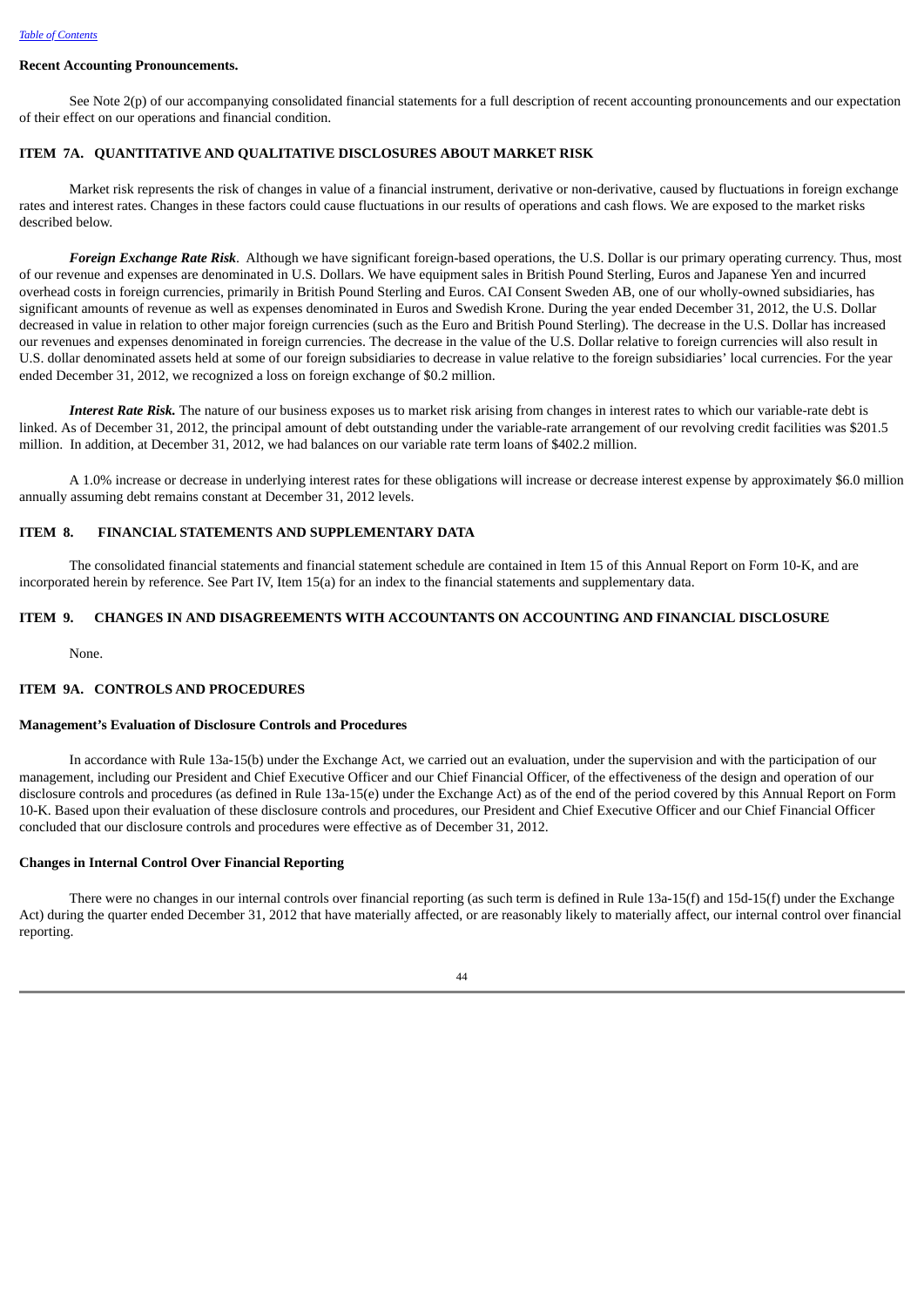## **Management's Annual Report on Internal Control over Financial Reporting**

Our management is responsible for establishing and maintaining adequate internal control over financial reporting (as defined in Rules 13a-15(f) and 15d-15(f) under the Exchange Act). Our internal control over financial reporting is a process designed with the participation of our principal executive officer and principal financial officer or persons performing similar functions to provide reasonable assurance regarding the reliability of financial reporting and the preparation of our financial statements for external reporting purposes in accordance with U.S. generally accepted accounting principles. Our internal control over financial reporting includes policies and procedures that: (a) pertain to the maintenance of records that, in reasonable detail, accurately and fairly reflect our transactions and dispositions of assets; (b) provide reasonable assurance that transactions are recorded as necessary to permit preparation of financial statements in accordance with U.S. generally accepted accounting principles, and that our receipts and expenditures are being made only in accordance with authorizations of our management and Board of Directors; and (c) provide reasonable assurance regarding prevention or timely detection of unauthorized acquisition, use or disposition of our assets that could have a material effect on our financial statements.

Because of its inherent limitations, our internal controls and procedures may not prevent or detect misstatements. A control system, no matter how well conceived and operated, can only provide reasonable, not absolute, assurance that the objectives of the control system are met. Because of the inherent limitations in all control systems, no evaluation of controls can provide absolute assurance that all control issues and instances of fraud, if any, have been detected. Also, projections of any evaluation of effectiveness to future periods are subject to the risk that controls may become inadequate because of changes in conditions or that the degree of compliance with the policies or procedures may deteriorate.

As of December 31, 2012, our management, with the participation of our President and Chief Executive Officer and our Chief Financial Officer, conducted an evaluation of the effectiveness of our internal control over financial reporting based on the framework established in Internal Control— Integrated Framework issued by the Committee of Sponsoring Organizations of the Treadway Commission (COSO). Based on this evaluation, management has determined that our internal control over financial reporting is effective as of December 31, 2012.

KPMG LLP, the independent registered public accounting firm that audited our 2012 consolidated financial statements included in this Annual Report on Form 10-K, has issued an attestation report on our internal control over financial reporting. The report appears below.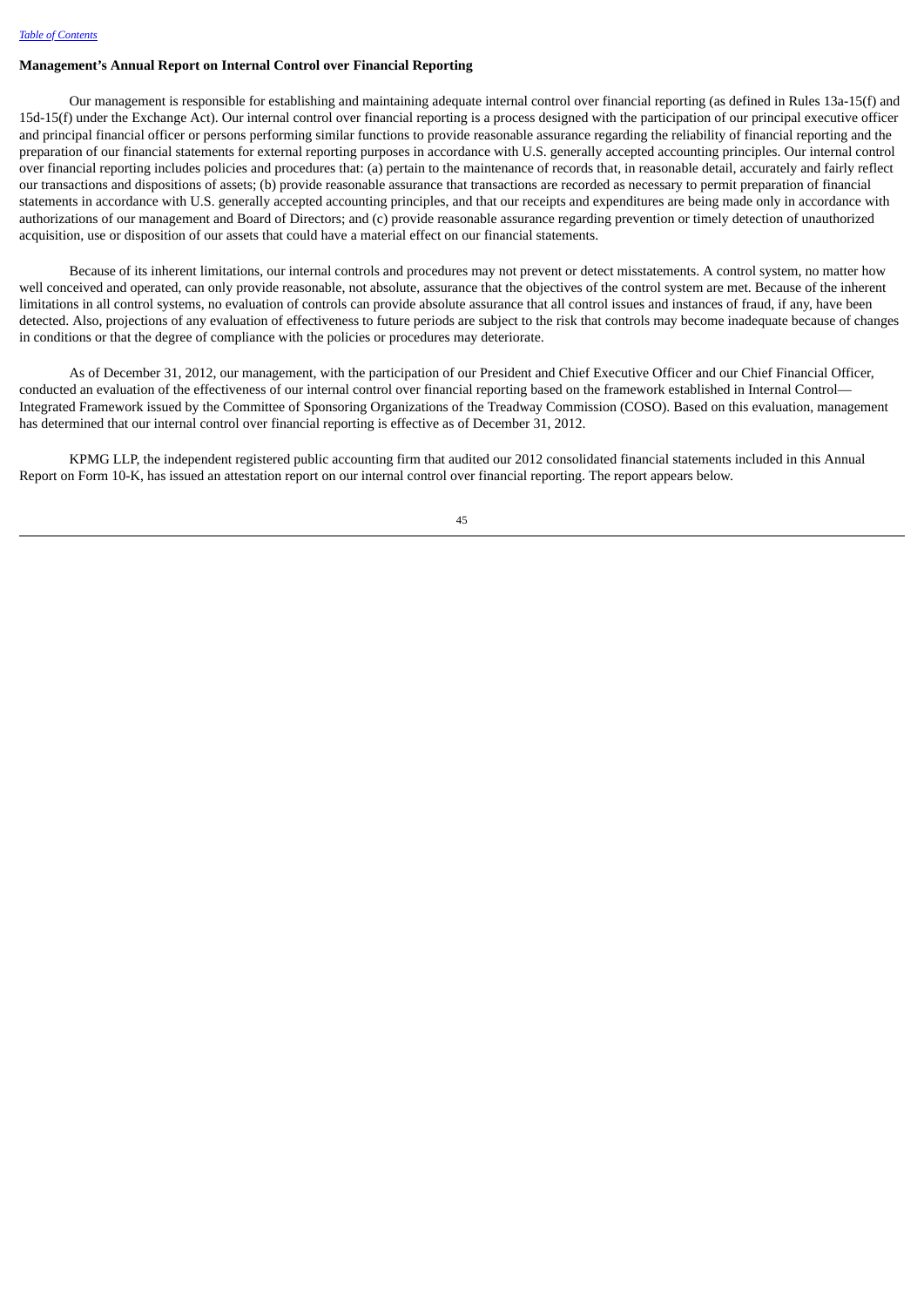#### **Report of Independent Registered Public Accounting Firm**

The Board of Directors and Stockholders CAI International, Inc.:

We have audited CAI International, Inc. and subsidiaries' (the Company) internal control over financial reporting as of December 31, 2012, based on criteria established in *Internal Control – Integrated Framework* issued by the Committee of Sponsoring Organizations of the Treadway Commission (COSO). The Company's management is responsible for maintaining effective internal control over financial reporting and for its assessment of the effectiveness of internal control over financial reporting, included in the accompanying Management's Report on Internal Control over Financial Reporting. Our responsibility is to express an opinion on the Company's internal control over financial reporting based on our audit.

We conducted our audit in accordance with the standards of the Public Company Accounting Oversight Board (United States). Those standards require that we plan and perform the audit to obtain reasonable assurance about whether effective internal control over financial reporting was maintained in all material respects. Our audit included obtaining an understanding of internal control over financial reporting, assessing the risk that a material weakness exists, and testing and evaluating the design and operating effectiveness of internal control based on the assessed risk. Our audit also included performing such other procedures as we considered necessary in the circumstances. We believe that our audit provides a reasonable basis for our opinion.

A company's internal control over financial reporting is a process designed to provide reasonable assurance regarding the reliability of financial reporting and the preparation of financial statements for external purposes in accordance with generally accepted accounting principles. A company's internal control over financial reporting includes those policies and procedures that (1) pertain to the maintenance of records that, in reasonable detail, accurately and fairly reflect the transactions and dispositions of the assets of the company; (2) provide reasonable assurance that transactions are recorded as necessary to permit preparation of financial statements in accordance with generally accepted accounting principles, and that receipts and expenditures of the company are being made only in accordance with authorizations of management and directors of the company; and (3) provide reasonable assurance regarding prevention or timely detection of unauthorized acquisition, use, or disposition of the company's assets that could have a material effect on the financial statements.

Because of its inherent limitations, internal control over financial reporting may not prevent or detect misstatements. Also, projections of any evaluation of effectiveness to future periods are subject to the risk that controls may become inadequate because of changes in conditions, or that the degree of compliance with the policies or procedures may deteriorate.

In our opinion, the Company maintained, in all material respects, effective internal control over financial reporting as of December 31, 2012, based on criteria established in *Internal Control – Integrated Framework* issued by COSO.

We also have audited, in accordance with the standards of the Public Company Accounting Oversight Board (United States), the consolidated balance sheets of CAI International, Inc. and subsidiaries as of December 31, 2012 and 2011, and the related consolidated statements of income, comprehensive income, stockholders' equity, and cash flows for each of the years in the three-year period ended December 31, 2012, and the related financial statement schedule II, and our report dated February 27, 2013 expressed an unqualified opinion on those consolidated financial statements and financial statement schedule.

/s/ KPMG LLP

**San Francisco, CA** February 27, 2013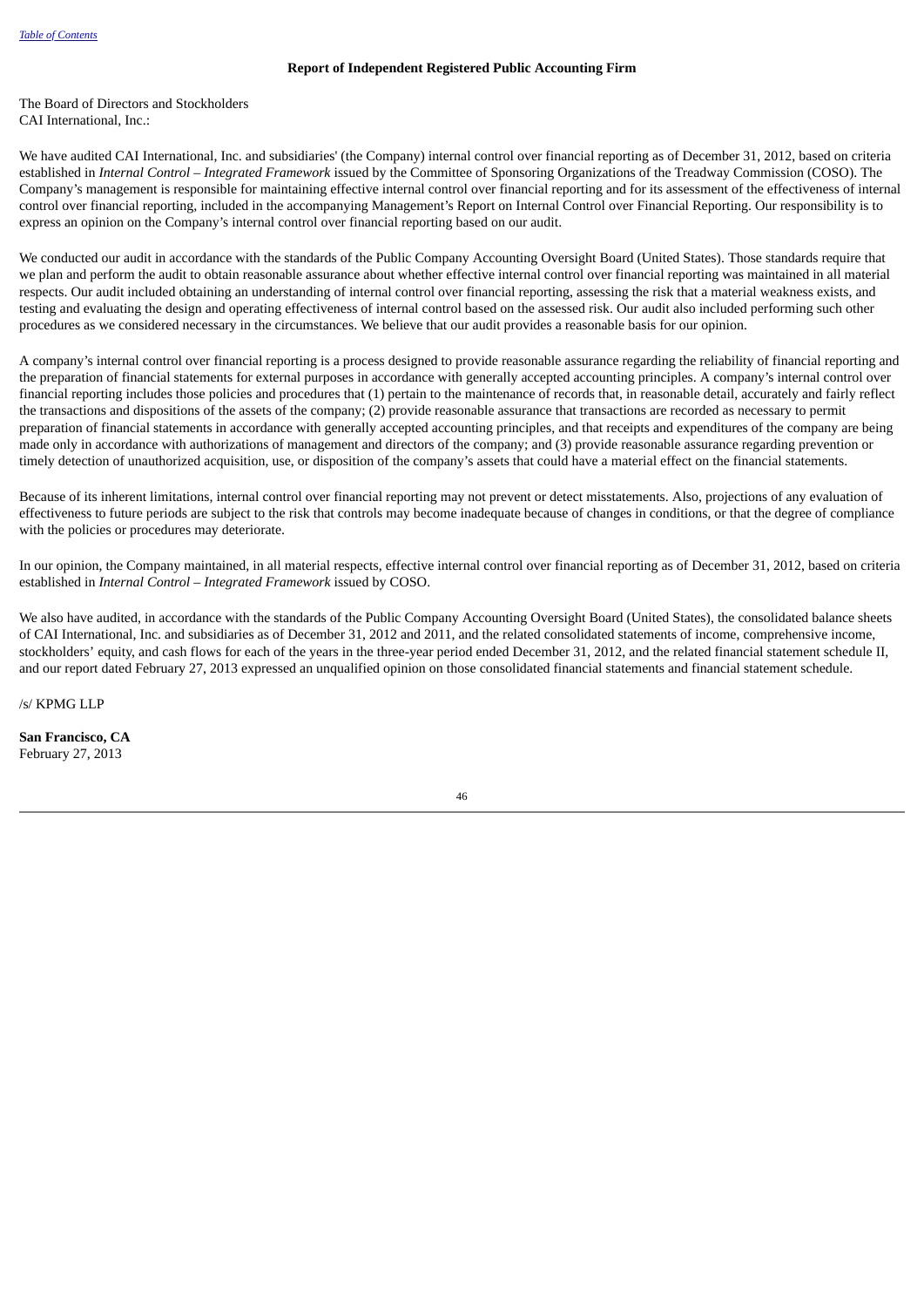#### **ITEM 9B. OTHER INFORMATION**

None.

#### **PART III**

#### **ITEM 10. DIRECTORS, EXECUTIVE OFFICERS AND CORPORATE GOVERNANCE**

The information required by this item is incorporated herein by reference from our definitive proxy statement for our 2013 Annual Meeting of Stockholders, which will be filed no later than 120 days after December 31, 2012.

# **ITEM 11. EXECUTIVE COMPENSATION**

The information required by this item is incorporated herein by reference from our definitive proxy statement for our 2013 Annual Meeting of Stockholders, which will be filed no later than 120 days after December 31, 2012.

# **ITEM 12. SECURITY OWNERSHIP OF CERTAIN BENEFICIAL OWNERS AND MANAGEMENT AND RELATED STOCKHOLDER MATTERS**

The information required by this item is incorporated herein by reference from our definitive proxy statement for our 2013 Annual Meeting of Stockholders, which will be filed no later than 120 days after December 31, 2012.

## **ITEM 13. CERTAIN RELATIONSHIPS AND RELATED TRANSACTIONS, AND DIRECTOR INDEPENDENCE**

The information required by this item is incorporated herein by reference from our definitive proxy statement for our 2013 Annual Meeting of Stockholders, which will be filed no later than 120 days after December 31, 2012.

### **ITEM 14. PRINCIPALACCOUNTING FEES AND SERVICES**

The information required by this item is incorporated herein by reference from our definitive proxy statement for our 2013 Annual Meeting of Stockholders, which will be filed no later than 120 days after December 31, 2012.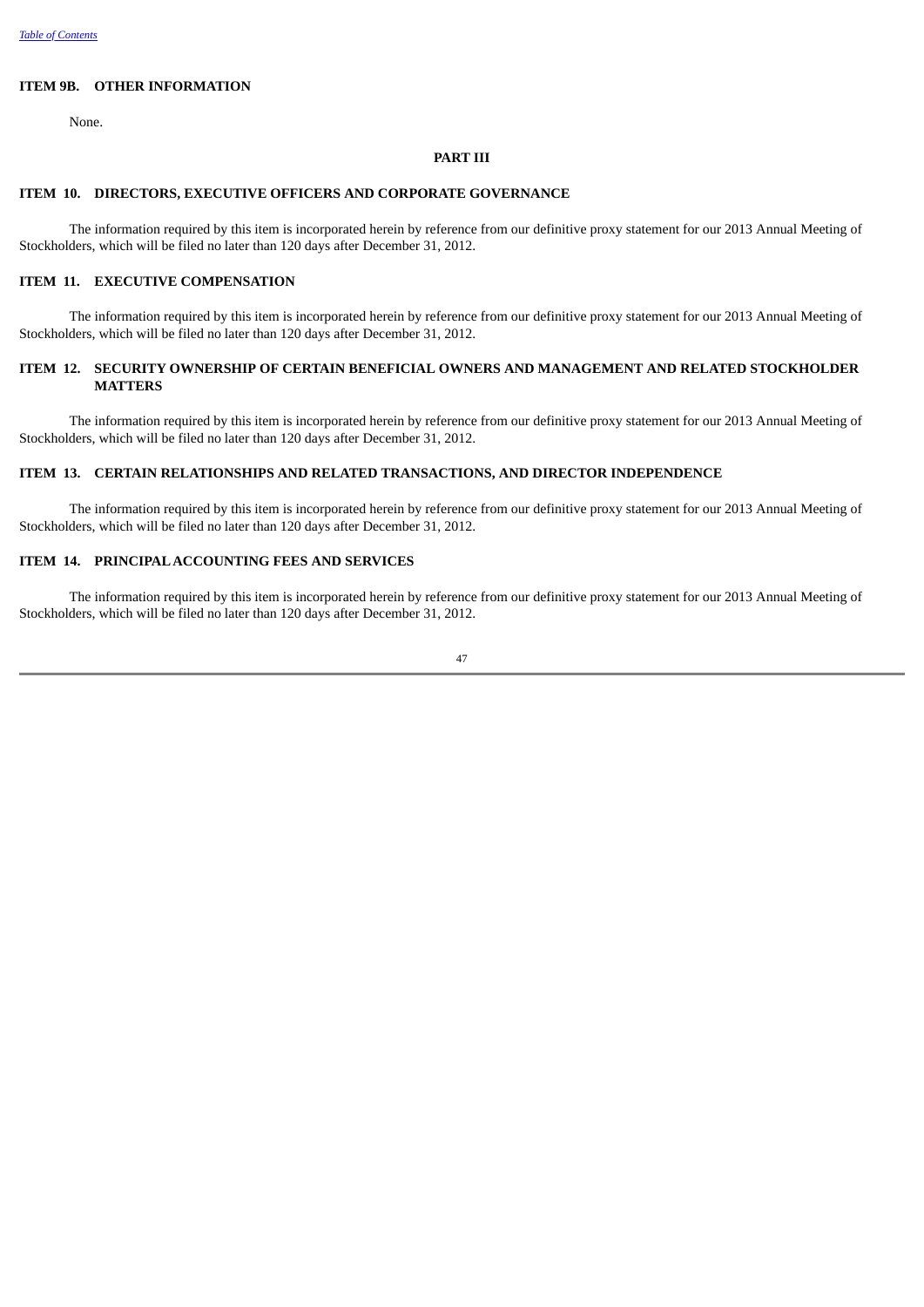# **ITEM 15. EXHIBITS, FINANCIAL STATEMENT SCHEDULES**

(a)(1) *Financial Statements*.

The following financial statements are included in Item 8 of this report:

|                                                                                                      | Page |
|------------------------------------------------------------------------------------------------------|------|
| Report of Independent Registered Public Accounting Firm                                              | 49   |
| Consolidated Balance Sheets as of December 31, 2012 and 2011                                         | 50   |
| Consolidated Statements of Income for the years ended December 31, 2012, 2011 and 2010               | 51   |
| Consolidated Statements of Comprehensive Income for the years ended December 31, 2012, 2011 and 2010 | 52   |
| Consolidated Statements of Stockholders' Equity for the years ended December 31, 2012, 2011 and 2010 | 53   |
| Consolidated Statements of Cash Flows for the years ended December 31, 2012, 2011 and 2010           | 54   |
| Notes to Consolidated Financial Statements                                                           | 55   |

(a)(2) *Financial Statement Schedules.*

The following financial statement schedule for the Company is filed as part of this report:

| <b>Schedule II-Valuation Accounts</b>                                                                                                                                                                          | 76 |
|----------------------------------------------------------------------------------------------------------------------------------------------------------------------------------------------------------------|----|
| Schedules not listed above have been omitted because the information required to be set forth therein is not applicable or is shown in the<br>accompanying Consolidated Financial Statements or notes thereto. |    |
| List of Exhibits.<br>(a)(3)                                                                                                                                                                                    |    |
| The exhibits set forth on the accompanying Exhibit Index immediately following the financial statement schedule are filed as part of, or<br>incorporated by reference into, this Annual Report on Form 10-K.   |    |
|                                                                                                                                                                                                                |    |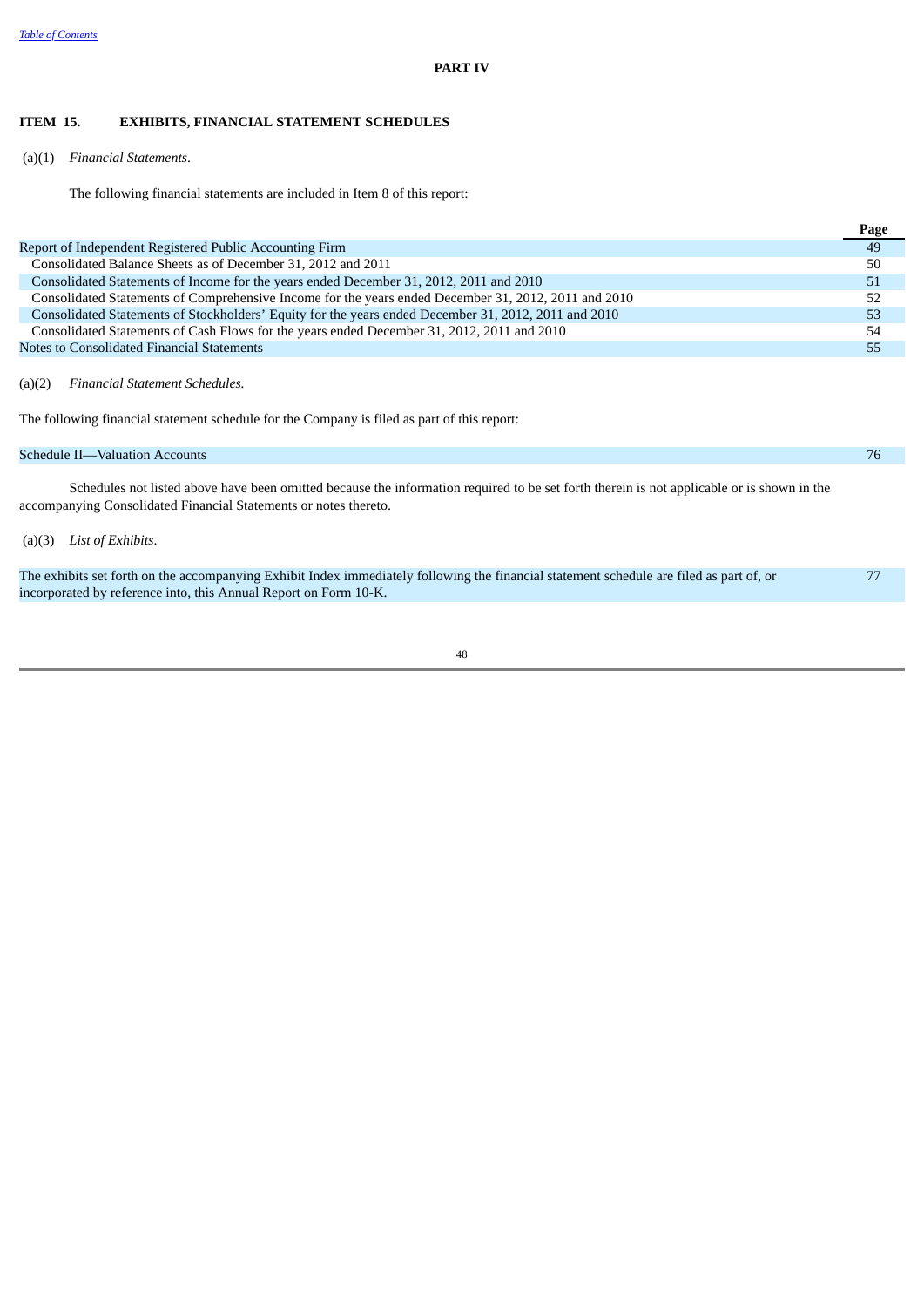### **Report of Independent Registered Public Accounting Firm**

The Board of Directors and Stockholders CAI International, Inc.:

We have audited the accompanying consolidated balance sheets of CAI International, Inc. and subsidiaries (the Company) as of December 31, 2012 and 2011, and the related consolidated statements of income, comprehensive income, stockholders' equity, and cash flows for each of the years in the three-year period ended December 31, 2012. In connection with our audits of the consolidated financial statements, we also have audited financial statement schedule II. These consolidated financial statements and financial statement schedule are the responsibility of the Company's management. Our responsibility is to express an opinion on these consolidated financial statements and financial statement schedule based on our audits.

We conducted our audits in accordance with the standards of the Public Company Accounting Oversight Board (United States). Those standards require that we plan and perform the audit to obtain reasonable assurance about whether the financial statements are free of material misstatement. An audit includes examining, on a test basis, evidence supporting the amounts and disclosures in the financial statements. An audit also includes assessing the accounting principles used and significant estimates made by management, as well as evaluating the overall financial statement presentation. We believe that our audits provide a reasonable basis for our opinion.

In our opinion, the consolidated financial statements referred to above present fairly, in all material respects, the financial position of CAI International, Inc. and subsidiaries as of December 31, 2012 and 2011, and the results of their operations and their cash flows for each of the years in the three-year period ended December 31, 2012, in conformity with U.S. generally accepted accounting principles. Also in our opinion, the related financial statement schedule, when considered in relation to the basic consolidated financial statements taken as a whole, presents fairly, in all material respects, the information set forth therein.

We also have audited, in accordance with the standards of the Public Company Accounting Oversight Board (United States), CAI International, Inc.'s internal control over financial reporting as of December 31, 2012, based on criteria established in *Internal Control – Integrated Framework* issued by the Committee of Sponsoring Organizations of the Treadway Commission (COSO), and our report dated February 27, 2013 expressed an unqualified opinion on the effectiveness of the Company's internal control over financial reporting.

/s/ KPMG LLP

San Francisco, CA February 27, 2013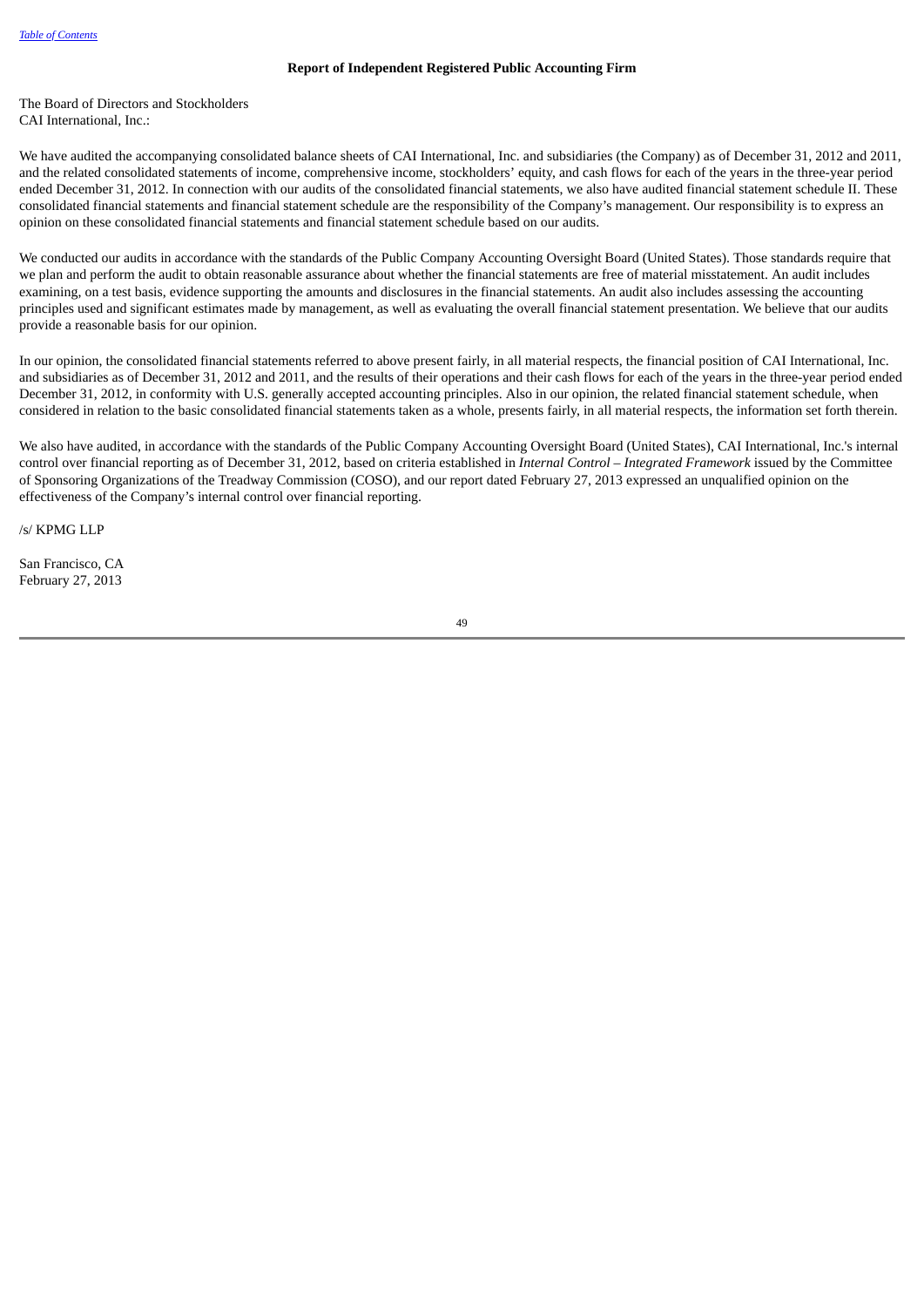# **CAI INTERNATIONAL, INC. CONSOLIDATED BALANCE SHEETS (In thousands, except share information)**

|                                                                                                                                          |    | December 31,<br>2012 |                           | December 31,<br>2011 |  |
|------------------------------------------------------------------------------------------------------------------------------------------|----|----------------------|---------------------------|----------------------|--|
| Assets                                                                                                                                   |    |                      |                           |                      |  |
| Current assets                                                                                                                           |    |                      |                           |                      |  |
| Cash                                                                                                                                     | \$ | 17,671               | $\boldsymbol{\mathsf{S}}$ | 14,078               |  |
| Accounts receivable (owned fleet), net of allowance for doubtful accounts of \$794 and \$819 at December 31, 2012                        |    |                      |                           |                      |  |
| and 2011, respectively                                                                                                                   |    | 32,627               |                           | 26,381               |  |
| Accounts receivable (managed fleet)                                                                                                      |    | 19,131               |                           | 19,054               |  |
| Current portion of direct finance leases                                                                                                 |    | 10,625               |                           | 6,158                |  |
| Prepaid expenses                                                                                                                         |    | 11,952               |                           | 7,079                |  |
| Deferred tax assets                                                                                                                      |    | 2,189                |                           | 1,968                |  |
| Other current assets                                                                                                                     |    | 919                  |                           | 185                  |  |
| <b>Total current assets</b>                                                                                                              |    | 95,114               |                           | 74,903               |  |
| Restricted cash                                                                                                                          |    | 4,376                |                           | 599                  |  |
| Rental equipment, net of accumulated depreciation of \$147,654 and \$109,336 at December 31, 2012 and 2011,                              |    |                      |                           |                      |  |
| respectively                                                                                                                             |    | 1,210,234            |                           | 841,847              |  |
| Net investment in direct finance leases                                                                                                  |    | 74,929               |                           | 31,591               |  |
| Furniture, fixtures and equipment, net of accumulated depreciation of \$1,254 and \$1,006 at December 31, 2012 and<br>2011, respectively |    | 1,847                |                           | 2,095                |  |
| Intangible assets, net of accumulated amortization of \$7,447 and \$6,519 at December 31, 2012 and 2011, respectively                    |    | 1,441                |                           | 2,333                |  |
| <b>Total assets</b>                                                                                                                      | \$ | 1,387,941            | \$                        | 953,368              |  |
|                                                                                                                                          |    |                      |                           |                      |  |
| <b>Liabilities and Stockholders' Equity</b>                                                                                              |    |                      |                           |                      |  |
| <b>Current liabilities</b>                                                                                                               |    |                      |                           |                      |  |
| Accounts payable                                                                                                                         | \$ | 5,985                | \$                        | 3,536                |  |
| Accrued expenses and other current liabilities                                                                                           |    | 8,465                |                           | 5,761                |  |
| Due to container investors                                                                                                               |    | 18,589               |                           | 20,113               |  |
| Unearned revenue                                                                                                                         |    | 7,893                |                           | 6,786                |  |
| Current portion of debt                                                                                                                  |    | 61,044               |                           | 25,764               |  |
| Current portion of capital lease obligations                                                                                             |    | 2,242                |                           | 3,792                |  |
| Rental equipment payable                                                                                                                 |    | 2,561                |                           | 13,301               |  |
| Total current liabilities                                                                                                                |    | 106,779              |                           | 79,053               |  |
| Debt                                                                                                                                     |    | 888,990              |                           | 575,014              |  |
| Deferred income tax liability                                                                                                            |    | 40,051               |                           | 33,816               |  |
| Capital lease obligations                                                                                                                |    | 5,084                |                           | 16,480               |  |
| Income taxes payable                                                                                                                     |    | 192                  |                           | 269                  |  |
| <b>Total liabilities</b>                                                                                                                 |    | 1,041,096            |                           | 704,632              |  |
|                                                                                                                                          |    |                      |                           |                      |  |
| <b>Stockholders' equity</b>                                                                                                              |    |                      |                           |                      |  |
| Common stock: par value \$.0001 per share; authorized 84,000,000 shares; issued and outstanding 22,052,529 and                           |    |                      |                           |                      |  |
| 19,295,359 shares at December 31, 2012 and 2011, respectively                                                                            |    | 2                    |                           | 2                    |  |
| Additional paid-in capital                                                                                                               |    | 181,063              |                           | 128,183              |  |
| Accumulated other comprehensive loss                                                                                                     |    | (2, 917)             |                           | (3, 381)             |  |
| Retained earnings                                                                                                                        |    | 168,697              |                           | 105,232              |  |
| <b>Total CAI stockholders' equity</b>                                                                                                    |    | 346,845              |                           | 230,036              |  |
| Non-controlling interest                                                                                                                 |    |                      |                           | 18,700               |  |
| <b>Total stockholders' equity</b>                                                                                                        |    | 346,845              |                           | 248,736              |  |
| <b>Total liabilities and stockholders' equity</b>                                                                                        | \$ | 1,387,941            | \$                        | 953,368              |  |
|                                                                                                                                          |    |                      |                           |                      |  |

**See accompanying notes to consolidated financial statements.**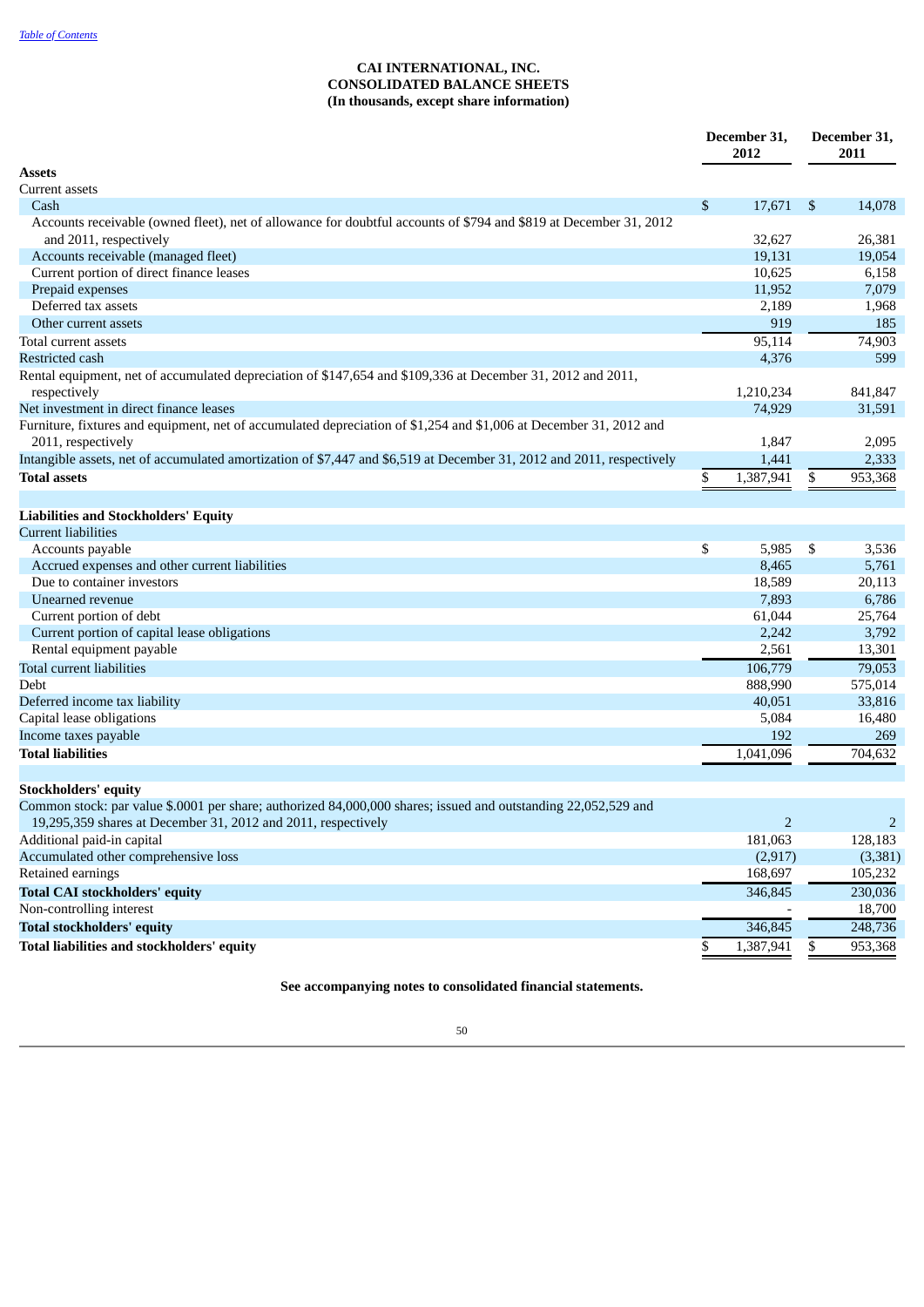# **CAI INTERNATIONAL, INC. CONSOLIDATED STATEMENTS OF INCOME (In thousands, except per share data)**

|                                                              |              | <b>Year Ended December 31,</b> |                    |           |    |          |  |  |  |
|--------------------------------------------------------------|--------------|--------------------------------|--------------------|-----------|----|----------|--|--|--|
|                                                              |              | 2012                           |                    | 2011      |    | 2010     |  |  |  |
| <b>Revenue</b>                                               |              |                                |                    |           |    |          |  |  |  |
| Rental revenue                                               | \$           | 152,982                        | $\mathbb{S}$       | 106,694   | \$ | 64,892   |  |  |  |
| Management fee revenue                                       |              | 12,094                         |                    | 12,957    |    | 10,348   |  |  |  |
| Gain on sale of container portfolios                         |              | 1,256                          |                    | 2,345     |    | 614      |  |  |  |
| Finance lease income                                         |              | 7,593                          |                    | 3,710     |    | 2,045    |  |  |  |
| <b>Total revenue</b>                                         |              | 173,925                        |                    | 125,706   |    | 77,899   |  |  |  |
| <b>Operating expenses</b>                                    |              |                                |                    |           |    |          |  |  |  |
| Depreciation of rental equipment                             |              | 48,352                         |                    | 33,633    |    | 20,807   |  |  |  |
| Amortization of intangible assets                            |              | 902                            |                    | 1,254     |    | 1,377    |  |  |  |
| Gain on disposition of used rental equipment                 |              | (12, 445)                      |                    | (13, 374) |    | (9, 112) |  |  |  |
| Storage, handling and other expenses                         |              | 9,402                          |                    | 5,513     |    | 6,170    |  |  |  |
| Marketing, general and administrative expense                |              | 24,658                         |                    | 21,009    |    | 21,218   |  |  |  |
| Loss (gain) on foreign exchange                              |              | 170                            |                    | (354)     |    | 513      |  |  |  |
| <b>Total operating expenses</b>                              |              | 71,039                         |                    | 47,681    |    | 40,973   |  |  |  |
| <b>Operating income</b>                                      |              | 102,886                        |                    | 78,025    |    | 36,926   |  |  |  |
| Interest expense                                             |              | 28,796                         |                    | 16,139    |    | 5,278    |  |  |  |
| Interest income                                              |              | (9)                            |                    | (12)      |    | (109)    |  |  |  |
| Net interest expense                                         |              | 28,787                         |                    | 16,127    |    | 5,169    |  |  |  |
| Net income before income taxes and non-controlling interest  |              | 74,099                         |                    | 61,898    |    | 31,757   |  |  |  |
| Income tax expense                                           |              | 9,818                          |                    | 11,084    |    | 3,555    |  |  |  |
| <b>Net income</b>                                            |              | 64,281                         |                    | 50,814    |    | 28,202   |  |  |  |
| Net (income) loss attributable to non-controlling interest   |              | (816)                          |                    | (625)     |    | 181      |  |  |  |
| Net income attributable to CAI common stockholders           | \$           | 63,465                         | \$                 | 50,189    | \$ | 28,383   |  |  |  |
| Net income per share attributable to CAI common stockholders |              |                                |                    |           |    |          |  |  |  |
| <b>Basic</b>                                                 | \$           | 3.26                           | \$                 | 2.60      | \$ | 1.58     |  |  |  |
| <b>Diluted</b>                                               | $\mathbb{S}$ | 3.18                           | $\mathbf{\hat{S}}$ | 2.55      | \$ | 1.56     |  |  |  |
| Weighted average shares outstanding                          |              |                                |                    |           |    |          |  |  |  |
| <b>Basic</b>                                                 |              | 19,495                         |                    | 19,295    |    | 17,974   |  |  |  |
| <b>Diluted</b>                                               |              | 19,945                         |                    | 19,693    |    | 18,203   |  |  |  |

**See accompanying notes to consolidated financial statements.**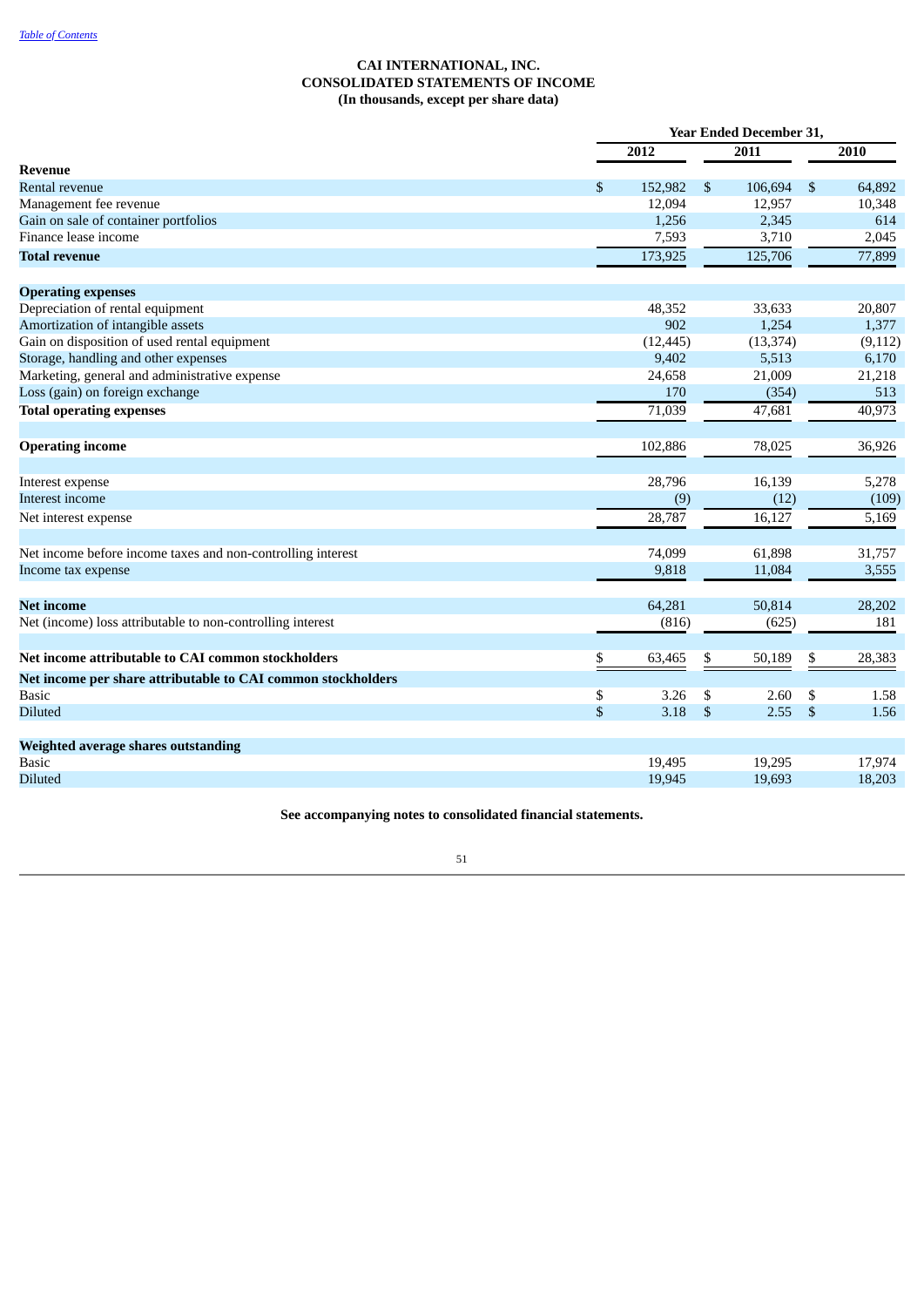## **CAI INTERNATIONAL, INC. CONSOLIDATED STATEMENTS OF COMPREHENSIVE INCOME (In thousands)**

|                                                                      | <b>Year Ended December 31,</b> |        |  |        |  |         |  |  |  |
|----------------------------------------------------------------------|--------------------------------|--------|--|--------|--|---------|--|--|--|
|                                                                      |                                | 2012   |  | 2011   |  | 2010    |  |  |  |
| <b>Net income</b>                                                    |                                | 64.281 |  | 50.814 |  | 28,202  |  |  |  |
| Other comprehensive income, net of tax:                              |                                |        |  |        |  |         |  |  |  |
| Foreign currency translation adjustments                             |                                | 464    |  | (871)  |  | (1,262) |  |  |  |
| <b>Comprehensive income</b>                                          |                                | 64,745 |  | 49.943 |  | 26,940  |  |  |  |
| Comprehensive (income) loss attributable to non-controlling interest |                                | (816)  |  | (625)  |  | 181     |  |  |  |
| Comprehensive income attributable to CAI common stockholders         |                                | 63.929 |  | 49,318 |  | 27,121  |  |  |  |

**See accompanying notes to consolidated financial statements**.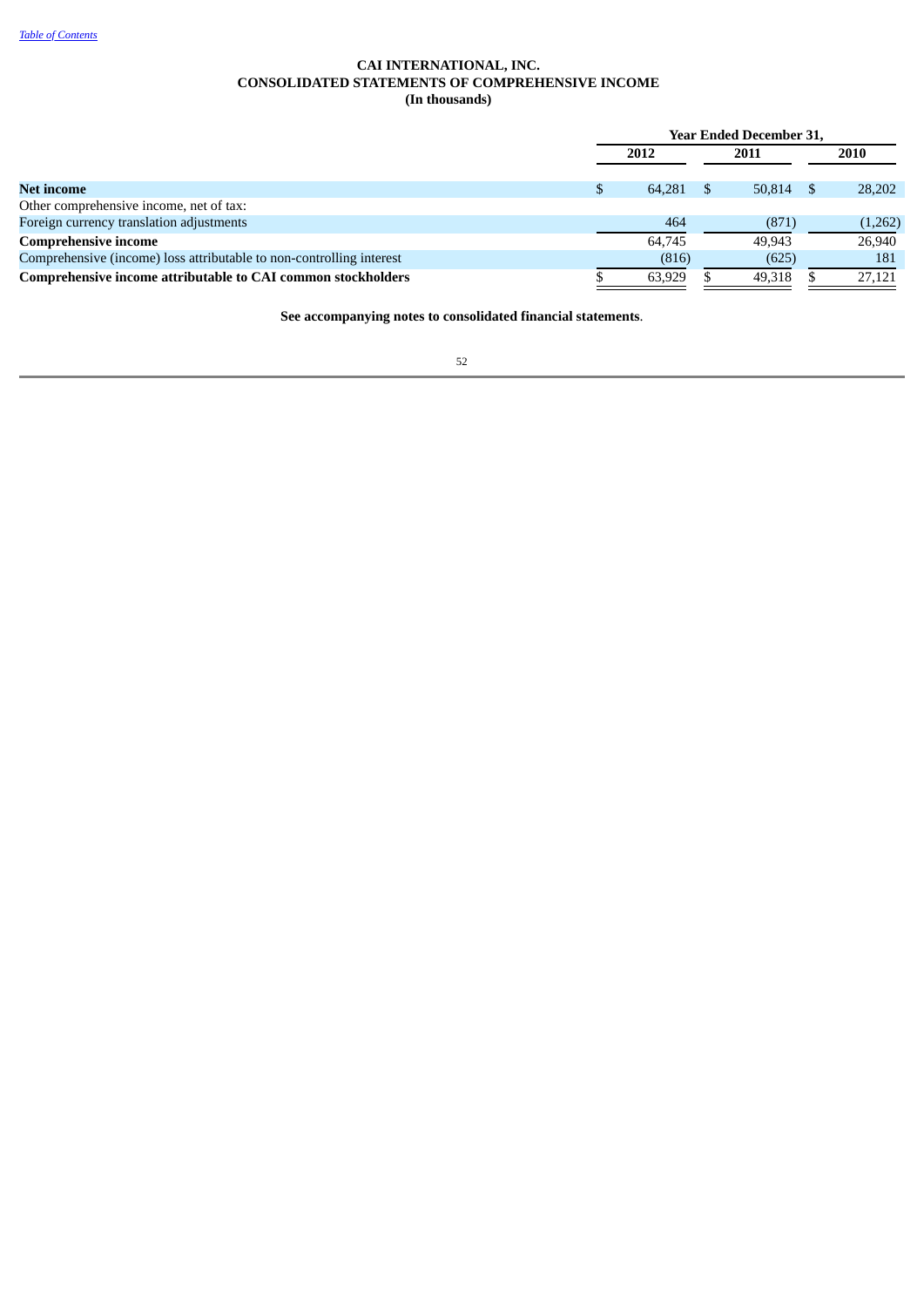# **CAI INTERNATIONAL, INC. CONSOLIDATED STATEMENTS OF STOCKHOLDERS' EQUITY (In thousands)**

|                                                                                    |                | <b>Common Stock</b> | <b>Additional</b><br>Paid-In | <b>Retained</b>          | Non-<br><b>Controlling</b> | <b>Accumulated</b><br>Other<br>Comprehensive | <b>Total</b>    |
|------------------------------------------------------------------------------------|----------------|---------------------|------------------------------|--------------------------|----------------------------|----------------------------------------------|-----------------|
|                                                                                    | <b>Shares</b>  | <b>Amount</b>       | Capital                      | Earnings                 | <b>Interest</b>            | Income (Loss)                                | <b>Equity</b>   |
| <b>Balances as of December 31, 2009</b>                                            | 17,917         | \$<br>2             | 103,684<br>\$.               | 26,660<br>\$             | \$                         | \$<br>(1,248)                                | 129,098<br>- \$ |
| Net income (loss)                                                                  |                |                     |                              | 28,383                   | (181)                      |                                              | 28,202          |
| Foreign currency translation adjustment                                            |                |                     |                              |                          |                            | (1,262)                                      | (1,262)         |
| Contributions from non-controlling interest                                        |                |                     | -                            | $\overline{\phantom{a}}$ | 18,256                     |                                              | 18,256          |
| Issuance of common stock, net of<br>underwriting discount and offering<br>expenses | 1,381          |                     | 22,353                       |                          |                            |                                              | 22,353          |
| Payment of income tax withheld on vested                                           |                |                     |                              |                          |                            |                                              |                 |
| restricted stock                                                                   | (3)            |                     | (42)                         |                          |                            |                                              | (42)            |
| Stock based compensation                                                           |                |                     | 1,069                        |                          |                            |                                              | 1,069           |
| <b>Balances as of December 31, 2010</b>                                            | 19,295         | $\overline{2}$      | 127,064                      | 55,043                   | 18,075                     | (2,510)                                      | 197,674         |
| Net income                                                                         |                |                     | $\blacksquare$               | 50,189                   | 625                        |                                              | 50,814          |
| Foreign currency translation adjustment                                            | $\blacksquare$ |                     | $\overline{\phantom{a}}$     |                          |                            | (871)                                        | (871)           |
| Stock based compensation                                                           |                |                     | 1,119                        |                          |                            |                                              | 1,119           |
| <b>Balances as of December 31, 2011</b>                                            | 19,295         | 2                   | 128,183                      | 105,232                  | 18,700                     | (3, 381)                                     | 248,736         |
| Net income                                                                         |                |                     |                              | 63,465                   | 816                        |                                              | 64,281          |
| Foreign currency translation adjustment                                            |                |                     |                              |                          |                            | 464                                          | 464             |
| Deconsolidation of non-controlling interest                                        |                |                     | 49                           | $\overline{\phantom{a}}$ | (19,516)                   |                                              | (19, 467)       |
| Issuance of common stock, net of<br>underwriting discount and offering             |                |                     |                              |                          |                            |                                              |                 |
| expenses                                                                           | 2,757          |                     | 51,543                       |                          |                            |                                              | 51,543          |
| Stock based compensation                                                           |                |                     | 1,288                        |                          |                            |                                              | 1,288           |
| <b>Balances as of December 31, 2012</b>                                            | 22,052         | 2<br>\$             | 181,063<br>\$                | 168,697                  | \$                         | \$<br>(2, 917)                               | 346,845<br>S    |

**See accompanying notes to consolidated financial statements**.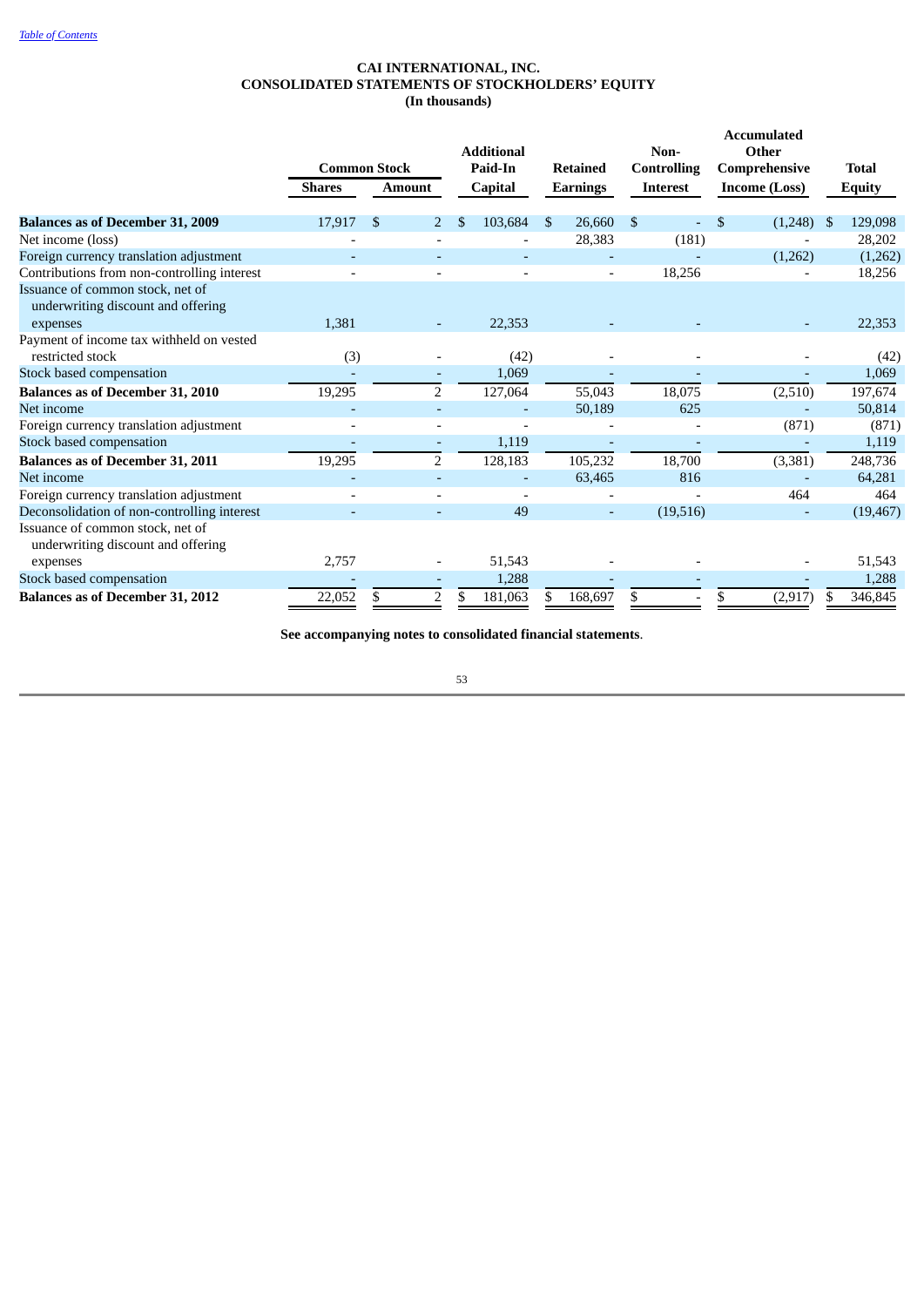# **CAI INTERNATIONAL, INC. CONSOLIDATED STATEMENTS OF CASH FLOWS (in thousands)**

|                                                                                                | <b>Year Ended December 31,</b> |            |    |                          |    |            |  |  |
|------------------------------------------------------------------------------------------------|--------------------------------|------------|----|--------------------------|----|------------|--|--|
|                                                                                                |                                | 2012       |    | 2011                     |    | 2010       |  |  |
| <b>Cash flows from operating activities</b>                                                    |                                |            |    |                          |    |            |  |  |
| Net income                                                                                     | \$                             | 64,281     | \$ | 50,814                   | \$ | 28,202     |  |  |
| Adjustments to reconcile net income to net cash provided by operating activities:              |                                |            |    |                          |    |            |  |  |
| Depreciation                                                                                   |                                | 48,849     |    | 34,078                   |    | 21,064     |  |  |
| Amortization of debt issuance costs                                                            |                                | 2,643      |    | 1,421                    |    | 641        |  |  |
| Amortization of intangible assets                                                              |                                | 902        |    | 1,254                    |    | 1,377      |  |  |
| Stock-based compensation expense                                                               |                                | 1,288      |    | 1,119                    |    | 1,069      |  |  |
| Loss (gain) on foreign exchange                                                                |                                | 244        |    | (215)                    |    | 640        |  |  |
| Gain on sale of container portfolios                                                           |                                | (1,256)    |    | (2,345)                  |    | (614)      |  |  |
| Gain on disposition of used rental equipment                                                   |                                | (12, 445)  |    | (13, 374)                |    | (9, 112)   |  |  |
| Reduction of income tax reserve                                                                |                                |            |    |                          |    | (2,027)    |  |  |
| Deferred income taxes                                                                          |                                | 6,014      |    | 3,883                    |    | 3,069      |  |  |
| Restructuring charges                                                                          |                                |            |    |                          |    | 107        |  |  |
| Bad debt expense (recovery)                                                                    |                                | 29         |    | (936)                    |    | 1,063      |  |  |
| Changes in other operating assets and liabilities:                                             |                                |            |    |                          |    |            |  |  |
| Accounts receivable                                                                            |                                | (10, 492)  |    | (3, 842)                 |    | (10,390)   |  |  |
| Prepaid expenses and other assets                                                              |                                | (1,814)    |    | 1,406                    |    | 3,423      |  |  |
|                                                                                                |                                |            |    | 933                      |    |            |  |  |
| Accounts payable, accrued expenses and other current liabilities<br>Due to container investors |                                | 9,016      |    |                          |    | (3,754)    |  |  |
|                                                                                                |                                | (1,524)    |    | (3,170)                  |    | 6,104      |  |  |
| Unearned revenue                                                                               |                                | 1,095      |    | 1,079                    |    | 1,562      |  |  |
| Net cash provided by operating activities                                                      |                                | 106,830    |    | 72,105                   |    | 42,424     |  |  |
| <b>Cash flows from investing activities</b>                                                    |                                |            |    |                          |    |            |  |  |
| Purchase of rental equipment                                                                   |                                | (524, 354) |    | (491,780)                |    | (204, 565) |  |  |
| Net proceeds from sale of container portfolios                                                 |                                | 10,320     |    | 24,886                   |    | 12,367     |  |  |
| Net proceeds from disposition of used rental equipment                                         |                                | 44,306     |    | 30,824                   |    | 31,922     |  |  |
| Purchase of furniture, fixtures and equipment                                                  |                                | (249)      |    | (147)                    |    | (2,265)    |  |  |
| Receipt of principal payments from direct financing leases                                     |                                | 8,758      |    | 6,080                    |    | 5,333      |  |  |
| Net cash used in investing activities                                                          |                                | (461,219)  |    | (430, 137)               |    | (157, 208) |  |  |
| <b>Cash flows from financing activities</b>                                                    |                                |            |    |                          |    |            |  |  |
| Net proceeds from issuance of common stock                                                     |                                | 51,543     |    |                          |    | 22,353     |  |  |
| Proceeds from debt                                                                             |                                | 1,035,381  |    | 558,401                  |    | 135,800    |  |  |
| Principal payments on debt                                                                     |                                | (699, 161) |    | (197,901)                |    | (56, 394)  |  |  |
| (Repurchase of) contributions from noncontrolling interest                                     |                                | (19, 467)  |    |                          |    | 18,256     |  |  |
| Debt issuance costs                                                                            |                                | (6, 436)   |    | (1,853)                  |    | (4,995)    |  |  |
| Increase in restricted cash                                                                    |                                | (3,777)    |    | (599)                    |    |            |  |  |
| Net cash provided by financing activities                                                      |                                | 358,083    |    | 358,048                  |    | 115,020    |  |  |
|                                                                                                |                                |            |    |                          |    |            |  |  |
| Effect on cash of foreign currency translation                                                 |                                | (101)      |    | (331)                    |    | (335)      |  |  |
| Net increase (decrease) in cash                                                                |                                | 3,593      |    | (315)                    |    | (99)       |  |  |
| Cash at beginning of the period                                                                |                                | 14,078     |    | 14,393                   |    | 14,492     |  |  |
| Cash at end of the period                                                                      | \$                             | 17,671     | \$ | 14,078                   | \$ | 14,393     |  |  |
|                                                                                                |                                |            |    |                          |    |            |  |  |
| Supplemental disclosure of cash flow information                                               |                                |            |    |                          |    |            |  |  |
| Cash paid during the period for:                                                               |                                |            |    |                          |    |            |  |  |
| Income taxes                                                                                   | $\$$                           | 3,312      | \$ | 6,983                    | \$ | 2,206      |  |  |
| Interest                                                                                       |                                | 24,087     |    | 12,475                   |    | 3,964      |  |  |
| Supplemental disclosure of non-cash investing and financing activity                           |                                |            |    |                          |    |            |  |  |
| Transfer of rental equipment to direct finance lease                                           | \$                             | 56,426     | \$ | 31,158                   | \$ | 5,874      |  |  |
| Transfer of rental equipment off direct finance lease                                          |                                |            |    |                          |    | 1,286      |  |  |
| Rental equipment purchase funded by offset to accounts receivable                              |                                |            |    |                          |    | 1,764      |  |  |
| Payment of revolving credit facility from term loan                                            |                                | 20,000     |    | $\overline{\phantom{a}}$ |    | 185,000    |  |  |
|                                                                                                |                                |            |    |                          |    |            |  |  |

**See accompanying notes to consolidated financial statements.**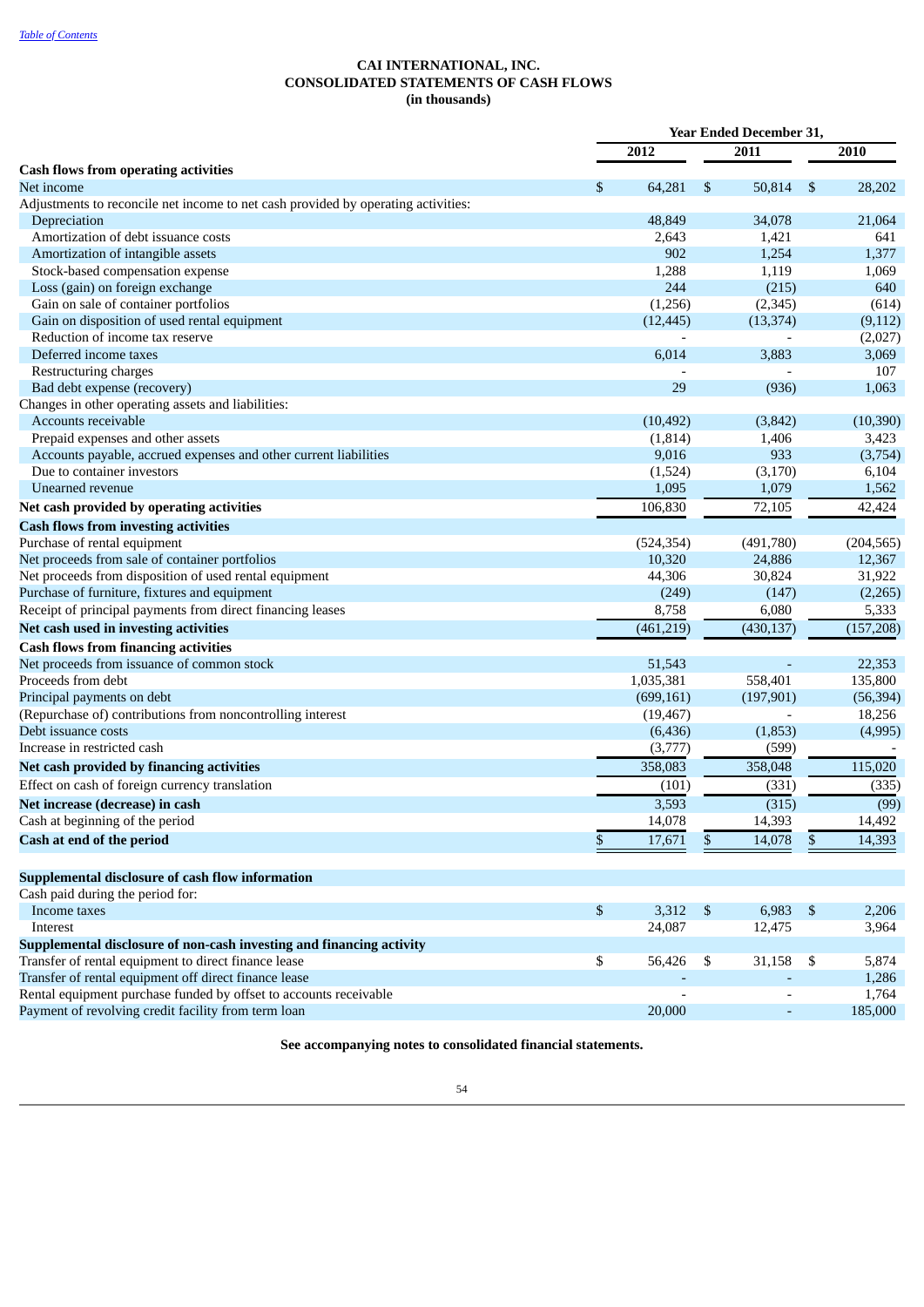### **(1) The Company and Nature of Operations**

CAI International, Inc. and its subsidiaries (collectively, CAI or the Company) operates primarily in the international intermodal marine cargo container leasing business. The Company also owns a fleet of railcars, which it leases in North America. The Company generates revenue from two reportable segments: equipment leasing and container management. The equipment leasing segment specializes primarily in the ownership and leasing of intermodal containers, while the container management segment manages containers for container investors. The Company leases its containers principally to international container shipping lines located throughout the world. The Company sells containers primarily to investor groups and provides management services to those investors in return for a management fee.

The Company's common stock is traded on the New York Stock Exchange under the symbol "CAP". The Company's corporate headquarters are located in San Francisco, California.

#### **(2) Summary of Significant Accounting Policies**

#### *(a) Principles of Consolidation*

The consolidated financial statements include the financial statements of the Company, its wholly owned subsidiaries, and its 80% owned subsidiary, CAIJ, Inc. (CAIJ). All significant intercompany balances and transactions have been eliminated in consolidation.

The Company regularly performs a review of its container fund arrangements with investors that it manages for investors to determine whether a fund is a variable interest entity (VIE) and whether the Company has a variable interest that provides it with a controlling financial interest and is the primary beneficiary of the VIE in accordance with Financial Accounting Standards Board (FASB) Accounting Standards Codification (ASC) 810, *Consolidation*. If the fund is determined to be a VIE, a further analysis is performed to determine if the Company is a primary beneficiary of the VIE and meets both of the following criteria under Paragraph 14A of ASC 810:

- it has power to direct the activities of a VIE that most significantly impact the entity's economic performance; and
- it has the obligation to absorb losses of the entity that could be potentially significant to the VIE or the right to receive benefits from the entity that could potentially be significant to the VIE.

If in the Company's judgment both of the above criteria are met, the VIE's financial statements are included in the Company's consolidated financial statements as required under ASC 810. The equity attributable to the VIE is shown as a non-controlling interest on the Company's consolidated balance sheet and the after tax result attributable to its operations is shown as a net income or loss attributable to non-controlling interest on the Company's consolidated statement of operations. (See Note 3).

# *(b) Use of Estimates*

Certain estimates and assumptions were made by the Company's management that affect the reported amounts of assets and liabilities and disclosure of contingent assets and liabilities at the date of the financial statements and the reported amounts of revenue and expenses during the reporting periods. Significant items subject to such estimates and assumptions include revenue recognition, allowances for receivables, the carrying amount of container equipment, the residual values and lives of container equipment, impairment of intangible assets, the carrying amount and lives of intangible assets, fair value of stock options and income tax uncertainties. Actual results could differ from those estimates.

### *(c) Furniture, Fixtures, and Equipment*

Furniture, fixtures, office equipment and software, are depreciated on a straight-line basis over estimated useful lives of five years with no salvage value. Leasehold improvements are depreciated over the shorter of their useful lives or the respective lease life.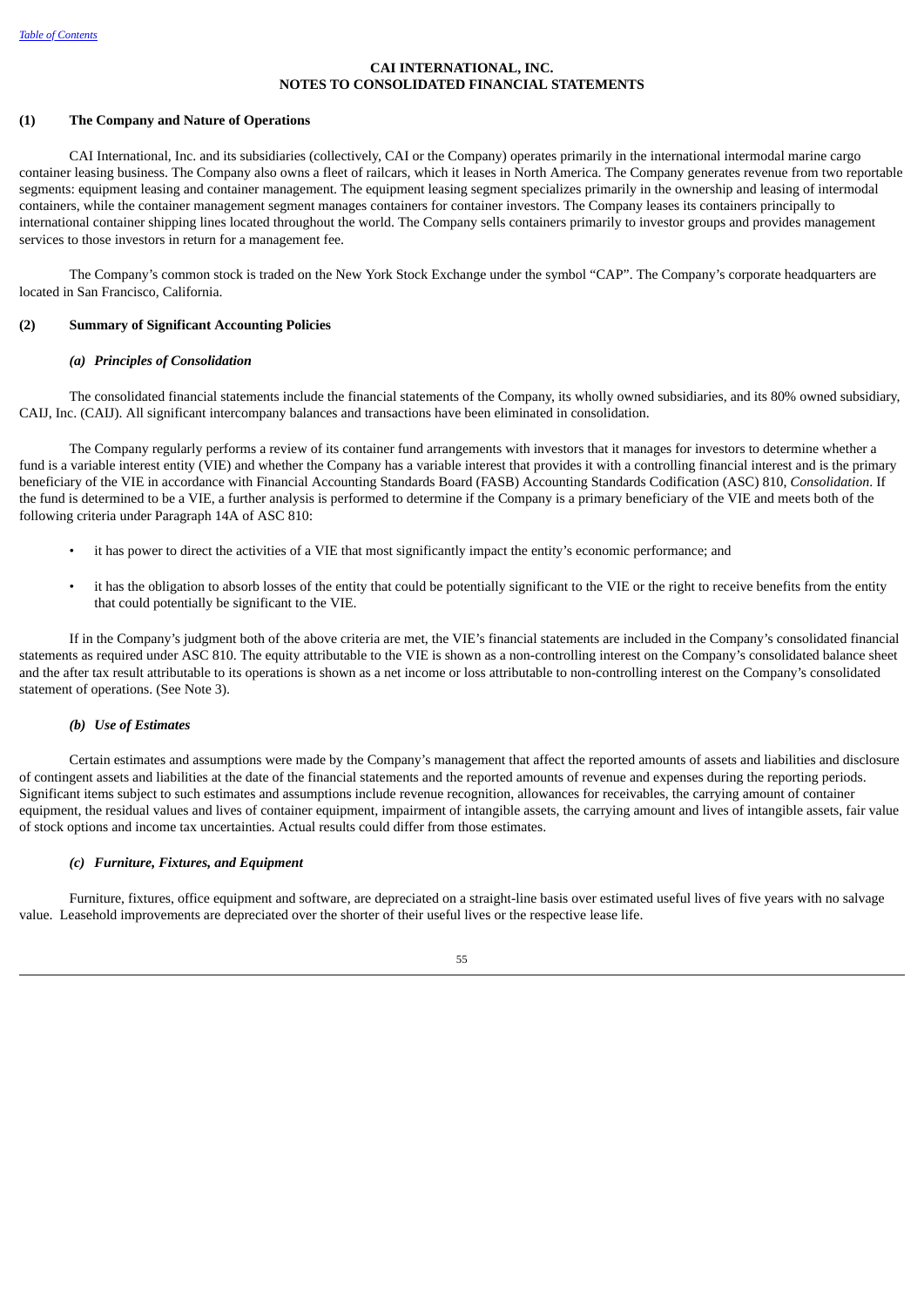#### *(d) Rental equipment*

The Company depreciates its rental equipment over its estimated useful life to its estimated fixed residual value using the straight line method of depreciation. During the first quarter of 2012, the Company completed a review of historical disposal experience relating to its fleet of container equipment and concluded that the estimated residual values and depreciable lives used in its depreciation calculations should be amended effective January 1, 2012. The following table shows the current and prior residual values and depreciable lives that the Company adopted for each type of equipment:

|                                         |              |                       |    |         | Depreciable Life in |      |  |
|-----------------------------------------|--------------|-----------------------|----|---------|---------------------|------|--|
|                                         |              | <b>Residual Value</b> |    |         | <b>Years</b>        |      |  |
|                                         |              | Prior<br>Current      |    | Current | Prior               |      |  |
| 20-ft. standard dry van container       | $\mathbb{S}$ | 1,050                 | -S | 950     | 13.0                | 12.5 |  |
| 40-ft. standard dry van container       | \$           | 1.300                 |    | 1.150   | 13.0                | 12.5 |  |
| 40-ft. high cube dry van container      | \$           | 1,650                 | -S | 1,300   | 13.0                | 12.5 |  |
| 20-ft. refrigerated container           | \$           | 2.750                 | S  | 2.250   | 12.0                | 12.0 |  |
| 40-ft. high cube refrigerated container |              | 3,500                 |    | 3.000   | 12.0                | 12.0 |  |

The residual values, which range from \$1,000 to \$3,500, and depreciable lives, of between 12.5 years and 15 years, for other specialized containers remain unchanged.

The above changes reduced the Company's depreciation expense by approximately \$9.5 million, which included the impact of lower depreciation on equipment purchased during 2012, increased net income by approximately \$8.3 million and increased diluted earnings per share by \$0.41 for the year ended December 31, 2012.

Railcar equipment is depreciated over its estimated useful life of between 40 and 43 years, to its estimated residual value using the straight-line method.

## *(e) Impairment of Long-Lived Assets*

The Company's rental equipment and intangible assets are reviewed for impairment whenever events or changes in circumstances indicate that the carrying amount of an asset may not be recoverable. Recoverability of assets to be held and used is measured by a comparison of the carrying amount of an asset to estimated undiscounted future cash flows expected to be generated by the asset. If the carrying amount of an asset exceeds its estimated future undiscounted cash flows, an impairment charge is recognized for the amount by which the carrying amount of the asset exceeds the fair value of the asset. Assets to be disposed of are reported at the lower of the carrying amount or fair value less costs to sell, and are no longer depreciated.

### *(f) Intangible Assets*

Intangible assets with definite useful lives are reviewed for impairment whenever events or changes in circumstances indicate an asset's carrying value may not be recoverable. The Company currently amortizes intangible assets on a straight-line basis over their estimated useful lives as follows:

| Trademarks                                           | $1-10$ years |
|------------------------------------------------------|--------------|
| Contracts-third party                                | ' years      |
| Contracts and customer relationships-owned equipment | 5-7 years    |

### *(g) Finance Leases*

Interest on finance leases is recognized using the effective interest method. Lease income is recorded in decreasing amounts over the term of the contract, resulting in a level rate of return on the net investment in direct finance leases.

#### *(h) Debt Fees*

To the extent that the Company is required to pay issuance fees or direct costs relating to its credit facilities, such fees are amortized over the lives of the related debt using the straight line method and reflected in interest expense.

### *(i) Foreign Currency Translation*

The accounts of the Company's foreign subsidiaries have been converted at rates of exchange in effect at year-end for balance sheet accounts and average exchange rates for the year for income statement accounts. The effects of changes in exchange rates in translating foreign subsidiaries' financial statements are included in stockholders' equity as accumulated other comprehensive income.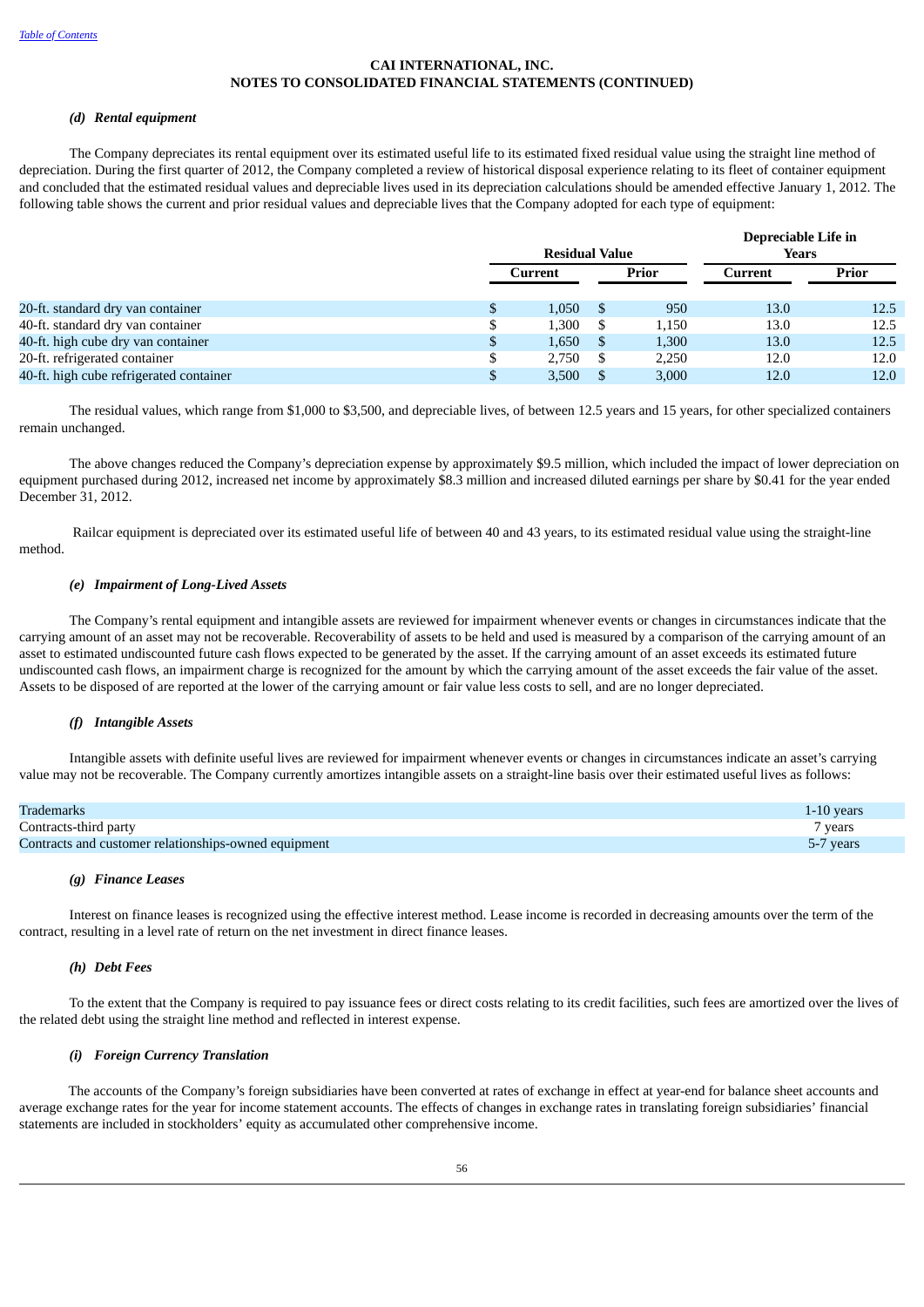### *(j) Accounts Receivable (Owned Fleet)*

Amounts billed under operating leases for equipment owned by the Company are recorded in accounts receivable (owned fleet). The Company estimates an allowance for doubtful accounts for accounts receivable it does not consider fully collectible. The allowance for doubtful accounts is developed based on two key components: (1) specific reserves for receivables which are impaired for which management believes full collection is doubtful; and (2) a general reserve for estimated losses inherent in the receivables. The general reserve is estimated by applying certain percentages to receivables that have not been specifically reserved, ranging from 1.0% on accounts that are one to thirty days overdue, to 100% on accounts that are one year overdue. The allowance for doubtful accounts is reviewed regularly by management and is based on the risk profile of the receivables, credit quality indicators such as the level of past due amounts and non-performing accounts and economic conditions. Changes in economic conditions or other events may necessitate additions or deductions to the allowance for doubtful accounts. The allowance is intended to provide for losses inherent in the owned fleet's accounts receivable, and requires the application of estimates and judgments as to the outcome of collection efforts and the realization of collateral, among other things.

### *(k) Accounts Receivable (Managed Fleet)*

Amounts billed under operating leases for containers owned by container investors are recorded in accounts receivable (managed fleet) with a corresponding credit to due to container investors account. The credit risk on accounts receivable related to managed containers is the responsibility of the container investors. Under the Company's management agreements with investors, the container investors are obligated to reimburse the Company for any amounts the Company had previously paid to them in advance of receiving the amount from the container lessee if the Company is unable to ultimately collect any amount due from a managed container lessee.

#### *(l) Income Taxes*

Income taxes are accounted for using the asset-and-liability method. Under this method, deferred income taxes are recognized for the future tax consequences of differences between the tax bases of assets and liabilities and their financial reporting amounts at each year-end. Deferred tax assets and liabilities are measured using enacted tax rates expected to apply to taxable income in the years in which those temporary differences are expected to be recovered or settled. Valuation allowances are established when it is more likely than not that deferred tax assets will not be recovered.

The Company recognizes the effect of income tax positions only if those positions are more likely than not of being sustained. Recognized income tax positions are measured at the largest amount that is greater than 50% likely of being realized. Changes in recognition or measurement are reflected in the period in which the change in judgment occurs. The Company records penalties and interest related to unrecognized tax benefits within income tax expense. (See Note 9)

#### *(m) Revenue Recognition*

The Company provides a range of services to its customers incorporating rental, sale and management of equipment. Revenue for all forms of service is recognized when earned following the guidelines under FASB ASC 605, *Revenue Recognition* and FASB ASC 840, *Leases*. Revenue is reported net of any related sales tax.

## *Rental Revenue*

Rental revenue arises from renting equipment owned by the Company to various lessees. Rental agreements are typically leases with a fixed term of between one and eight years or short-term master lease agreements where there is no term and the equipment can be returned at any time without penalty. Revenue is recorded on an accrual basis for master lease agreements as these agreements have no fixed term. For long-term leases, revenue is recorded on a straight-line basis when earned according to the terms of the rental contracts. These contracts are classified as operating leases. Early termination of the rental contracts subjects the lessee to a penalty, which is included in rental revenue upon such termination.

Included in rental revenue is revenue consisting primarily of fees charged to the lessee for handling, delivery, repairs, and fees relating to the Company's damage protection plan, which are recognized as earned.

### *Management Fee Revenue and Gain on Sale of Container Portfolios*

In addition to renting equipment, the Company sells leased container portfolios to investor groups. After the date of sale, the Company generally manages the container assets sold to the investor group. The Company has determined that the two deliverables under the arrangements, the sale of the container and the management services, are separate units of accounting, thus revenue is recognized for each unit.

In accordance FASB ASU 2009-13, *Multiple Deliverable Revenue Arrangements*, the Company determines if revenue arrangements with multiple deliverables should be considered separate units of accounting if the deliverables meet both of the following criteria:

a. The delivered item(s) has value to the customer on a standalone basis, that is, it can be sold separately by any vendor or the customer could resell the delivered items on a standalone basis. In the context of the customer's ability to resell the delivered items, this criterion does not require the existence of an observable market for the deliverable.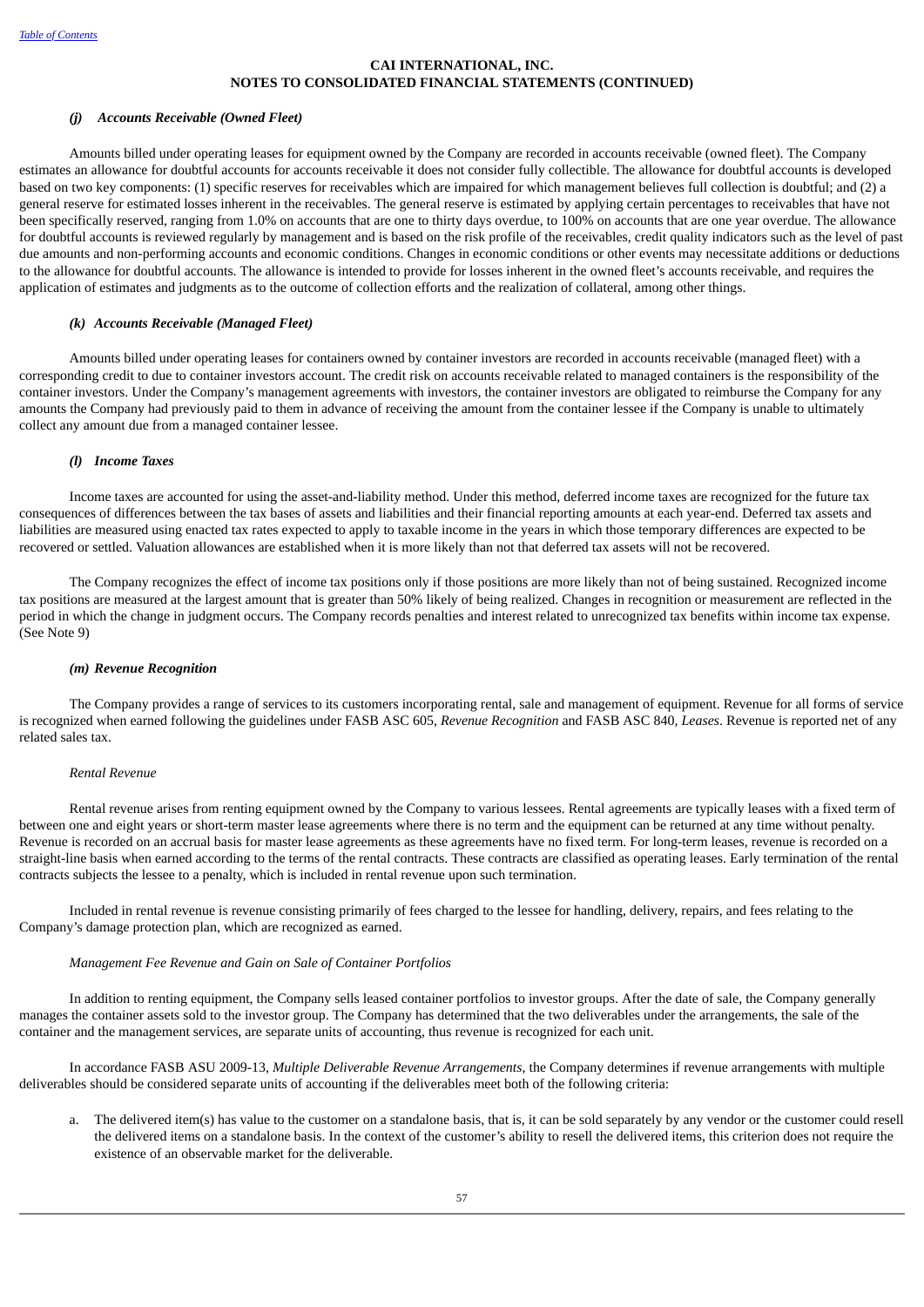b. If the arrangement includes a right of return relative to the delivered item, delivery or performance of the undelivered item is considered probable and substantially in the control of the vendor.

In applying the guidance, separate contracts entered into at or near the same time with the same entity or related parties are presumed to have been negotiated as a package and should be evaluated as a single arrangement in considering whether there are one or more units of accounting.

The Company evaluates all deliverables in an arrangement at the inception of the arrangement and as each deliverable is delivered to determine whether they represent separate units of accounting. The criteria for dividing an arrangement into separate units of accounting are applied consistently to arrangements with similar characteristics and in similar circumstances.

A delivered item that does not qualify as a separate unit of accounting within the arrangement is combined with other undelivered item(s) within the arrangement. The allocation of arrangement consideration and the recognition of revenue is determined for those combined deliverables as a single unit of accounting.

If the Company concludes that the sale of containers and the management services can be accounted for separately, the Company recognizes gain on sale of container portfolios when the sale of the containers is completed. The gain is the difference between the sales price and the net book value of the containers sold.

The Company recognizes revenue from management fees earned under equipment management agreements as earned on a monthly basis. Management fees are typically a percentage of net operating income of each investor group's fleet calculated on an accruals basis. Included in the Company's balance sheet are accounts receivable from the managed fleet which are uncollected lease billings related to managed equipment. With the exception of containers managed under pooling agreements, all direct costs (storage, repairs, repositioning etc.) are charged to investors on a specific-identification basis or allocated basis. The Company's financial statements include accounts payable and accruals of expenses related to managed equipment. The net amount of rentals billed less expenses payable, less management fees, is recorded in amounts due to container investors on the balance sheet.

### *(n) Stock-Based Compensation*

The Company has granted stock options to certain directors and employees under its 2007 Equity Incentive Plan. The Company accounts for stockbased compensation in accordance with FASB ASC 718, *Compensation – Stock Compensation*, which requires that compensation cost related to stock-based compensation be recognized in the financial statements. The cost is measured at the date the award is granted based on the fair value of the award calculated using the Black-Scholes-Merton option pricing model. The stock-based compensation expense is recognized over the vesting period of the grant. (See Note 8)

### *(o) Repairs and Maintenance*

The Company's leases generally require the lessee to pay for any damage to the container beyond normal wear and tear at the end of the lease term. The Company also offers a damage protection plan (DPP) pursuant to which the lessee pays a fee in exchange for not being charged for certain damages at the end of the lease term. The Company accounts for repairs and maintenance expense on an accrual basis when an obligation to pay has been incurred.

#### *(p) Recent Accounting Pronouncements*

In June 2011, the FASB issued guidance to increase the prominence of other comprehensive income in financial statements. Under this guidance, an entity has the option to present the components of net income and comprehensive income in either one or two consecutive financial statements. The option to present other comprehensive income in the statement of changes in equity has been eliminated. This guidance is effective for fiscal years, and interim periods within those years, beginning after December 15, 2011. The implementation of the accounting guidance did not have a material effect on the Company's consolidated financial statements.

## **(3) Consolidation of Variable Interest Entities as a Non-Controlling Interest**

The Company currently enters into two types of container fund arrangements with investors which are reviewed under ASC 810, *Consolidation*. These arrangements include container funds that the Company manages for investors and container funds that have entered into financing arrangements with investors. Included among several of the funds that the Company manages, and all of the funds under financing arrangements, are Japanese container funds that were established by a related party under separate investment agreements allowed under Japanese commercial laws (see Note 12). Each of the funds is financed by unrelated Japanese third party investors.

#### *Managed Container Funds*

All container funds under management by the Company are considered VIEs because as manager of the funds, the Company has the power to direct the activities that most significantly impact the entity's economic performance including the leasing and managing of containers owned by the funds. With the exception of two specific Japanese funds established in September 2010, the fees earned for arranging, managing and establishing the funds are not significant to the expected returns of the funds so the Company does not have a variable interest in the funds. The rights to receive benefits and obligations to absorb losses that could potentially be significant to the funds belong to the third party investors, so the Company concluded that it is not the primary beneficiary of the funds. With the exception of the sale of containers to the two Japanese funds established in September 2010, the Company recognizes gain on sale of containers to the unconsolidated VIEs as sales in the ordinary course of business. For the years ended December 31, 2012, 2011 and 2010, the Company sold \$10.3 million, \$24.9 million and \$12.4 million, respectively, of container portfolios to the Japanese VIEs and recognized gains on sale of \$1.3 million, \$2.3 million and \$0.6 million, respectively.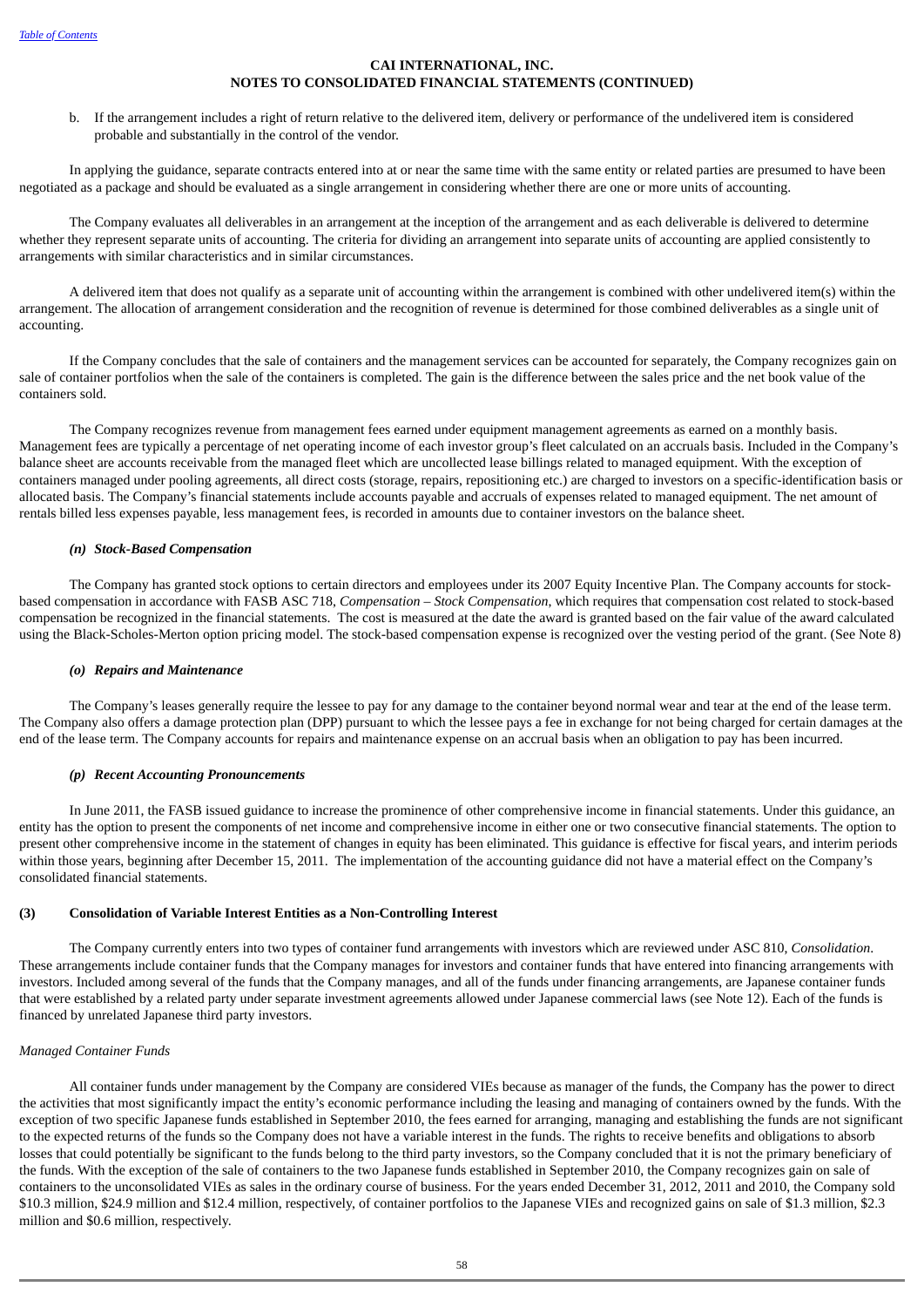In September 2010, the Company transferred approximately \$16.0 million of containers to two specific Japanese funds that are considered VIEs. The terms of the transaction included options for the Company to purchase the containers from the funds at a fixed price. As a result of the residual interest resulting from the fixed price call option, the Company concluded that it may absorb a significant amount of the variability associated with the funds' anticipated economic performance and as a result the Company has a variable interest in the funds. As the Company had the power to direct the activities that most significantly impact the economic performance of the VIEs and the variable interest provides the Company with the right to receive benefits from the entity that could potentially be significant to the funds, the Company determined that it is the primary beneficiary of these two specific VIEs and included the VIEs' assets and liabilities, results of operations and cash flows in the Company's consolidated financial statements. The container equipment, cash held by the container funds and net investment in direct finance leases, were included on the Company's consolidated balance sheet with the offsetting equity related to the funds presented separately as non-controlling interest.

During the third quarter of September 30, 2012, the Company terminated its management agreements with the two Japanese VIEs and purchased all the container equipment legally owned by them. As the Company previously consolidated these two Japanese VIEs, the purchase of the containers was considered a repurchase of the non-controlling interest for accounting purposes. The Company paid cash of \$15.3 million and contributed cash and other assets from the two Japanese VIEs of \$4.2 million in consideration for the non-controlling interest of \$19.5 million. No gain or loss was recognized by the Company upon the repurchase of the non-controlling interest and subsequent deconsolidation of the two Japanese VIEs. The results of the VIEs' operations have been included in the Company's consolidated statements of income until the date of deconsolidation. Net income of \$0.8 million, \$0.6 million and net loss of \$0.2 million, attributable to the two Japanese funds, is presented as net income or loss attributable to non-controlling interest in the Company's consolidated statements of income for the years ended December 31, 2012, 2011 and 2010, respectively.

#### *Collateralized Financing Obligations*

During the years ended December 31, 2012 and 2011, the Company transferred container portfolios to Japanese investor funds while concurrently entering into lease agreements for the same containers, under which the Company will lease the containers back from the Japanese investors. In accordance with ASC 840, *Sale-Leaseback Transactions,* the Company concluded these were financing transactions under which sale-leaseback accounting was not applicable.

The container funds under financing arrangements are considered VIEs under ASC 810 because as lessee of the funds, the Company has the power to direct the activities that most significantly impact each entity's economic performance including the leasing and managing of containers owned by the funds. The terms of the transactions include options for the Company to purchase the containers from the funds at a fixed price. As a result of the residual interest resulting from the fixed price call option, the Company concluded that it may absorb a significant amount of the variability associated with the funds' anticipated economic performance and as a result the Company has a variable interest in the funds. As the Company has the power to direct the activities that most significantly impact the economic performance of the VIEs and the variable interest provides the Company with the right to receive benefits from the entity that could potentially be significant to the funds, the Company determined that it is the primary beneficiary of these VIEs and included the VIEs' assets and liabilities as of December 31, 2012 and 2011, and the results of the VIE's operations and cash flows for the years ended December 31, 2012 and 2011 in the Company's consolidated financial statements.

As of December 31, 2012, the Company recorded the \$75.2 million investment received from the third party Japanese investors as collateralized financing obligations in the debt section of the Company's consolidated balance sheet. As of December 31, 2011, the debt related to the collateralized financing obligations was included in capital lease obligations in the accompanying consolidated balance sheet. See Note 7(f). No gain or loss was recognized by the Company on the initial consolidation of the VIEs.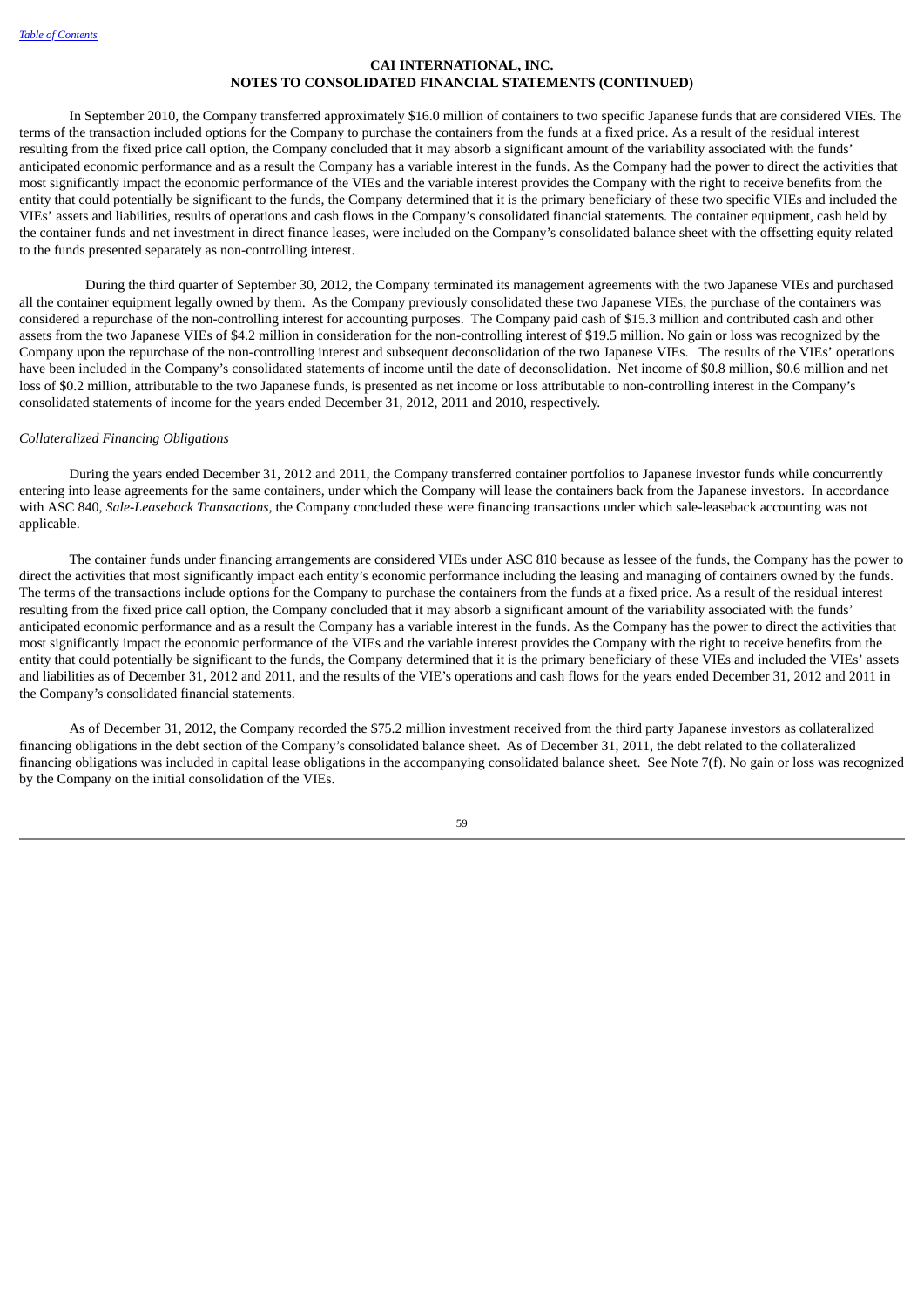#### **(4) Net Investment in Direct Finance Leases**

The following table represents the components of the Company's net investment in direct finance leases (in thousands):

|                                     | December 31, |          | December 31, |  |
|-------------------------------------|--------------|----------|--------------|--|
|                                     | 2012         |          | 2011         |  |
| Gross finance lease receivables (1) |              | 116.999  | 52,673       |  |
| Unearned income (2)                 |              | (31.445) | (14,924)     |  |
| Net investment in finance leases    |              | 85,554   | 37,749       |  |

- (1) At the inception of the lease, the Company records the total minimum lease payments, executory costs, if any, and unguaranteed residual value as gross finance lease receivables. The gross finance lease receivable is reduced as customer payments are received. Approximately \$9.1 million and \$6.3 million of unguaranteed residual value at December 31, 2012 and 2011, respectively, were included in gross finance lease receivables. There were no executory costs included in gross finance lease receivables as of December 31, 2012 and 2011.
- (2) The difference between the gross finance lease receivable and the cost of the equipment or carrying amount at the lease inception is recorded as unearned income. Unearned income together with initial direct costs, are amortized to income over the lease term so as to produce a constant periodic rate of return. There were no unamortized initial direct costs as of December 31, 2012 and 2011.

In order to estimate the allowance for losses contained in the gross finance lease receivables, the Company reviews the credit worthiness of its customers on an ongoing basis. The review includes monitoring credit quality indicators, the aging of customer receivables and general economic conditions.

The categories of gross finance lease receivables based on the Company's internal customer credit ratings can be described as follows:

*Tier 1*— These customers are typically large international shipping lines that have been in business for many years and have world-class operating capabilities and significant financial resources. In most cases, the Company has had a long commercial relationship with these customers and currently maintains regular communication with them at several levels of management, which provides the Company with insight into the customer's current operating and financial performance. In the Company's view, these customers have the greatest ability to withstand cyclical down turns and would likely have greater access to needed capital than lower-rated customers. The Company views the risk of default for Tier 1 customers to range from minimal to modest.

*Tier 2*— These customers are typically either smaller shipping lines or freight forwarders with less operating scale or with a high degree of financial leverage, and accordingly the Company views these customers as subject to higher volatility in financial performance over the business cycle. The Company generally expects these customers to have less access to capital markets or other sources of financing during cyclical down turns. The Company views the risk of default for Tier 2 customers as moderate.

*Tier 3*— Customers in this category exhibit volatility in payments on a regular basis.

Based on the above categories, the Company's gross finance lease receivables were as follows (in thousands):

|        | December 31,<br>2012 | December 31,<br>2011 |
|--------|----------------------|----------------------|
| Tier 1 | 98,611<br>Φ          | 31,017               |
| Tier 2 | 18,388               | 21,656               |
| Tier 3 | $-$                  |                      |
|        | 116,999              | 52,673               |

During the first quarter of 2012, the Company revised its criteria for categorizing gross finance lease receivables as Tier 1, Tier 2 and Tier 3 to better reflect its assessment of customer credit quality. The Company has conformed its presentation of gross finance lease receivables as of December 31, 2011 with the revised criteria for assessing customer credit quality, which resulted in the reclassification of \$23.6 million of gross finance lease receivables previously classified as Tier 2 at December 31, 2011 to Tier 1.

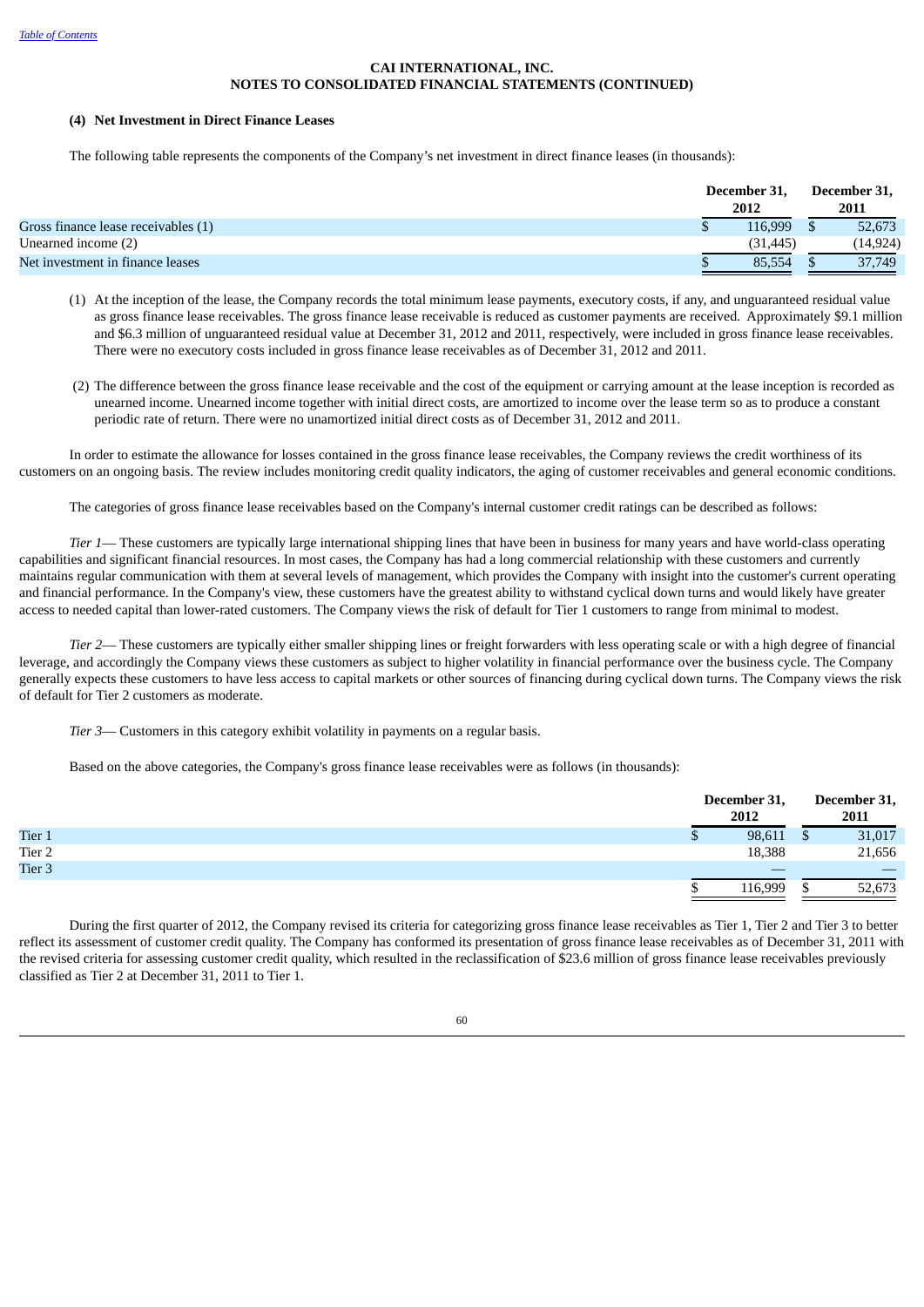Contractual maturities of the Company's gross finance lease receivables subsequent to December 31, 2012 are as follows (in thousands):

| Φ | 18,617  |
|---|---------|
|   | 17,807  |
|   | 20,650  |
|   | 17,553  |
|   | 11,375  |
|   | 30,997  |
|   | 116,999 |
|   |         |

### **(5) Intangible Assets**

The Company's intangible assets as of December 31, 2012 and 2011 were as follows (in thousands):

| December 31, 2012          | Gross<br><b>Carrying</b><br><b>Amount</b> |     | Accumulated<br><b>Amortization</b> | <b>Net Carrying</b><br><b>Amount</b> |
|----------------------------|-------------------------------------------|-----|------------------------------------|--------------------------------------|
| <b>Trademarks</b>          | \$<br>1,278                               | -S  | $(831)$ \$                         | 447                                  |
| Contracts-third party      | 3,650                                     |     | (3,259)                            | 391                                  |
| Contracts- owned equipment | 3,960                                     |     | (3,357)                            | 603                                  |
|                            | 8,888                                     |     | (7, 447)                           | 1,441                                |
| December 31, 2011          |                                           |     |                                    |                                      |
| Trademarks                 | \$<br>1,278                               | -\$ | $(702)$ \$                         | 576                                  |
| Contracts-third party      | 3,650                                     |     | (2,738)                            | 912                                  |
| Contracts- owned equipment | 3,924                                     |     | (3,079)                            | 845                                  |
|                            | 8,852                                     |     | (6,519)                            | 2,333                                |

Intangible assets allocated to the equipment leasing and container management reporting units, net of accumulated amortization, were \$0.9 million and \$0.6 million, respectively, as of December 31, 2012, and \$1.1 million and \$1.2 million, respectively, as of December 31, 2011.

Amortization recorded for the years ended December 31, 2012, 2011 and 2010 was \$0.9 million, \$1.3 million and \$1.4 million, respectively. Estimated future amortization expenses are as follows (in thousands):

| 2013                | ۰υ | 779  |
|---------------------|----|------|
| 2014                |    | 382  |
| 2015                |    | 197  |
| 2016                |    | 83   |
| 2017 and thereafter |    |      |
|                     |    | .441 |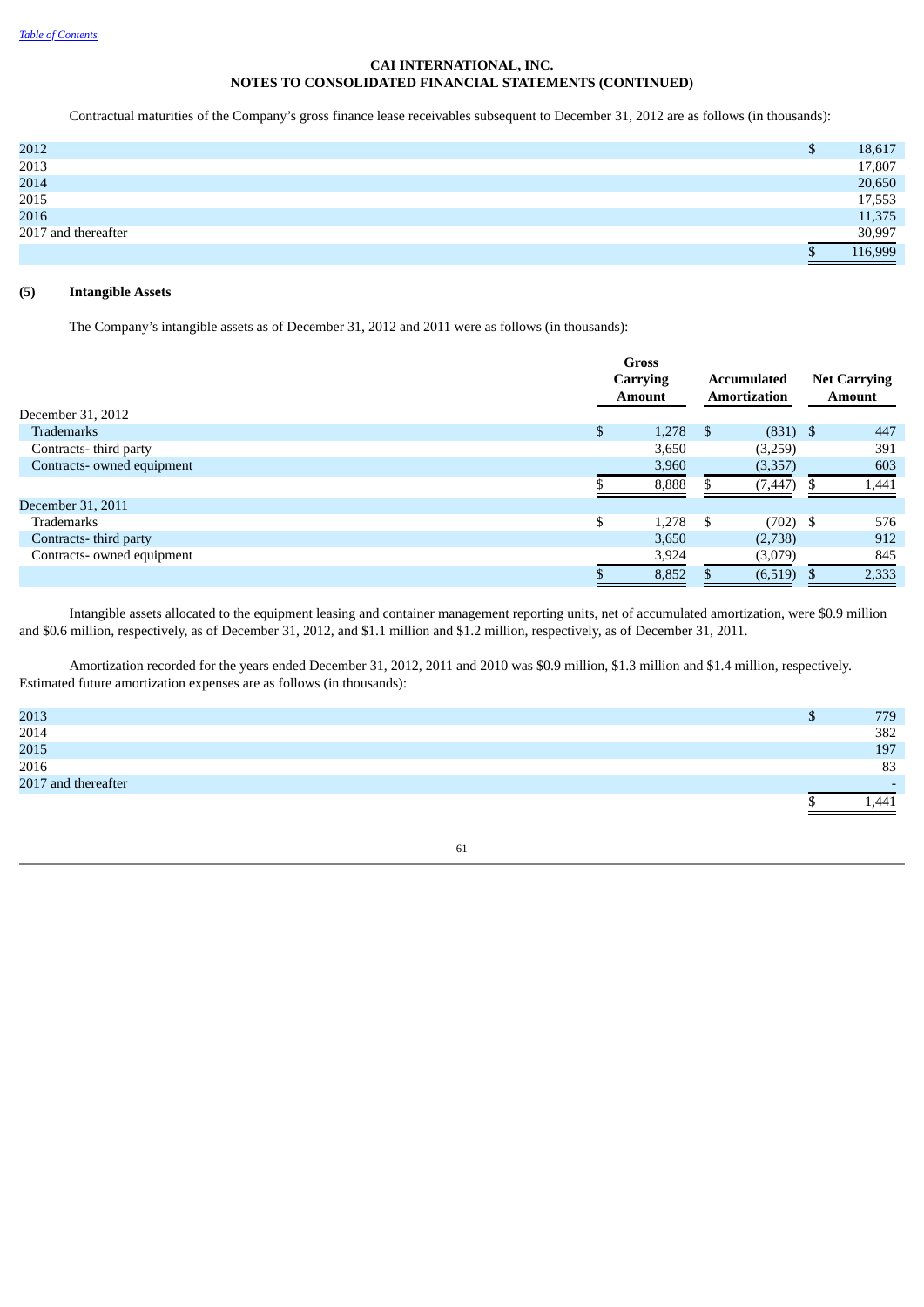### **(6) Equipment Leases**

The Company leases its equipment on either short-term operating leases through master lease agreements, long-term non-cancelable operating leases, or finance leases. The following represents future minimum rents receivable under long-term non-cancelable operating leases as of December 31, 2012 (in thousands):

| 2013                | 149,558 |
|---------------------|---------|
| 2014                | 134,879 |
| 2015                | 109,069 |
| 2016                | 86,161  |
| 2017 and thereafter | 265,177 |
|                     | 744,844 |

See Note 4 for contractual maturities of the Company's gross finance lease receivables.

### **(7) Debt and Capital Lease Obligations**

### **Debt**

Details of the Company's debt as of December 31, 2012 and 2011 were as follows (dollars in thousands):

|           |                                      |              |                          |           | <b>December 31, 2012</b> |                          |         |                          |           | <b>December 31, 2011</b> |                          |                   |
|-----------|--------------------------------------|--------------|--------------------------|-----------|--------------------------|--------------------------|---------|--------------------------|-----------|--------------------------|--------------------------|-------------------|
|           |                                      |              | Outstanding              |           |                          | Average                  |         | <b>Outstanding</b>       |           |                          | Average                  | <b>Agreement</b>  |
| Reference |                                      | Current      |                          | Long-term |                          | <b>Interest</b>          | Current |                          | Long-term |                          | <b>Interest</b>          | <b>Terminates</b> |
| (a)(i)    | Revolving credit facility            | $\mathbb{S}$ | $-$ \$                   |           | 160,000                  | 3.0%                     | \$      | $\sim$                   | \$        | 261,000                  | 3.0%                     | September 2014    |
| (a)(ii)   | Revolving credit facility - Rail     |              | ٠                        |           | 41.469                   | 2.5%                     |         | $\overline{\phantom{0}}$ |           | ٠                        | $\overline{\phantom{a}}$ | June 2015         |
| (b)(i)    | Term loan                            |              | 800                      |           | 6,600                    | 2.7%                     |         | 800                      |           | 7.400                    | 2.8%                     | <b>July 2014</b>  |
| (b)(ii)   | Term loan                            |              | 24,964                   |           | 230,651                  | 3.3%                     |         | 24,964                   |           | 255,614                  | 3.5%                     | December 2016     |
| (b)(iii)  | Term loan                            |              | 9,940                    |           | 129,260                  | 2.5%                     |         |                          |           |                          | ٠                        | April 2017        |
| (c)       | Senior secured notes                 |              | 8,240                    |           | 94,760                   | 4.9%                     |         | $\overline{\phantom{0}}$ |           |                          | -                        | September 2022    |
| (d)       | Asset backed warehouse facility      |              | $\overline{\phantom{0}}$ |           |                          | $\overline{\phantom{0}}$ |         |                          |           | 51,000                   | 2.7%                     | September 2023    |
| (e)       | Asset backed notes                   |              | 17,100                   |           | 151.050                  | 3.5%                     |         | $\overline{\phantom{0}}$ |           | $\overline{\phantom{0}}$ | $\overline{\phantom{0}}$ | October 2027      |
| (f)       | Collateralized financing obligations |              |                          |           | 75,200                   | 1.1%                     |         |                          |           |                          | $\overline{\phantom{0}}$ | November 2016     |
|           | <b>Total Debt</b>                    |              | 61,044                   | \$        | 888,990                  |                          |         | 25,764                   |           | 575,014                  |                          |                   |

The Company's term loans, senior secured notes, asset backed warehouse facility, asset backed notes and collateralized financing obligations are secured by specific pools of rental equipment and other assets owned by the Company, the underlying leases thereon and the Company's interest in any money received under such contracts. The agreements relating to all of the Company's debt contain various financial and other covenants. As of December 31, 2012, the Company was in compliance with all of its debt covenants.

#### **(a) Revolving Credit Facilities**

#### Revolving credit facilities consist of the following:

*(i)* The Company has a revolving credit facility with a consortium of banks to finance the acquisition of container rental equipment and for general working capital purposes. As of December 31, 2012, the maximum commitment under the revolving credit facility was \$575.0 million. The Company's revolving credit facility may be increased up to a maximum of \$675.0 million without lender approval so long as no default or event of default exists either before or immediately after giving effect to the increase. In addition, there is a commitment fee on the unused amount of the total commitment, payable quarterly in arrears. The agreement provides that swing line loans (short-term borrowings of up to \$10.0 million in the aggregate that are payable within 10 business days or at maturity date, whichever comes earlier) and standby letters of credit (up to \$15.0 million in the aggregate) will be available to the Company. These credit commitments are part of, and not in addition to, the total commitment provided under the agreement. The interest rates vary depending upon whether the loans are characterized as Base Rate loans or Eurodollar rate loans, as defined in the revolving credit agreement. In addition to various financial and other covenants, the Company's revolving line of credit also includes certain restrictions on the Company's ability to incur other indebtedness or pay dividends to stockholders. As of December 31, 2012, the Company was in compliance with the terms of the revolving credit facility.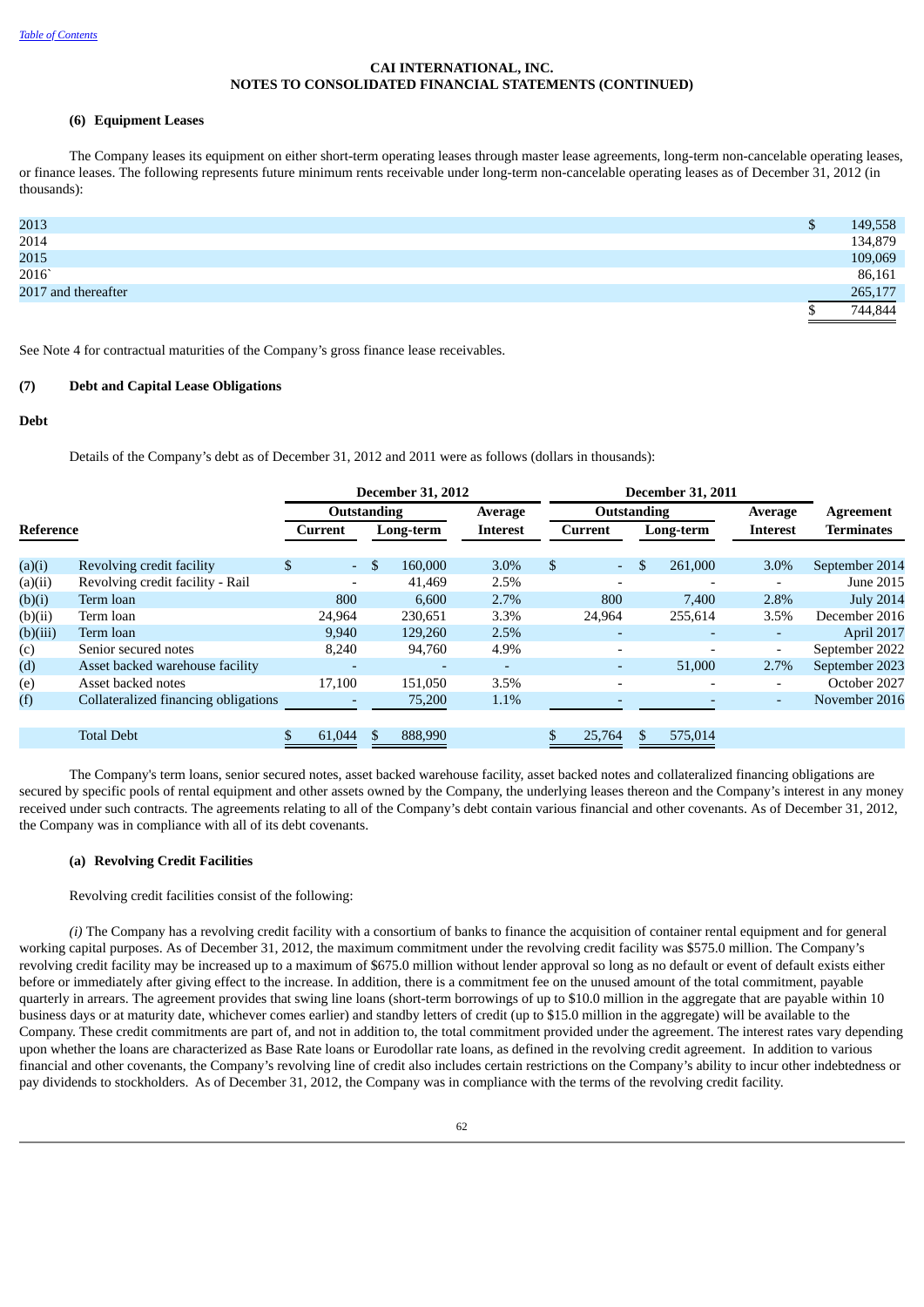As of December 31, 2012, the Company had \$414.9 million in availability under the revolving credit facility (net of \$0.1 million in letters of credit) subject to its ability to meet the collateral requirements under the agreement governing the facility. The entire amount of the facility drawn at any time plus accrued interest and fees is callable on demand in the event of certain specified events of default.

The Company's revolving credit facility, including any amounts drawn on the facility, is secured by substantially all of the assets of the Company (not otherwise used as security for its other credit facilities) including the containers owned by the Company, the underlying leases thereon and the Company's interest in any money received under such contracts.

*(ii)* On June 7, 2012, CAI and CAI Rail Inc. (CAI Rail), a wholly-owned subsidiary of the Company, entered into a revolving credit agreement with a consortium of banks to finance the acquisition of railcars. As of December 31, 2012, the maximum credit commitment under the revolving line of credit was \$85.0 million.

Borrowings under the credit facility bear interest at a variable rate. The interest rates vary depending upon whether the loans are characterized as Base Rate loans or Eurodollar rate loans, as defined in the revolving credit agreement. For domestic base rate loans, the interest rate is equal to the highest of (i) the daily federal funds open rate as published by the Federal Reserve Bank of New York and (ii) the administrative agent's published "Reference Rate", in each case plus a margin ranging from 1.50% to 2.25% based on certain conditions.

As of December 31, 2012, CAI Rail had \$43.5 million in availability under the revolving credit facility, subject to its ability to meet the collateral requirements under the agreement governing the facility. The entire amount of the facility drawn at any time plus accrued interest and fees is callable on demand in the event of certain specified events of default.

CAI Rail's revolving credit facility, including any amounts drawn on the facility, is secured by all of the assets of CAI Rail and is guaranteed by the Company.

### **(b) Term Loans**

Term loans consist of the following:

*(i)* On August 20, 2009, the Company signed a \$10.0 million five-year loan agreement with the Development Bank of Japan (DBJ). The loan is payable in 19 quarterly installments of \$0.2 million starting October 31, 2009 and a final payment of \$6.2 million on July 31, 2014. The loan bears a variable interest rate based on LIBOR. As of December 31, 2012, the loan had a balance of \$7.4 million.

The following are the estimated future principal and interest payments under this loan as of December 31, 2012 (in thousands). The payments were calculated assuming the interest rate remains 2.7% through maturity of the loan.

| 2013                               | 995     |
|------------------------------------|---------|
| 2014                               | 6,732   |
|                                    | 7 7 7 7 |
| Less: Amount representing interest | 327     |
| Term loan                          | ,400    |

*(ii)* On December 20, 2010, the Company entered into a term loan agreement with a consortium of banks. Under this loan agreement, the Company was eligible to borrow up to \$300.0 million, subject to certain borrowing conditions, which amount is secured by certain assets of the Company's whollyowned foreign subsidiaries. The loan agreement is an amortizing facility with a term of six years. Quarterly payments of principal for the \$185.0 million initially borrowed are \$3.7 million each (i.e. 2.0% of the drawn amount) for the first 23 quarterly payment dates with a final payment of \$99.9 million (54.0% of the drawn amount) due on December 20, 2016. The quarterly payments of principal on the additional draw downs (each determined separately) are an amount equal to the product of (x) the quotient obtained by dividing 46.0% by the number of remaining scheduled principal payment dates as of the drawdown date and (y) the initial principal balance of such term loan, with a final payment due on December 20, 2016 of 54.0% of the initial principal balance of such term loan. The interest rates vary depending upon whether the loans are characterized as Base Rate loans or Eurodollar rate loans, as defined in the term loan agreement. The loan bears a variable interest rate based on LIBOR for Eurodollar loans, and Base Rate for Base Rate loans. The Base Rate is defined as the highest of (i) the federal funds rate plus 1/2 of 1.0%, (ii) the prime rate (as published in The Wall Street Journal), and (iii) the Eurodollar rate (for three-month loans) plus 1.0%. The proceeds from this borrowing were used to pay down part of the Company's borrowings under the revolving credit facility. As of December 31, 2012, the loan had a balance of \$255.6 million.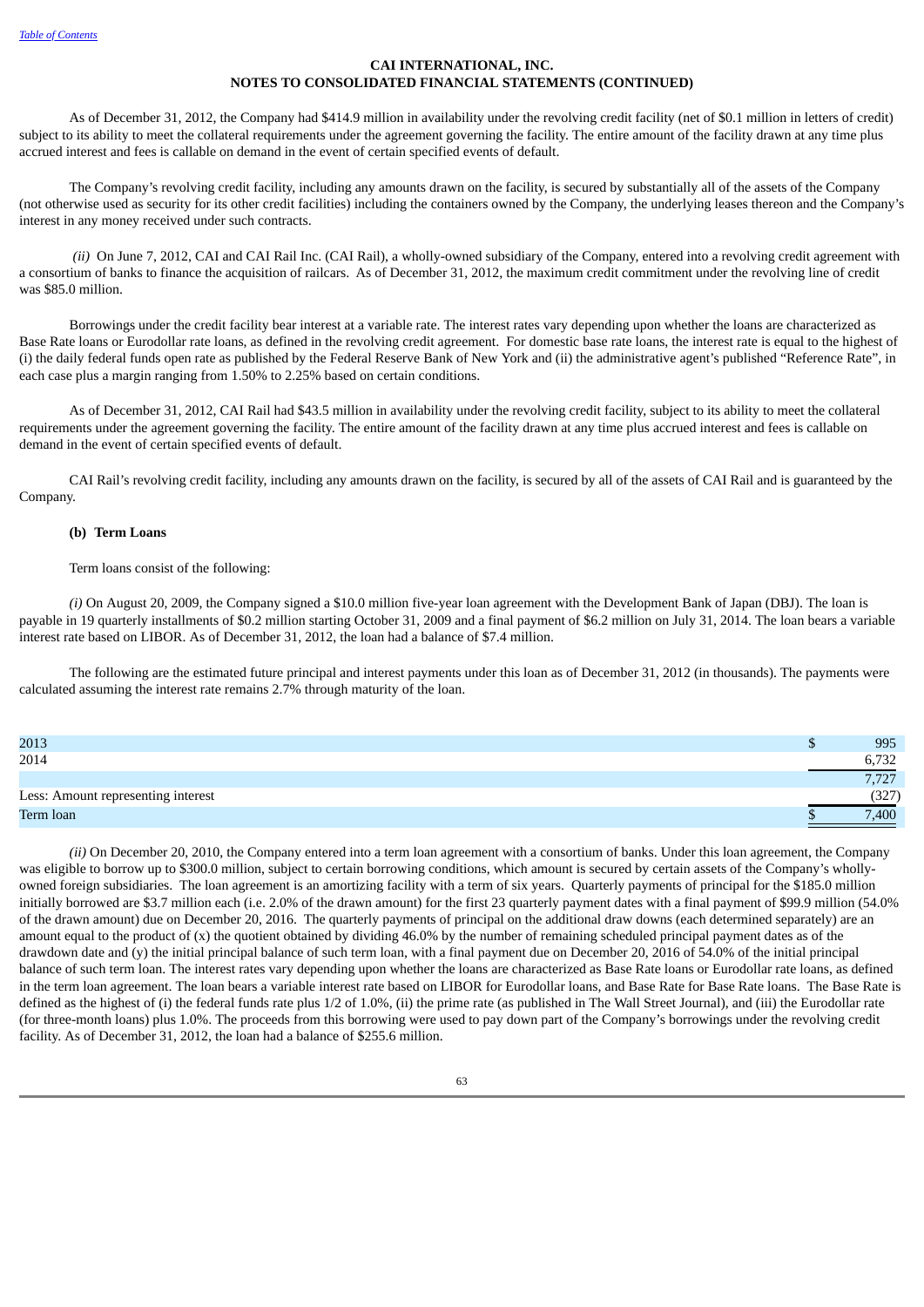The following are the estimated future principal and interest payments under this loan as of December 31, 2012 (in thousands). The payments were calculated assuming the interest rate remains 3.3% through maturity of the loan.

| 2013                               | 33,225    |
|------------------------------------|-----------|
| 2014                               | 32,387    |
| 2015                               | 31,549    |
| 2016                               | 186,488   |
|                                    | 283,649   |
| Less: Amount representing interest | (28, 035) |
| Term loan                          | 255,614   |

*(iii)* On April 11, 2012, the Company entered into a term loan agreement with a consortium of banks. The agreement provides for a five year term loan of up to \$60.0 million, subject to certain borrowing conditions, which amount is secured by certain assets of the Company. On November 9, 2012, the maximum commitment under the term loan was increased to \$142.0 million. The commitment under the loan may be increased to a maximum of \$200.0 million under certain conditions described in the agreement. The outstanding principal amounts under the term loan bear interest at the rate of LIBOR plus 2.25%, amortized quarterly, and require quarterly payments equal to 1.75% multiplied by the outstanding principal amount at such time. The facility contains various financial and other covenants. The full \$142.0 million has been drawn and was primarily used to repay outstanding amounts under the revolving credit facility. All unpaid amounts then outstanding are due and payable on April 11, 2017. As of December 31, 2012, the loan had a balance of \$139.2 million.

The following are the estimated future principal and interest payments under this loan as of December 31, 2012 (in thousands). The payments were calculated assuming the interest rate remains 2.5% through maturity of the loan.

| 2013                               | 13,317   |
|------------------------------------|----------|
| 2014                               | 13,070   |
| 2015                               | 12,822   |
| 2016                               | 12,581   |
| 2017                               | 100,661  |
|                                    | 152,451  |
| Less: Amount representing interest | (13,251) |
| Term loan                          | 139,200  |

#### **(c) Senior Secured Notes**

On September 13, 2012, Container Applications Limited (CAL), a wholly-owned subsidiary of the Company, entered into a Note Purchase Agreement with certain institutional investors, pursuant to which CAL issued \$103.0 million of its 4.90% Senior Secured Notes due September 13, 2022 (the Notes) to the investors. The Notes are guaranteed by the Company and secured by certain assets of CAL and the Company.

The Notes bear interest at 4.9% per annum, due and payable semiannually on March 13 and September 13 of each year, commencing on March 13, 2013. In addition, CAL is required to make certain principal payments on March 13 and September 13 of each year, commencing on March 13, 2013. Any unpaid principal and interest is due and payable on September 13, 2022. The Note Purchase Agreement provides that CAL may prepay at any time all or any part of the Notes in an amount not less than 10% of the aggregate principal amount of the Notes then outstanding.

The proceeds from the note were used to repay the Company's asset backed warehouse credit facility of \$100.0 million (see Note 7(d)) and the remaining \$3.0 million was used for working capital purposes. As of December 31, 2012, the Notes had a balance of \$103.0 million.

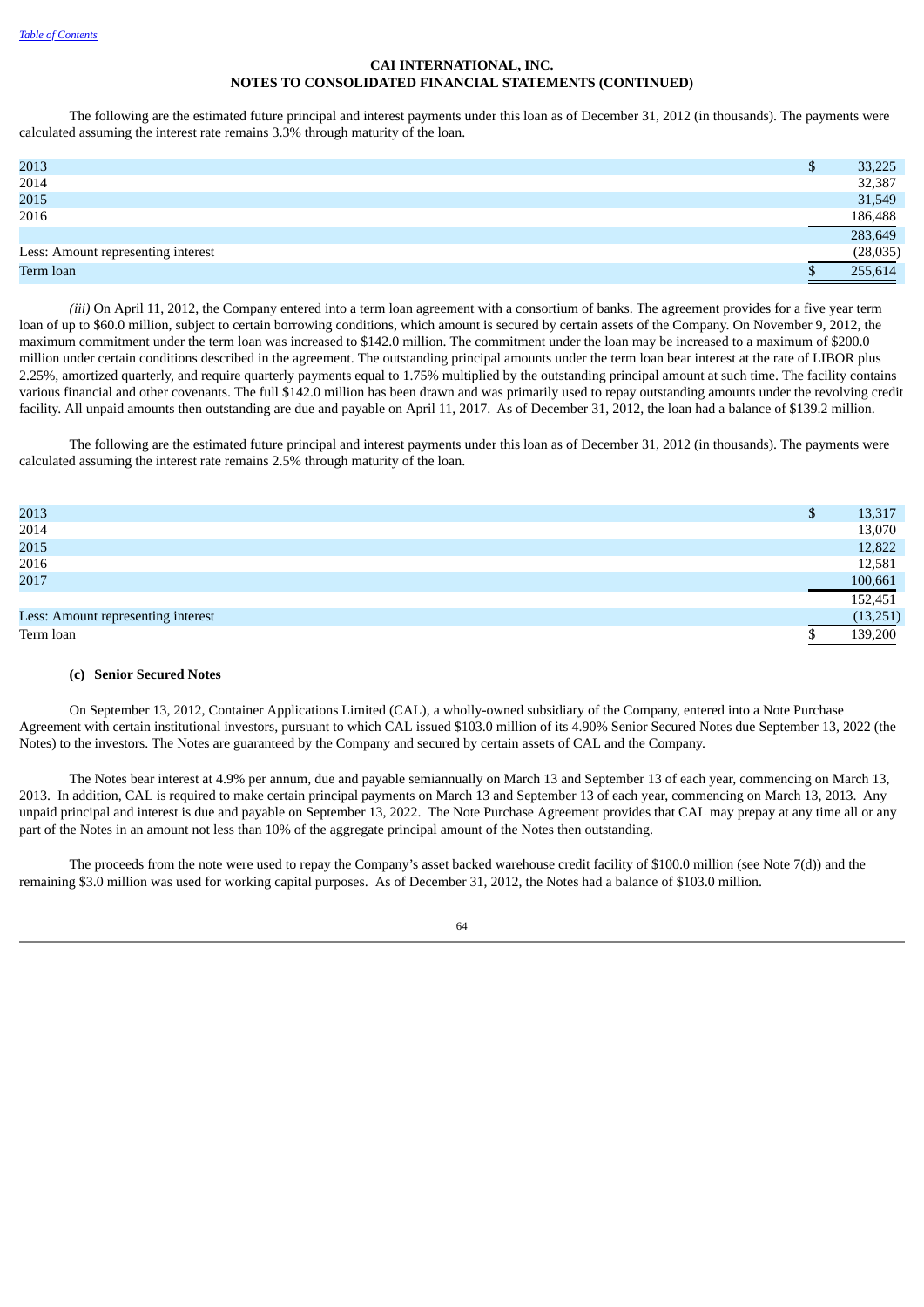The following are the estimated future principal and interest payments under the Notes as of December 31, 2012 (in thousands). The payments were calculated based on the fixed interest rate of 4.9%.

| 2013                               | 13,186    |
|------------------------------------|-----------|
| 2014                               | 12,782    |
| 2015                               | 12,379    |
| 2016                               | 10,910    |
| 2017 and thereafter                | 87,070    |
|                                    | 136,327   |
| Less: Amount representing interest | (33, 327) |
| Senior secured notes               | 103,000   |
|                                    |           |

#### **(d) Asset-Backed Warehouse Facility**

On September 9, 2011, the Company, through its wholly-owned indirect subsidiary, CAL Funding I Limited, entered into a credit facility for \$100.0 million of asset-backed warehouse notes. The Company borrowed \$51.0 million under the facility during 2011, and an additional \$49.0 million during the first quarter of 2012. The Company repaid the \$100.0 million balance of the asset-backed warehouse facility on September 13, 2012 when it entered into a Note Purchase Agreement for \$103.0 million with certain institutional investors (see Note 7(c) above). This facility was cancelled in January 2013.

### **(e) Asset-Backed Notes**

On October 18, 2012, CAL Funding II Limited, a wholly owned indirect subsidiary of CAI, issued \$171.0 million of 3.47% fixed rate asset-backed notes (Asset-Backed Notes). Principal and interest on the Asset-Backed Notes is payable monthly commencing on November 26, 2012, and the Asset-Backed Notes mature in October 2027. The proceeds from the Asset-Backed Notes were used to repay part of the Company's borrowings under its revolving credit facility. As of December 31, 2012, the Asset-Backed Notes had a balance of \$168.2 million.

The following are the estimated future principal and interest payments under the Asset-Backed Notes as of December 31, 2012 (in thousands). The payments were calculated based on the fixed interest rate of 3.47%.

| 2013                               | 22,663    |
|------------------------------------|-----------|
| 2014                               | 22,069    |
| 2015                               | 21,476    |
| 2016                               | 20,883    |
| 2017 and thereafter                | 109,990   |
|                                    | 197,081   |
| Less: Amount representing interest | (28, 931) |
| Asset-backed notes                 | 168,150   |

### **(f) Collateralized Financing Obligations**

As of December 31, 2012, the Company had collateralized financing obligations of \$75.2 million (see Note 3). As of December 31, 2011, the debt related to the collateralized financing obligations of \$10.0 million was included in capital lease obligations in the accompanying consolidated balance sheet. The debt is secured by a pool of containers covered under the financing arrangements.

The following are the estimated future principal and interest payments under the Company's collateralized financing obligations as of December 31, 2012 (in thousands). The payments were calculated assuming an average interest rate of 1.1% through maturity of the obligations.

| 2013                                 |         |
|--------------------------------------|---------|
| 2014                                 |         |
| 2015                                 | 67,085  |
| 2016                                 | 10,736  |
|                                      | 77,821  |
| Less: Amount representing interest   | (2,621) |
| Collateralized financing obligations | 75,200  |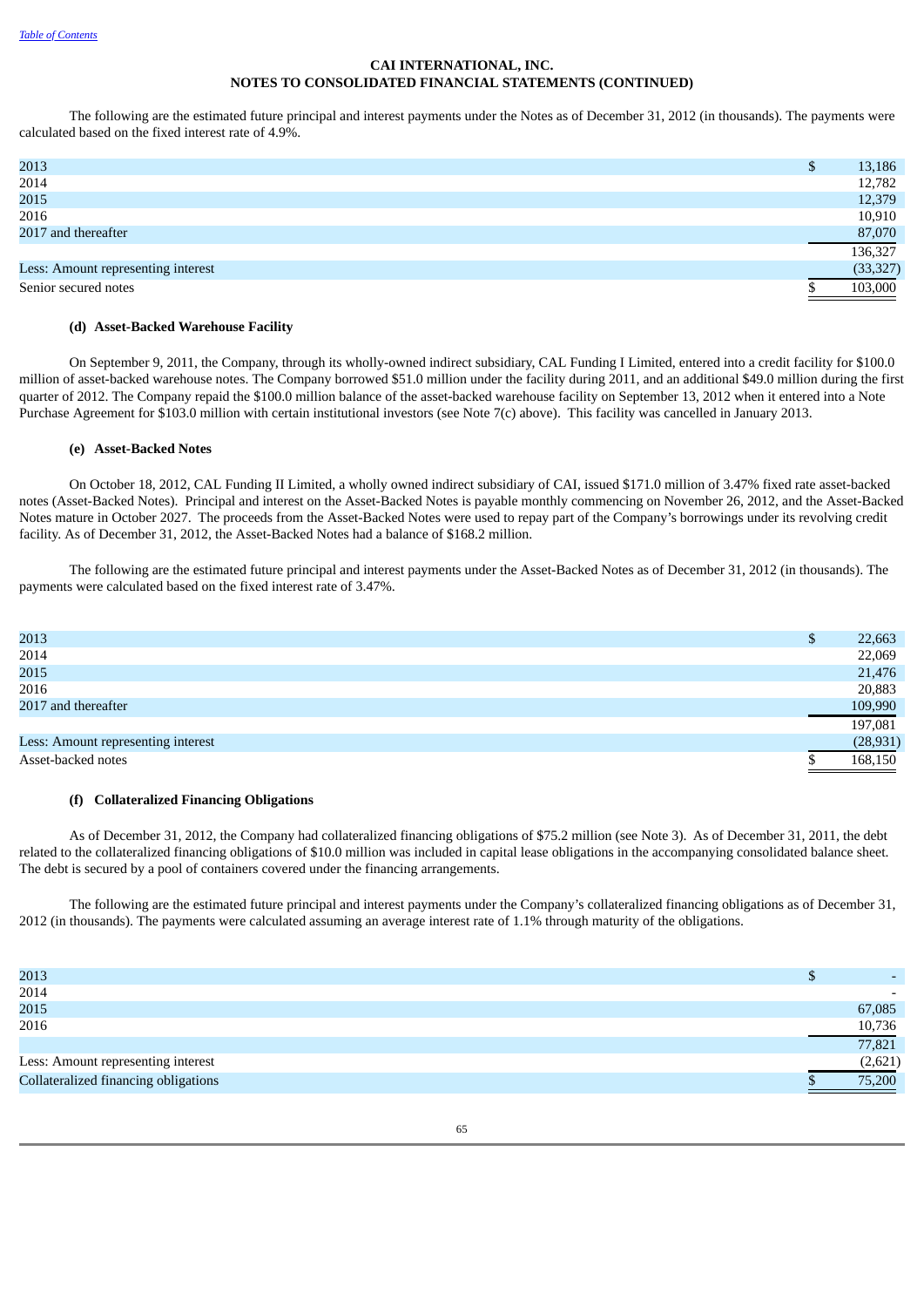### **Capital Lease Obligations**

As of December 31, 2012, the Company had capital lease obligations of \$7.3 million. The underlying obligations are denominated in U.S. Dollars and Euros at floating interest rates averaging 2.6% as of December 31, 2012 with maturity dates between October 2012 and June 2019. The loans are secured by containers covered by the lease obligations.

The following are the estimated future principal and interest payments under capital lease obligations as of December 31, 2012 (in thousands). The payments were calculated assuming the interest rate remains 2.6% through maturity of the loans.

| 2013                               | 2,401 |
|------------------------------------|-------|
| 2014                               | 1,901 |
| 2015                               | 1,457 |
| 2016                               | 875   |
| 2017 and thereafter                | 1,090 |
|                                    | 7,724 |
| Less: Amount representing interest | (398) |
| Capital lease obligations          | 7,326 |
|                                    |       |

# **(8) Stock–Based Compensation Plan**

### *Stock Options*

The Company grants stock options to certain employees and independent directors pursuant to its 2007 Equity Incentive Plan (Plan) which was adopted on April 23, 2007 and amended on June 5, 2009, June 3, 2011 and June 8, 2012. The following table summarizes the activity in the Company's stock option plan for the three years ended December 31, 2012:

|                                          | Number of<br><b>Shares</b> |                | Weighted<br>Average<br><b>Exercise</b><br>Price | Weighted<br>Average<br><b>Remaining</b><br><b>Contractual</b><br>Term<br>(in years) | Aggregate<br><b>Intrinsic</b><br>Value (in<br>thousands) |
|------------------------------------------|----------------------------|----------------|-------------------------------------------------|-------------------------------------------------------------------------------------|----------------------------------------------------------|
| Options outstanding, December 31, 2009   | 930,180                    | \$             | 10.16                                           |                                                                                     |                                                          |
| Options granted-directors                | 42,500                     | \$             | 13.97                                           |                                                                                     |                                                          |
| Options outstanding, December 31, 2010   | 972,680                    |                | 10.32                                           |                                                                                     |                                                          |
| Options granted-employees                | 180,000                    | S              | 24.82                                           |                                                                                     |                                                          |
| Options granted-directors                | 40,000                     | \$             | 21.62                                           |                                                                                     |                                                          |
| Options outstanding, December 31, 2011   | 1,192,680                  | \$.            | 12.89                                           |                                                                                     |                                                          |
| Options granted-employees                | 111,000                    | \$.            | 17.77                                           |                                                                                     |                                                          |
| Options forfeited-employees              | (8,000)                    | \$             | 17.77                                           |                                                                                     |                                                          |
| Options granted-directors                | 40,000                     | $\mathfrak{F}$ | 17.77                                           |                                                                                     |                                                          |
| Options outstanding, December 31, 2012   | 1,335,680                  | \$             | 13.41                                           | 6.4                                                                                 | \$<br>11,920                                             |
| Options exercisable at December 31, 2012 | 1,030,805                  | \$             | 12.07                                           | 5.8                                                                                 | \$<br>10,403                                             |
| Expected to vest after December 31, 2012 | 304,875                    | \$             | 17.96                                           | 8.5                                                                                 | \$<br>1,517                                              |

The aggregate intrinsic value represents the value by which the Company's closing stock price of \$21.95 per share on the last trading day of the year ended December 31, 2012 exceeds the exercise price of the stock multiplied by the number of options outstanding or exercisable, excluding options that have a zero or negative intrinsic value.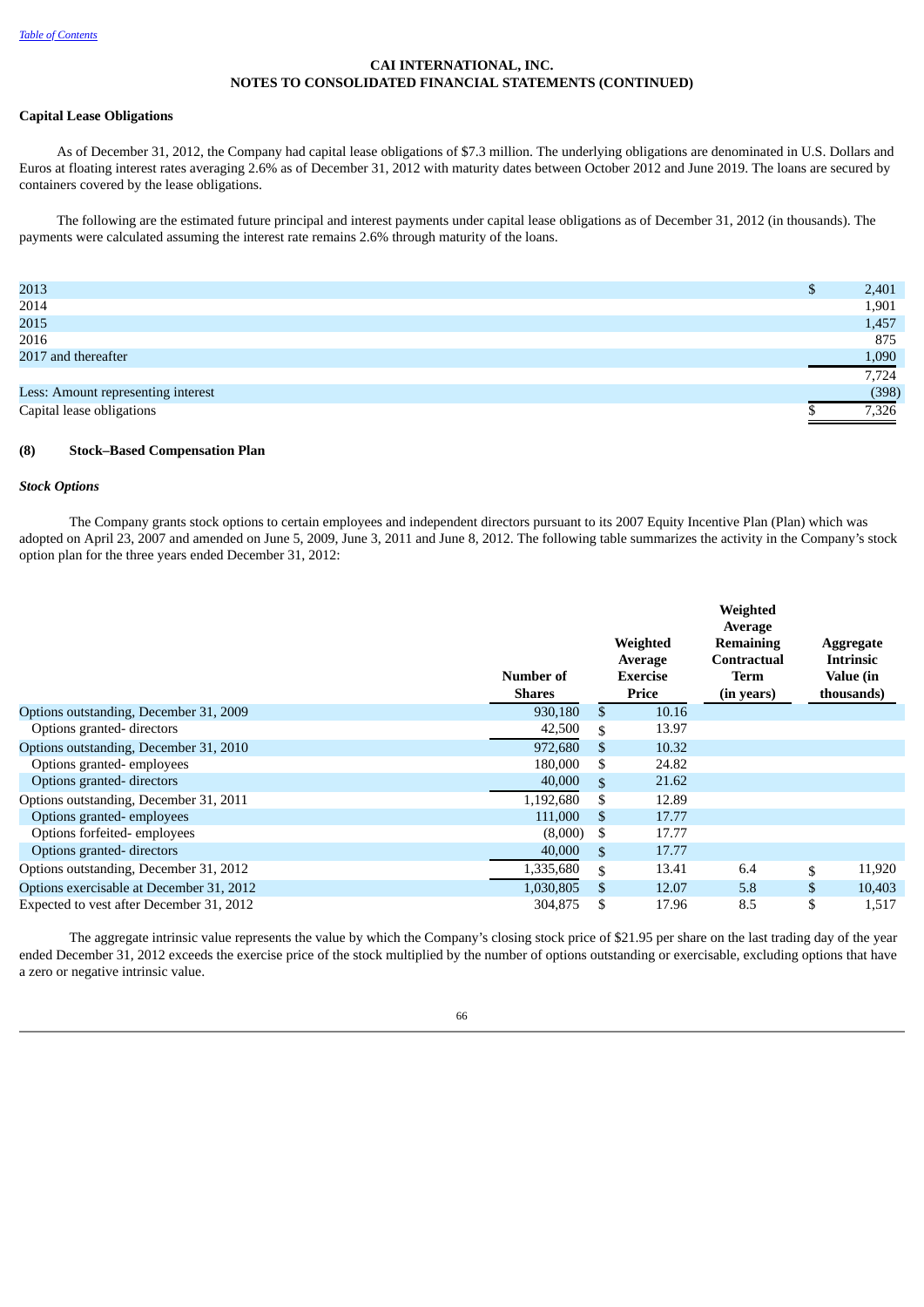The total fair value of stock options granted to the Company's employees and independent directors at the time of grant was approximately \$1.3 million, or \$8.36 per share, \$2.6 million, or \$12.04 per share, and \$0.2 million, or \$5.18 per share for the years ended December 31, 2012, 2011 and 2010, respectively, calculated using the Black-Scholes-Merton pricing model under the following weighted average assumptions:

|                                          | 2012                     |     | 2011                     |    | 2010                     |
|------------------------------------------|--------------------------|-----|--------------------------|----|--------------------------|
|                                          |                          |     |                          |    |                          |
| <b>Stock price</b>                       | \$<br>17.77              | \$. | 24.24                    | \$ | 13.97                    |
| Exercise price                           | \$<br>17.77              | \$  | 24.24                    | \$ | 13.97                    |
| Expected term (years):                   |                          |     |                          |    |                          |
| Employees                                | 6.25                     |     | 6.25                     |    | N/A                      |
| <b>Directors</b>                         | 5.5                      |     | 5.5                      |    | 5.5                      |
| Expected volatility:                     |                          |     |                          |    |                          |
| <b>Employees</b>                         | 49.5%                    |     | 50.1%                    |    | N/A                      |
| <b>Directors</b>                         | 50.2%                    |     | 50.8%                    |    | 37.3%                    |
| Weighted average risk free interest rate | 0.75%                    |     | 1.89%                    |    | 1.77%                    |
| Dividend yield                           | $\overline{\phantom{0}}$ |     | $\overline{\phantom{0}}$ |    | $\overline{\phantom{0}}$ |

As the Company has insufficient historical data, the expected option term is calculated using the simplified method in accordance with Securities and Exchange Commission (SEC) guidance. In the absence of sufficient historical data, 50.0% of the assumed volatility factor used in the calculation of fair values for stock options granted during 2012 and 2011 was derived from the average volatility of common shares for similar companies over a period approximating the expected term of the options. The remaining 50.0% was derived from the average volatility of the Company's common shares since their initial public offering in 2007. The assumed volatility factor used in the calculation for the 2010 grants was derived from the average price volatility of common shares for similar companies over a period approximating the expected term of the options. The risk-free rate is based on the implied yield on a U.S. Treasury bond with a term approximating the expected term of the option.

The Company recorded stock-based compensation expense of \$1.3 million, \$1.1 million and \$1.0 million relating to stock options for the years ended December 31, 2012, 2011 and 2010, respectively. As of December 31, 2012, the remaining unamortized stock-based compensation cost relating to stock options granted to the Company's employees and independent directors was approximately \$2.3 million which is to be recognized over the remaining average vesting period of 2.5 years.

#### *Restricted Stock Grant*

The Company granted certain employees approximately 39,000 shares of restricted common stock in 2007. The restricted stock had a three-year vesting period, with one third of vested shares issued every 12 months from grant date. Approximately 4,000 shares of restricted stock were forfeited while the remaining 35,000 shares were fully vested in May and July 2010. For the year ended December 31, 2010, the Company withheld 3,186 shares from employees to cover minimum withholding taxes on vested restricted stock. The Company returned the withheld shares to the Equity Incentive Plan to make them available for future grant and paid the applicable taxes to federal and state taxing authorities. Compensation expense relating to restricted stock was zero for the years ended December 31, 2012 and 2011, and \$0.1 million for the year ended December 31, 2010.

Compensation expense relating to stock options and restricted stock is recorded as a component of administrative expenses in the Company's consolidated statements of income with a corresponding credit to additional paid-in capital in the Company's consolidated balance sheet.

### **(9) Income Taxes**

For the years ended December 31, 2012, 2011 and 2010 net income before income taxes and non-controlling interest consisted of the following (in thousands):

|                    |    |        | <b>Year Ended December 31,</b> |        |
|--------------------|----|--------|--------------------------------|--------|
|                    |    | 2012   | 2011                           | 2010   |
| U.S. operations    | لا | 15,595 | 21,909                         | 11,276 |
| Foreign operations |    | 58,504 | 39,989                         | 20,481 |
|                    |    | 74,099 | 61,898                         | 31,757 |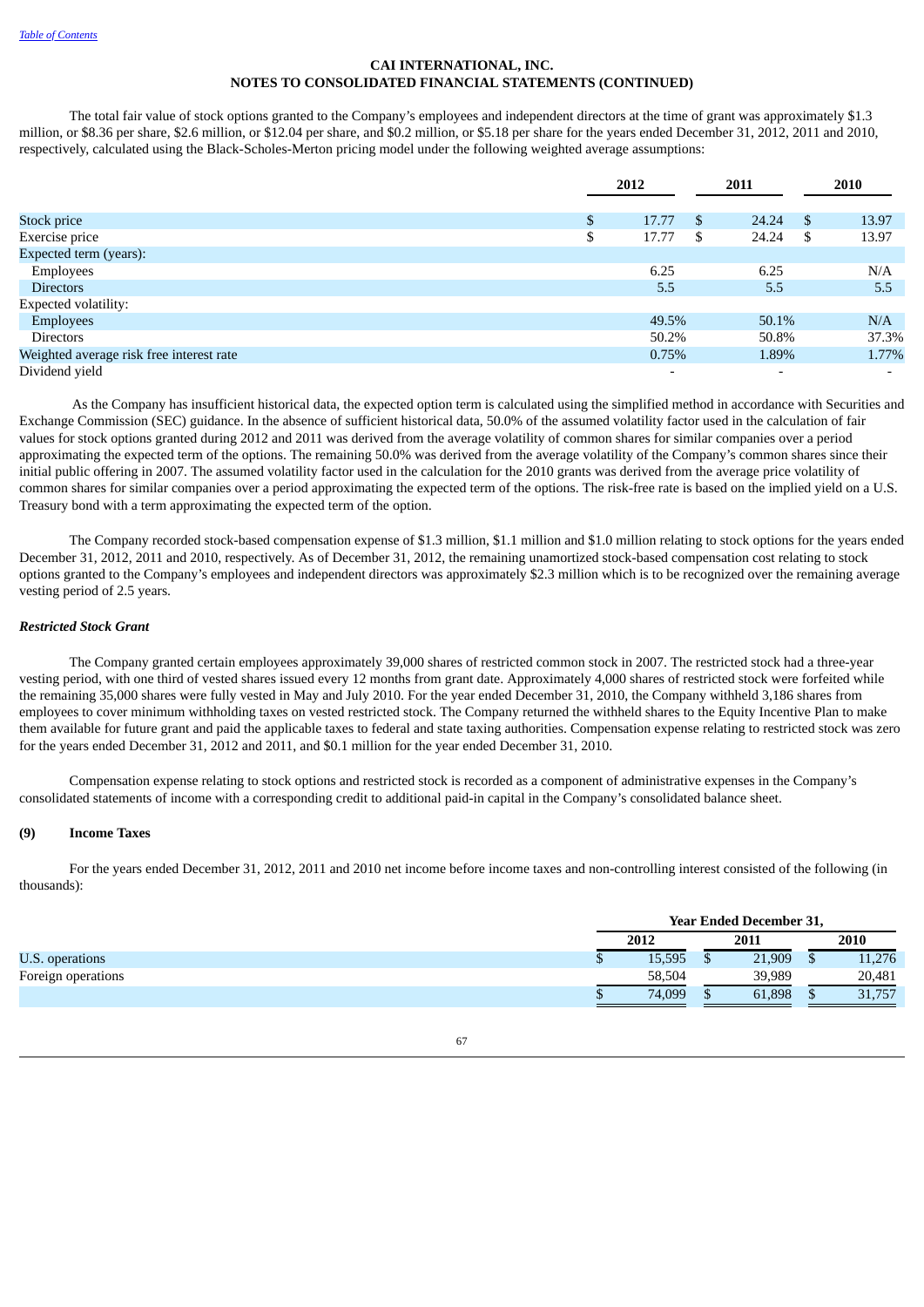Income tax expense attributable to income from operations consisted of (in thousands):

|                    | <b>Year Ended December 31,</b> |    |        |    |       |
|--------------------|--------------------------------|----|--------|----|-------|
|                    | 2012                           |    | 2011   |    | 2010  |
| Current            |                                |    |        |    |       |
| Federal            | \$<br>1,557                    | \$ | 6,261  | \$ | (607) |
| State              | 38                             |    | 29     |    | 32    |
| Foreign            | 2,209                          |    | 1,241  |    | 772   |
|                    | 3,804                          |    | 7,531  |    | 197   |
| <b>Deferred</b>    |                                |    |        |    |       |
| Federal            | 5,297                          |    | 2,623  |    | 2,739 |
| <b>State</b>       | (257)                          |    | 89     |    | 92    |
| Foreign            | 974                            |    | 841    |    | 527   |
|                    | 6,014                          |    | 3,553  |    | 3,358 |
| Income tax expense | 9,818                          | S  | 11,084 | ъ  | 3,555 |

The reconciliations between the Company's income tax expense and the amounts computed by applying the U.S. federal income tax rate of 35.0% for the years ended December 31, 2012, 2011 and 2010 are as follows (in thousands):

|                                                             | <b>Year Ended December 31,</b> |          |  |           |  |          |
|-------------------------------------------------------------|--------------------------------|----------|--|-----------|--|----------|
|                                                             |                                | 2012     |  | 2011      |  | 2010     |
| Computed expected tax expense                               |                                | 25,935   |  | 21,668    |  | 11,116   |
| Non-deductible stock-based compensation                     |                                | 86       |  | 68        |  | 80       |
| Provision to tax return true-up                             |                                | (148)    |  | 8         |  | (261)    |
| Other permanent differences                                 |                                | 1,383    |  | 920       |  | 88       |
| Increase (release) of uncertain tax liabilities             |                                | (78)     |  | 185       |  | (1, 919) |
| Increase (decrease) in income taxes resulting from:         |                                |          |  |           |  |          |
| State income tax expense, net of federal income tax benefit |                                | (66)     |  | 154       |  | 321      |
| Foreign tax differential                                    |                                | (17,294) |  | (11, 919) |  | (5,870)  |
|                                                             |                                | 9,818    |  | 11,084    |  | 3,555    |

As of December 31, 2012 the Company had \$34.6 million and \$7.6 million of net operating loss (NOL) carry forwards available to offset future foreign and state taxable income, respectively. The NOL carry forwards will begin to expire in 2017 and 2029 for foreign and state income tax purposes, respectively.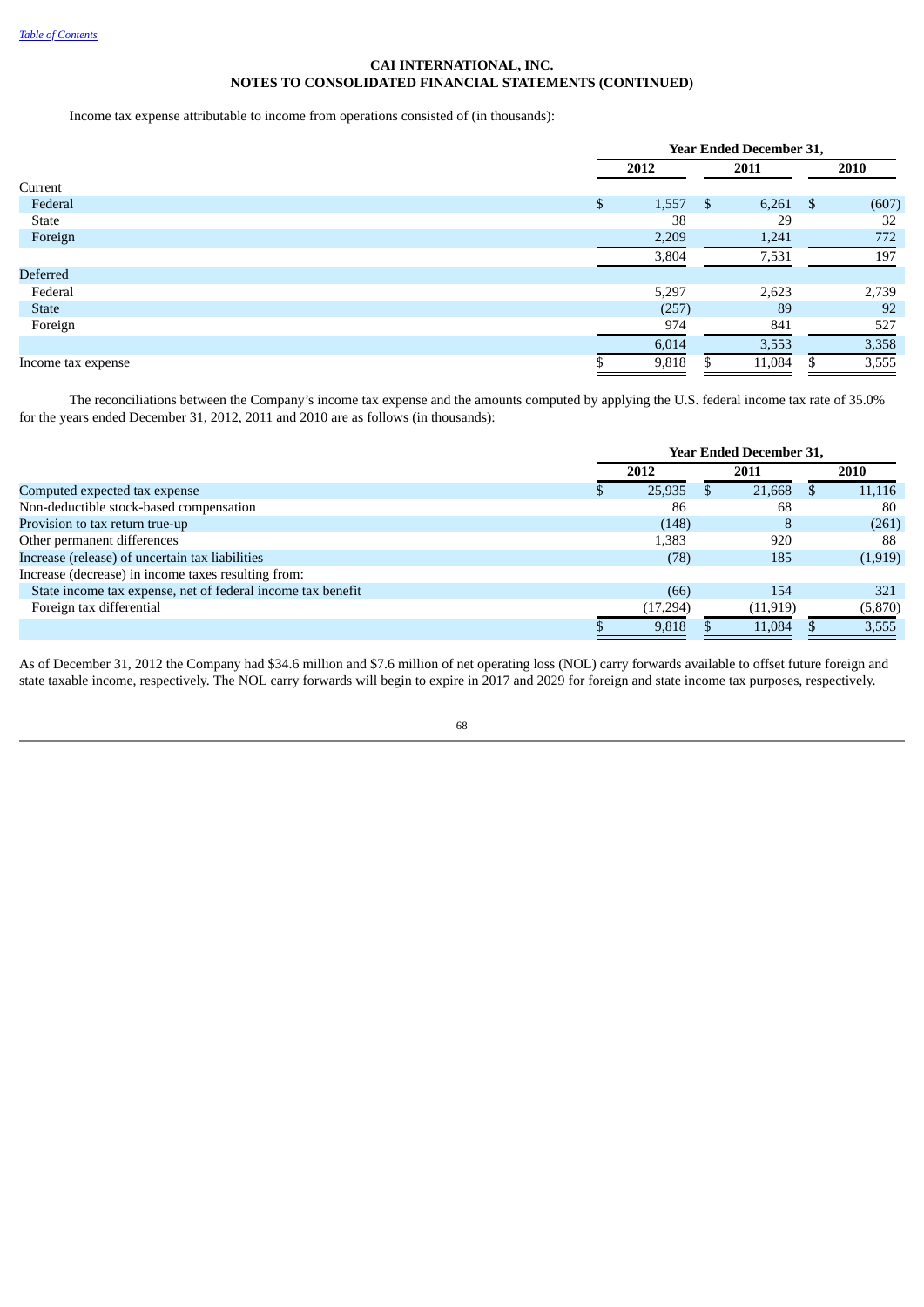The tax effects of temporary differences that give rise to significant portions of the deferred tax assets and deferred tax liabilities as of December 31, 2012 and 2011 are presented below (in thousands):

|                                                | <b>Year Ended December 31,</b> |    |        |
|------------------------------------------------|--------------------------------|----|--------|
|                                                | 2012                           |    | 2011   |
| Deferred tax assets:                           |                                |    |        |
| Accounts receivable (owned fleet)              | \$<br>179                      | S  | 181    |
| Accrued expenses and other current liabilities | 78                             |    | 71     |
| State taxes                                    |                                |    |        |
| Unearned revenue                               | 1,983                          |    | 1,753  |
| Stock-based compensation                       | 1,540                          |    | 1,214  |
| Interest expense                               | 6                              |    | 6      |
| Tax credits                                    | 8                              |    | 161    |
| Net operating loss carry forwards              | 1,562                          |    | 574    |
| Gross deferred tax assets                      | 5,357                          |    | 3,961  |
| Deferred tax liabilities:                      |                                |    |        |
| Intangible assets                              | 296                            |    | 527    |
| Depreciation and amortization                  | 36,817                         |    | 30,717 |
| Foreign deferred tax liabilities               | 3,222                          |    | 2,937  |
| Deferred subpart F income                      | 2,832                          |    | 1,590  |
| Unrealized gain or (loss)                      | 52                             |    | 38     |
| Net deferred tax liability                     | \$<br>37,862                   | \$ | 31,848 |

The realization of deferred tax assets is dependent upon the generation of future taxable income during the periods in which those temporary differences become deductible. The Company's management considers the projected future taxable income for making this assessment. Based upon the level of historical taxable income and projections for future taxable income over the periods in which the deferred tax assets are deductible, the Company's management believes it is more likely than not the Company will realize the benefits of the deductible differences noted above.

Deferred income taxes have not been provided on the undistributed earnings of foreign subsidiaries. As of December 31, 2012, the amount of such earnings totaled approximately \$126.8 million. These earnings have been permanently reinvested and the Company does not plan to initiate any action that would precipitate the payment of income taxes thereon. The amount of income taxes that would have resulted had such earnings been repatriated is not practically determinable.

The Company is required to recognize in the financial statements the impact of a tax position, if that position is more likely than not of being sustained on audit, based on the technical merits of the position. The Company has elected to record penalties and interest associated with uncertain tax position within income tax expense. The Company accrues for unrecognized tax benefits based upon its best estimate of the additional taxes, interest and penalties expected to be paid. These estimates are updated over time as more definitive information becomes available from taxing authorities, completion of tax audits, expiration of statute of limitations, or upon occurrence of other events.

The following table summarizes the activity related to the Company's unrecognized tax benefits (in thousands):

| Balance at January 1, 2011                      | 77   |
|-------------------------------------------------|------|
| Decreases related to prior year tax positions   | 56   |
| Increases related to current year tax positions | 123  |
| Balance at December 31, 2011                    | 256  |
| Increases related to prior year tax positions   |      |
| Increases related to current year tax positions | 31   |
| Decreases related to lapsing of statute         | (72) |
| Decreases related to settlement                 | (40) |
| Balance at December 31, 2012                    | 182  |
|                                                 |      |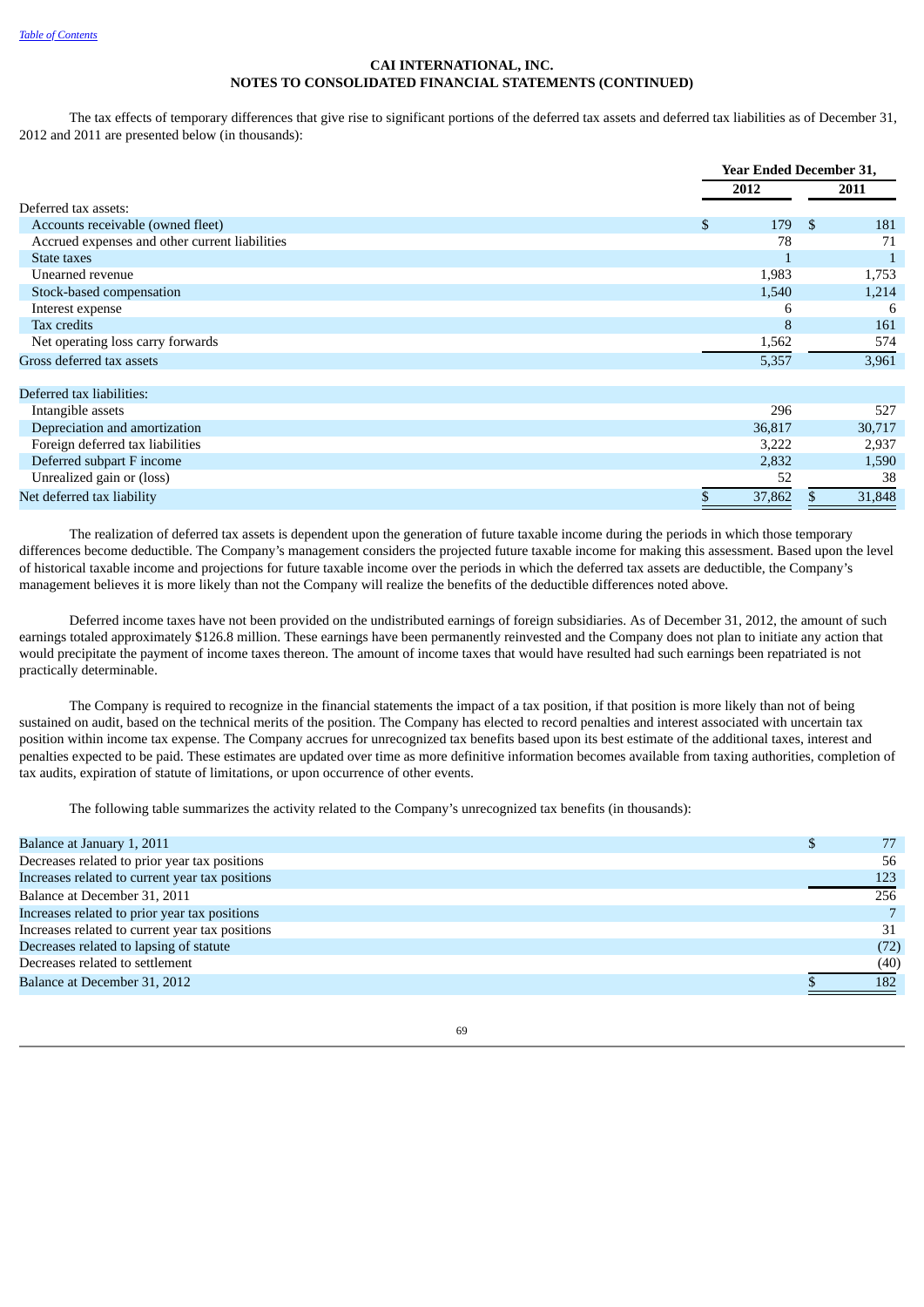The unrecognized tax benefits of approximately \$0.2 million at December 31, 2012, if recognized, would reduce the Company's effective tax rate. The Company accrued potential interest and penalties of less than \$0.1 million related to unrecognized tax benefits for each of the years ended December 31, 2012 and 2011. The Company does not believe the total amount of unrecognized tax benefit as of December 31, 2012 will increase or decrease significantly in the next twelve months.

The Company is subject to taxation in the U.S. and various states and foreign jurisdictions. With few exceptions, as of December 31, 2012, the Company is no longer subject to U.S. federal, state, local or foreign examinations by tax authorities for years before 2008. The Company's U.S. federal income tax returns for 2008 and 2009 are currently under examination.

## **(10) Fair Value of Financial Instruments**

The carrying amounts reported in the consolidated balance sheets for cash, accounts receivable and accounts payable approximate fair value because of the immediate or short-term maturity of these financial instruments. The Company's collateralized financing obligations of \$75.2 million and capital lease obligations of \$7.3 million as of December 31, 2012 were estimated to have a fair value of approximately \$71.2 million and \$7.1 million, respectively, based on the fair value of estimated future payments calculated using the prevailing interest rates. The fair value of these financial instruments would be categorized as Level 3 of the fair value hierarchy. Management believes that the balances of the Company's revolving credit facilities of \$201.5 million, term loans totaling \$402.2 million, senior secured notes of \$103.0 million, asset backed notes of \$168.2 million and net investment in direct finance leases of \$85.6 million approximate their fair values as of December 31, 2012. The fair value of these financial instruments would be categorized as Level 3 of the fair value hierarchy.

### **(11) Commitments and Contingencies**

The Company utilizes certain office facilities and office equipment under non-cancelable operating lease agreements which generally have original terms of up to five years. Future minimum lease payments required under non-cancellable operating leases having an original term of more than one year as of December 31, 2012 are as follows (in thousands):

| Year ending December 31: |    | <b>Office</b><br><b>Facilities</b><br>and<br>Equipment |
|--------------------------|----|--------------------------------------------------------|
| 2013                     | \$ | 1,416                                                  |
| 2014                     |    | 1,285                                                  |
| 2015                     |    | 1,102                                                  |
| 2016                     |    | 1,063                                                  |
| 2017 and thereafter      |    | 871                                                    |
|                          | л. | 5,737                                                  |

Office facility expense was \$1.4 million, \$1.3 million, and \$1.2 million for the years ended December 31, 2012, 2011 and 2010, respectively, and was included in marketing, general and administrative expense in the consolidated statements of operations.

As of December 31, 2012 and 2011, the Company had one outstanding letter of credit of \$0.1 million. The letter of credit guarantees the Company's obligations under certain operating lease agreements.

In addition to the rental equipment payable of \$2.6 million, the Company had commitments to purchase approximately \$24.8 million of container equipment as of December 31, 2012.

In the ordinary course of business, the Company executes contracts involving indemnifications standard in the industry and indemnifications specific to a transaction such as an assignment and assumption agreement. These indemnifications might include claims related to tax matters, governmental regulations, and contractual relationships. Performance under these indemnities would generally be triggered by a breach of terms of the contract or by a thirdparty claim. The Company regularly evaluates the probability of having to incur costs associated with these indemnifications and as of December 31, 2012 there were no claims outstanding under such indemnifications and the Company believes that no claims are probable of occurring in the future.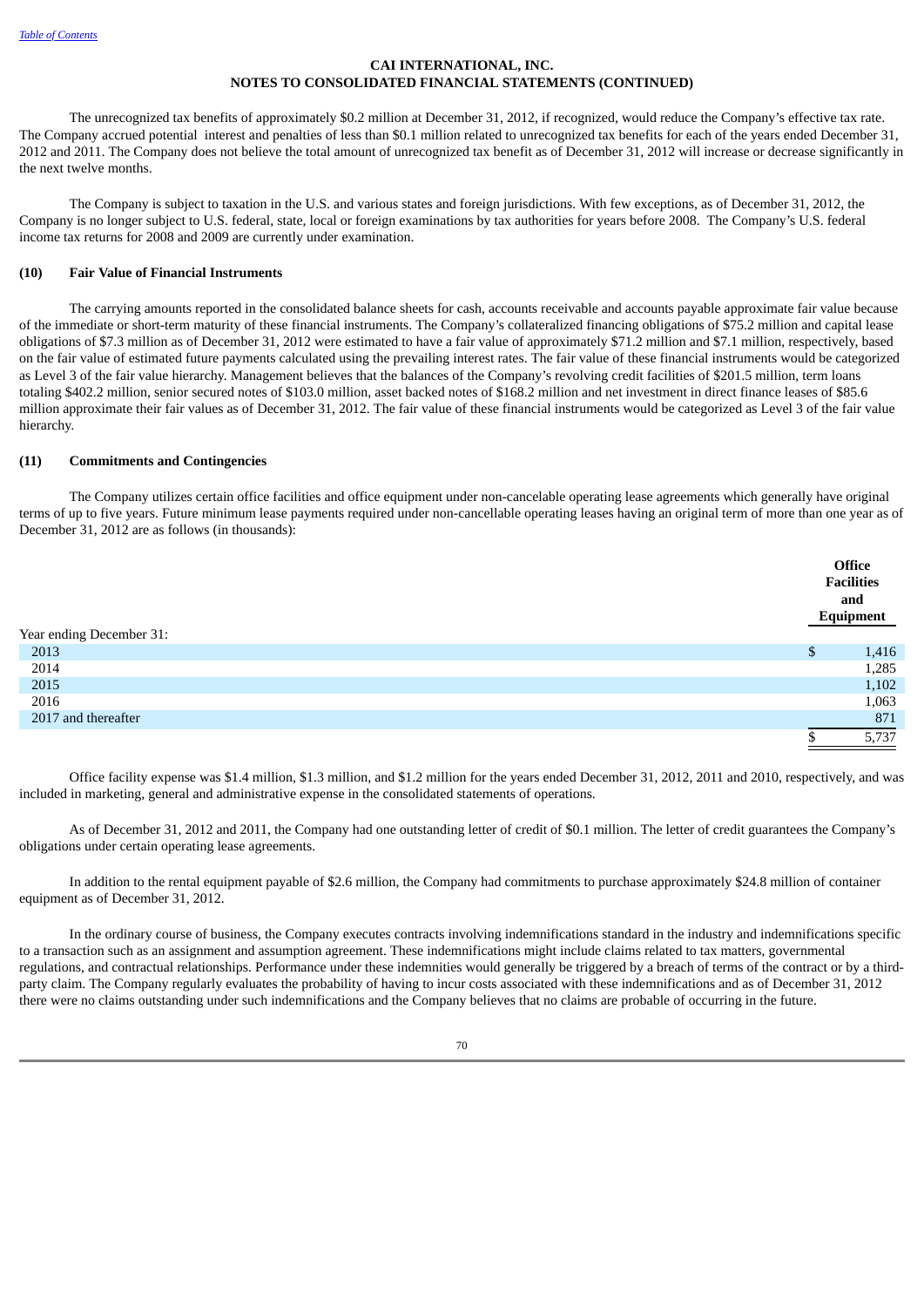### **(12) Related Party Transactions**

The Company has transferred legal ownership of certain containers to Japanese container funds which were established by Japan Investment Adviser Co., Ltd. (JIA) and CAIJ, Inc. (CAIJ). CAIJ is an 80%-owned subsidiary of CAI with the remaining 20% owned by JIA. JIA is owned and controlled by the Managing Director of CAIJ. Prior to the transfer of containers from the Company, the container funds received contributions from unrelated Japanese investors, under separate Japanese investment agreements allowed under Japanese commercial laws. The contributions were used to purchase container equipment from the Company. Under the terms of the agreements, the CAI-related Japanese entities manage the activities of certain Japanese entities but may outsource all or part of each operation to a third party. Pursuant to its services agreements with investors, the Japanese container funds have outsourced the general management of their operations to CAIJ. The Japanese container funds have also entered into equipment management service agreements and financing arrangements whereby the Company manages the leasing activity of containers owned by the Japanese container funds.

As described in Note 3, the Japanese managed container funds and financing arrangements are considered VIEs. However, with the exception of two specific Japanese funds and the financing arrangements described in Note 3, the Company does not consider its interest in the managed Japanese container funds to be a variable interest. As such, the Company did not consolidate the assets and liabilities, results of operations or cash flows in its consolidated financial statements. The sale of containers to the unconsolidated Japanese VIEs has been recorded on the Company's books as a sale in the ordinary course of business.

As described in Note 3, the Company has included in its consolidated financial statements, the assets and liabilities, results of operations, and cash flows of the financing arrangements, in accordance with ASC 810, *Consolidation*. The Company has also included the results of operations and cash flows of the two specific Japanese container funds up to the date of their deconsolidation, in accordance with ASC 810.

### **(13) Capital Stock**

On April 15, 2011, the Company filed a universal shelf registration statement on Form S-3 with the SEC which was declared effective by the SEC on May 31, 2011. Under this shelf registration statement, the Company may sell various debt and equity securities, or a combination thereof, to be offered from time-to-time up to an aggregate offering price of \$250.0 million for all securities, and the selling stockholders may sell up to 2,500,000 shares of common stock in one or more offerings. Pursuant to this registration, the Company sold 2,757,170 shares of its common stock in December 2012 at \$19.85 per share. The Company received \$51.5 million (net of commissions and other expenses related to the offering) from the sale of its common stock.

### **(14) 401K Savings Plan**

The Company established a 401(k) plan in January 1995 for certain eligible employees. Company contribution to this plan was entirely at the Company's discretion. On October 1, 2007, the Company enhanced the plan to cover all of its U.S. employees. Under the enhanced provisions of the plan, an employee may contribute up to the statutory limit of his or her salary into the plan. The Company matches employee contributions up to 4% of qualified compensation. The Company's contribution vests immediately. Company contribution to the plan for the year ended December 31, 2012 was approximately \$0.2 million and approximately \$0.1 million for each of the years ended December 31, 2011 and 2010.

## **(15) Segment Information**

The Company operates in one industry segment, equipment leasing, but has two reportable business segments; equipment leasing and container management. The equipment leasing segment derives its revenue primarily from the ownership and leasing of containers to container shipping lines and freight forwarders. The container management segment derives its revenue from management fees earned from portfolios of containers and associated leases which are managed on behalf of container investors. The Company also derives revenue from the sale of containers to container investors who in turn enter into management agreements with the Company. There are no inter-segment revenues.

With the exception of amortization of intangible assets and marketing, general and administrative expenses (MG&A), operating expenses are directly attributable to the equipment leasing segment. Amortization of intangible assets relating to owned and third party contracts is charged directly to the equipment leasing segment and container management segment, respectively. The amortization of remaining intangible assets relating to the trademark is allocated to the segments based on the average number of twenty-foot equivalent units (TEUs) of containers in each segment during the year.

MG&A expenses are allocated to each segment based on either revenue or the number of TEUs in each segment, depending on the function of the department which incurred the expense, after directly assigning MG&A expenses relating to CAI Consent Sweden AB and CAI Rail to the equipment leasing segment and MG&A expenses relating to CAIJ and CAI Deutschland GmbH to the container management segment.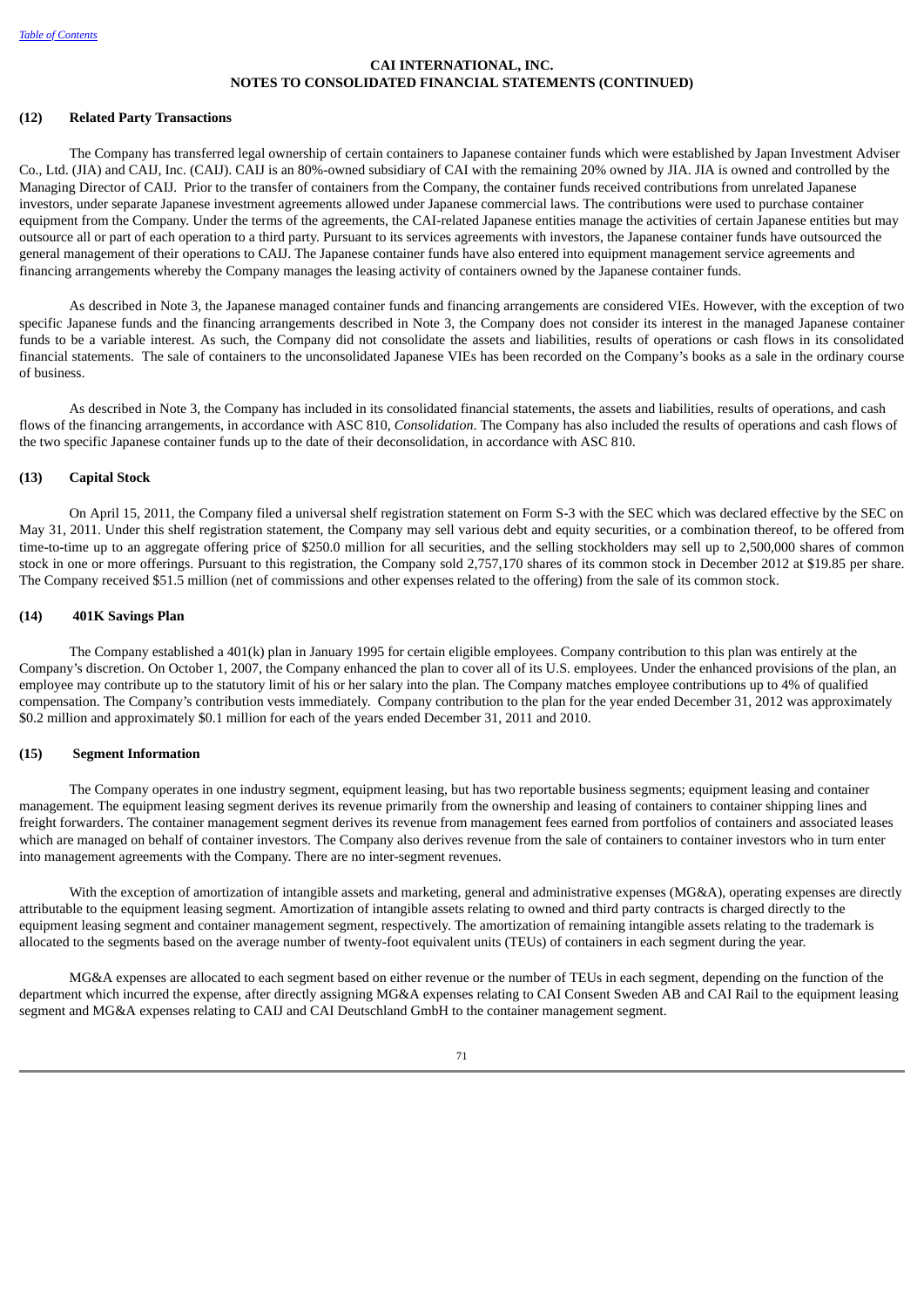The Company does not allocate interest income and income tax expense to its segments.

Total assets of the container management segment consist of managed accounts receivable, the net carrying value of the intangible asset relating to third party contracts and a portion of the intangible asset relating to trademarks (determined based on the percentage of average TEUs of managed containers to total average TEUs). The remaining balance of total assets is allocated to the equipment leasing business.

The following tables show condensed segment information for the years ended December 31, 2012, 2011 and 2010, reconciled to the Company's net income before income taxes and non-controlling interest as shown in its consolidated statements of income (in thousands):

|                                                             | <b>Year Ended December 31, 2012</b> |                             |                                |                                |               |
|-------------------------------------------------------------|-------------------------------------|-----------------------------|--------------------------------|--------------------------------|---------------|
|                                                             |                                     | Equipment<br><b>Leasing</b> | <b>Container</b><br>Management | <b>Unallocated</b>             | <b>Total</b>  |
| Rental revenue                                              | \$.                                 | 152,982                     | \$                             | \$<br>$\overline{\phantom{0}}$ | 152,982<br>\$ |
| Management fee revenue                                      |                                     |                             | 12,094                         |                                | 12,094        |
| Gain on sale of container portfolios                        |                                     |                             | 1,256                          |                                | 1,256         |
| Finance lease income                                        |                                     | 7,593                       |                                |                                | 7,593         |
| Total revenue                                               |                                     | 160,575                     | 13,350                         |                                | 173,925       |
| Depreciation of rental equipment                            |                                     | 48,352                      |                                |                                | 48,352        |
| Amortization of intangible assets                           |                                     | 487                         | 415                            |                                | 902           |
| Gain on disposition of used rental equipment                |                                     | (12, 445)                   |                                |                                | (12, 445)     |
| Storage, handling and other expenses                        |                                     | 9,402                       |                                |                                | 9,402         |
| Marketing, general and administrative expenses              |                                     | 18,320                      | 6,338                          |                                | 24,658        |
| Loss on foreign exchange                                    |                                     | 170                         |                                |                                | 170           |
| Total operating expenses                                    |                                     | 64,286                      | 6,753                          |                                | 71,039        |
| Operating income                                            |                                     | 96,289                      | 6,597                          |                                | 102,886       |
| Interest expense                                            |                                     | 28,796                      |                                |                                | 28,796        |
| Interest income                                             |                                     |                             |                                | (9)                            | (9)           |
| Net interest expense                                        |                                     | 28,796                      |                                | (9)                            | 28,787        |
| Net income before income taxes and non-controlling interest |                                     | 67,493                      | 6,597<br>\$                    | 9<br>S.                        | 74,099        |
| <b>Total assets</b>                                         |                                     | 1,368,236                   | 19,705                         |                                | 1,387,941     |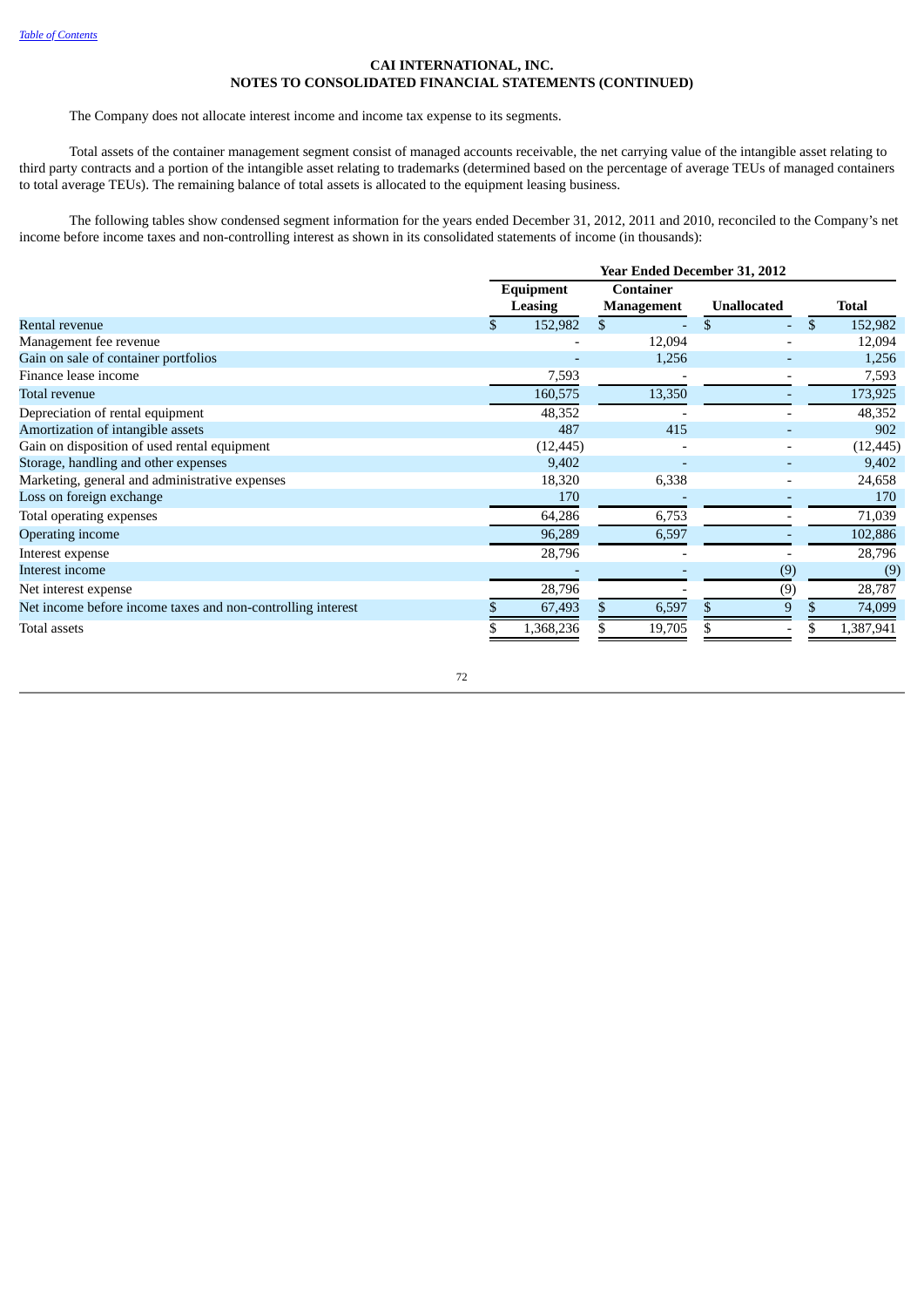## **CAI INTERNATIONAL, INC. NOTES TO CONSOLIDATED FINANCIAL STATEMENTS (CONTINUED)**

|                                                             | <b>Year Ended December 31, 2011</b> |           |  |                                       |  |                    |    |              |
|-------------------------------------------------------------|-------------------------------------|-----------|--|---------------------------------------|--|--------------------|----|--------------|
|                                                             | Equipment<br>Leasing                |           |  | <b>Container</b><br><b>Management</b> |  | <b>Unallocated</b> |    | <b>Total</b> |
| Rental revenue                                              |                                     | 106,694   |  |                                       |  |                    | \$ | 106,694      |
| Management fee revenue                                      |                                     |           |  | 12,957                                |  |                    |    | 12,957       |
| Gain on sale of container portfolios                        |                                     |           |  | 2,345                                 |  |                    |    | 2,345        |
| Finance lease income                                        |                                     | 3,710     |  |                                       |  |                    |    | 3,710        |
| Total revenue                                               |                                     | 110,404   |  | 15,302                                |  |                    |    | 125,706      |
| Depreciation of rental equipment                            |                                     | 33,633    |  |                                       |  |                    |    | 33,633       |
| Amortization of intangible assets                           |                                     | 625       |  | 629                                   |  |                    |    | 1,254        |
| Gain on disposition of used rental equipment                |                                     | (13, 374) |  |                                       |  |                    |    | (13, 374)    |
| Storage, handling and other expenses                        |                                     | 5,513     |  |                                       |  |                    |    | 5,513        |
| Marketing, general and administrative expenses              |                                     | 14,412    |  | 6,597                                 |  |                    |    | 21,009       |
| Gain on foreign exchange                                    |                                     | (354)     |  |                                       |  |                    |    | (354)        |
| Total operating expenses                                    |                                     | 40,455    |  | 7,226                                 |  |                    |    | 47,681       |
| Operating income                                            |                                     | 69,949    |  | 8,076                                 |  |                    |    | 78,025       |
| Interest expense                                            |                                     | 16,139    |  |                                       |  |                    |    | 16,139       |
| Interest income                                             |                                     |           |  |                                       |  | (12)               |    | (12)         |
| Net interest expense                                        |                                     | 16,139    |  |                                       |  | (12)               |    | 16,127       |
| Net income before income taxes and non-controlling interest |                                     | 53,810    |  | 8,076                                 |  | 12                 |    | 61,898       |
| Total assets                                                |                                     | 933,094   |  | 20,274                                |  |                    | S  | 953,368      |

|                                                             |                      | <b>Year Ended December 31, 2010</b> |                                       |                          |    |          |  |  |  |
|-------------------------------------------------------------|----------------------|-------------------------------------|---------------------------------------|--------------------------|----|----------|--|--|--|
|                                                             | Equipment<br>Leasing |                                     | <b>Container</b><br><b>Management</b> |                          |    | Total    |  |  |  |
| Rental revenue                                              | \$.                  | 64,892                              | \$<br>$\overline{a}$                  | \$                       | \$ | 64,892   |  |  |  |
| Management fee revenue                                      |                      |                                     | 10,348                                |                          |    | 10,348   |  |  |  |
| Gain on sale of container portfolios                        |                      |                                     | 614                                   | $\overline{\phantom{a}}$ |    | 614      |  |  |  |
| Finance lease income                                        |                      | 2,045                               |                                       |                          |    | 2,045    |  |  |  |
| Total revenue                                               |                      | 66,937                              | 10,962                                |                          |    | 77,899   |  |  |  |
| Depreciation of rental equipment                            |                      | 20,807                              |                                       |                          |    | 20,807   |  |  |  |
| Amortization of intangible assets                           |                      | 752                                 | 625                                   |                          |    | 1,377    |  |  |  |
| Gain on disposition of used rental equipment                |                      | (9, 112)                            |                                       |                          |    | (9, 112) |  |  |  |
| Storage, handling and other expenses                        |                      | 6,170                               | $\overline{\phantom{0}}$              | -                        |    | 6,170    |  |  |  |
| Marketing, general and administrative expenses              |                      | 15,807                              | 5,411                                 |                          |    | 21,218   |  |  |  |
| Loss on foreign exchange                                    |                      | 513                                 |                                       |                          |    | 513      |  |  |  |
| Total operating expenses                                    |                      | 34,937                              | 6,036                                 |                          |    | 40,973   |  |  |  |
| Operating income                                            |                      | 32,000                              | 4,926                                 |                          |    | 36,926   |  |  |  |
| Interest expense                                            |                      | 5,278                               |                                       |                          |    | 5,278    |  |  |  |
| Interest income                                             |                      |                                     |                                       | (109)                    |    | (109)    |  |  |  |
| Net interest expense                                        |                      | 5,278                               |                                       | (109)                    |    | 5,169    |  |  |  |
| Net income before income taxes and non-controlling interest |                      | 26,722                              | 4,926                                 | 109                      |    | 31,757   |  |  |  |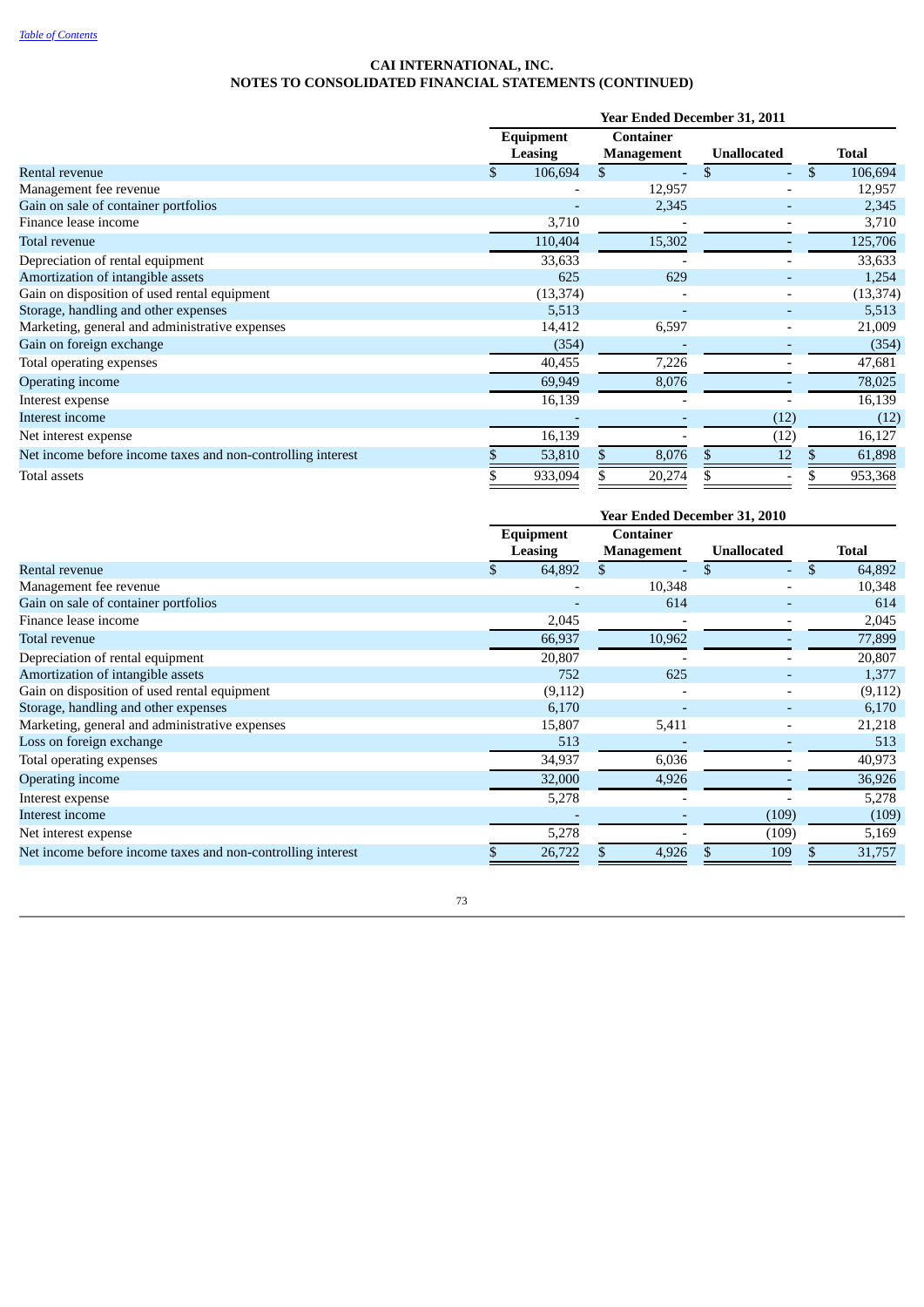## **CAI INTERNATIONAL, INC. NOTES TO CONSOLIDATED FINANCIAL STATEMENTS (CONTINUED)**

#### *Geographic Data*

The Company's container lessees use containers for their global trade utilizing many worldwide trade routes. The Company earns its revenue from international carriers when the containers are in use and carrying cargo around the world. Most of the Company's leasing related revenue is denominated in U.S. dollars. Since all of the Company's containers are used internationally and typically no container is domiciled in one particular place for a prolonged period of time, all of the Company's long-lived container assets are considered to be international with no single country of use.

The Company's railcars, with a net book value of \$52.8 million as of December 31, 2012, are used primarily to transport cargo within the United States.

#### **(16) Revenue Concentration**

*Equipment Leasing Segment Concentration.* Revenue from the Company's ten largest lessees represented 58.5%, 57.6% and 54.0% of the revenue from its equipment leasing segment for the years ended December 31, 2012, 2011 and 2010, respectively. Revenue from the Company's single largest lessee accounted for 12.6 %, or \$20.3 million, 11.3%, or \$12.5 million, and 8.3%, or \$5.4 million, of revenue from its equipment leasing segment for the years ended December 31, 2012, 2011 and 2010, respectively, and 11.7%, 9.9% and 6.9% of the Company's total revenue for the years ended December 31, 2012, 2011 and 2010, respectively. The largest lessees of the Company's owned fleet are often among the largest lessees of its managed fleet. The largest lessees of our managed fleet are responsible for a significant portion of the billings that generate our management fee revenue.

*Container Management Segment Concentration.* A substantial majority of the Company's container management segment revenue is derived from container investors associated with five different investment arrangers located in Germany, Switzerland, Austria and Japan. These arrangers are typically in the business of identifying and organizing investors for a variety of investment vehicles and compete with other institutions in these and other countries that perform similar functions.

Container investors associated with the five investment arrangers represented 62.6%, 65.4% and 80.9% of the Company's total container management segment revenue for the years ended December 31, 2012, 2011 and 2010, respectively. Revenue from the two largest container investors represented 38.3%, or \$5.1 million, of revenue from the Company's container management segment or 3.0% of total revenue for the year ended December 31, 2012.

#### **(17) Earnings per Share**

Basic earnings per share is computed by dividing income attributable to CAI common stockholders by the weighted average number of common shares outstanding for the period. Diluted earnings per share reflects the potential dilution that would occur if securities or other contracts to issue common stock were exercised or converted into common stock; however, potential common equivalent shares are excluded if their effect is anti-dilutive.

The following table sets forth the reconciliation of basic and diluted net income per share for the years ended December 31, 2012, 2011 and 2010 (in thousands, except per share data):

|                                                                                                 | <b>Year Ended December 31,</b> |                          |      |        |      |        |
|-------------------------------------------------------------------------------------------------|--------------------------------|--------------------------|------|--------|------|--------|
|                                                                                                 |                                | 2012                     |      | 2011   |      | 2010   |
| <b>Numerator</b>                                                                                |                                |                          |      |        |      |        |
| Net income attributable to CAI common stockholders used in the calculation of basic and diluted |                                |                          |      |        |      |        |
| earnings per share                                                                              |                                | 63,465                   | \$.  | 50,189 | S.   | 28,383 |
| Denominator                                                                                     |                                |                          |      |        |      |        |
| Weighted average shares used in the calculation of basic earnings per share                     |                                | 19,495                   |      | 19,295 |      | 17,974 |
| Effect of dilutive securities:                                                                  |                                |                          |      |        |      |        |
| Restricted common stock                                                                         |                                | $\overline{\phantom{0}}$ |      |        |      | 3.     |
| Stock options                                                                                   |                                | 450                      |      | 398    |      | 226    |
| Weighted average shares used in the calculation of diluted earnings per share                   |                                | 19,945                   |      | 19,693 |      | 18,203 |
| Net income per share attributable to CAI common stockholders:                                   |                                |                          |      |        |      |        |
| <b>Basic</b>                                                                                    | \$                             | 3.26                     | - \$ | 2.60   | - \$ | 1.58   |
| <b>Diluted</b>                                                                                  | \$                             | 3.18                     |      | 2.55   |      | 1.56   |

The denominator used in the calculation of diluted income per share for the years ended December 31, 2012, 2011 and 2010 excluded options for 363,000 shares, 232,500 shares and 493,000 shares, respectively, of common stock granted to employees and directors because their effect would have been antidilutive.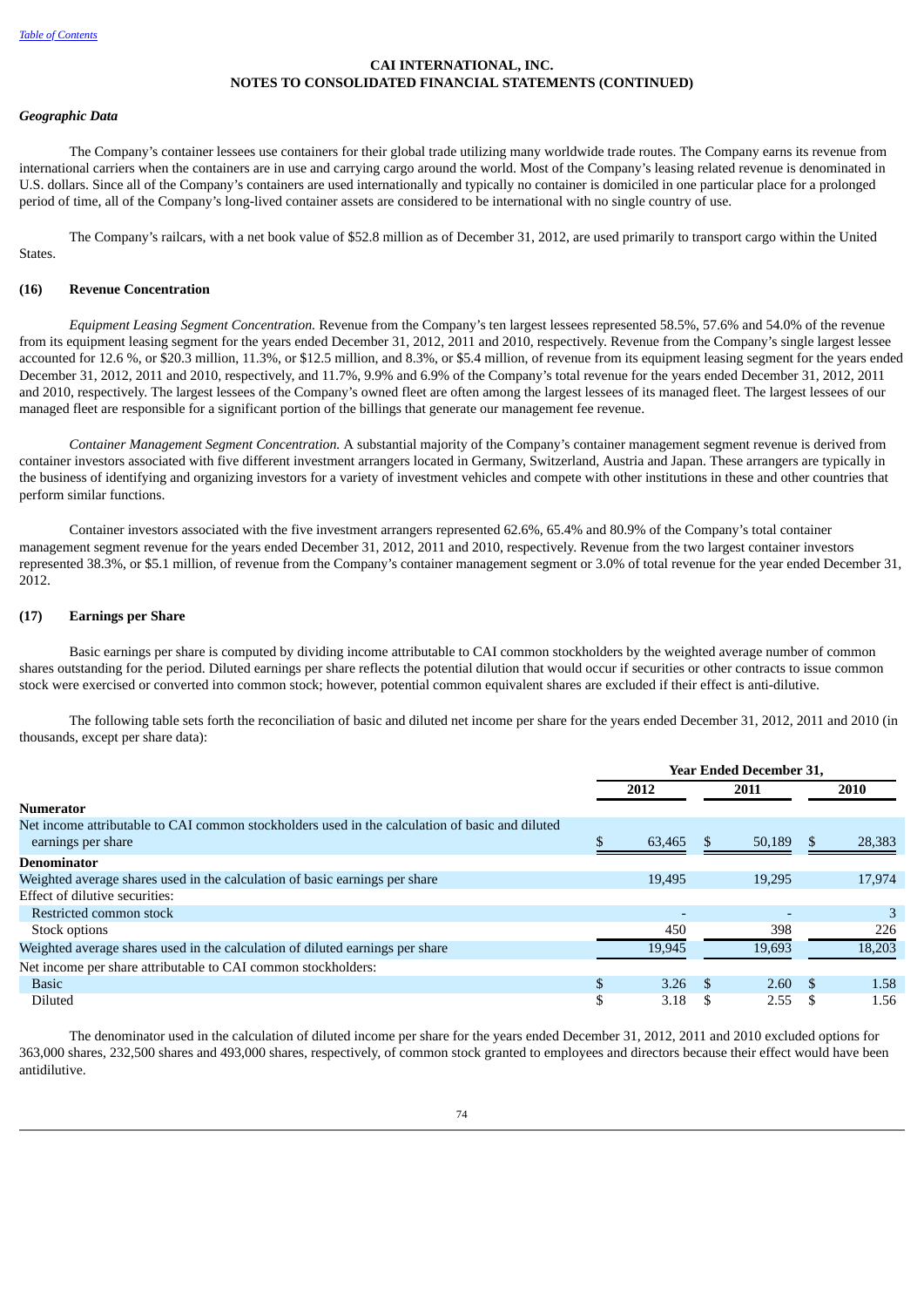## **CAI INTERNATIONAL, INC. NOTES TO CONSOLIDATED FINANCIAL STATEMENTS (CONTINUED)**

## **(18) Selected Quarterly Financial Data (Unaudited)**

The following table sets forth key interim financial information for the years ended December 31, 2012 and 2011 (in thousands, except per share amount):

|                                                                               | 2012 Quarters Ended |     |          |     |         |     |         | 2011 Quarters Ended |         |     |          |     |         |    |         |
|-------------------------------------------------------------------------------|---------------------|-----|----------|-----|---------|-----|---------|---------------------|---------|-----|----------|-----|---------|----|---------|
|                                                                               | Dec. 31             |     | Sept. 30 |     | June 30 |     | Mar. 31 |                     | Dec. 31 |     | Sept. 30 |     | June 30 |    | Mar. 31 |
| Revenue                                                                       | \$<br>49,854        | S   | 44,939   |     | 39,725  |     | 39,407  |                     | 36,243  | \$. | 32,962   | S.  | 28,759  | S  | 27,742  |
| Operating expenses                                                            | 20,268              |     | 18,893   |     | 15,363  |     | 16,515  |                     | 15,342  |     | 11,274   |     | 11,839  |    | 9,226   |
| Operating income                                                              | 29,586              |     | 26,046   |     | 24,362  |     | 22,892  |                     | 20,901  |     | 21,688   |     | 16,920  |    | 18,516  |
| Net income available to CAI common                                            |                     |     |          |     |         |     |         |                     |         |     |          |     |         |    |         |
| stockholders                                                                  | 17.411              |     | 16,528   |     | 15,135  |     | 14,391  |                     | 12,891  |     | 13,622   |     | 10,880  |    | 12,796  |
|                                                                               |                     |     |          |     |         |     |         |                     |         |     |          |     |         |    |         |
| Basic and diluted earnings per share<br>available to CAI common stockholders: |                     |     |          |     |         |     |         |                     |         |     |          |     |         |    |         |
| <b>Basic</b>                                                                  | \$<br>0.87          | \$. | 0.86     | \$. | 0.78    | \$. | 0.75    | \$.                 | 0.67    | \$. | 0.71     | \$. | 0.56    | -S | 0.66    |
| <b>Diluted</b>                                                                | \$<br>0.85          | \$  | 0.84     | S   | 0.77    | \$  | 0.73    | \$                  | 0.66    | S   | 0.70     | \$. | 0.55    | S  | 0.65    |

75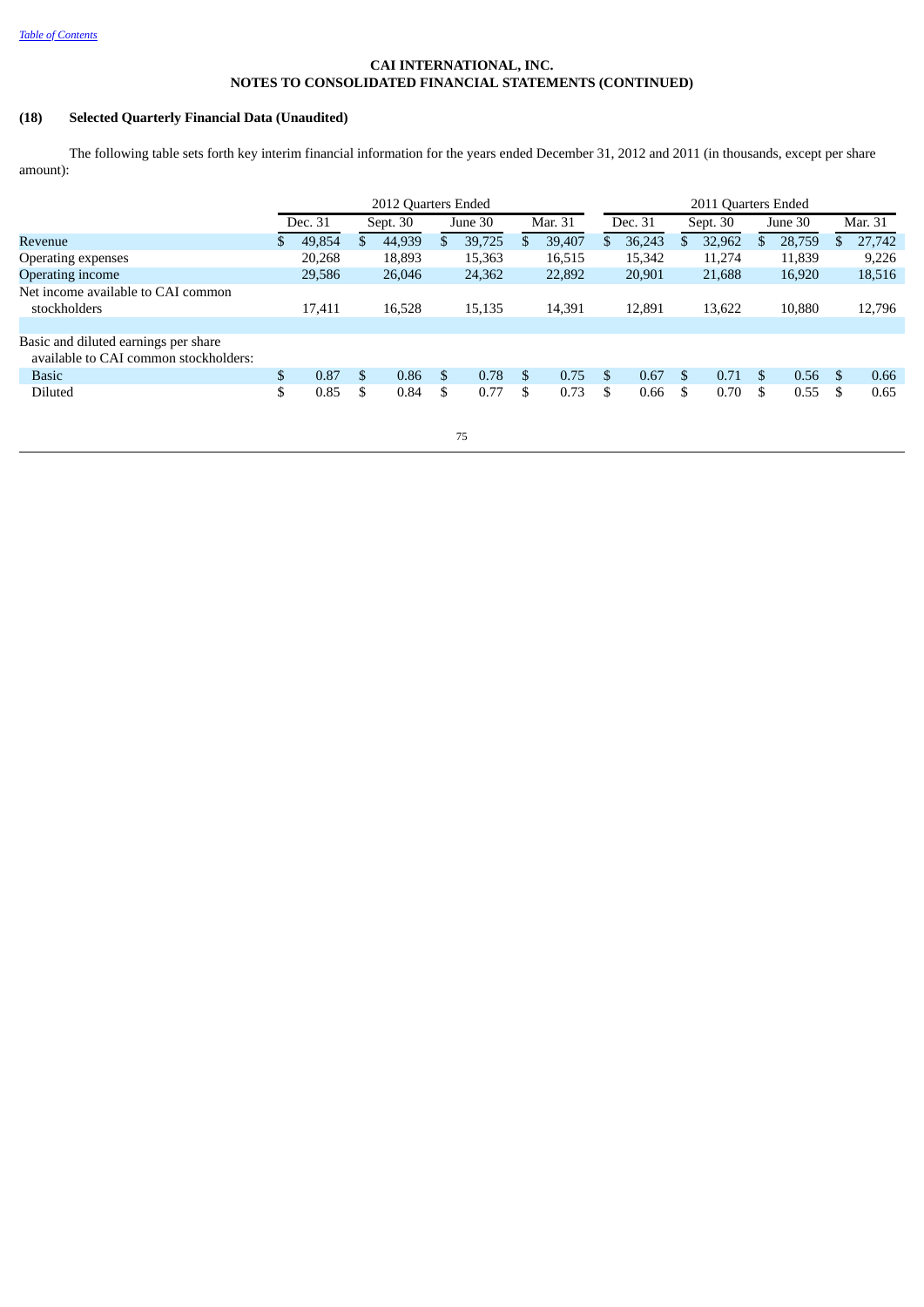## **Schedule II Valuation Accounts (In thousands)**

|                                                      | <b>Balance</b> at<br><b>Beginning</b><br>of Period |    | <b>Net</b><br><b>Additions</b><br>(Reductions)<br>to<br><b>Expense</b> |      | (Deductions)* | <b>Balance</b> at<br>End of<br>Period |
|------------------------------------------------------|----------------------------------------------------|----|------------------------------------------------------------------------|------|---------------|---------------------------------------|
| December 31, 2010                                    |                                                    |    |                                                                        |      |               |                                       |
| Accounts receivable, allowance for doubtful accounts | \$<br>1,420                                        | -S | $1,063$ \$                                                             |      | $(301)$ \$    | 2,182                                 |
| December 31, 2011                                    |                                                    |    |                                                                        |      |               |                                       |
| Accounts receivable, allowance for doubtful accounts | \$<br>2,182                                        | -S | $(936)$ \$                                                             |      | $(427)$ \$    | 819                                   |
| December 31, 2012                                    |                                                    |    |                                                                        |      |               |                                       |
| Accounts receivable, allowance for doubtful accounts | \$<br>819                                          | -S | 29                                                                     | - \$ | $(54)$ \$     | 794                                   |
|                                                      |                                                    |    |                                                                        |      |               |                                       |

\*Primarily consists of write-offs, net of recoveries and other adjustments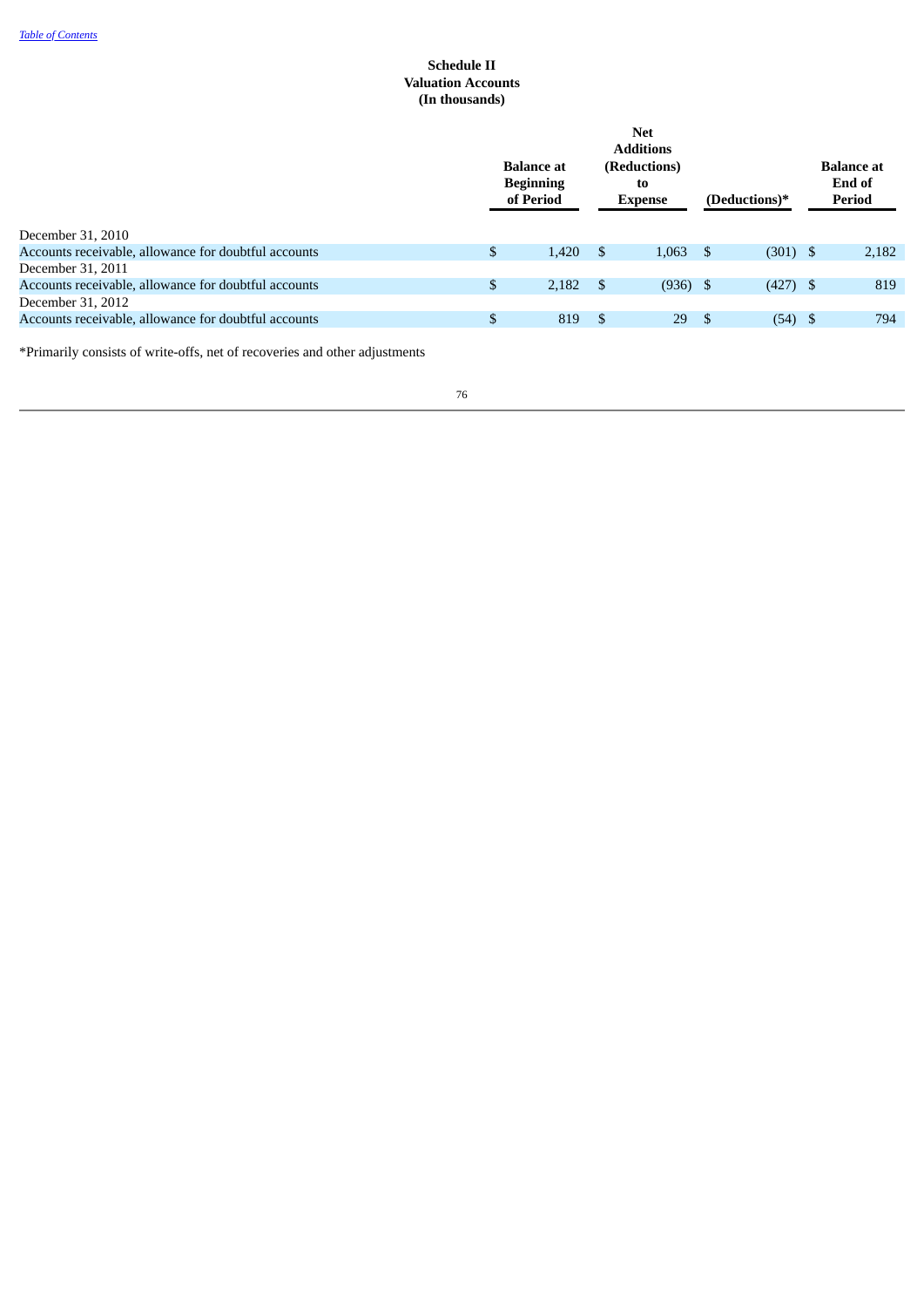## **EXHIBIT INDEX**

| Exhibit<br>No. | <b>Description</b>                                                                                                                                                                                                                                                                                                                                                                                                                                                                                                                                     |
|----------------|--------------------------------------------------------------------------------------------------------------------------------------------------------------------------------------------------------------------------------------------------------------------------------------------------------------------------------------------------------------------------------------------------------------------------------------------------------------------------------------------------------------------------------------------------------|
| 3.1            | Amended and Restated Certificate of Incorporation of CAI International, Inc. (incorporated by reference to Exhibit 3.1 of our Registration<br>Statement on Form S-1, as amended, File No. 333-140496, filed on April 24, 2007).                                                                                                                                                                                                                                                                                                                        |
| 3.2            | Amended and Restated Bylaws of CAI International, Inc. (incorporated by reference to Exhibit 3.1 of our Current Report on Form 8-K, filed on<br>March 10, 2009).                                                                                                                                                                                                                                                                                                                                                                                       |
| 4.1            | Form of Common Stock Certificate (incorporated by reference to Exhibit 4.1 of our Registration Statement on Form S-1, as amended, File No.<br>333-140496, filed on April 24, 2007).                                                                                                                                                                                                                                                                                                                                                                    |
| 4.2            | Series 2012-A Note Purchase Agreement, dated September 13, 2012, among Container Applications Limited, CAI International, Inc. and the<br>purchasers named therein (incorporated by reference to Exhibit 99.1 of our Current Report on Form 8-K, filed on September 18, 2012).                                                                                                                                                                                                                                                                         |
| 4.3            | Note Purchase Agreement, dated October 11, 2012, among CAL Funding II Limited, Container Applications Limited, Merrill Lynch, Pierce,<br>Fenner & Smith Incorporated and Wells Fargo Securities, LLC (incorporated by reference to Exhibit 99.1 of our Current Report on Form 8-K,<br>filed on October 23, 2012).                                                                                                                                                                                                                                      |
| 4.4            | Indenture, dated October 18, 2012, between CAL Funding II Limited and Wells Fargo Bank, National Association (incorporated by reference to<br>Exhibit 4.1 of our Current Report on Form 8-K, filed on October 23, 2012).                                                                                                                                                                                                                                                                                                                               |
| 4.5            | Series 2012-1 Supplement, dated October 18, 2012, to Indenture dated October 18, 2012, between CAL Funding II Limited and Wells Fargo<br>Bank, National Association (incorporated by reference to Exhibit 4.2 of our Current Report on Form 8-K, filed on October 23, 2012).                                                                                                                                                                                                                                                                           |
| 10.1           | Amended and Restated Registration Rights Agreement, dated February 16, 2007, among CAI International, Inc., Hiromitsu Ogawa, Ogawa<br>Family Trust dated 7/06/98, Ogawa Family Limited Partnership and DBJ Value Up Fund (incorporated by reference to Exhibit 10.7 of our<br>Registration Statement on Form S-1, as amended, File No. 333-140496, filed on March 21, 2007).                                                                                                                                                                           |
| $10.2*$        | Form of Indemnification Agreement between CAI International, Inc. and each of its current executive officers and directors (incorporated by<br>reference to Exhibit 10.8 of our Registration Statement on Form S-1, as amended, File No. 333-140496, filed on April 24, 2007).                                                                                                                                                                                                                                                                         |
| $10.3*$        | 2007 Equity Incentive Plan, as amended (incorporated by reference to Appendix A of our Definitive Proxy Statement on Schedule 14A, filed on<br>April 27, 2012).                                                                                                                                                                                                                                                                                                                                                                                        |
| 10.4‡‡         | P&R Management Agreement, dated March 14, 2006, among Container Applications International, Inc., P&R Equipment & Finance<br>Corporation and Interpool Containers Limited (incorporated by reference to Exhibit 10.12 of our Registration Statement on Form S-1, as<br>amended, File No. 333-140496, filed on March 27, 2007).                                                                                                                                                                                                                         |
| 10.5           | Second Amended and Restated Revolving Credit Agreement, dated September 25, 2007, among CAI International, Inc., Container Applications<br>Limited, the various lending institutions party thereto, Bank of America, N.A., as administrative agent, Banc of America Securities LLC, as the<br>lead arranger, LaSalle Bank National Association, as the syndication agent, and Union Bank of California, N.A. as the documentation agent<br>(incorporated by reference to Exhibit 10.1 of our Current Report on Form 8-K, filed on September 25, 2007). |
| 10.6           | Amendment No. 1 to that certain Second Amended and Restated Revolving Credit Agreement, dated February 26, 2008, among CAI<br>International, Inc., Container Applications Limited, the guarantors listed on the signature pages thereto, the various lending institutions party<br>thereto, Bank of America, N.A. as administrative agent, and Union Bank of California, N.A. as co-agent (incorporated by reference to Exhibit<br>10.1 of our Current Report on Form 8-K, filed on March 3, 2008).                                                    |
| 10.7           | Amendment No. 2 and Consent to that certain Second Amended and Restated Revolving Credit Agreement, dated August 20, 2010, among CAI<br>International, Inc., Container Applications Limited, the guarantors listed on the signature pages thereto, the various lending institutions party<br>thereto, Bank of America, N.A. as administrative agent, and Union Bank of California, N.A. as documentation agent (incorporated by reference<br>to Exhibit 99.1 of our Current Report on Form 8-K, filed on August 24, 2010).                             |
| 10.8           | Amendment No. 3 to that certain Second Amended and Restated Revolving Credit Agreement, dated June 27, 2011, among CAI International,<br>Inc., Container Applications Limited, the Guarantors listed on the signature pages thereto, the various lending institutions party thereto, Bank of<br>America, N.A. as administrative agent, and Union Bank of California, N.A. as documentation agent (incorporated by reference to Exhibit 99.1<br>of our Current Report on Form 8-K, filed on June 30, 2011).                                             |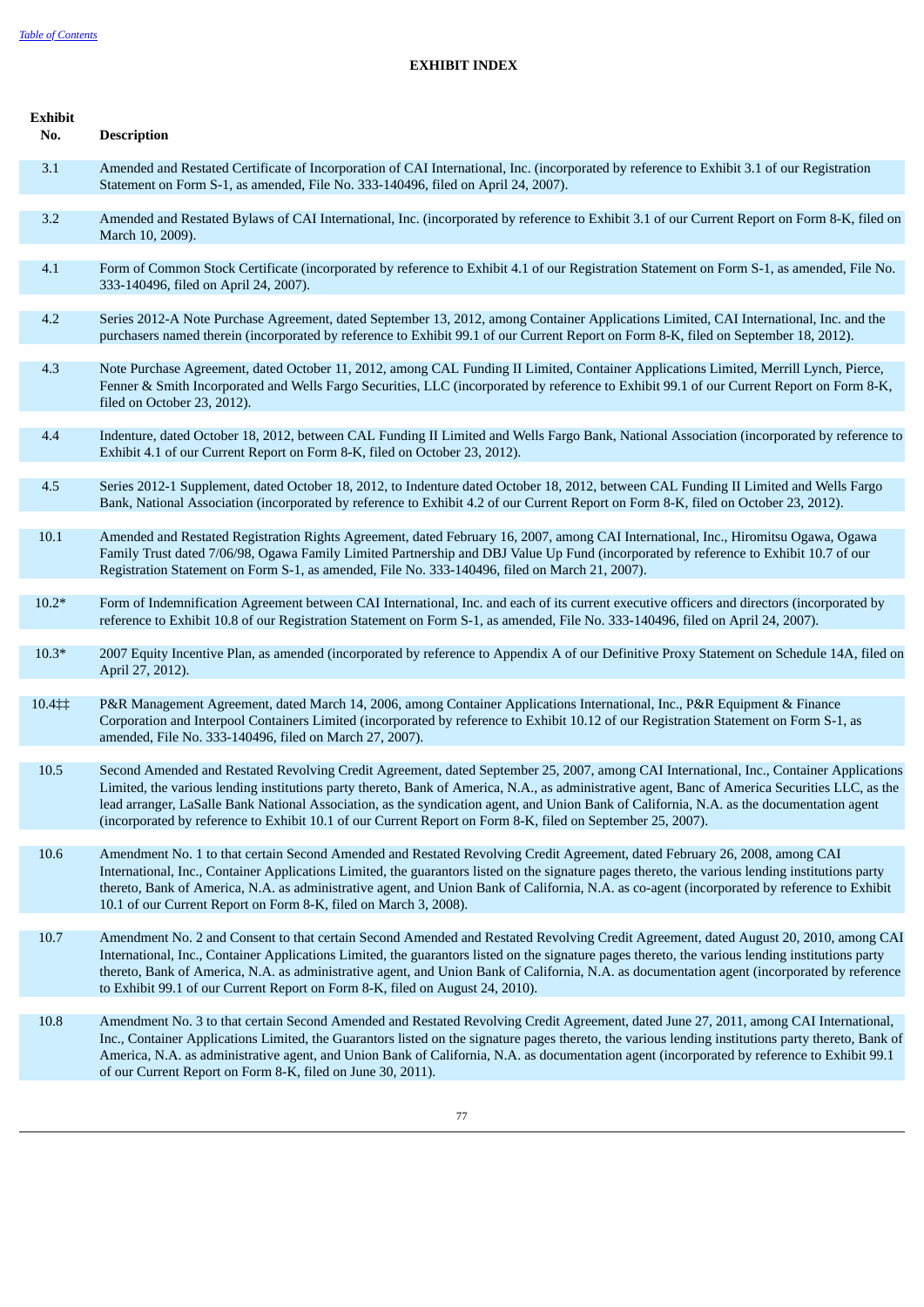*Table of [Contents](#page-2-0)*

| 10.9  | Amendment No. 4 to that certain Second Amended and Restated Revolving Credit Agreement, dated April 10, 2012, among CAI International,<br>Inc., Container Applications Limited, the Guarantors listed on the signature pages thereto, the various lending institutions party thereto, Bank of<br>America, N.A. as administrative agent, and Union Bank of California, N.A. as documentation agent (incorporated by reference to Exhibit 99.1<br>of our Current Report on Form 8-K, filed on April 16, 2012).     |
|-------|------------------------------------------------------------------------------------------------------------------------------------------------------------------------------------------------------------------------------------------------------------------------------------------------------------------------------------------------------------------------------------------------------------------------------------------------------------------------------------------------------------------|
| 10.10 | Amendment No. 5 to that certain Second Amended and Restated Revolving Credit Agreement, dated August 30, 2012, among CAI<br>International, Inc., Container Applications Limited, the Guarantors listed on the signature pages thereto, the various lending institutions party<br>thereto, Bank of America, N.A. as administrative agent, and Union Bank of California, N.A. as documentation agent (incorporated by reference<br>to Exhibit 99.1 of our Current Report on Form 8-K, filed on September 4, 2012). |
| 10.11 | Term Loan Agreement, dated December 20, 2010, among Container Applications Limited, CAI International, Inc., the lenders listed on<br>Schedule 1 thereto and ING Bank N.V. (incorporated by reference to Exhibit 99.1 of our Current Report on Form 8-K, filed on December 23,<br>2010).                                                                                                                                                                                                                         |
| 10.12 | Guaranty, dated December 20, 2010, among Container Applications International (U.K.) Limited, Container Applications International, Ltd.,<br>Container Applications (Malaysia) SDN BDH, Sky Container Trading Limited, Sky Domestic Container Leasing Limited, CAI Consent<br>Sweden AB, CAI International GmbH and CAI International, Inc. (incorporated by reference to Exhibit 99.2 of our Current Report on Form 8-<br>K, filed on December 23, 2010).                                                       |
| 10.13 | Amendment to the Term Loan Agreement, dated March 11, 2011, among Container Applications Limited, CAI International, Inc., and the other<br>Guarantors listed on the signature pages thereto, the Lenders listed on the signature pages thereto, and ING Bank N.V. (incorporated by<br>reference to Exhibit 10.17 of our Annual Report on Form 10-K for the year ended December 31, 2010, filed on March 16, 2011).                                                                                              |
| 10.14 | Second Amendment to the Term Loan Agreement, dated April 12, 2012, among Container Applications Limited, CAI International, Inc., and<br>the other Guarantors listed on the signature pages thereto, the Lenders listed on the signature pages thereto, and ING Bank N.V. (incorporated<br>by reference to Exhibit 99.3 of our Current Report on Form 8-K, filed on April 16, 2012).                                                                                                                             |
| 10.15 | Third Amendment to the Term Loan Agreement, dated August 31, 2012, among Container Applications Limited, CAI International, Inc., and<br>the other Guarantors listed on the signature pages thereto, the Lenders listed on the signature pages thereto, and ING Bank N.V. (incorporated<br>by reference to Exhibit 99.2 of our Current Report on Form 8-K, filed on September 4, 2012).                                                                                                                          |
| 10.16 | Term Loan Agreement, dated April 11, 2012, among Container Applications Limited, CAI International, Inc., the Lenders listed on Schedule I<br>thereto, SunTrust Bank and SunTrust Robinson Humphrey, Inc. (incorporated by reference to Exhibit 99.2 of our Current Report on Form 8-K,<br>filed on April 16, 2012).                                                                                                                                                                                             |
| 10.17 | First Amendment to Term Loan Agreement, dated August 31, 2012, among Container Applications Limited, CAI International, Inc., the<br>Lenders listed on Schedule I thereto, SunTrust Bank and SunTrust Robinson Humphrey, Inc. (incorporated by reference to Exhibit 99.3 of our<br>Current Report on Form 8-K, filed on September 4, 2012).                                                                                                                                                                      |
| 10.18 | Revolving Credit Agreement, dated June 7, 2012, among CAI Rail Inc., CAI International, Inc., the lending institutions from time to time listed<br>on Schedule 1 thereto, Union Bank, N.A., as administrative agent, and U.S. Bank, National Association, as joint lead arranger and syndication<br>agent (incorporated by reference to Exhibit 99.1 of our Current Report on Form 8-K, filed on June 13, 2012).                                                                                                 |
| 10.19 | First Amendment to Revolving Credit Agreement, dated August 31, 2012, among CAI Rail Inc., CAI International, Inc., the lending institutions<br>from time to time listed on Schedule 1 thereto, Union Bank, N.A., as administrative agent, and U.S. Bank, National Association, as joint lead<br>arranger and syndication agent (incorporated by reference to Exhibit 99.4 of our Current Report on Form 8-K, filed on September 4, 2012).                                                                       |

78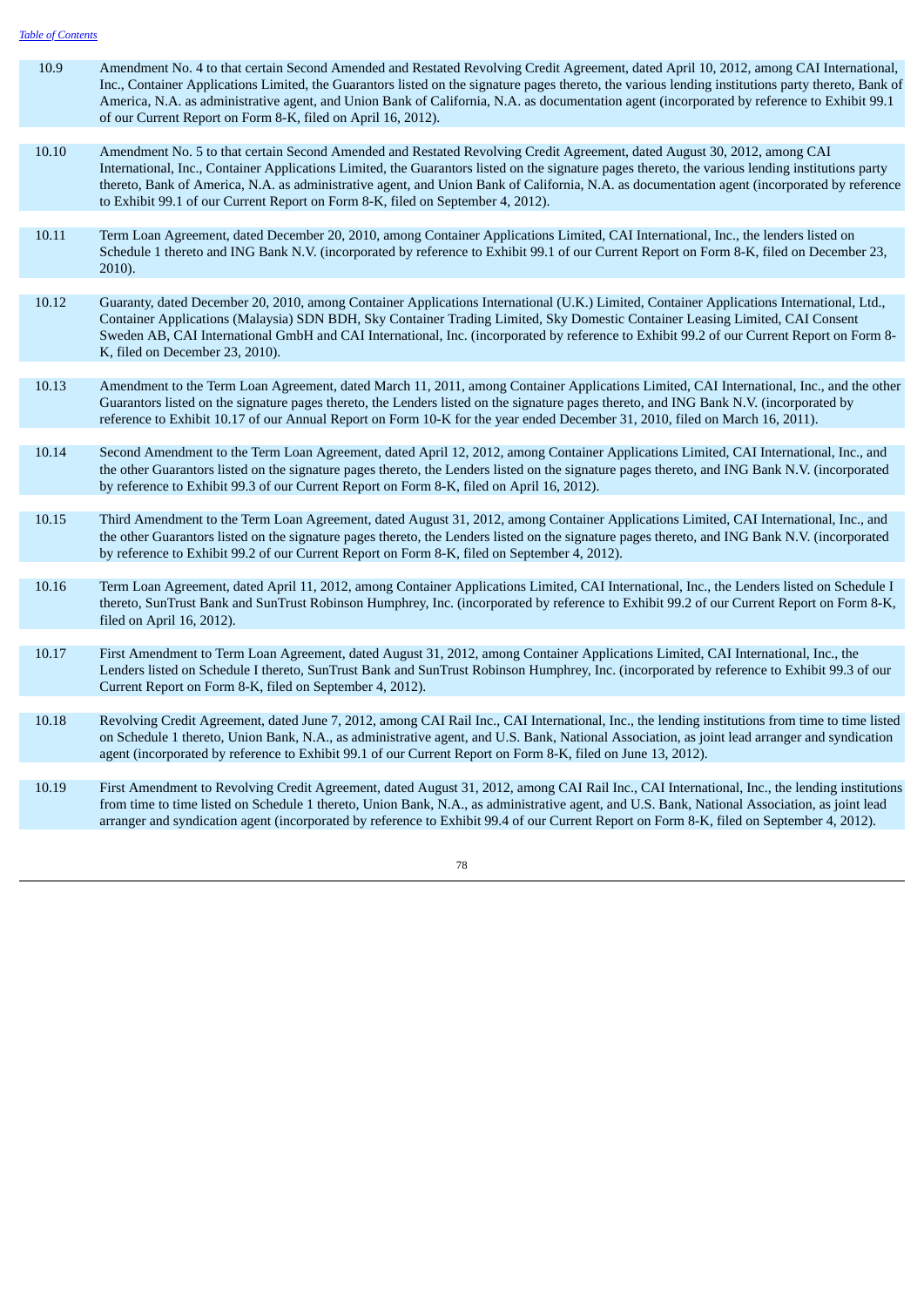*Table of [Contents](#page-2-0)*

| 10.20    | Contribution and Sale Agreement, dated October 18, 2012, between Container Applications Limited and CAL Funding II Limited (incorporated<br>by reference to Exhibit 99.2 of our Current Report on Form 8-K, filed on October 23, 2012).                                                                                                                                                                                                                                                                                                                                                                                                                                                                                 |
|----------|-------------------------------------------------------------------------------------------------------------------------------------------------------------------------------------------------------------------------------------------------------------------------------------------------------------------------------------------------------------------------------------------------------------------------------------------------------------------------------------------------------------------------------------------------------------------------------------------------------------------------------------------------------------------------------------------------------------------------|
| 10.21    | Performance Guaranty, dated October 18, 2012, made by CAI International, Inc. for the benefit of Wells Fargo Bank, National Association<br>(incorporated by reference to Exhibit 99.3 of our Current Report on Form 8-K, filed on October 23, 2012).                                                                                                                                                                                                                                                                                                                                                                                                                                                                    |
| 10.22    | Container Purchase Agreement, dated October 19, 2012, between Container Applications Limited and Dritte Schroeder Container<br>Beteiligungsgesellschaft mbH & CO. KG (incorporated by reference to Exhibit 99.4 of our Current Report on Form 8-K, filed on October 23,<br>2012).                                                                                                                                                                                                                                                                                                                                                                                                                                       |
| 10.23    | Container Purchase Agreement, dated October 19, 2012, between Container Applications Limited and Schroeder Leasing GMBH & Co. KG                                                                                                                                                                                                                                                                                                                                                                                                                                                                                                                                                                                        |
|          | (incorporated by reference to Exhibit 99.5 of our Current Report on Form 8-K, filed on October 23, 2012).                                                                                                                                                                                                                                                                                                                                                                                                                                                                                                                                                                                                               |
| $10.24*$ | Amended and Restated Employment Agreement, dated April 29, 2011, between CAI International, Inc. and Victor Garcia (incorporated by<br>reference to Exhibit 10.1 of our Quarterly Report on Form 10-Q for the fiscal quarter ended March 31, 2011, filed on May 6, 2011).                                                                                                                                                                                                                                                                                                                                                                                                                                               |
| $10.25*$ | Employment Letter, dated April 13, 2011, between Timothy Page and CAI International, Inc. (incorporated by reference to Exhibit 10.2 of our<br>Quarterly Report on Form 10-Q for the fiscal quarter ended March 31, 2011, filed on May 6, 2011).                                                                                                                                                                                                                                                                                                                                                                                                                                                                        |
| $10.26*$ | Chairman of the Board Compensation Agreement, dated June 5, 2009, between CAI International, Inc. and Hiromitsu Ogawa (incorporated by<br>reference to Exhibit 10.1 of Amendment No. 1 to our Quarterly Report on Form 10-Q/A for the fiscal quarter ended June 30, 2009, filed on<br>September 21, 2009).                                                                                                                                                                                                                                                                                                                                                                                                              |
|          |                                                                                                                                                                                                                                                                                                                                                                                                                                                                                                                                                                                                                                                                                                                         |
| $10.27*$ | Continuing Services Agreement, dated April 29, 2011, between Masaaki Nishibori and CAI International, Inc. (incorporated by reference to<br>Exhibit 10.3 of our Quarterly Report on Form 10-Q for the fiscal quarter ended March 31, 2011, filed on May 6, 2011).                                                                                                                                                                                                                                                                                                                                                                                                                                                       |
| 21.1     | Subsidiaries of CAI International, Inc.                                                                                                                                                                                                                                                                                                                                                                                                                                                                                                                                                                                                                                                                                 |
|          |                                                                                                                                                                                                                                                                                                                                                                                                                                                                                                                                                                                                                                                                                                                         |
| 23.1     | <b>Consent of KPMG LLP</b>                                                                                                                                                                                                                                                                                                                                                                                                                                                                                                                                                                                                                                                                                              |
| 31.1     | Certification of Chief Executive Officer Pursuant to Exchange Act Rule 13a-14(a)                                                                                                                                                                                                                                                                                                                                                                                                                                                                                                                                                                                                                                        |
|          |                                                                                                                                                                                                                                                                                                                                                                                                                                                                                                                                                                                                                                                                                                                         |
| 31.2     | Certification of Chief Financial Officer Pursuant to Exchange Act Rule 13a-14(a)                                                                                                                                                                                                                                                                                                                                                                                                                                                                                                                                                                                                                                        |
| 32.1     | Certification of Chief Executive Officer Furnished Pursuant to 18 U.S.C. Section 1350, as Adopted Pursuant to Section 906 of the Sarbanes-<br>Oxley Act of 2002                                                                                                                                                                                                                                                                                                                                                                                                                                                                                                                                                         |
| 32.2     | Certification of Chief Financial Officer Furnished Pursuant to 18 U.S.C. Section 1350, as Adopted Pursuant to Section 906 of the Sarbanes-<br>Oxley Act of 2002                                                                                                                                                                                                                                                                                                                                                                                                                                                                                                                                                         |
| 101      | The following financial statements, formatted in XBRL: (i) Consolidated Balance Sheets as of December 31, 2012 and 2011, (ii) Consolidated<br>Statements of Income for the years ended December 31, 2012, 2011 and 2010; (iii) Consolidated Statements of Comprehensive Income for the<br>years ended December 31, 2012, 2011 and 2010; (iv) Consolidated Statements of Stockholders' Equity for the years ended December 31, 2012,<br>2011 and 2010; (v) Consolidated Statements of Cash Flows for the years ended December 31, 2012, 2011 and 2010; and (vi) Notes to<br>Consolidated Financial Statements. The information in Exhibit 101 is "furnished" and not "filed", as provided in Rule 402 of Regulation S-T. |

<sup>\*</sup> Management contract or compensatory plan.

<sup>‡‡</sup> Confidential treatment requested as to portions of this exhibit. Confidential information has been omitted and filed separately with the Securities and Exchange Commission.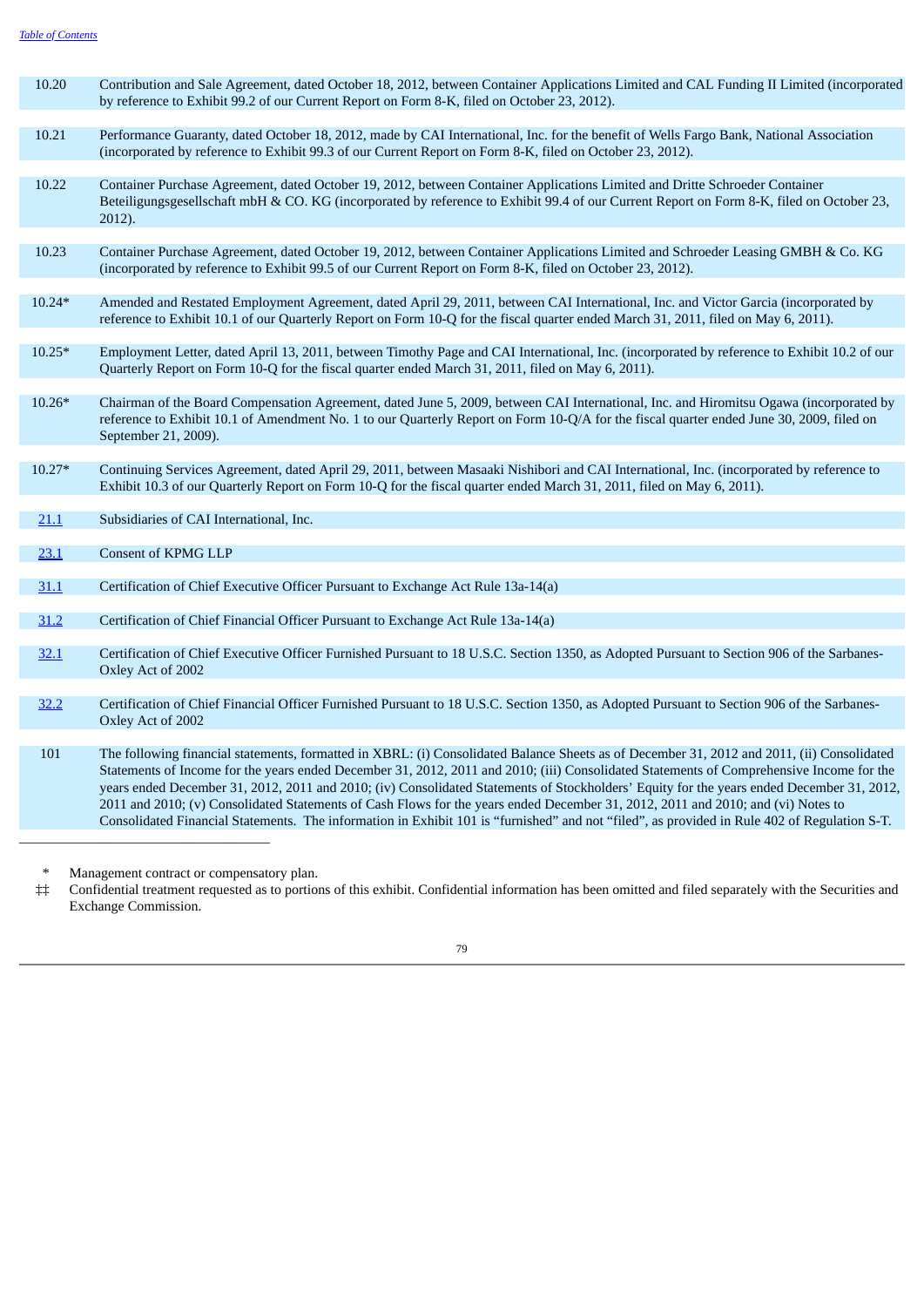## **SIGNATURES**

Pursuant to the requirements of Section 13 or 15(d) of the Securities Exchange Act of 1934, the registrant has duly caused this report to be signed on its behalf by the undersigned, thereunto duly authorized.

| Date: February 27, 2013                                                    | CAI International, Inc.                                                                                                                          |  |  |  |  |  |
|----------------------------------------------------------------------------|--------------------------------------------------------------------------------------------------------------------------------------------------|--|--|--|--|--|
|                                                                            | By:<br>/s/ VICTOR M. GARCIA                                                                                                                      |  |  |  |  |  |
|                                                                            | Victor M. Garcia                                                                                                                                 |  |  |  |  |  |
|                                                                            | <b>President and Chief Executive Officer</b>                                                                                                     |  |  |  |  |  |
| registrant, in the capacities indicated, on the 27th day of February 2013. | Pursuant to the requirements of the Securities Exchange Act of 1934, this report has been signed below by the following persons on behalf of the |  |  |  |  |  |
| Signature                                                                  | Title(s)                                                                                                                                         |  |  |  |  |  |
| <b>HIROMITSU OGAWA</b><br>$\sqrt{s}$                                       | Chairman of the Board of Directors                                                                                                               |  |  |  |  |  |
| <b>Hiromitsu Ogawa</b>                                                     |                                                                                                                                                  |  |  |  |  |  |
| VICTOR M. GARCIA<br>$\sqrt{s}$                                             | President and Chief Executive Officer, Director                                                                                                  |  |  |  |  |  |
| Victor M. Garcia                                                           |                                                                                                                                                  |  |  |  |  |  |
| TIMOTHY B. PAGE<br>$\sqrt{s}$                                              | Chief Financial Officer                                                                                                                          |  |  |  |  |  |
| <b>Timothy B. Page</b>                                                     |                                                                                                                                                  |  |  |  |  |  |
| MASAAKI (JOHN) NISHIBORI<br>$\sqrt{s}$                                     | Director                                                                                                                                         |  |  |  |  |  |
| Masaaki (John) Nishibori                                                   |                                                                                                                                                  |  |  |  |  |  |
| <b>GARY M. SAWKA</b><br>$\sqrt{s}$                                         | Director                                                                                                                                         |  |  |  |  |  |
| Gary M. Sawka                                                              |                                                                                                                                                  |  |  |  |  |  |
| <b>MARVIN DENNIS</b><br>$\sqrt{s}$                                         | Director                                                                                                                                         |  |  |  |  |  |
| <b>Marvin Dennis</b>                                                       |                                                                                                                                                  |  |  |  |  |  |
| WILLIAM W. LIEBECK<br>$\sqrt{s}$                                           | Director                                                                                                                                         |  |  |  |  |  |
| <b>William W. Liebeck</b>                                                  |                                                                                                                                                  |  |  |  |  |  |
| DAVID G. REMINGTON<br>$\sqrt{s}$                                           | Director                                                                                                                                         |  |  |  |  |  |
| David G. Remington                                                         |                                                                                                                                                  |  |  |  |  |  |
|                                                                            |                                                                                                                                                  |  |  |  |  |  |

80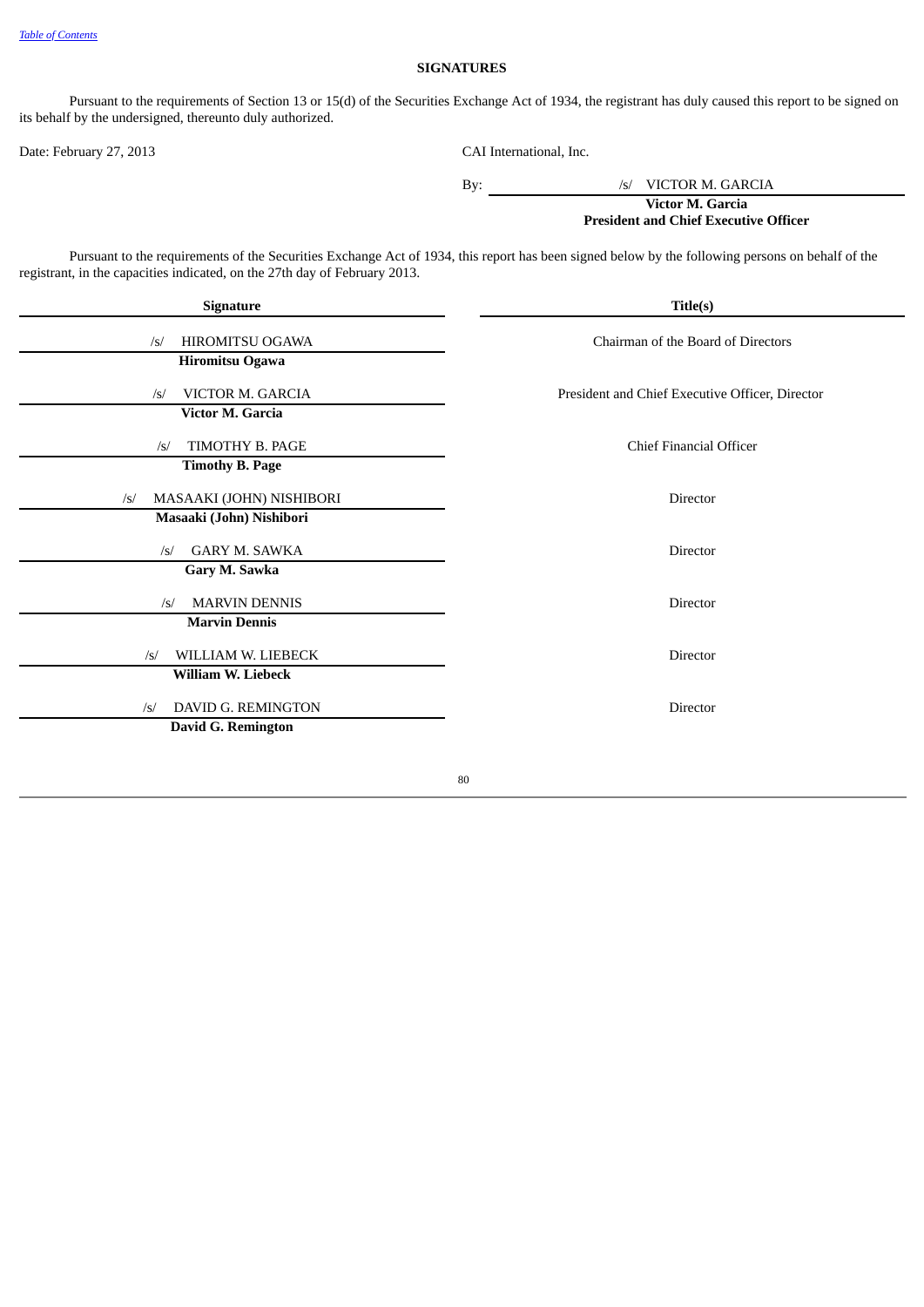# **CAI INTERNATIONAL, INC. LIST OF SUBSIDIARIES**

| <b>Jurisdiction</b>   |
|-----------------------|
| <b>Barbados</b>       |
| United Kingdom        |
| <b>United Kingdom</b> |
| California            |
| Luxembourg            |
| Malaysia              |
| Singapore             |
| Germany               |
| Japan                 |
| Japan                 |
| Sweden                |
| Germany               |
| Bermuda               |
| Bermuda               |
| Delaware              |
|                       |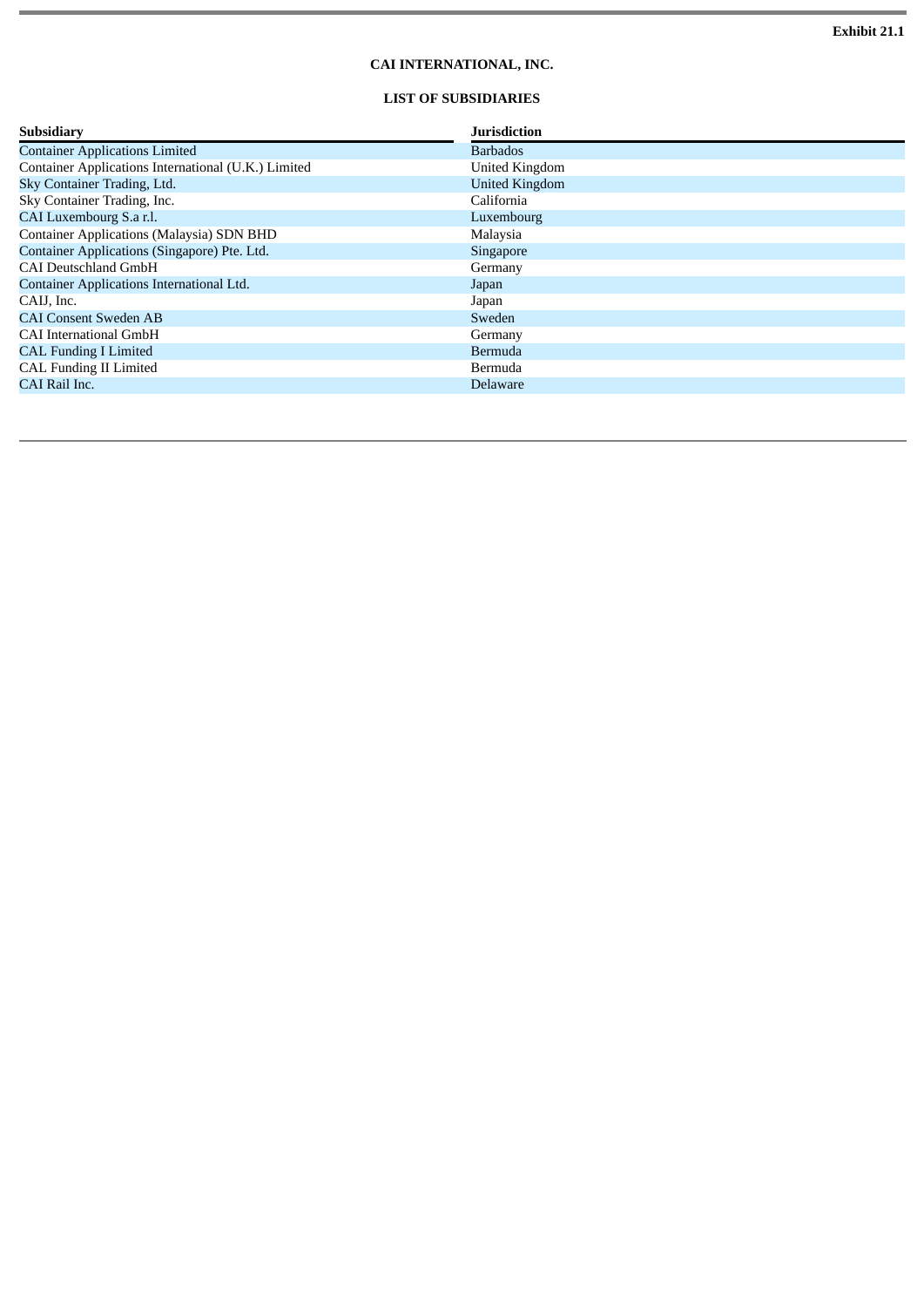#### **Consent of Independent Registered Public Accounting Firm**

The Board of Directors CAI International, Inc.:

We consent to the incorporation by reference in the Registration Statements (Nos. 333-143000, 333-159870 and 333-176369) on Form S-8 and (Nos. 333- 168480 and 333-173540) on Form S-3 of CAI International, Inc. of our reports dated February 27, 2013, with respect to the consolidated balance sheets of CAI International, Inc. and subsidiaries as of December 31, 2012 and 2011, and the related consolidated statements of income, comprehensive income, stockholders' equity, and cash flows for each of the years in the three-year period ended December 31, 2012, and the related financial statement schedule II, and the effectiveness of internal control over financial reporting as of December 31, 2012, which reports appear in the December 31, 2012 Annual Report on Form 10-K of CAI International, Inc.

/s/ KPMG LLP

San Francisco, California

February 27, 2013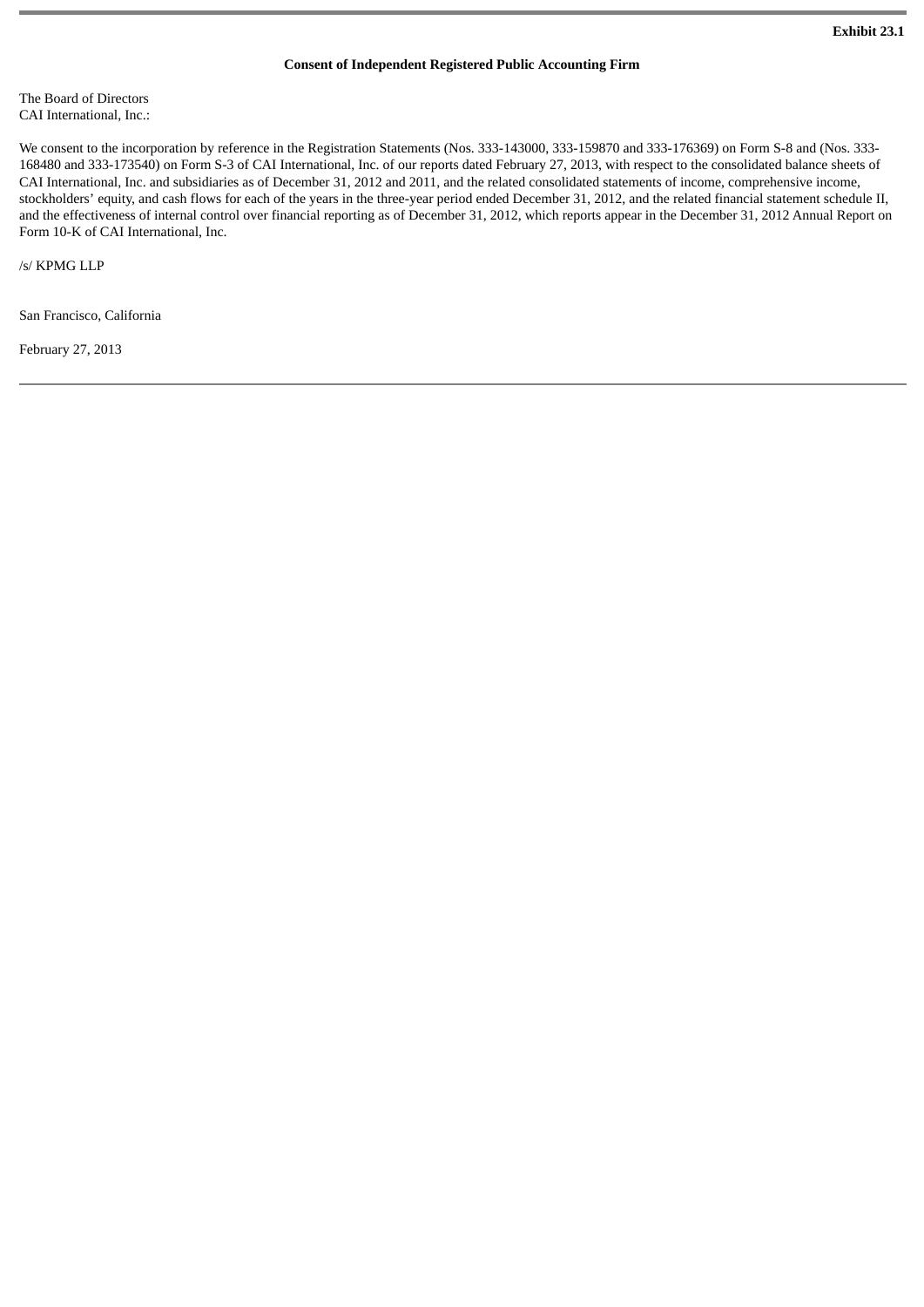## **CERTIFICATION OF CHIEF EXECUTIVE OFFICER PURSUANT TO EXCHANGE ACT RULE 13a-14(a)**

I, Victor M. Garcia, certify that:

- 1. I have reviewed this Annual Report on Form 10-K of CAI International, Inc.;
- 2. Based on my knowledge, this report does not contain any untrue statement of a material fact or omit to state a material fact necessary to make the statements made, in light of the circumstances under which such statements were made, not misleading with respect to the period covered by this report;
- 3. Based on my knowledge, the financial statements, and other financial information included in this report, fairly present in all material respects the financial condition, results of operations and cash flows of the registrant as of, and for, the periods presented in this report;
- 4. The registrant's other certifying officer and I are responsible for establishing and maintaining disclosure controls and procedures (as defined in Exchange Act Rules 13a-15(e) and 15d-15(e)) and internal control over financial reporting (as defined in Exchange Act Rules 13a-15(f) and 15d-15(f)) for the registrant and have:
	- a. Designed such disclosure controls and procedures, or caused such disclosure controls and procedures to be designed under our supervision, to ensure that material information relating to the registrant, including its consolidated subsidiaries, is made known to us by others within those entities, particularly during the period in which this report is being prepared;
	- b. Designed such internal control over financial reporting, or caused such internal control over financial reporting to be designed under our supervision, to provide reasonable assurance regarding the reliability of financial reporting and the preparation of financial statements for external purposes in accordance with generally accepted accounting principles;
	- c. Evaluated the effectiveness of the registrant's disclosure controls and procedures and presented in this report our conclusions about the effectiveness of the disclosure controls and procedures, as of the end of the period covered by this report based on such evaluation; and
	- d. Disclosed in this report any change in the registrant's internal control over financial reporting that occurred during the registrant's most recent fiscal quarter (the registrant's fourth fiscal quarter in the case of an annual report) that has materially affected, or is reasonably likely to materially affect, the registrant's internal control over financial reporting; and
- 5. The registrant's other certifying officer and I have disclosed, based on our most recent evaluation of internal control over financial reporting, to the registrant's auditors and the audit committee of the registrant's board of directors (or persons performing the equivalent functions):
	- a. All significant deficiencies and material weaknesses in the design or operation of internal control over financial reporting which are reasonably likely to adversely affect the registrant's ability to record, process, summarize and report financial information; and
	- b. Any fraud, whether or not material, that involves management or other employees who have a significant role in the registrant's internal control over financial reporting.

Date: February 27, 2013

By: /s/ VICTOR M. GARCIA

**Victor M. Garcia** *President and Chief Executive Officer*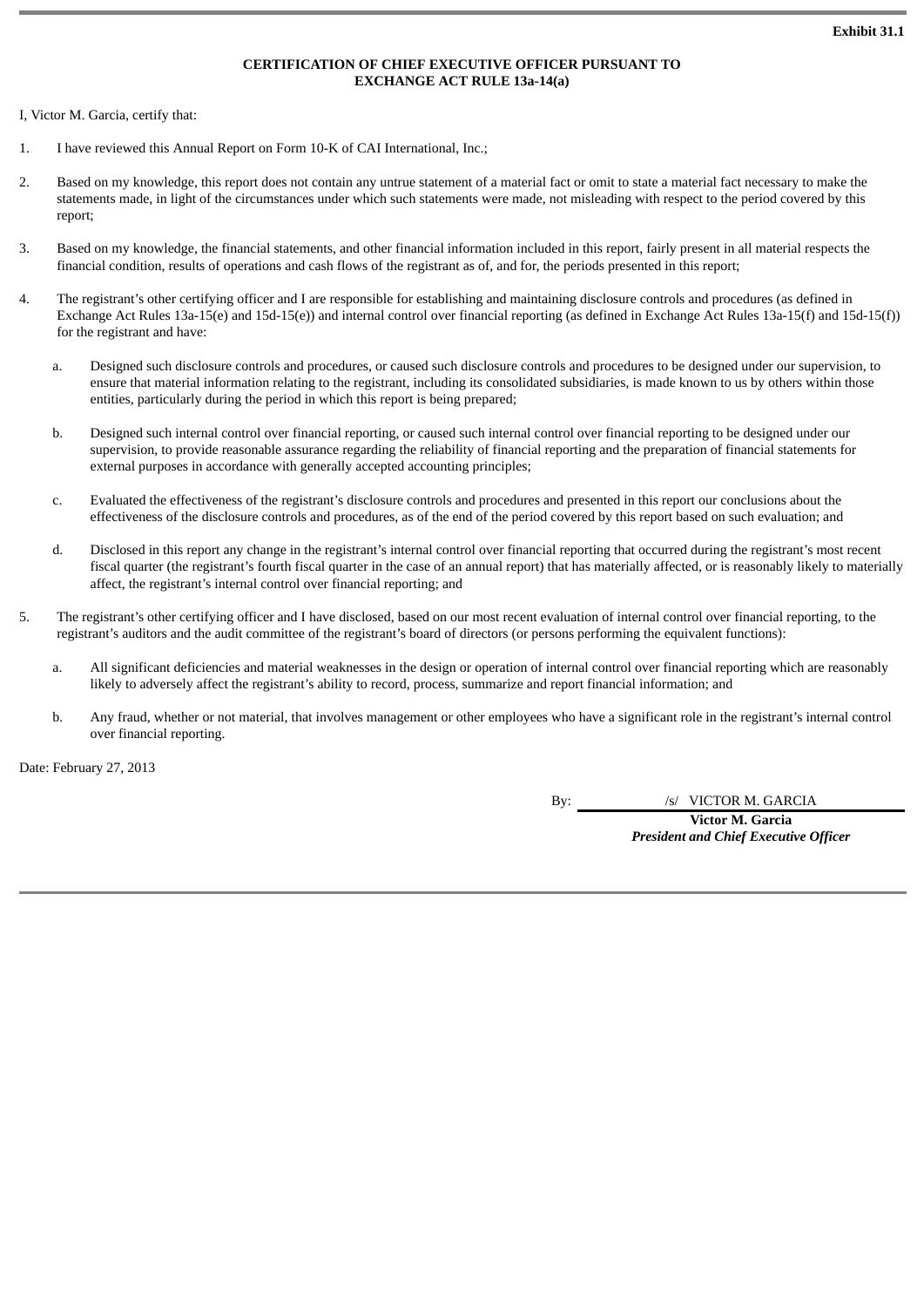## **CERTIFICATION OF CHIEF FINANCIAL OFFICER PURSUANT TO EXCHANGE ACT RULE 13a-14(a)**

I, Timothy B. Page, certify that:

- 1. I have reviewed this Annual Report on Form 10-K of CAI International, Inc.;
- 2. Based on my knowledge, this report does not contain any untrue statement of a material fact or omit to state a material fact necessary to make the statements made, in light of the circumstances under which such statements were made, not misleading with respect to the period covered by this report;
- 3. Based on my knowledge, the financial statements, and other financial information included in this report, fairly present in all material respects the financial condition, results of operations and cash flows of the registrant as of, and for, the periods presented in this report;
- 4. The registrant's other certifying officer and I are responsible for establishing and maintaining disclosure controls and procedures (as defined in Exchange Act Rules 13a-15(e) and 15d-15(e)) and internal control over financial reporting (as defined in Exchange Act Rules 13a-15(f) and 15d-15(f)) for the registrant and have:
	- a. Designed such disclosure controls and procedures, or caused such disclosure controls and procedures to be designed under our supervision, to ensure that material information relating to the registrant, including its consolidated subsidiaries, is made known to us by others within those entities, particularly during the period in which this report is being prepared;
	- b. Designed such internal control over financial reporting, or caused such internal control over financial reporting to be designed under our supervision, to provide reasonable assurance regarding the reliability of financial reporting and the preparation of financial statements for external purposes in accordance with generally accepted accounting principles;
	- c. Evaluated the effectiveness of the registrant's disclosure controls and procedures and presented in this report our conclusions about the effectiveness of the disclosure controls and procedures, as of the end of the period covered by this report based on such evaluation; and
	- d. Disclosed in this report any change in the registrant's internal control over financial reporting that occurred during the registrant's most recent fiscal quarter (the registrant's fourth fiscal quarter in the case of an annual report) that has materially affected, or is reasonably likely to materially affect, the registrant's internal control over financial reporting; and
- 5. The registrant's other certifying officer and I have disclosed, based on our most recent evaluation of internal control over financial reporting, to the registrant's auditors and the audit committee of the registrant's board of directors (or persons performing the equivalent functions):
	- a. All significant deficiencies and material weaknesses in the design or operation of internal control over financial reporting which are reasonably likely to adversely affect the registrant's ability to record, process, summarize and report financial information; and
	- b. Any fraud, whether or not material, that involves management or other employees who have a significant role in the registrant's internal control over financial reporting.

Date: February 27, 2013

Bv: /s/ TIMOTHY B. PAGE

**Timothy B. Page** *Chief Financial Officer*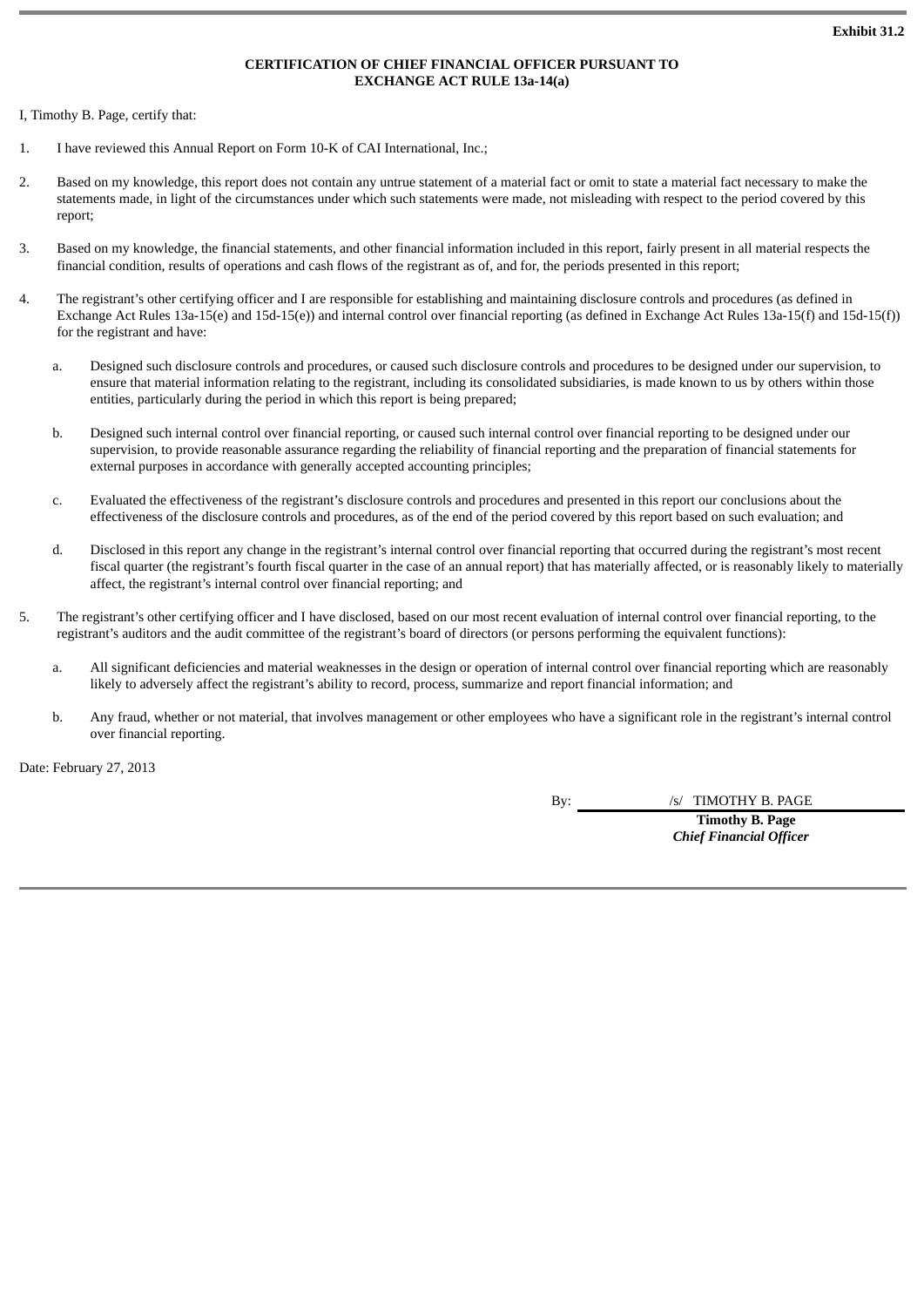## **Certification of Chief Executive Officer Pursuant to 18 U.S.C. Section 1350, As Adopted Pursuant to Section 906 of the Sarbanes-Oxley Act of 2002**

I, Victor M. Garcia, certify, to the best of my knowledge, pursuant to 18 U.S.C. Section 1350, as adopted pursuant to Section 906 of the Sarbanes-Oxley Act of 2002, that the Annual Report of CAI International, Inc. on Form 10-K for the fiscal year ended December 31, 2012 (the Report) fully complies with the requirements of Section 13(a) or 15(d) of the Securities Exchange Act of 1934, as amended, and that the information contained in the Report fairly presents in all material respects the financial condition and results of operations of CAI International, Inc. for the period covered by the Report.

Date: February 27, 2013

By: /s/ VICTOR M. GARCIA

**Victor M. Garcia** *President and Chief Executive Officer*